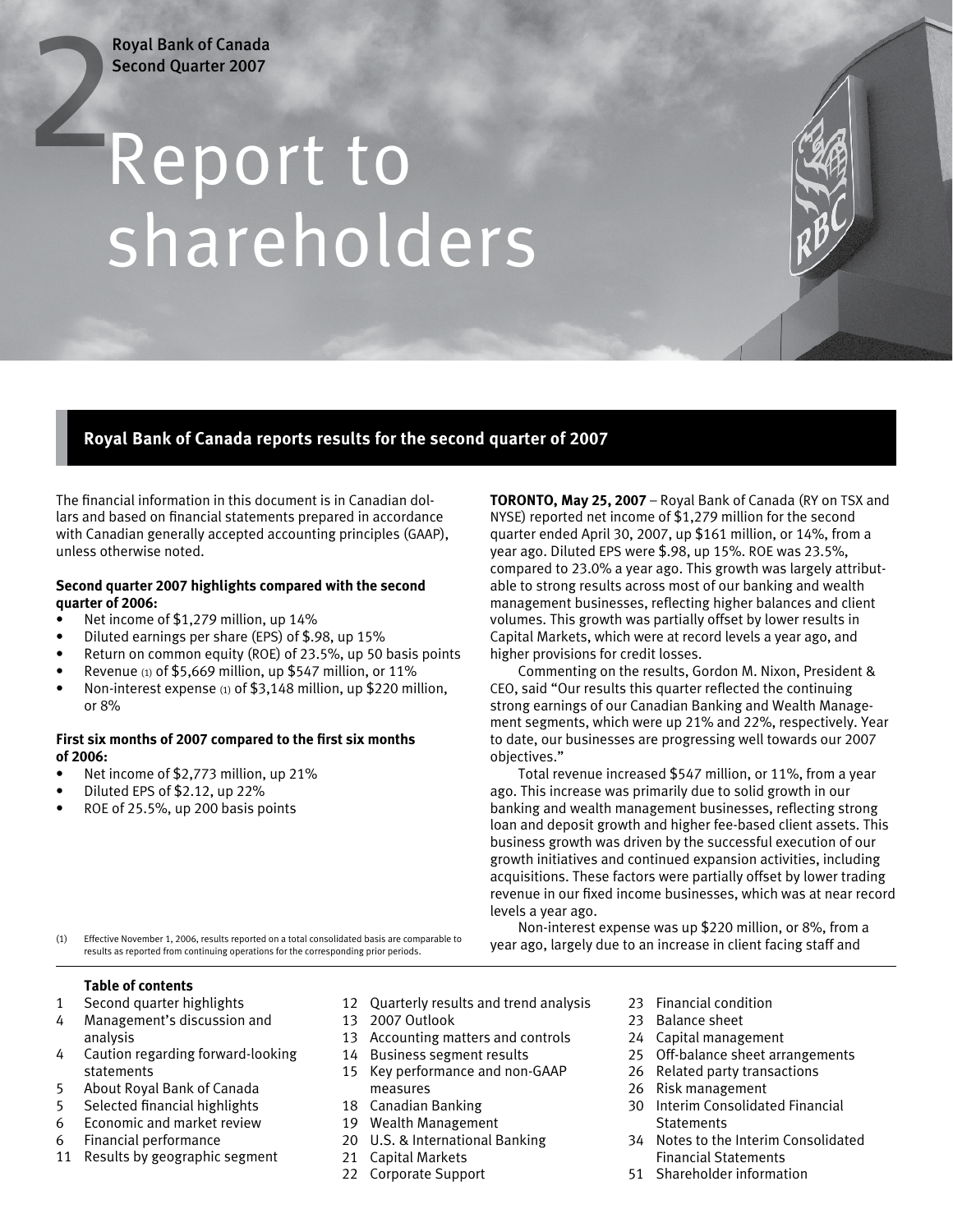higher variable compensation on improved commission-based revenue in Wealth Management. The increase also included higher costs in support of our growth initiatives such as the inclusion of our recent U.S. acquisitions in Capital Markets and U.S. & International Banking, Canadian and U.S. *de novo* branch expansion and costs related to the integration of our acquisitions incurred this quarter.

Provision for credit losses increased \$64 million, or 52%, from a year ago. The increase was largely attributable to higher provisions in our consumer loan portfolio primarily reflecting growth. Higher provisions in our business loan portfolio and lower corporate recoveries this quarter also contributed to the increase.

Insurance policyholder benefits, claims and acquisition expense (PBCAE) increased \$58 million, or 9%, from the prior year. The increase mainly reflected the impact of the new financial instruments accounting standards, which was largely offset in insurance-related revenue.

Income tax expense increased \$5 million, or 1%, from a year ago. The effective income tax rate of 21.3% in the current quarter compared favourably to the effective rate of 24.0% a year ago. The lower tax rate in the current quarter was largely due to a favourable resolution of an income tax audit.

The Tier 1 capital ratio of 9.3% was down from 9.5% a year ago. The total capital ratio of 11.7% was down 80 basis points (bps) from 12.5% a year ago.

## **Business segments**

Starting this quarter, we are reporting under our new business structure that includes our newly created Wealth Management segment. This new segment consists of businesses that directly serve the growing needs of affluent and high net worth clients globally, and businesses that provide asset management and trust products.

"I believe that this organizational realignment positions us well to improve our focus in each of our target markets and grow our businesses over the next several years," Nixon said.

**Canadian Banking** net income increased \$107 million, or 21%, from a year ago, largely driven by strong results across most business lines. The increase was primarily attributable to strong loan and deposit growth reflecting the ongoing successful execution of our growth initiatives including branch expansion and upgrades, as well as generally favourable Canadian economic conditions. This was partially offset by higher staffing levels and costs in support of our growth initiatives, while other support costs were relatively flat due to effective cost-containment efforts. Provision for credit losses was higher compared to the prior year commensurate with portfolio growth.

"Our focus on serving the needs of our clients and differentiating ourselves from our competitors helped deliver robust earnings growth and very strong operating leverage in our Canadian Banking segment," Nixon said.

**Wealth Management** net income increased \$35 million, or 22%, from a year ago, largely driven by strong results across all business lines. This increase reflected higher revenue in our brokerage, asset management and global private banking businesses due to the ongoing successful execution of our growth initiatives and generally favourable market conditions. These factors were partially offset by higher variable compensation commensurate with increased commission-based revenue and higher costs in support of business growth.

"Based on the strong momentum of our Wealth Management businesses, we are confident in our ability to capitalize on global growth in this market," Nixon said.

**U.S. & International Banking** net income increased \$5 million, or 8%, from the prior year. The increase was largely due to higher loan and deposit volumes in the U.S., reflecting business growth and the inclusion of our recent acquisitions of Flag Financial Corporation and the AmSouth Bank branches. Strong business growth in *RBC Dexia Investor Services* also contributed to the increase. These factors were partially offset by higher costs in support of growth initiatives, particularly the inclusion of recent acquisitions and related integration costs incurred this quarter and *de novo* branch openings.

"I am pleased that our focus and efforts to strategically grow our U.S. & International Banking businesses are producing results that we can sustain and build upon," Nixon said.

**Capital Markets** net income decreased \$64 million, or 15%, from the record results a year ago. Revenue (teb)  $(1)$  was up \$5 million compared to the prior year largely due to stronger equity trading and U.S. and Canadian equity origination activity, the inclusion of our recent acquisitions of RBC Carlin and RBC Daniels and higher loan syndication fees, which were largely offset by lower trading revenue in our fixed income businesses, which were at near record levels a year ago. Non-interest expense increased \$47 million, or 7%, compared to a year ago due to the inclusion of our recent acquisitions and higher costs in support of our growth initiatives, which were partially offset by lower variable compensation. Recovery of credit losses was \$18 million lower than a year ago. A stronger Canadian dollar had a negative impact on the translated value of U.S. dollar- and GBP-denominated earnings.

"Capital Markets continues to be a leader in the Canadian marketplace and we are building on our success in the U.S. and global businesses," Nixon said.

## **Progress on strategic goals**

*During the second quarter of 2007, we continued to make advances to strengthen our leadership position in Canada.* 

- As an extension of our Client First approach, we recently announced a new line-up of personal deposit accounts to reward client loyalty and attract new business. The new suite of products includes the RBC High Interest eSavings Account and the RBC MultiProduct rebate.
- RBC Dominion Securities achieved an industry-leading first, breaking through the \$150 billion mark in assets under administration.
- RBC Asset Management received the Lipper Award for the Best Overall Fund Group in Canada for having the strongest risk-adjusted performance among large fund families over a three-year period.
- RBC Insurance won the Bank Insurance and Securities Association (BISA) Award of Excellence for innovation and leadership in providing our clients with insurance advice, choice and solutions.

## *In the U.S., we continued to demonstrate strong commitment to building presence in three key areas: banking, wealth management and capital markets.*

- In banking, we continued to focus on strengthening our business to serve our customer base of small businesses, business owners and professionals in the Southeast and we expanded our footprint into Alabama by acquiring 39 AmSouth Bank branches.
- In wealth management, we announced an agreement to acquire J.B. Hanauer & Co., a private company with strengths in retail fixed income products. This acquisition closed on May 18 and will enhance our existing wealth management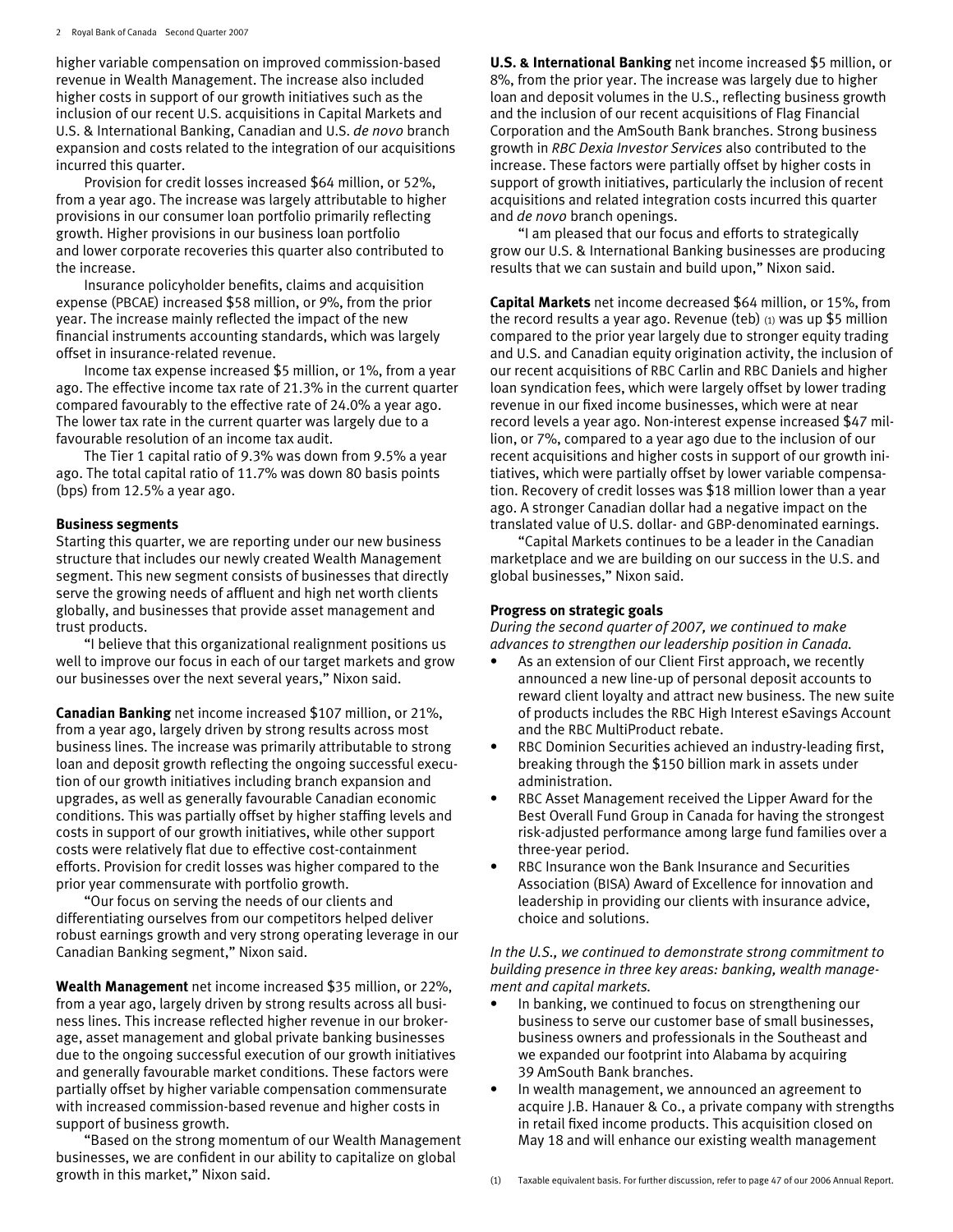business in the U.S., extending our distribution network in the key markets of New Jersey, Pennsylvania and Florida.

In capital markets, we announced an agreement to acquire Seasongood & Mayer, LLC to strengthen our franchise as one of the leading municipal finance businesses in the U.S. We also expanded our U.S. investment banking business in the consumer, industrial and health care sectors to strengthen our capability to serve middle-market and emerging growth companies.

## *Internationally, we continued to build on our strengths in selected markets and product areas. Recent mandates provide evidence of our significant momentum.*

- RBC Capital Markets was joint bookrunner on a \$2.5 billion Maple bond issue, the largest to date. This transaction demonstrates the significant role that our global debt business plays in maintaining our position as the number one underwriter of Maple bonds.
- RBC Capital Markets was mandated as sole lead arranger for RREEF Infrastructure's successful bid to acquire port assets from the largest container terminal operator in the Port of New York and New Jersey. This transaction follows our lead role on a similar transaction and reinforces our position as a leading funder of essential infrastructure assets.
- We announced the signing of a joint venture with Nassaubased Fidelity Bank & Trust International Limited to form Royal Fidelity Merchant Bank & Trust Limited. This transaction extends our growing financial services business in the Caribbean, providing greater access to the fast-growing merchant banking and corporate advisory sector in the region.
- We were recognized as one of the world's top brands in the second annual BrandZ Top 100 Most Powerful Brands survey by Millward Brown Optimor. We are the first Canadian company to ever make the list.
- We were at the top of the list of the Global 100 Greenest Companies, based on research and analysis of 1,800 publicly traded companies by Innovest Strategic Value Advisors and Corporate Knights. The ranking, featured in the international edition of *Newsweek* magazine, includes the top 100 companies worldwide that are considered most capable of adapting to the risks and opportunities presented by climate change, relative to their peers.

## **Six-month performance**

Six-month net income was \$2,773 million, up \$484 million, or 21%. Six-month diluted EPS were \$2.12, up \$.38, or 22%. Six-month ROE was 25.5%, up 200 bps. These results largely reflected continued strong momentum across our banking, wealth management and capital markets businesses and the favourable adjustment related to the reallocation of foreign investment capital recorded in the current period. The prior year included the negative impact of hurricane-related charges and the positive impact of a \$50 million reversal of the general allowance, which were not repeated in the current year. Revenue increased \$1,285 million, or 13%, primarily due to strong loan, deposit and fee-based client asset growth, as well as higher equity origination and stronger equity trading revenue in Capital Markets. Non-interest expense increased \$536 million, or 9%, over the prior period largely due to higher costs in support of our business growth, including recent acquisitions, and higher variable compensation reflecting strong revenue growth in Wealth Management and Capital Markets. Provision for credit losses increased mainly reflecting lower corporate recoveries in the current period and higher specific provisions for credit losses largely commensurate with portfolio growth.

## **Progress toward our 2007 objectives**

We established our 2007 annual objectives at the end of 2006 based on our economic and business outlooks. Year-to-date, our performance is tracking well to these objectives:

|                                      | 2007              | Six-month   |
|--------------------------------------|-------------------|-------------|
|                                      | <b>Objectives</b> | performance |
| 1. Diluted earnings per share growth | $10% +$           | 21.8%       |
| 2. Operating leverage (1)            | $>3\%$            | 3.6%        |
| 3. Return on common equity (ROE)     | $20%+$            | 25.5%       |
| 4. Tier 1 capital ratio (2)          | $8%+$             | 9.3%        |
| 5. Dividend payout ratio             | 40-50%            | 40%         |

(1) Our operating leverage is defined as the difference between our revenue growth rate (as adjusted) and non-interest expense growth rate (as adjusted). Revenue is based on a taxable equivalent basis and excludes consolidated variable interest entities (VIEs), accounting adjustments related to the new financial instruments accounting standards and Global Insurance revenue. Non-interest expense excludes Global Insurance expense. This is a non-GAAP measure. For further information including a reconciliation, refer to the Key performance and non-GAAP measures section.

(2) Calculated using guidelines issued by the Office of the Superintendent of Financial Institutions Canada (OSFI).

Year-to-date diluted EPS growth of 21.8% and ROE of 25.5% compared favourably to our stated annual growth objectives, reflecting the strong performance of our banking and wealth management businesses. Our six-month operating leverage of 3.6% also compared well with our annual objective of greater than 3%, reflecting business growth achieved while effectively managing expenses and investing for future growth. Our capital position remains strong with a Tier 1 capital ratio of 9.3%, comfortably above our target of greater than 8%.

## **Compared to the first quarter of 2007**

Our consolidated net income decreased \$215 million, or 14%, and diluted EPS was down \$.16, or 14%. ROE was 23.5%, compared to 27.3%. This decrease largely reflected lower insurance and trading revenue this quarter. Insurance results were down from the prior quarter primarily reflecting poor disability claims experience this quarter, while the prior period included the favourable impacts of an adjustment related to the reallocation of foreign investment capital and net actuarial liability adjustments. Trading revenue was down in our fixed income businesses from record levels experienced in the prior quarter. Seasonal factors such as fewer days this quarter, as well as the impact of recent acquisitions including integration-related costs, and higher provisions for credit losses also contributed to the decrease. These factors were partially offset by strong loan and deposit growth, higher merger and acquisition (M&A) fees and the favourable resolution of an income tax audit this quarter. As at April 30, 2007, the Tier 1 capital ratio of 9.3% was up from 9.2% at the end of the previous quarter. The Total capital ratio of 11.7% was up 50 bps from 11.2% last quarter.

"I am pleased with our performance in the second quarter and the efforts we have made to sustain our strong financial performance, improve our market share and grow our businesses while enhancing our commitment to our clients," Nixon said. "I would like to recognize our employees for their outstanding contribution this quarter and thank all of our clients for continuing to choose RBC."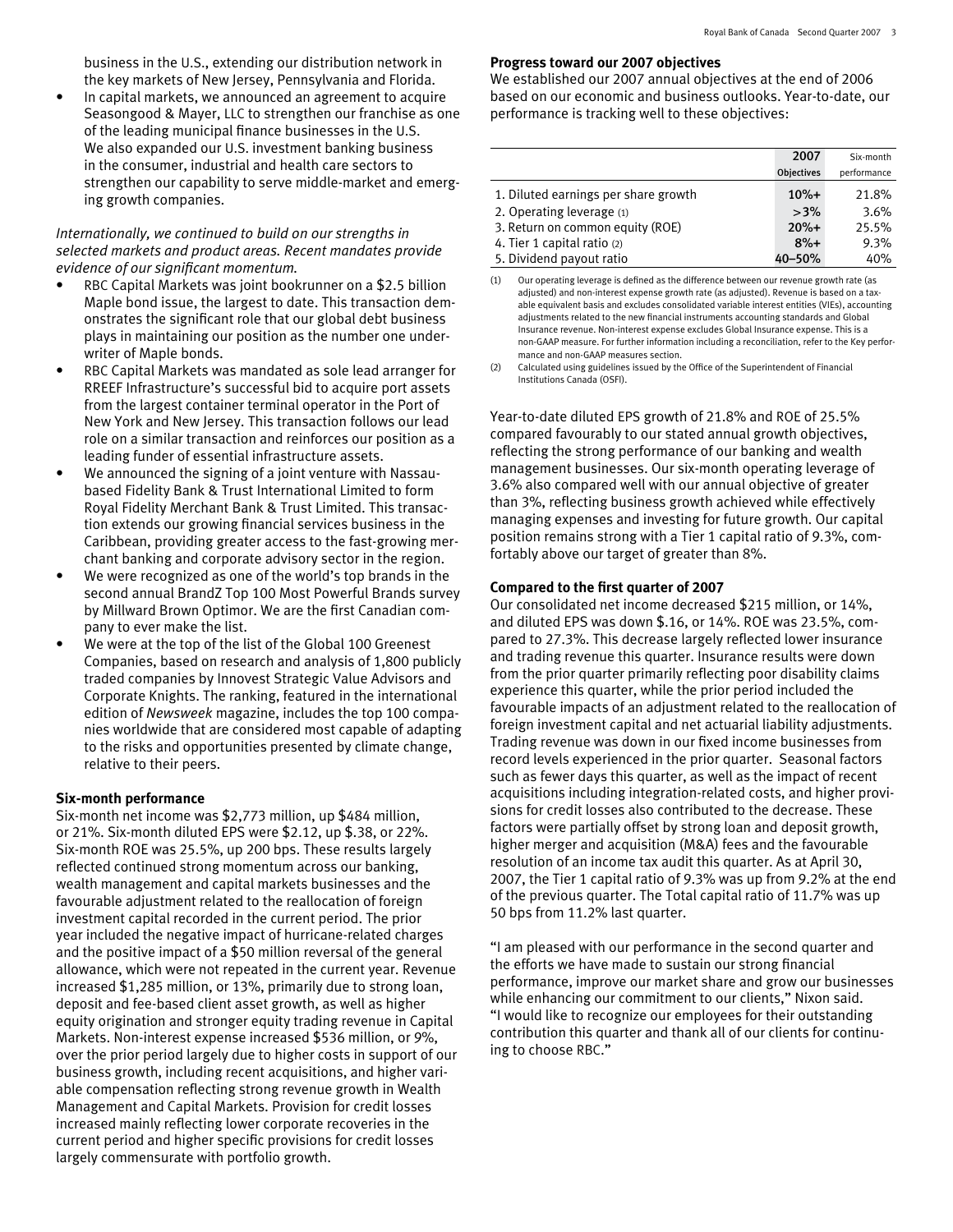# **Management's discussion and analysis**

Management's discussion and analysis (MD&A) is provided to enable a reader to assess our results of operations and financial condition for the three- and six-month periods ended April 30, 2007, compared to the corresponding periods in the prior fiscal year and the three-month period ended January 31, 2007. This MD&A should be read in conjunction with our unaudited Interim Consolidated Financial Statements and related notes and our 2006 Annual Report to Shareholders (2006 Annual Report). This MD&A is dated May 25, 2007. All amounts are in Canadian dollars, unless otherwise specified, and are based on financial statements prepared in accordance with Canadian generally accepted accounting principles (GAAP). Effective October 31, 2006, RBC Mortgage Company had disposed of substantially all of its remaining assets and obligations and we no longer separately classify its results in our unaudited Interim Consolidated Financial Statements. Results reported on a total consolidated basis are comparable to results reported from continuing operations for the corresponding prior periods.

Additional information about us, including our 2006 Annual Information Form, is available free of charge on our website at rbc.com/investorrelations, on the Canadian Securities Administrators' website at sedar.com and on the EDGAR section of the United States Securities and Exchange Commission's (SEC) website at sec.gov.

## **Caution regarding forward-looking statements**

From time to time, we make written or oral forward-looking statements within the meaning of certain securities laws, including the "safe harbour" provisions of the *United States Private Securities Litigation Reform Act of 1995* and any applicable Canadian securities legislation. We may make such statements in this document, in other filings with Canadian regulators or the United States Securities and Exchange Commission (SEC), in reports to shareholders or in other communications. These forward-looking statements include, among others, statements with respect to our medium-term and 2007 objectives, and strategies to achieve our objectives, as well as statements with respect to our beliefs, outlooks, plans, objectives, expectations, anticipations, estimates and intentions. The words "may," "could," "should," "would," "suspect," "outlook," "believe," "plan," "anticipate," "estimate," "expect," "intend," "forecast," "objective" and words and expressions of similar import are intended to identify forward-looking statements.

By their very nature, forward-looking statements involve numerous factors and assumptions, and are subject to inherent risks and uncertainties, both general and specific, which give rise to the possibility that predictions, forecasts, projections and other forward-looking statements will not be achieved. We caution readers not to place undue reliance on these statements as a number of important factors could cause our actual results to differ materially from the expectations expressed in such forward-looking statements. These factors include credit, market, operational and other risks identified and discussed under the Risk management section; general business and economic conditions in Canada, the United States and other countries in which we conduct business; the impact of the movement of the Canadian dollar relative to other currencies, particularly the U.S. dollar and British pound; the effects of changes in government monetary and other policies; the effects of competition in the markets in which we operate; the impact of changes in laws and regulations including tax laws; judicial or regulatory judgments and legal proceedings; the accuracy and completeness of information concerning our clients and counterparties; successful

execution of our strategy; our ability to complete and integrate strategic acquisitions and joint ventures successfully; changes in accounting standards, policies and estimates, including changes in our estimates of provisions and allowances; and our ability to attract and retain key employees and executives. Other factors that may affect future results include: the timely and successful development of new products and services; the successful expansion and new development of our distribution channels and realizing increased revenue from these channels; global capital markets activity; technological changes and our reliance on third parties to provide components of our business infrastructure; unexpected changes in consumer spending and saving habits; the possible impact on our business from disease or illness that affects local, national or global economies; disruptions to public infrastructure, including transportation, communication, power and water; the possible impact on our businesses of international conflicts and other political developments including those relating to the war on terrorism; and our success in anticipating and managing the associated risks.

We caution that the foregoing list of important factors that may affect future results is not exhaustive. When relying on our forward-looking statements to make decisions with respect to us, investors and others should carefully consider the foregoing factors and other uncertainties and potential events. We do not undertake to update any forward-looking statement, whether written or oral, that may be made from time to time by us or on our behalf.

Additional information about these factors can be found under the Risk management section and in our 2006 Annual Report under the Risk management and Additional risks that may affect future results sections.

Information contained in or otherwise accessible through the websites mentioned does not form a part of this document. All references in this document to websites are inactive textual references and are for your information only.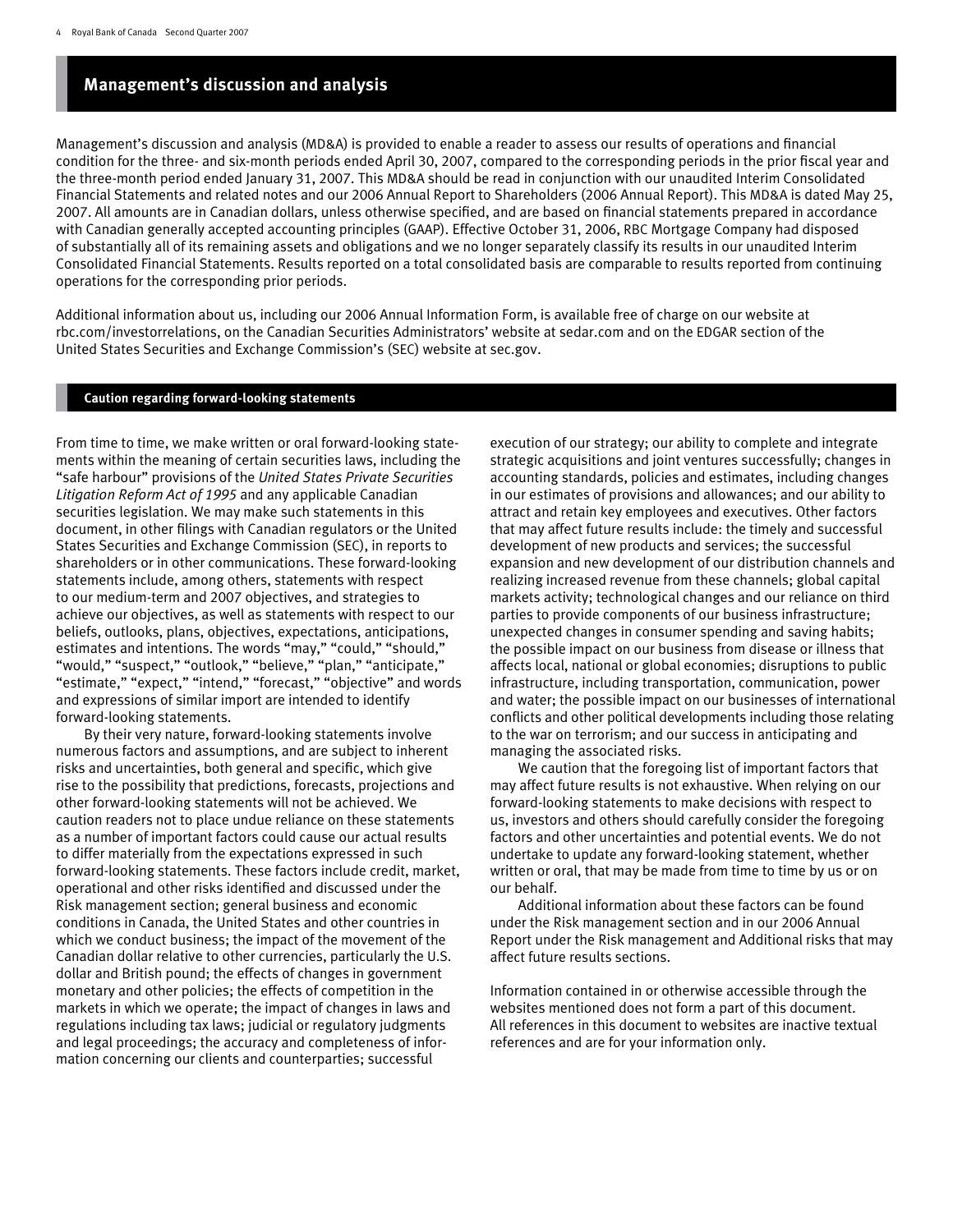## **About Royal Bank of Canada**

Royal Bank of Canada (RY on TSX and NYSE) and its subsidiaries operate under the master brand name of RBC. We are Canada's largest bank as measured by assets and market capitalization and one of North America's leading diversified financial services companies. We provide personal and commercial banking, wealth management services, insurance, corporate and investment banking and transaction processing services on a global basis. We employ approximately 70,000 full- and part-time employees who serve more than 15 million personal, business, public sector and institutional clients through offices in North America and 34 countries around the world.

Effective February 7, 2007, our previous three business segments (RBC Canadian Personal and Business, RBC U.S. and International Personal and Business and RBC Capital Markets) were reorganized into four business segments and renamed: Canadian Banking, Wealth Management, U.S. & International Banking and Capital Markets. The historical comparative segment financial information has been revised to reflect this realignment. For further details, refer to the Business segment results section.

# **Selected financial highlights**

|                                                                    |    |           | As at or for the three months ended |             |    | As at or for the six months ended |              |
|--------------------------------------------------------------------|----|-----------|-------------------------------------|-------------|----|-----------------------------------|--------------|
|                                                                    |    | April 30  | January 31                          | April 30    |    | April 30                          | April 30     |
| (C\$ millions, except per share, number of and percentage amounts) |    | 2007      | 2007                                | 2006        |    | 2007                              | 2006         |
| Total revenue                                                      | \$ | 5,669     | \$<br>5,698                         | \$<br>5,122 | \$ | 11,367                            | \$<br>10,082 |
| Non-interest expense                                               |    | 3,148     | 3,067                               | 2,928       |    | 6,215                             | 5,679        |
| Provision for credit losses                                        |    | 188       | 162                                 | 124         |    | 350                               | 171          |
| Insurance policyholder benefits, claims and acquisition expense    |    | 677       | 516                                 | 619         |    | 1,193                             | 1,271        |
| Net income before income taxes and non-controlling interest        |    |           |                                     |             |    |                                   |              |
| in subsidiaries                                                    |    | 1,656     | 1,953                               | 1,451       |    | 3,609                             | 2,961        |
| Net income from continuing operations                              |    | 1,279     | 1,494                               | 1,128       |    | 2,773                             | 2,300        |
| Net loss from discontinued operations                              |    |           |                                     | (10)        |    |                                   | (11)         |
| Net income                                                         | \$ | 1,279     | \$<br>1,494                         | \$<br>1,118 | \$ | 2,773                             | \$<br>2,289  |
|                                                                    |    |           |                                     |             |    |                                   |              |
| Selected information                                               |    |           |                                     |             |    |                                   |              |
| Earnings per share (EPS) - basic                                   | \$ | .99       | \$<br>1.16                          | \$<br>.86   | \$ | 2.15                              | \$<br>1.77   |
| Earnings per share (EPS) - diluted                                 | Ś  | .98       | \$<br>1.14                          | \$<br>.85   | \$ | 2.12                              | \$<br>1.74   |
| Return on common equity (ROE) (1)                                  |    | 23.5%     | 27.3%                               | 23.0%       |    | 25.5%                             | 23.5%        |
| Return on risk capital (RORC) (2)                                  |    | 35.2%     | 41.6%                               | 35.7%       |    | 38.4%                             | 36.8%        |
| Net interest margin (3)                                            |    | 1.35%     | 1.33%                               | 1.34%       |    | 1.34%                             | 1.37%        |
| Capital ratios (4)                                                 |    |           |                                     |             |    |                                   |              |
| Tier 1 capital ratio                                               |    | 9.3%      | 9.2%                                | 9.5%        |    | 9.3%                              | 9.5%         |
| Total capital ratio                                                |    | 11.7%     | 11.2%                               | 12.5%       |    | 11.7%                             | 12.5%        |
| Selected balance sheet and other information                       |    |           |                                     |             |    |                                   |              |
| Total assets                                                       | S  | 589,076   | \$571,615                           | \$502,893   | S  | 589,076                           | \$502,893    |
| Securities                                                         |    | 198,509   | 196,851                             | 163,991     |    | 198,509                           | 163,991      |
| Consumer loans                                                     |    | 156,356   | 151,867                             | 140,998     |    | 156,356                           | 140,998      |
| Business and government loans                                      |    | 69,293    | 67,851                              | 57,583      |    | 69,293                            | 57,583       |
| Deposits                                                           |    | 372,728   | 365,606                             | 322,787     |    | 372,728                           | 322,787      |
| Average common equity (1)                                          |    | 21,950    | 21,450                              | 19,700      |    | 21,650                            | 19,500       |
| Average risk capital (2)                                           |    | 14,650    | 14,100                              | 12,700      |    | 14,350                            | 12,400       |
| Risk-adjusted assets (4)                                           |    | 243,765   | 242,290                             | 210,965     |    | 243,765                           | 210,965      |
| Assets under management                                            |    | 159,000   | 157,700                             | 132,200     |    | 159,000                           | 132,200      |
| Assets under administration - RBC                                  |    | 560,900   | 561,200                             | 498,100     |    | 560,900                           | 498,100      |
| $-$ RBC Dexia IS $(5)$                                             |    | 2,119,000 | 2,050,000                           | 1,832,100   |    | 2,119,000                         | 1,832,100    |
| Common share information                                           |    |           |                                     |             |    |                                   |              |
| Shares outstanding (000s) - average basic                          |    | 1,272,212 | 1,274,354                           | 1,282,694   |    | 1,273,419                         | 1,283,436    |
| - average diluted                                                  |    | 1,288,415 | 1,293,085                           | 1,301,645   |    | 1,290,808                         | 1,303,106    |
| - end of period                                                    |    | 1,275,327 | 1,275,950                           | 1,286,064   |    | 1,275,327                         | 1,286,064    |
| Dividends declared per share                                       |    | .46       | \$<br>.40                           | \$<br>.36   | \$ | .86                               | \$<br>.68    |
| Dividend yield                                                     |    | 3.3%      | 3.0%                                | 3.0%        |    | 3.1%                              | 2.9%         |
| Common share price (RY on TSX) - close, end of period              | Ś  | 57.82     | \$<br>54.60                         | \$<br>47.84 | \$ | 57.82                             | \$<br>47.84  |
| Market capitalization (TSX)                                        |    | 73,739    | 69,667                              | 61,525      |    | 73,739                            | 61,525       |
| <b>Business information (number of)</b>                            |    |           |                                     |             |    |                                   |              |
| Employees (full-time equivalent)                                   |    | 63,493    | 62,755                              | 59,206      |    | 63,493                            | 59,206       |
| <b>Bank branches</b>                                               |    | 1,515     | 1,467                               | 1,424       |    | 1,515                             | 1,424        |
| Automated banking machines                                         |    | 4,333     | 4,273                               | 4,272       |    | 4,333                             | 4,272        |
| Period average USD equivalent of C\$1.00 (6)                       |    | .874      | .861                                | .877        |    | .867                              | .871         |
| Period-end USD equivalent of C\$1.00                               |    | .901      | .850                                | .894        |    | .901                              | .894         |

(1) Average common equity and Return on common equity are calculated using month-end balances for the period.

(2) Average amounts are calculated using methods intended to approximate the average of the daily balances for the period. Average risk capital and Return on risk capital are non-GAAP financial measures. For further discussion and reconciliation, refer to the Key performance and non-GAAP measures section.

(3) Net interest margin (NIM) is calculated as Net interest income divided by Average assets. Average assets are calculated using methods intended to approximate the average of the daily balances for the period.

(4) Calculated using guidelines issued by the Office of the Superintendent of Financial Institutions Canada (OSFI).

(5) Assets under administration – RBC Dexia IS represents the total assets under administration (AUA) as at March 31, 2007, of the joint venture, of which we have a 50% ownership interest.

(6) Average amounts are calculated using month-end spot rates for the period.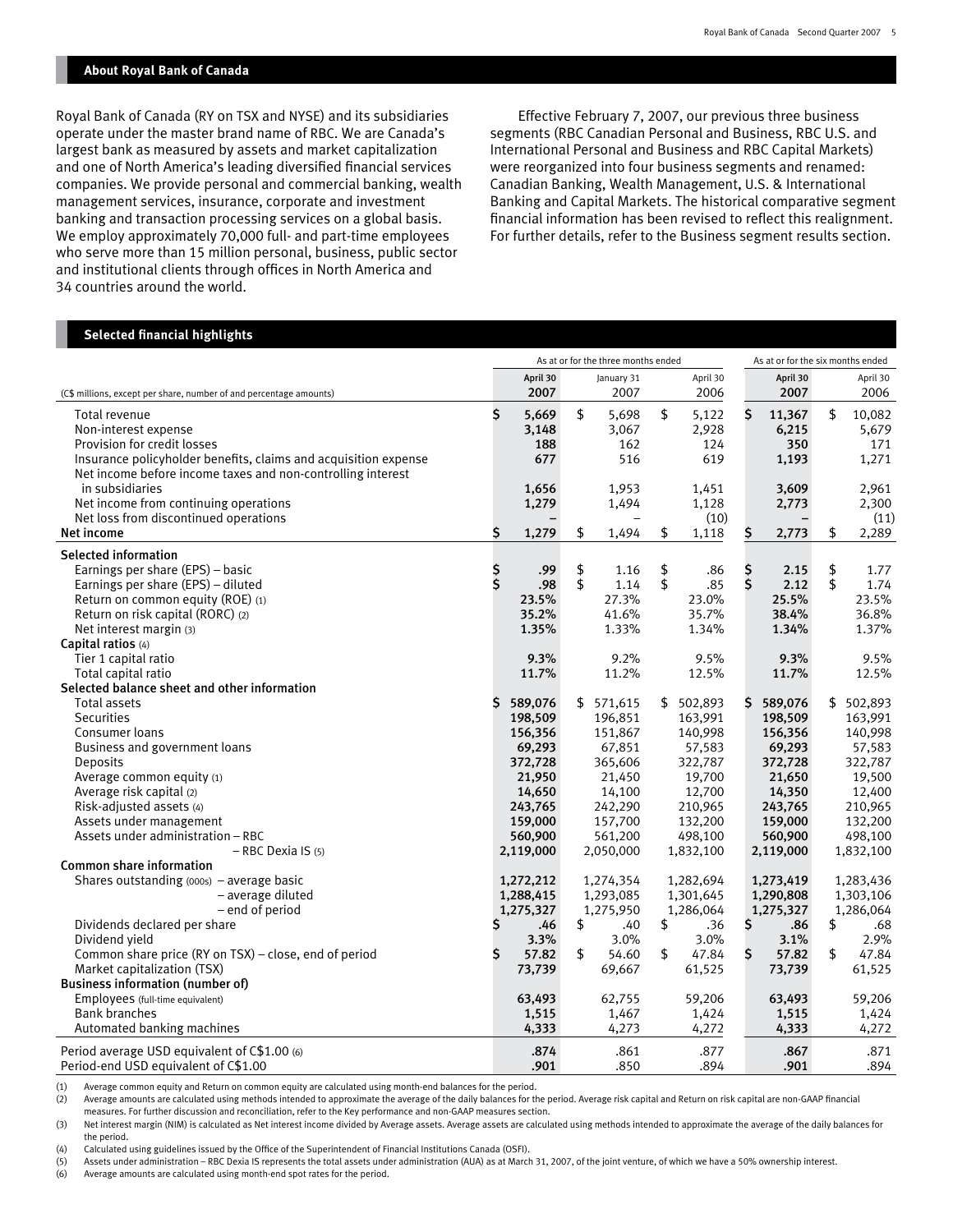**Economic and market review**

Economic growth in Canada picked up in the quarter, with support from strong consumer spending underpinned by tight labour market conditions and rising wages, and solid business spending. The U.S. economy slowed during the period largely restrained by the ongoing housing market correction. The global economy grew at a solid pace in the period, providing favourable conditions for the financial industry.

**Financial performance**

We reported net income of \$1,279 million for the second quarter ended April 30, 2007, up \$161 million, or 14%, from a year ago. Diluted EPS were \$.98, up 15%. ROE was 23.5%, compared to 23.0% a year ago. This growth was largely attributable to strong performance across most of our banking and wealth management businesses, reflecting higher balances and client volumes. This was partially offset by lower trading results in Capital Markets, which were at record levels a year ago and higher provisions for credit losses. Our results are attributable to the ongoing successful execution of our growth initiatives, including acquisitions, and our effective cost containment efforts. These results were also underpinned by generally favourable economic and market conditions, strong employment levels and higher wages. The Tier 1 capital ratio of 9.3% was down from 9.5% a year ago. The Total capital ratio of 11.7% was down 80 basis points (bps) from 12.5% a year ago.

**Compared to the first six months of 2006**, net income was \$2,773 million, up \$484 million, or 21%. Six-month diluted EPS were \$2.12, up \$.38, or 22%. Six-month ROE was 25.5%, up 200 bps. These results largely reflected continued strong momentum across our banking, wealth management and capital markets businesses and the favourable adjustment related to the reallocation of foreign investment capital recorded in the current period. The prior year included the negative impact of hurricanerelated charges and the positive impact of a \$50 million reversal of the general allowance, which were not repeated in the current year. Revenue increased \$1,285 million, or 13%, primarily due to strong loan, deposit and fee-based client asset growth, as well as higher equity origination and stronger equity trading revenue in Capital Markets. Non-interest expense increased \$536 million, or 9%, over the prior period largely due to higher costs in support of our business growth, including recent acquisitions, and higher variable compensation reflecting strong revenue growth in Wealth Management and Capital Markets. Provision for credit losses increased mainly reflecting lower corporate recoveries in the current period and higher specific provisions for credit losses largely commensurate with portfolio growth.

#### **Performance versus 2007 objectives**

Year-to-date our performance is tracking well to our 2007 objectives, which are outlined on page 32 of our 2006 Annual Report.

**Compared to the first quarter of 2007**, net income decreased \$215 million, or 14%, and diluted EPS was down \$.16, or 14%. ROE was 23.5%, compared to 27.3%. This decrease largely reflected lower insurance and trading revenue this quarter. Insurance results were down from the prior quarter primarily reflecting poor disability claims experience this quarter, while the prior period included the favourable impacts of an adjustment

In North America, credit growth remained strong, though credit quality weakened slightly in the period. Global capital market conditions were mixed. While M&A and equity new issuance activities remained buoyant, trading conditions were challenged by the deterioration in the U.S. sub-prime lending market. Corporate lending volumes continued to grow, and credit spreads widened moderately.

related to the reallocation of foreign investment capital and net actuarial liability adjustments. Trading revenue was down in our fixed income businesses from record levels experienced in the prior quarter. Seasonal factors such as fewer days this quarter, as well as the impact of recent acquisitions including integration-related costs, and higher provisions for credit losses also contributed to the decrease. These factors were partially offset by strong loan and deposit growth, higher merger and acquisition (M&A) fees and the favourable resolution of an income tax audit this quarter. As at April 30, 2007, the Tier 1 capital ratio of 9.3% was up from 9.2% at the end of the previous quarter. The Total capital ratio of 11.7% was up 50 bps from 11.2% last quarter.

## **Key events of 2007**

*Flag Financial Corporation (Flag):* On December 8, 2006, RBC Centura completed the acquisition of Flag, expanding RBC Centura's branch network to more than 50 branches in the state of Georgia, a key growth market.

*Carlin Financial Group:* On January 3, 2007, Capital Markets completed the acquisition of Carlin Financial Group and renamed it RBC Carlin. RBC Carlin provides Capital Markets an advanced technology platform to assist hedge fund managers, professional traders and financial institutions.

*Daniels & Associates, L.P.:* On January 10, 2007, Capital Markets completed the acquisition of Daniels & Associates, L.P., and renamed it RBC Daniels, a leading U.S. M&A advisor to the cable, telecom, broadcast and Internet services industries, building on our presence in the U.S. and globally.

*AmSouth Bank (AmSouth) branches:* On March 9, 2007, RBC Centura completed the acquisition of 39 branches in Alabama owned by AmSouth Bank, marking RBC Centura's entry into Alabama.

*Merchant banking joint venture:* On April 17, 2007, we announced the signing of a definitive joint venture agreement pursuant to which we would acquire a 50 per cent interest in Fidelity Bank & Trust International Limited's wholly-owned Bahamas-based subsidiary, Fidelity Merchant Bank & Trust Limited. The transaction is subject to normal closing conditions including regulatory approvals and is expected to close within the next two months.

*Seasongood & Mayer, LLC:* On April 30, 2007, Capital Markets announced an agreement to acquire Seasongood & Mayer, LLC to strengthen our franchise as one of the leading municipal finance platforms in the U.S. The transaction is subject to normal closing conditions including regulatory approvals and is expected to close in the third quarter.

*J.B. Hanauer & Co.:* On May 18, 2007, RBC Dain Rauscher completed the acquisition of J.B. Hanauer & Co., expanding our presence in New Jersey, Pennsylvania and Florida.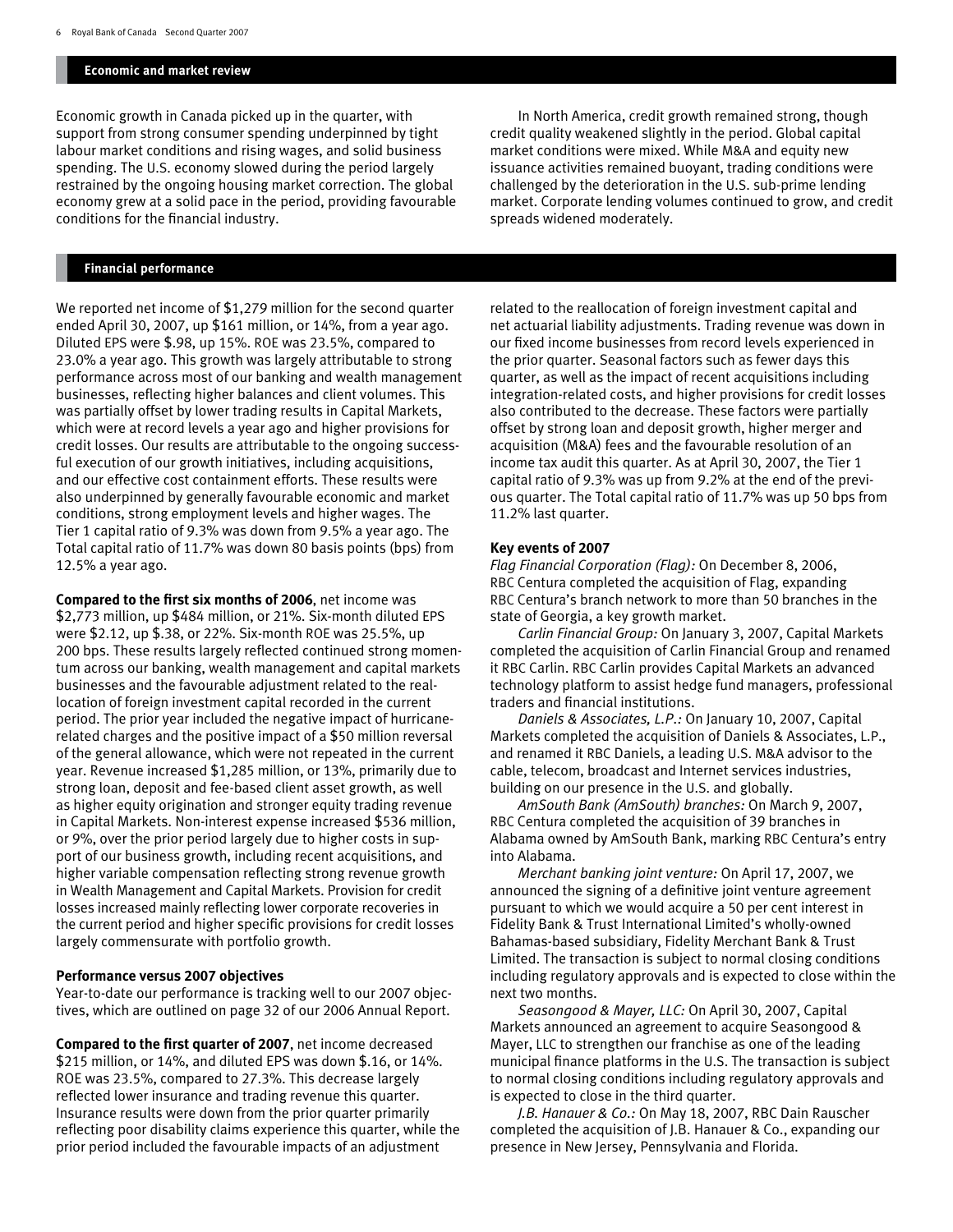**Impact of the new financial instruments accounting standards**

On November 1, 2006, we adopted three new accounting standards related to financial instruments that were issued by the Canadian Institute of Chartered Accountants (CICA). The standards require a greater portion of the Consolidated Balance Sheet to be measured at fair value with changes in the fair values reported in income in the period they occur, except for Investment securities, derivatives designated in cash flow hedges, and hedges of net investments in foreign operations, the changes in fair value of which are recognized in Accumulated other comprehensive income (AOCI), a new component of Shareholders' equity. The standards also provide new guidance on the accounting for derivatives in hedging relationships.

The following table provides the main impacts on our Consolidated Statements of Income arising from the implementation of the new accounting standards. For further details about the new financial instruments accounting standards, refer to Notes 1 and 2 to our unaudited Interim Consolidated Financial Statements.

|                                                                 |            | months ended | For the three |                 |   | For the six<br>months ended |                                 |
|-----------------------------------------------------------------|------------|--------------|---------------|-----------------|---|-----------------------------|---------------------------------|
|                                                                 |            | April 30     |               | January 31      |   | April 30                    |                                 |
| (C\$ millions)                                                  |            | 2007         |               | 2007            |   | 2007                        | Significantly impacted segments |
| Net interest income                                             |            | 18           |               | $\qquad \qquad$ |   | 18                          | Canadian Banking                |
| Non-interest income                                             |            |              |               |                 |   |                             |                                 |
| Insurance premiums, investment and fee income                   |            | 55           | S             | (70)            |   | (15)                        | Canadian Banking                |
| Trading revenue                                                 |            |              |               | 8               |   | 15                          | <b>Capital Markets</b>          |
| Other                                                           |            | 10           |               | 17              |   | 27                          | Wealth Management               |
| Other                                                           |            | (3)          |               | 8               |   | 5                           | Corporate Support               |
| Total revenue                                                   |            | 87           | \$            | (37)            | S | 50                          |                                 |
| Insurance policyholder benefits, claims and acquisition expense | (69)<br>58 |              |               |                 |   | (11)                        | Canadian Banking                |
| Net income                                                      |            | 19           |               | 22              |   | 41                          |                                 |

## **Canadian Banking**

During the quarter, we recognized \$18 million in net interest income reflecting the application of the effective interest method on our residential mortgage portfolio for the six months ended April 30, 2007. For the three months ended April 30, 2007, we recorded a gain of \$55 million in Insurance premiums, investment and fee income related to the changes in the fair values of the securities backing our life and health businesses. We chose to designate these securities as Trading securities in order to minimize the net income volatility that arises from the measurement of the insurance liabilities. These gains were largely offset by a corresponding \$58 million increase in Insurance policyholder benefits, claims and acquisition expense (PBCAE).

For the six months ended April 30, 2007, we recorded a loss of \$15 million in Insurance premium, investment and fee income, which was largely offset by a corresponding \$11 million reduction in PBCAE.

## **Capital Markets**

For the three months ended April 30, 2007, we recognized a gain of \$7 million in Trading revenue as a result of the net increase in fair values in various trading portfolios previously measured at amortized cost.

For the six months ended April 30, 2007, we recognized a gain of \$15 million.

## **Wealth Management**

For the three months ended April 30, 2007, we recorded a \$10 million foreign currency translation gain in Non-interest income – Other related to deposits used to fund certain Investment securities denominated in foreign currencies in order to minimize exposure to changes in foreign exchange rates. The corresponding foreign currency translation loss on the related Investment securities was recorded in AOCI.

For the six months ended April 30, 2007, we recorded a \$27 million foreign currency translation gain on these deposits and a corresponding foreign currency translation loss on the related Investment securities was recorded in AOCI.

## **Corporate Support**

For the three months ended April 30, 2007, we reported an \$11 million loss in Non-interest income – Other related to certain structured notes that were issued and designated as held-fortrading liabilities under the new standards, which was offset by an \$8 million gain on related derivatives.

For the six months ended April 30, 2007, we reported a \$10 million gain on the structured notes liabilities and a \$5 million loss on related derivatives.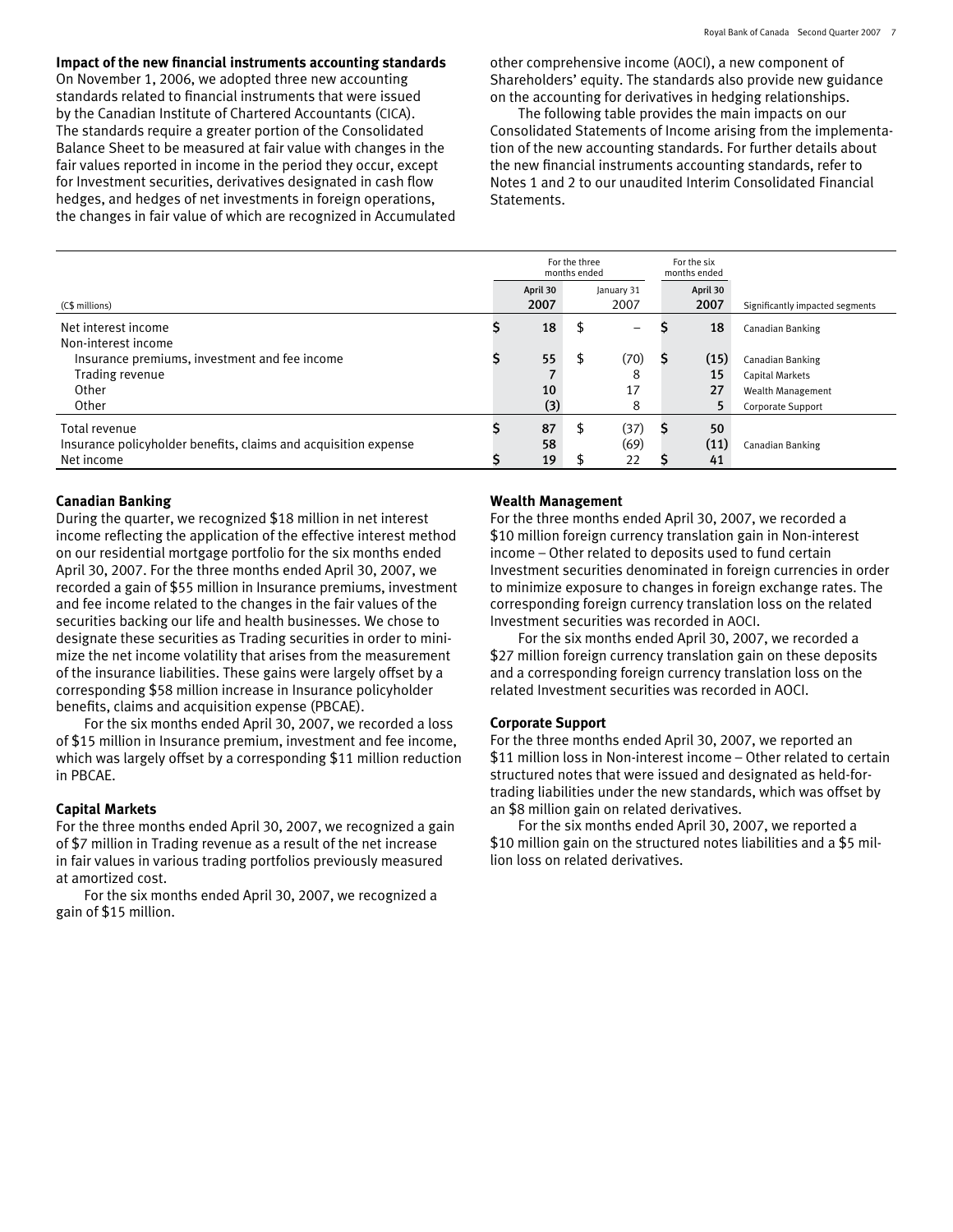## **Impact of U.S. vs. Canadian dollar**

Our U.S. dollar-denominated consolidated results are impacted by fluctuations in the U.S./Canadian dollar exchange rate.

The average Canadian dollar exchange rate remained relatively stable compared to a year ago, resulting in a \$3 million decrease in the translated value of our U.S. dollar-denominated net income and had no impact on our current quarter's diluted EPS.

The average Canadian dollar exchange rate remained relatively stable compared to the first six months of 2006, resulting in a \$2 million increase in the translated value of our U.S. dollardenominated net income, and had no impact on our current quarter's diluted EPS.

**Total revenue**

The average Canadian dollar exchange rate appreciated 1.5% compared to the prior quarter, resulting in a \$22 million decrease in the translated value of our U.S. dollar-denominated net income and a decrease of \$.02 on our diluted EPS for the current quarter.

## **Specified items**

Effective the first quarter of 2007, we no longer classify amounts as specified items. For details concerning the items previously noted as specified items in 2006, refer to our 2006 Annual Report.

|                                                                                                                        |   |                                          |    | For the three months ended               |    |                                        | For the six months ended |                                                |     |                                                |
|------------------------------------------------------------------------------------------------------------------------|---|------------------------------------------|----|------------------------------------------|----|----------------------------------------|--------------------------|------------------------------------------------|-----|------------------------------------------------|
| (C\$ millions)                                                                                                         |   | April 30<br>2007                         |    | January 31<br>2007                       |    | April 30<br>2006                       |                          | April 30<br>2007                               |     | April 30<br>2006                               |
| Interest income<br>Interest expense                                                                                    |   | 6,747<br>4,846                           | \$ | 6,444<br>4,577                           | \$ | 5,257<br>3,640                         | S                        | 13,191<br>9,423                                | \$  | 10,235<br>6,936                                |
| Net interest income                                                                                                    | S | 1,901                                    | \$ | 1,867                                    | \$ | 1,617                                  | S                        | 3,768                                          | S   | 3,299                                          |
| Investments (1)<br>Insurance (2)<br>Trading<br>Banking (3)<br>Underwriting and other advisory<br>Other $(4)$           |   | 1,093<br>855<br>575<br>684<br>319<br>242 | \$ | 1,047<br>820<br>803<br>649<br>288<br>224 | \$ | 989<br>806<br>724<br>510<br>259<br>217 | S.                       | 2,140<br>1,675<br>1,378<br>1,333<br>607<br>466 | \$. | 1,867<br>1,664<br>1,271<br>1,101<br>478<br>402 |
| Non-interest income                                                                                                    | Ś | 3,768                                    | \$ | 3,831                                    | \$ | 3,505                                  | S                        | 7,599                                          | S   | 6,783                                          |
| <b>Total revenue</b>                                                                                                   | S | 5,669                                    | \$ | 5,698                                    | \$ | 5,122                                  | S                        | 11,367                                         | S.  | 10,082                                         |
| Total trading revenue:<br>Net interest income – related to trading activities<br>Non-interest income – Trading revenue |   | (31)<br>575                              | \$ | (151)<br>803                             | \$ | (138)<br>724                           | S.                       | (182)<br>1,378                                 | \$  | (220)<br>1,271                                 |
| Total trading revenue                                                                                                  |   | 544                                      | S  | 652                                      | \$ | 586                                    | S                        | 1,196                                          | S.  | 1,051                                          |

(1) Includes brokerage, investment management and mutual funds.

(2) Includes insurance premiums, investment and fee income.

(3) Includes service charges, foreign exchange other than trading, card services and credit fees.

(4) Includes other non-interest income, gain/loss on securities sales and securitization.

## **Q2 2007 vs. Q2 2006**

Total revenue increased \$547 million, or 11%, from a year ago. This increase was primarily due to solid growth in our banking and wealth management businesses, reflecting strong loan and deposit growth and higher fee-based client assets. This business growth was driven by the successful execution of our growth initiatives and continued expansion activities, including acquisitions. These factors were partially offset by lower trading revenue in our fixed income businesses, which was at near record levels a year ago.

*Net interest income* increased \$284 million, or 18%, largely due to strong loan and deposit growth, reclassification adjustments in the prior year in Capital Markets and higher tradingrelated income on increased activity. Net interest margin of 1.35% was up 1 bp compared to the prior year.

*Investments*-related revenue increased \$104 million, or 11%, mainly due to continued growth in fee-based client assets reflecting new sales, capital appreciation and the recruitment of additional experienced advisors. Higher mutual fund fees from net sales and capital appreciation and improved client transaction volumes in our brokerage businesses also contributed to the increase.

*Insurance*-related revenue was up \$49 million, or 6%, from the prior year. Excluding the favourable impact related to the new financial instruments accounting standards, *Insurance*-related revenue decreased \$6 million, or 1%, from the prior year. The

decrease was mainly attributable to lower U.S. annuity sales due to the relatively low interest rate environment which was largely offset by growth in our reinsurance and domestic businesses. For a reconciliation of *Insurance*-related revenue excluding the impact of the new financial instruments accounting standards, refer to the Key performance and non-GAAP measures section.

*Trading* revenue decreased \$149 million, or 21%, from a year ago. Total trading revenue (including Net interest income and Non-interest income related to trading) was \$544 million, down \$42 million, or 7%, from a year ago. The decrease reflected lower trading revenue in our fixed income businesses, which was down from near record levels experienced in the prior year, partially offset by higher equity trading revenue.

*Banking* revenue increased \$174 million, or 34%. This increase primarily reflected increased card service fees due to strong client balances and higher transaction and account growth. Higher service fees, increased loan syndication activity and improved foreign exchange revenue due to higher transaction volumes also contributed to the increase. The prior year included an adjustment to increase the liability associated with our credit card customer loyalty reward programs, which was not repeated this quarter.

*Underwriting and other advisory* revenue increased \$60 million, or 23%, from a year ago, mainly due to stronger U.S. and Canadian equity origination activity.

*Other* revenue increased \$25 million, or 12%, primarily due to gains related to securitization activity and a foreign exchange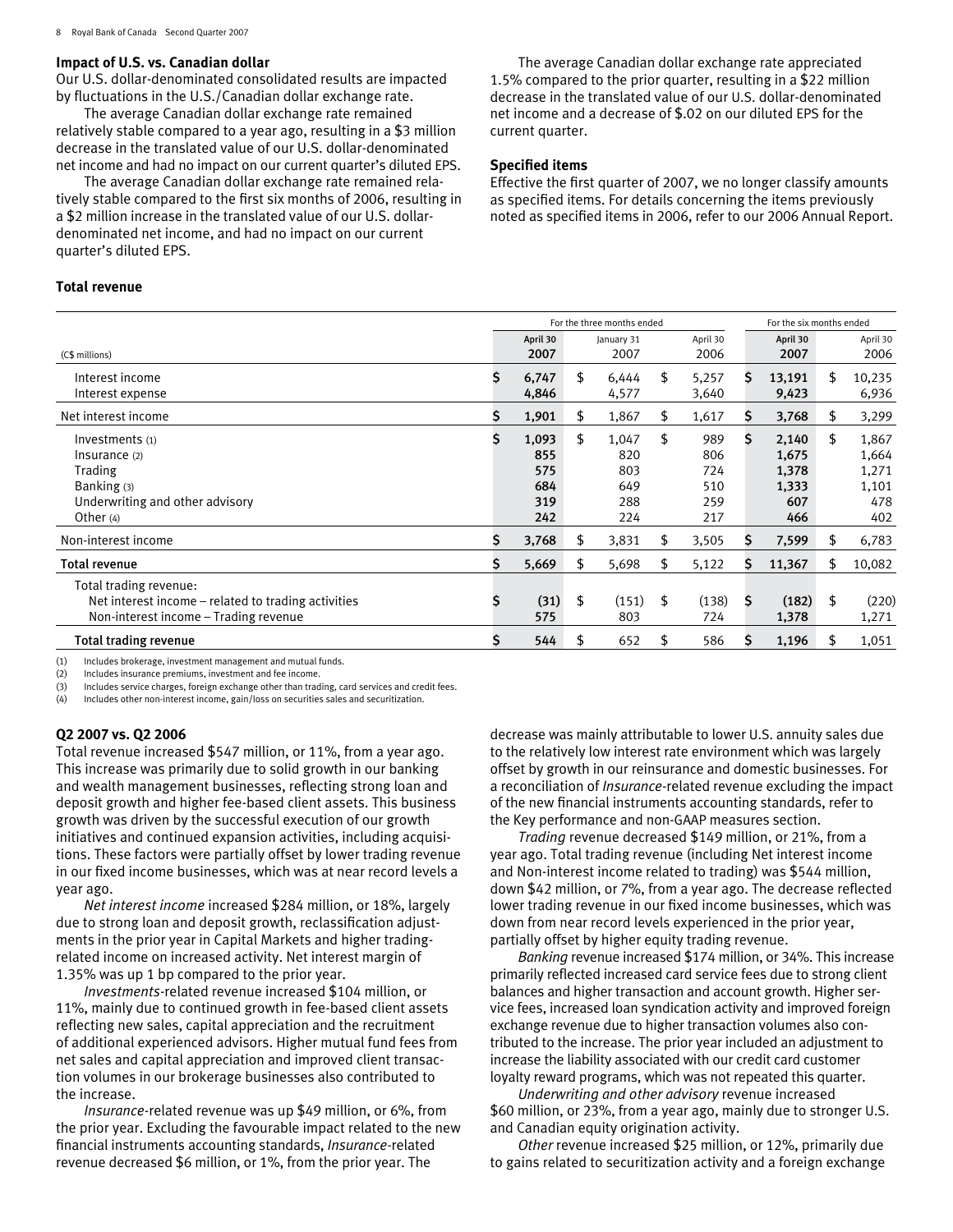translation gain on certain deposits resulting from the implementation of the new financial instruments accounting standards. The prior year included losses on the fair valuing of derivatives relating to certain economic hedges. These factors were partially offset by a fee related to the termination of an agreement received in the prior period which was not repeated this quarter, and lower gains and distributions on private equity investments in the current quarter.

#### **Q2 2007 vs. Q2 2006 (Six months ended)**

Total revenue increased \$1,285 million, or 13%, from a year ago primarily due to strong growth across our banking, wealth management and capital market businesses. This increase was largely driven by strong loan and deposit growth and higher feebased client assets, as well as higher U.S. and Canadian equity origination and stronger equity trading revenue. The current period was also impacted by a favourable adjustment related to the reallocation of foreign investment capital.

*Net interest income* increased \$469 million, or 14%, largely due to strong loan and deposit growth, reclassification adjustments in the prior year in Capital Markets and higher tradingrelated income on increased activity. Net interest margin of 1.34% was down 3 bps compared to the prior year.

*Investments*-related revenue increased \$273 million, or 15%, mainly due to strong growth in fee-based assets across all businesses and continued higher mutual fund fees from net sales and capital appreciation.

*Insurance*-related revenue was up \$11 million, or 1%, from the prior year. Excluding the impact related to the new financial instruments accounting standards, *Insurance*-related revenue increased \$26 million, or 2%, from the prior year. The increase was primarily attributable to growth in our reinsurance and domestic businesses. These factors were largely offset by lower U.S. annuity sales reflecting the relatively low interest rate environment and lower revenue from our property catastrophe reinsurance operations as we have ceased underwriting new business.

*Trading* revenue increased \$107 million, or 8%, from a year ago. Total trading revenue (including Net interest income and Non-interest income related to trading) was \$1,196 million, up \$145 million, or 14%, from a year ago. The increase reflected higher equity trading revenue, which was partially offset by lower trading revenue in our fixed income businesses.

*Banking* revenue increased \$232 million, or 21%. This increase primarily reflected increased card service fees due to strong client balances and transaction and volume growth. Higher service fees and increased foreign exchange revenue due to higher transaction volumes and increased credit fees due to higher loan syndication activity also contributed to the increase. The prior year included an adjustment to increase the liability associated with our customer loyalty reward programs which was not repeated this year.

*Other* revenue increased \$64 million, or 16%, primarily due to gains related to securitization activity and the favourable adjustment related to the reallocation of foreign investment capital. These factors were partially offset by a fee related to the termination of an agreement received in the prior year.

## **Q2 2007 vs. Q1 2007**

Total revenue decreased \$29 million, or 1%, compared to the previous quarter primarily due to lower fixed income trading revenue, and seasonal impacts including fewer days and lower consumer spending this quarter. These factors were partially offset by strong loan and deposit growth, higher M&A fees and the inclusion of recent acquisitions.

#### **Non-interest expense**

|                                     |                  | For the three months ended | For the six months ended |   |                  |  |                  |  |
|-------------------------------------|------------------|----------------------------|--------------------------|---|------------------|--|------------------|--|
| (C\$ millions)                      | April 30<br>2007 | January 31<br>2007         | April 30<br>2006         |   | April 30<br>2007 |  | April 30<br>2006 |  |
|                                     |                  |                            |                          |   |                  |  |                  |  |
| <b>Salaries</b>                     | 907              | 890                        | \$<br>797                |   | 1,797            |  | 1,579            |  |
| Variable compensation               | 804              | 791                        | 751                      |   | 1,595            |  | 1,413            |  |
| Benefits and retention compensation | 295              | 294                        | 284                      |   | 589              |  | 565              |  |
| Stock-based compensation            | 43               | 58                         | 38                       |   | 101              |  | 106              |  |
| Human resources                     | 2,049            | \$<br>2,033                | \$<br>1.870              | ч | 4,082            |  | 3,663            |  |
| Other costs                         | 1,099            | 1,034                      | 1,058                    |   | 2,133            |  | 2,016            |  |
| Non-interest expense                | 3,148            | 3,067                      | 2,928                    |   | 6,215            |  | 5,679            |  |

#### **Q2 2007 vs. Q2 2006**

Non-interest expense was up \$220 million, or 8%, from a year ago, largely due to an increase in client facing staff and higher variable compensation on improved commission-based revenue in Wealth Management. The increase also included higher costs in support of growth initiatives such as the impact of the inclusion of recent U.S. acquisitions in Capital Markets and U.S. & International Banking, Canadian and U.S. *de novo* branch expansion and costs related to the integration of our acquisitions incurred this quarter.

## **Q2 2007 vs. Q2 2006 (Six months ended)**

Non-interest expense increased \$536 million, or 9%, from a year ago, primarily due to a higher level of client facing staff and higher variable compensation on improved business performance in Wealth Management and Capital Markets. Other costs were also up in support of growth initiatives, including additional branches

resulting from the inclusion of our recent U.S. acquisitions and Canadian and U.S. *de novo* branch expansion and integrationrelated costs of our acquisition incurred in the current period.

#### **Q2 2007 vs. Q1 2007**

Non-interest expense increased \$81 million, or 3%, compared to the previous quarter largely reflecting higher staffing levels and additional premises mainly due to the inclusion of our recent U.S. acquisitions. Higher variable compensation on improved commission-based revenue in Wealth Management, the seasonal increase in marketing and advertising expenses, and higher costs related to growth initiatives incurred in the current quarter including integration-related costs of our acquisitions also contributed to the increase. These factors were partially offset by lower variable compensation on lower trading revenue and reduced stock-based compensation.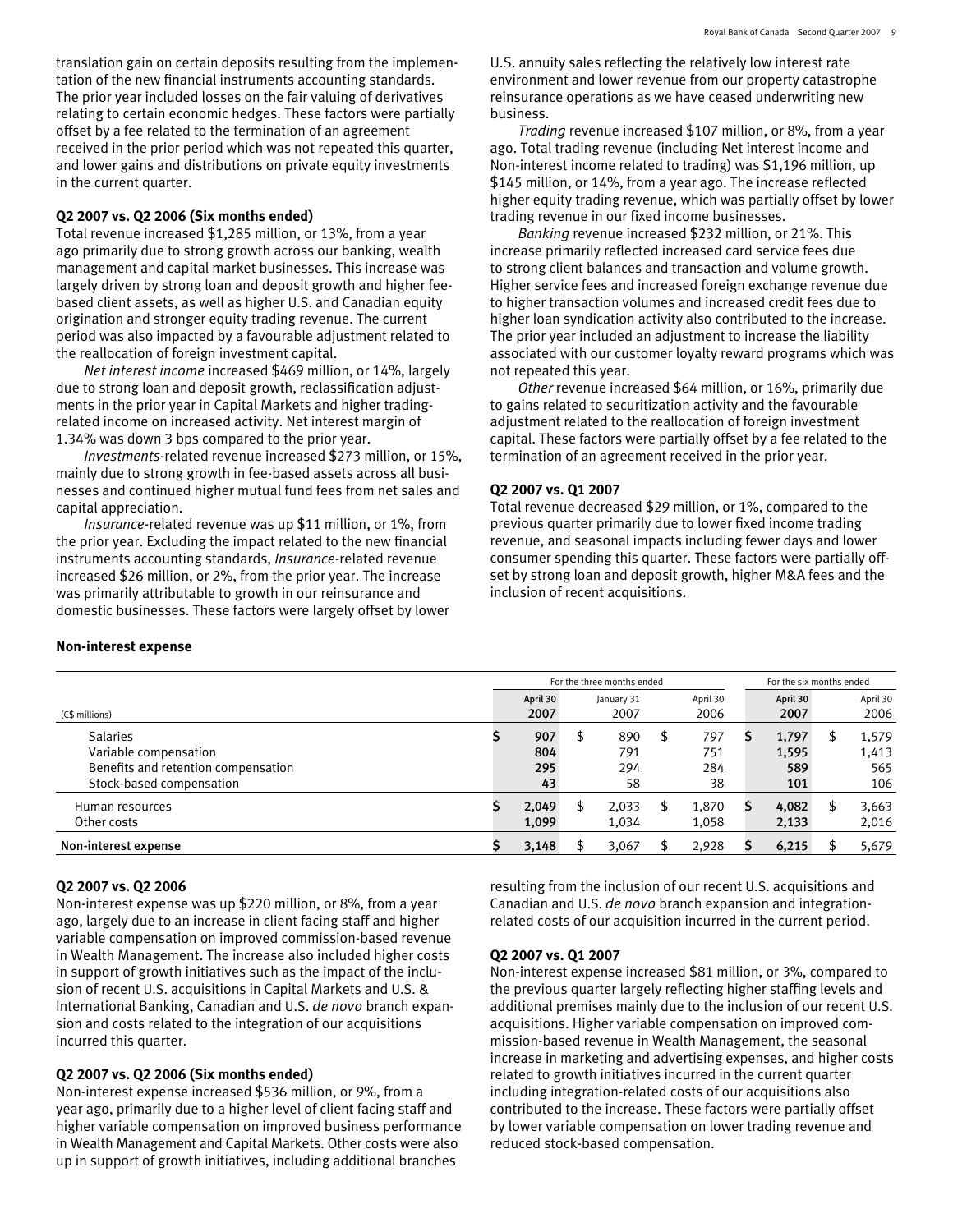# **Provision for (recovery of) credit losses**

|                                                      |                |    | For the three months ended |    |            |   | For the six months ended |    |                |
|------------------------------------------------------|----------------|----|----------------------------|----|------------|---|--------------------------|----|----------------|
|                                                      | April 30       |    | January 31                 |    | April 30   |   | April 30                 |    | April 30       |
| (C\$ millions)                                       | 2007           |    | 2007                       |    | 2006       |   | 2007                     |    | 2006           |
| Residential mortgages<br>Personal<br>Credit cards    | Τ.<br>96<br>59 | S  | 91<br>49                   | P. | 85<br>43   |   | 3<br>187<br>108          | Œ  | 4<br>160<br>87 |
| Consumer<br>Business and government                  | 156<br>39      | \$ | 142<br>20                  | \$ | 130<br>(4) |   | 298<br>59                | Ъ. | 251<br>(23)    |
| Specific provision<br>General provision              | 195<br>(7)     | S  | 162                        | S  | 126<br>(2) | s | 357<br>(7)               | Ъ  | 228<br>(57)    |
| <b>Provision for credit losses</b>                   | 188            |    | 162                        | Ъ  | 124        | S | 350                      |    | 171            |
| Specific PCL as a % of average loans and acceptances | .35%           |    | .29%                       |    | .26%       |   | .32%                     |    | .23%           |

## **Q2 2007 vs. Q2 2006**

Provision for credit losses (PCL) increased \$64 million, or 52%, from a year ago. The increase was largely attributable to higher provisions in our personal loan and credit card portfolios primarily reflecting portfolio growth. Higher provisions in our business loan portfolio reflecting increased impairment and lower corporate recoveries this quarter also contributed to the increase.

Specific PCL ratio increased from a year ago, trending towards a more normalized level, primarily reflecting higher impairment in our business portfolios and lower corporate recoveries this quarter.

## **Q2 2007 vs. Q2 2006 (Six months ended)**

Provision for credit losses increased \$179 million from a year ago. The increase mainly reflected lower corporate recoveries in the

#### **Insurance policyholder benefits, claims and acquisition expense**

current period, and the prior year \$50 million reversal of general allowance related to our corporate loan portfolio. Higher provisions in our personal loan and credit card portfolios primarily reflecting portfolio growth, and higher provisions in our business loan portfolio due to increased impairment also contributed to the increase.

## **Q2 2007 vs. Q1 2007**

Provision for credit losses increased \$26 million, or 16%, compared to the prior quarter. The increase largely reflected higher impairment in our business loan portfolio and lower corporate recoveries in the current quarter. Higher write-offs in our credit card portfolio this quarter primarily reflecting seasonal effects also contributed to the increase.

|                                                                                          |                                    |            |  | For the three months ended |  |            |  | For the six months ended |  |              |  |
|------------------------------------------------------------------------------------------|------------------------------------|------------|--|----------------------------|--|------------|--|--------------------------|--|--------------|--|
|                                                                                          | April 30<br>April 30<br>January 31 |            |  |                            |  |            |  |                          |  |              |  |
| (C\$ millions)                                                                           |                                    | 2007       |  | 2007                       |  | 2006       |  | 2007                     |  | 2006         |  |
| Insurance policyholder benefits and claims<br>Insurance policyholder acquisition expense |                                    | 524<br>153 |  | 369<br>147                 |  | 491<br>128 |  | 893<br>300               |  | 1,011<br>260 |  |
| Insurance policyholder benefits, claims and acquisition expense                          |                                    | 677        |  | 516                        |  | 619        |  | 1.193                    |  |              |  |

#### **Q2 2007 vs. Q2 2006**

Insurance policyholder benefits, claims and acquisition expense (PBCAE) increased \$58 million, or 9%, from the prior year. Excluding the impact of the new financial instruments accounting standards, PBCAE was flat compared to the prior year. Higher costs reflecting strong growth in our reinsurance and domestic businesses and higher disability claims costs were largely offset by the impact of lower U.S. annuity sales. For a reconciliation of PBCAE excluding the impact of the new financial instruments accounting standards, refer to the Key performance and non-GAAP measures section.

#### **Q2 2007 vs. Q2 2006 (Six months ended)**

PBCAE expense decreased \$78 million, or 6%, from the prior year. Excluding the impact related to the new financial instruments accounting standards and the prior year hurricane-related charges, PBCAE decreased \$6 million from the prior year. The

decrease was largely attributable to lower U.S. annuity sales in the current period, and a higher level of favourable net actuarial liability adjustments in the current period. These factors were partially offset by the increased costs relating to strong growth in our reinsurance business.

## **Q2 2007 vs. Q1 2007**

PBCAE expense increased \$161 million, or 31%, from the prior quarter. Excluding the impact related to the new financial instruments accounting standards, PBCAE increased \$34 million, or 6%, from the prior quarter. The increase primarily reflected poor disability claims experience this quarter and a higher level of favourable net actuarial liability adjustments recorded in the prior quarter. These factors were partially offset by lower policyholder deposits and investment income on equities backing Canadian universal life policies in the current period.

#### **Income taxes**

|                                                      |              | For the three months ended | For the six months ended |              |              |          |              |
|------------------------------------------------------|--------------|----------------------------|--------------------------|--------------|--------------|----------|--------------|
|                                                      | April 30     |                            | January 31               | April 30     |              | April 30 |              |
| (C\$ millions, except percentage amounts)            | 2007         |                            | 2007                     | 2006         | 2007         |          | 2006         |
| Net income before income taxes<br>Income tax expense | 1,656<br>353 |                            | 1.953<br>435             | 1,451<br>348 | 3,609<br>788 |          | 2,961<br>680 |
| Effective income tax rate (1)                        | 21.3%        |                            | 22.3%                    | 24.0%        | 21.8%        |          | 23.0%        |

(1) Income taxes as a percentage of net income before income taxes.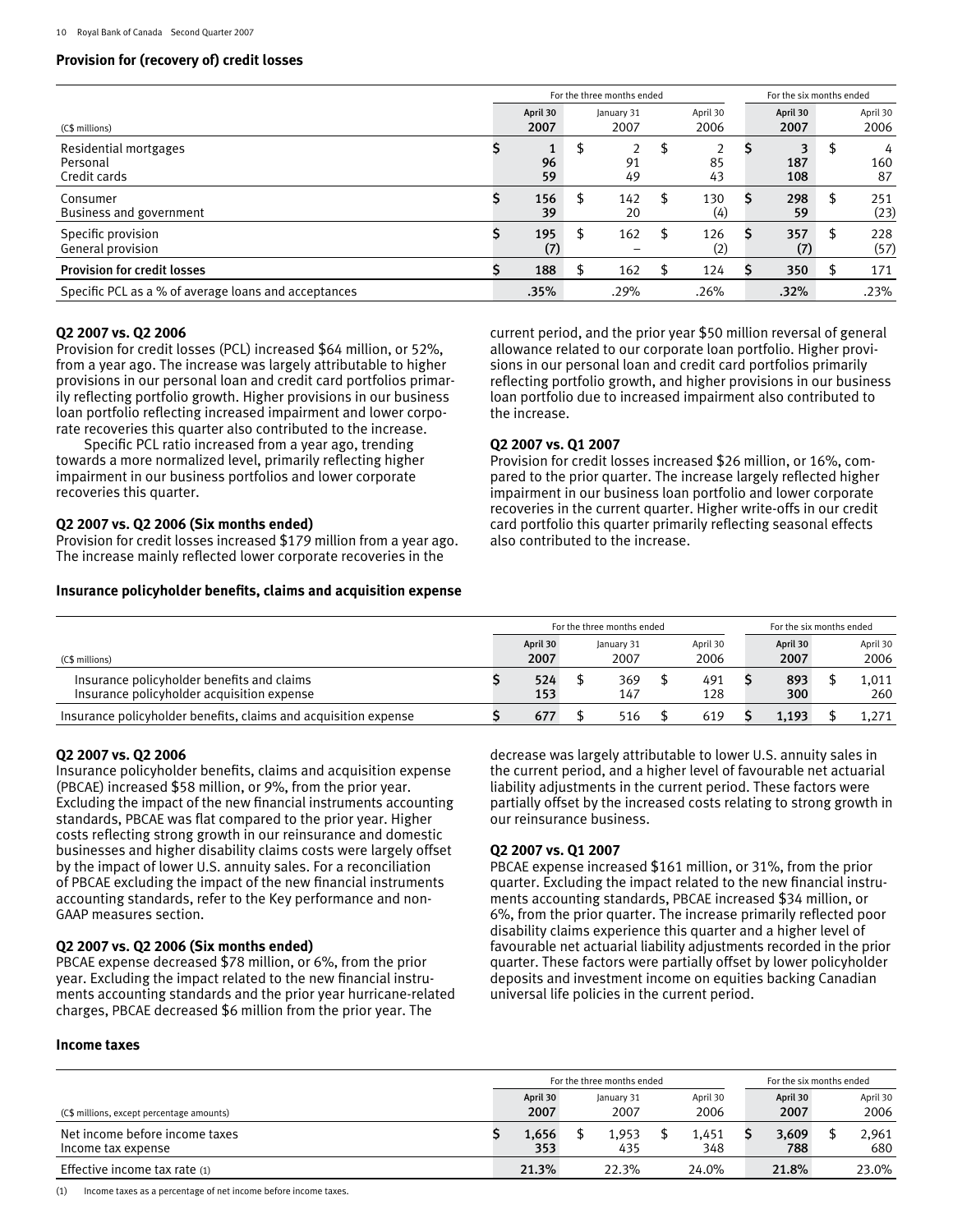#### **Q2 2007 vs. Q2 2006**

Income tax expense increased \$5 million, or 1%, from a year ago despite higher earnings before income taxes. The effective income tax rate of 21.3% in the current quarter compared favourably to 24.0% a year ago. The lower effective income tax rate in the current quarter was largely due to a reversal of amounts accrued in prior years due to a favourable resolution of an income tax audit.

#### **Q2 2007 vs. Q2 2006 (Six months ended)**

Income tax expense increased \$108 million, or 16%, from a year ago largely commensurate with higher earnings before income taxes. The effective income tax rate of 21.8% in the current period compared favourably to 23.0%, a year ago. The decrease in the effective income tax rate was largely due to higher earnings

# **Results by geographic segment (1)**

reported by our subsidiaries operating in jurisdictions with lower income tax rates and a higher level of income from tax-advantaged sources (Canadian taxable corporate dividends). Both periods were favourably impacted by the reversal of amounts accrued in prior years due to the favourable resolution of income tax audits.

#### **Q2 2007 vs. Q1 2007**

Income taxes decreased \$82 million, or 19%, over the prior quarter largely commensurate with lower earnings before income taxes. The effective income tax rate in the current period was 21.3% and compares favourably to 22.3% in the prior quarter, with the decrease primarily reflecting the current quarter reversal of amounts accrued in prior years due to a favourable resolution of an income tax audit.

| Results by Seugraphic segment (1) |        |                                       |       |                 |        |          |                                   |       |                 |        |                                   |       |              |
|-----------------------------------|--------|---------------------------------------|-------|-----------------|--------|----------|-----------------------------------|-------|-----------------|--------|-----------------------------------|-------|--------------|
|                                   |        |                                       |       |                 |        |          | For the three months ended        |       |                 |        |                                   |       |              |
|                                   |        | April 30                              |       |                 |        |          | January 31                        |       |                 |        | April 30                          |       |              |
|                                   |        | 2007                                  |       |                 |        |          | 2007                              |       |                 |        | 2006                              |       |              |
| (C\$ millions)                    | Canada | United<br><b>States International</b> | Other | Total           | Canada |          | United<br>States International    | Other | Total           | Canada | United<br>States International    | Other | Total        |
| Total revenue                     |        | $5\;3,635\;5\;1,291\;5$               |       |                 |        |          | 743 \$ 5,669 \$ 3,711 \$ 1,166 \$ |       |                 |        | 821 \$ 5,698 \$ 3,256 \$ 1,173 \$ |       | 693 \$ 5,122 |
| Net income                        | 827 S  | 205S                                  |       | 247 \$ 1,279 \$ |        | $923$ \$ | $225$ \$                          |       | 346 \$ 1,494 \$ | 680 \$ | $201 \text{ }$ \$                 |       | 237 \$ 1.118 |

|                |                                                                                                                                                                   |          |  | For the six months ended |      |  |  |  |  | For the six months ended       |  |       |              |
|----------------|-------------------------------------------------------------------------------------------------------------------------------------------------------------------|----------|--|--------------------------|------|--|--|--|--|--------------------------------|--|-------|--------------|
|                |                                                                                                                                                                   | April 30 |  |                          |      |  |  |  |  | April 30                       |  |       |              |
|                |                                                                                                                                                                   | 2007     |  |                          | 2006 |  |  |  |  |                                |  |       |              |
| (C\$ millions) | United<br>Other<br>Total<br>States International<br>Canada                                                                                                        |          |  |                          |      |  |  |  |  | United<br>States International |  | Other | Total        |
| Total revenue  | $\frac{1}{5}$ 7,346 $\frac{1}{5}$ 2,457 $\frac{1}{5}$ 1,564 $\frac{1}{5}$ 11,367 $\frac{1}{5}$ 6,564 $\frac{1}{5}$ 2,280 $\frac{1}{5}$ 1,238 $\frac{1}{5}$ 10,082 |          |  |                          |      |  |  |  |  |                                |  |       |              |
| Net income     | 593 \$ 2,773 \$ 1,547 \$ 372 \$<br>430 S<br>1.750 S                                                                                                               |          |  |                          |      |  |  |  |  |                                |  |       | 370 \$ 2,289 |

(1) For geographic reporting, our segments are grouped into Canada, United States and Other International. For further details regarding geographic reporting, refer to Note 30 of the 2006 Annual Report.

## **Q2 2007 vs. Q2 2006**

Net income in Canada was \$827 million, up \$147 million, or 22%, compared to the prior year. This increase was largely due to the strong results across our domestic banking and wealth management businesses and the favourable resolution of an income tax audit in the current quarter. These factors were partially offset by higher provisions for credit losses largely commensurate with portfolio growth.

U.S. net income of \$205 million was up \$4 million, or 2%, from the prior year largely reflecting growth in our wealth management and banking businesses and the reversal of a previously accrued tax amount in the current period. The prior year included a \$10 million net loss from our discontinued operations. These factors were partially offset by lower fixed income trading results, which were off from the near record level a year ago, the integration costs related to recent acquisitions and lower recoveries of credit losses.

Other international net income was \$247 million, up \$10 million, or 4%, from the prior year, mainly reflecting strong deposit and loan growth and higher fee-based client assets in our private and corporate banking businesses. These factors were partially offset by lower trading results in our fixed income businesses.

#### **Q2 2007 vs. Q2 2006 (Six months ended)**

Net income in Canada for the six months ended April 30, 2007 was \$1,750 million, up \$203 million, or 13%, compared to the prior year. This increase largely reflected continued strong momentum across all our domestic businesses. These factors were partially offset by higher provisions for credit losses reflecting lower corporate recoveries in the current year and a \$50 million prior period reversal of the general allowance.

U.S. net income of \$430 million was up \$58 million, or 16%, from the prior year largely reflecting growth in our banking and wealth management businesses and higher equity trading results. The inclusion of our recent U.S. acquisitions also

contributed to the increase. These factors were partially offset by lower corporate recoveries in the current year and the integration costs related to our recent acquisitions.

Other international net income of \$593 million was up \$223 million, or 60%, from the prior year, mainly reflecting higher equity origination and loan syndication activity and growth in our global private banking business and RBC Dexia IS. The prior year hurricane-related charges and the current period favourable adjustment related to the reallocation of foreign investment capital also contributed to the increase.

#### **Q2 2007 vs. Q1 2007**

Net income in Canada was \$827 million, down \$96 million, or 10%, compared to the prior quarter. This decrease largely reflected poor disability claims experienced this quarter, lower trading results in our fixed income businesses and seasonal factors including fewer days this quarter. These factors were partly offset by growth in our wealth management businesses, higher equity trading results, improved origination activity and higher M&A fees.

U.S. net income of \$205 million was down \$20 million, or 9%, from the prior quarter largely reflecting lower U.S. annuity sales, seasonal factors including fewer days, the integration costs related to our recent acquisitions, lower trading results in our fixed income businesses and a favourable reversal in the prior quarter of a previous accrued tax amount. These factors were partially offset by higher equity origination and stronger equity trading activity.

Other international net income of \$247 million was down \$99 million, or 29%, from the prior quarter, mainly reflecting the prior quarter favourable adjustment related to the reallocation of foreign investment capital and lower trading results in the current quarter primarily in our fixed income businesses. Higher claims experience in our reinsurance business in the current quarter also contributed to the decrease.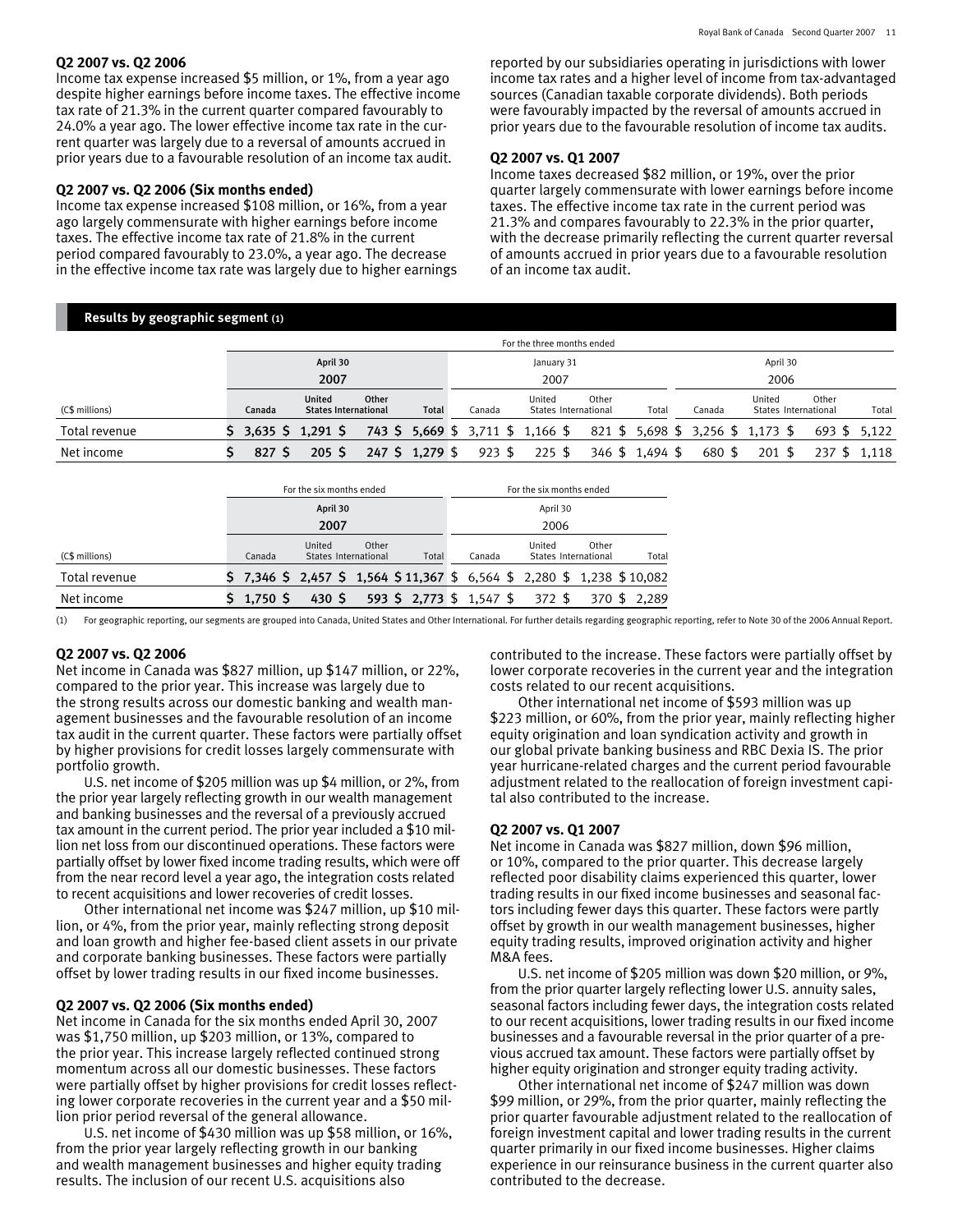#### **Quarterly results and trend analysis**

Our quarterly earnings, revenue and expense are impacted by a number of trends and recurring factors, which include seasonality, and general economic and market conditions. For further details, refer to page 43 of our 2006 Annual Report.

The following table summarizes our results for the nine most recently completed quarters.

|                                                                                                                                                                |                       | 2007                        |                             |                            | 2006                        | 2005                       |                             |                             |                             |  |  |  |
|----------------------------------------------------------------------------------------------------------------------------------------------------------------|-----------------------|-----------------------------|-----------------------------|----------------------------|-----------------------------|----------------------------|-----------------------------|-----------------------------|-----------------------------|--|--|--|
| (C\$ millions, except per share amounts)                                                                                                                       | Q <sub>2</sub>        | Q1                          | Q4                          | Q <sub>3</sub>             | Q <sub>2</sub>              | Q <sub>1</sub>             | Q4                          | Q <sub>3</sub>              | Q <sub>2</sub>              |  |  |  |
| Net interest income<br>Non-interest income                                                                                                                     | S.<br>1,901<br>3,768  | \$<br>1,867<br>3,831        | \$1,731<br>3,618            | \$<br>1,766<br>3,440       | \$<br>1,617<br>3,505        | \$1,682<br>3,278           | \$1,763<br>3,033            | \$<br>1.663<br>3,266        | \$<br>1,668<br>3,018        |  |  |  |
| <b>Total revenue</b><br>Non-interest expense<br>Provision for credit losses<br>Insurance policyholder benefits,                                                | 5,669<br>3,148<br>188 | \$<br>5,698<br>3,067<br>162 | \$<br>5,349<br>2,955<br>159 | \$<br>5,206<br>2,861<br>99 | \$<br>5,122<br>2,928<br>124 | \$<br>4,960<br>2,751<br>47 | \$<br>4,796<br>3,310<br>103 | \$<br>4,929<br>2,732<br>128 | \$<br>4,686<br>2,661<br>116 |  |  |  |
| claims and acquisition expense<br>Business realignment charges                                                                                                 | 677                   | 516                         | 611                         | 627                        | 619                         | 652                        | 740<br>40                   | 681<br>1                    | 622<br>$\overline{2}$       |  |  |  |
| Net income before income taxes and<br>non-controlling interest in subsidiaries \$<br>Income taxes<br>Non-controlling interest in net income<br>of subsidiaries | 1,656<br>353<br>24    | 1,953<br>\$<br>435<br>24    | 1,624<br>\$<br>342<br>19    | 1,619<br>\$<br>381<br>44   | \$<br>1,451<br>348<br>(25)  | \$<br>1,510<br>332<br>6    | \$<br>603<br>90<br>(30)     | \$<br>1.387<br>392<br>(6)   | \$<br>1,285<br>353<br>16    |  |  |  |
| Net income from continuing operations<br>Net income (loss) from discontinued<br>operations                                                                     | 1,279<br>S            | \$<br>1,494                 | 1,263<br>\$.<br>(1)         | \$<br>1,194<br>(17)        | \$<br>1,128<br>(10)         | \$<br>1,172<br>(1)         | \$<br>543<br>(21)           | \$.<br>1,001<br>(22)        | \$<br>916<br>(9)            |  |  |  |
| Net income                                                                                                                                                     | S<br>1,279            | \$<br>1,494                 | 1,262<br>\$                 | \$<br>1,177                | \$<br>1,118                 | \$1,171                    | \$<br>522                   | \$<br>979                   | \$<br>907                   |  |  |  |
| Earnings per share – basic<br>- diluted                                                                                                                        | .99<br>.98            | 1.16<br>\$<br>1.14          | \$<br>.97<br>.96            | \$<br>.91<br>.90           | \$<br>.86<br>.85            | \$<br>.90<br>.89           | .40<br>.39                  | \$<br>.75<br>.74            | \$<br>.70<br>.69            |  |  |  |
| Period average USD equivalent<br>of C\$1.00 (1)<br>Period-end USD equivalent of C\$1.00                                                                        | .874<br>.901          | .861<br>.850                | .897<br>.890                | .896<br>.884               | .877<br>.894                | .865<br>.878               | .850<br>.847                | .810<br>.817                | .811<br>.795                |  |  |  |

(1) Average amounts are calculated using month-end spot rates for the period.

#### **Trend analysis**

Our consolidated net income has consistently exceeded \$1 billion over the last six quarters. This largely reflected a general increase in revenue across all our business segments. This positive trend was partially offset by the lower translated value of foreign currency-denominated revenue and earnings as a result of the strengthening of the Canadian dollar against the U.S. dollar during 2006 relative to 2005. The Canadian dollar exchange rate strengthened in the second quarter of 2007.

Our results were also impacted by the acquisition and disposition of certain businesses. In addition, RBC Mortgage was classified as discontinued operations in the second quarter of 2005 and certain assets of RBC Mortgage were sold in the fourth quarter of 2005. We recorded a \$40 million business realignment charge for continuing operations in the fourth quarter of 2005 in addition to the charges recorded in 2004.

Non-interest expense increased over the period, largely reflecting increased variable compensation on improved business performance and higher costs in support of our growth, except for the fourth quarter of 2005, when we recorded a provision for Enron Corp. litigation-related matters.

Provision for credit losses has been relatively stable but increasing over the period primarily commensurate with loan growth. The decrease in provisions in the first quarter of 2006 was primarily due to a \$50 million reversal of the general allowance in light of the strong credit quality of our corporate loan portfolio. The most recent quarters have experienced an increase due to higher provisions in our personal and business loan portfolios, partially reflecting loan growth and lower corporate recoveries.

Insurance policyholder benefits, claims and acquisition expenses (PBCAE) have fluctuated considerably over the period. Although underlying business growth has generally increased PBCAE, there can be significant quarterly volatility resulting from claims experience, actuarial adjustments and capital market impacts on equities backing universal life policyholder funds. As well, the hurricane-related charges impacted the first quarter of 2006 and the fourth quarter of 2005. The impact of the new financial instruments accounting standards implemented in the first quarter of 2007 introduced additional volatility to this line. Other than claims experience, these items are predominately offset in Insurance-related revenue.

Income tax rates have generally trended downward over the period, despite higher earnings before income taxes from continuing operations. This largely reflected higher earnings reported by our subsidiaries operating in lower income tax jurisdictions and higher income from tax-advantaged sources (Canadian taxable corporate dividends) and the favourable resolution of an income tax audit in the first quarter of 2006 and second quarter of 2007. These factors contributed to a reduction in our effective income tax rate over the last nine quarters from 27.5% to 21.3%.

Non-controlling interest in net income of subsidiaries fluctuated over the period, which depends on the net income attributed to third-party investors in entities in which we do not have 100% ownership, but are required to consolidate.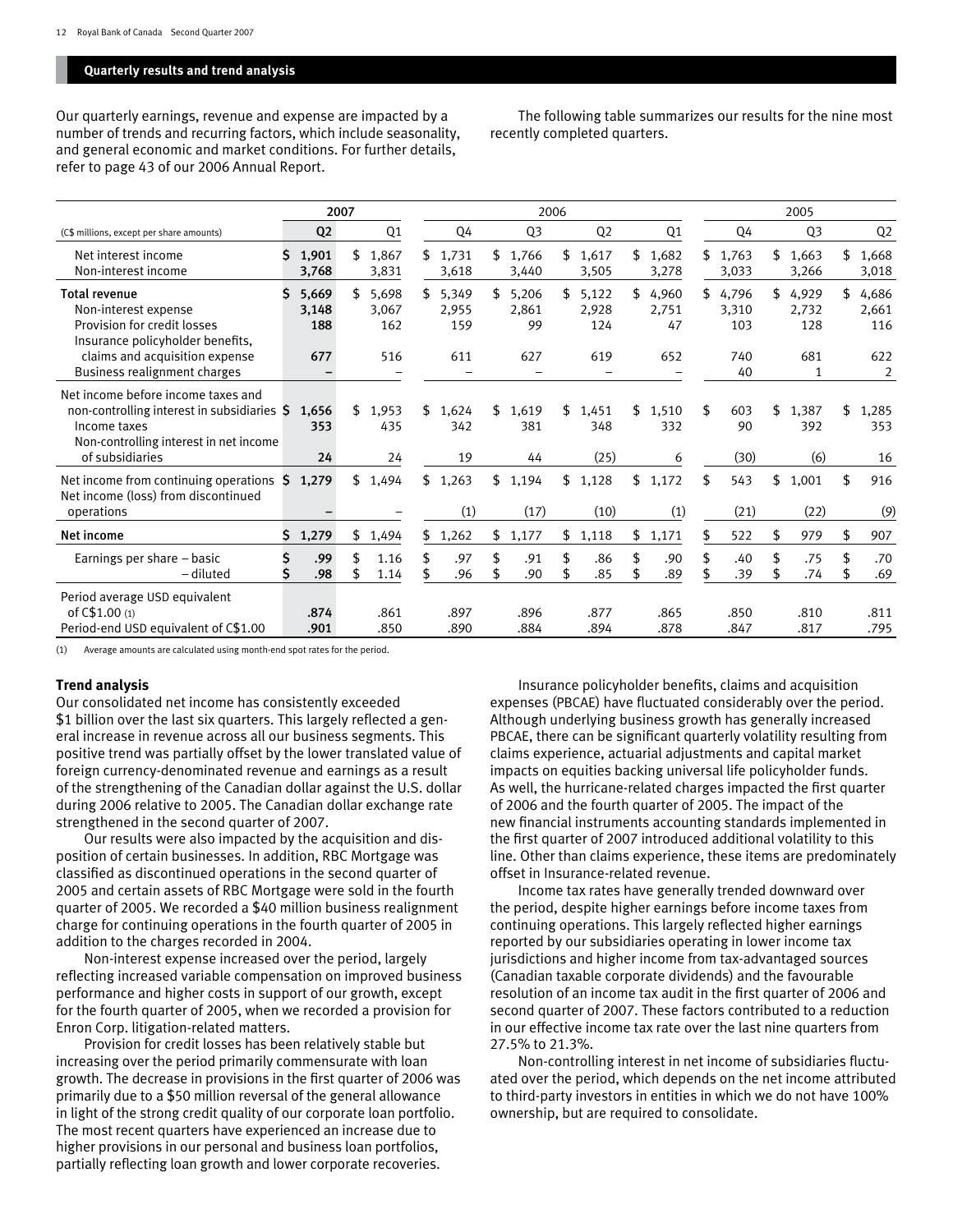#### **2007 Outlook**

The Canadian economy is now expected to grow at a moderate pace of 2.5% in 2007, largely underpinned by robust domestic consumer spending and business investment. We expect the Bank of Canada to raise interest rates by 25 bps later this year to prevent inflationary pressures from building. We forecast that the Canadian dollar will appreciate marginally against the U.S. dollar in response to rising energy and commodity prices and the slowing U.S. economy.

The U.S. economy is projected to expand at a moderate pace of 2.4% in 2007. We expect growth to improve in the second half of the year primarily driven by resilient consumer spending. We anticipate the U.S. Federal Reserve will hold interest rates steady for the remainder of the year taking into account the elevated inflation rate amid a moderate pace of economic growth.

Global economic growth is expected to continue to be strong, particularly in the emerging-market economies led by China and India. Growth in most industrialized economies is expected to remain solid, though at a slower pace compared to 2006.

In North America, consumer lending is expected to record modest growth during the year, largely reflecting ongoing weakness in the housing markets. Business lending is expected to remain solid in light of continued investment and strong M&A activities. Business and household credit quality will likely deteriorate moderately, but should remain solid due to healthy cash flow positions. Conditions in the global capital markets are expected to improve moderately as trading conditions should rebound from the current challenging conditions. Global equity market and M&A activities are anticipated to remain fairly strong for the remainder of the year.

# **Accounting matters and controls**

#### **Critical accounting policies and estimates**

Our unaudited Interim Consolidated Financial Statements have been prepared in accordance with Canadian GAAP. The significant accounting policies are described in Note 1 to our unaudited Interim Consolidated Financial Statements and Note 1 on pages 106 to 110 of our 2006 Annual Report. Our critical accounting policies and estimates related to the allowance for credit losses, fair value of financial instruments, securitization, variable interest entities, pensions and other post-employment benefits, income taxes, and other-than-temporary impairment of investment securities are detailed on pages 33 to 37 of our 2006 Annual Report.

#### **Changes in accounting policies or estimates**

#### *Canadian GAAP*

#### *Financial Instruments*

On November 1, 2006, we adopted three new accounting standards that were issued by the CICA: Handbook Section 1530, *Comprehensive Income*, Handbook Section 3855, *Financial Instruments – Recognition and Measurement*, and Handbook Section 3865, *Hedges*, which are discussed in Note 1 to our unaudited Interim Consolidated Financial Statements. These standards, and the impact on our results of operations, are also discussed in the Impact of the new financial instruments accounting standards section.

#### *Variable Interest Entities (VIEs)*

On February 1, 2007, we adopted CICA Emerging Issues Committee Abstract No. 163, *Determining the Variability to be Considered in Applying AcG-15* (EIC-163). EIC-163 provides additional clarification on how to analyze and consolidate VIEs. The implementation of EIC-163 resulted in the deconsolidation of certain investment funds, but the impact was not material to our consolidated financial position or results of operations.

## **Future changes in accounting policies or estimates** *U.S. GAAP*

The following new guidance will be effective for our U.S. GAAP financial statements in the future: (i) Financial Accounting Standards Board (FASB) Interpretation No. 48, *Accounting for Uncertainty in Income Taxes – an interpretation of FASB Statement No. 109*; (ii) FASB Statement No. 158, *Employers' Accounting for Defined Benefit Pension and Other Postretirement Plans – an amendment of FASB Statements No. 87, 88, 106 and 132(R)*; (iii) FASB Statement No. 157, *Fair Value Measurement*; and (iv) FASB Statement No. 159, *The Fair Value Option for Financial Assets and Liabilities*. We are currently assessing the impact of adopting the above standards on our consolidated financial position and results of operations. For further details, refer to our Reconciliation of Canadian and United States generally accepted accounting principles in Note 13 to our unaudited Interim Consolidated Financial Statements.

#### **Internal control over financial reporting**

No changes were made in our internal control over financial reporting during the interim period ended April 30, 2007, that have materially affected, or are reasonably likely to materially affect, our internal control over financial reporting.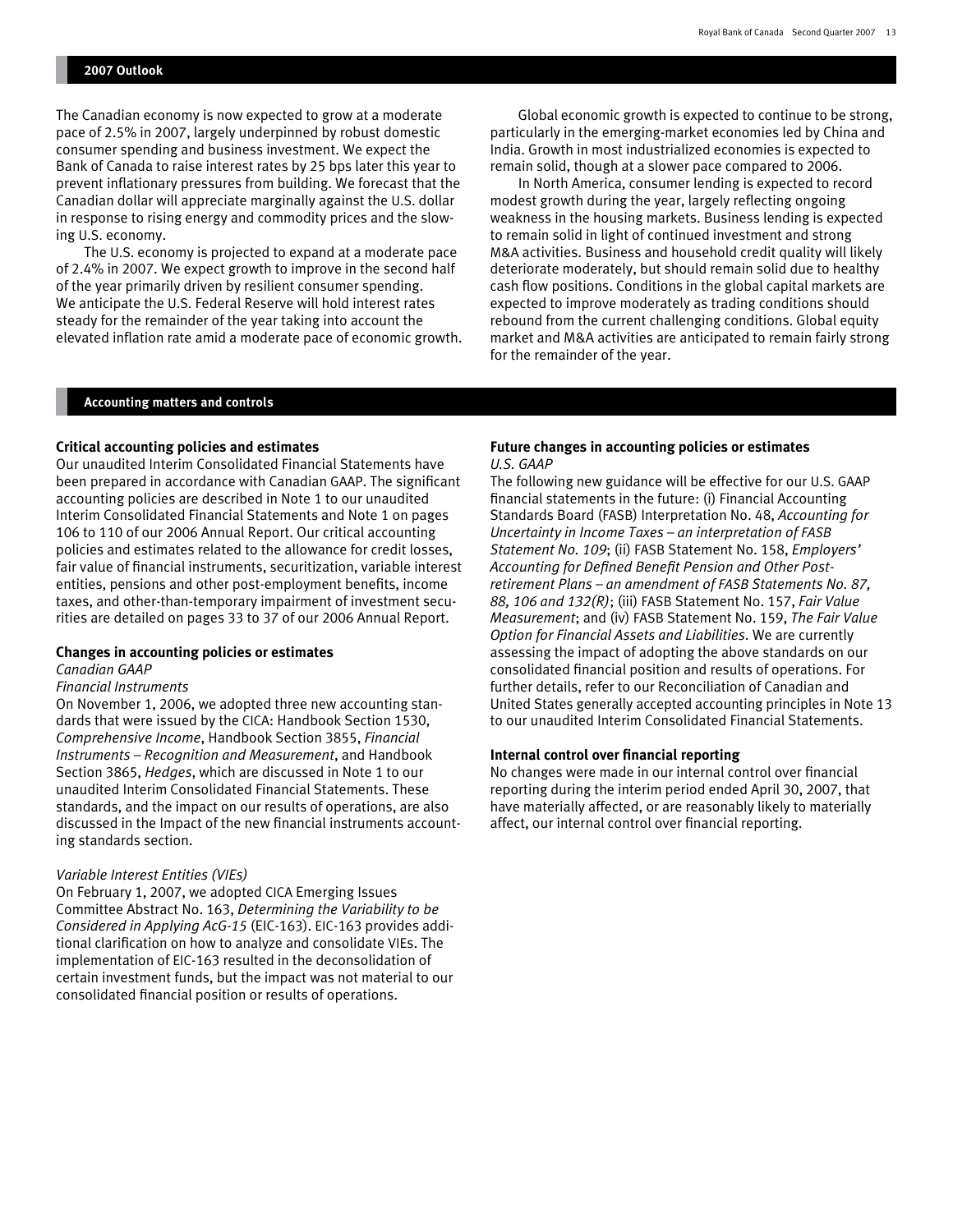#### **Business segment results**

The following section provides an overview of how we measure the performance of and report the results of our business segments.

Periodically, certain businesses and/or subsidiaries are transferred between segments to align more closely with our organizational structure and strategic priorities. Where these transfers are deemed material, comparative amounts are restated.

#### **New business segments effective second quarter 2007**

Effective February 7, 2007, our previous three business segments (RBC Canadian Personal and Business, RBC U.S. and International Personal and Business, and RBC Capital Markets) were reorganized into four business segments and renamed:

**Canadian Banking** comprises our domestic personal and business banking operations, certain retail investment businesses and our global insurance operations.

**Wealth Management** comprises businesses that directly serve our clients' growing wealth management needs including those of affluent and high net worth clients globally, and businesses that provide asset management and trust products.

**U.S. & International Banking** comprises our banking businesses outside Canada, including RBC Centura in the U.S., and RBC's Caribbean banking operations. In addition, this segment includes our 50% ownership in RBC Dexia IS.

**Capital Markets** comprises our global wholesale banking segment providing a wide range of corporate and investment banking, sales and trading, research and related products and services to corporations, public sector and institutional clients in North America, and specialized products and services in select global markets. Also, given the growth in our National Clients business, we transferred this business in the second quarter of 2007 to our Global Investment Banking and Equity Markets business line from our Other business line.

Historical comparative segment financial information has been revised to reflect the above changes. The restated historical segment financial information did not impact our previously reported consolidated financial information.

#### **How we measure and report our business segments**

Our management reporting framework is intended to measure the performance of each business segment as if it was a standalone business and reflect the way the business segments are managed. This approach is intended to ensure that our business segments' results reflect all relevant revenue and expenses associated with the conduct of their business and depicts how management views their results.

The key methodologies and assumptions used in our management reporting framework are expense allocation, capital attribution, funds transfer pricing and taxable equivalent basis (teb), and are outlined in the How we manage our business segments section of our 2006 Annual Report. Management periodically reviews these key methodologies and assumptions to ensure that they remain valid.

We also use and report certain non-GAAP financial measures, consistent with our management framework. These measures do not have standardized meanings under GAAP and are not necessarily comparable with similar information reported by other financial institutions.

## **Changes made in the first six months of 2007**

In the first quarter of 2007, within Canadian Banking and Wealth Management, certain amounts related to trustee services have been reclassified from Non-interest income – Investment management and custodial fees to Net interest income to better reflect their nature. All comparative amounts have been restated to reflect this reclassification.

## **Impact of foreign exchange rates on our business segments**

The translated value of U.S. & International Banking U.S. dollarand Euro dollar-denominated results, as well as the translated value of Capital Markets U.S. dollar- and GBP-denominated results, are impacted by fluctuations in the respective exchange rates to the Canadian dollar.

The Canadian dollar remained flat relative to the U.S. dollar from the last year, depreciated 12% on average relative to the GBP, and depreciated 10% on average relative to the Euro dollar. Compared to the prior year, U.S. & International Banking net income was up \$3 million, while Capital Markets net income decreased \$10 million, as a result of the impact of changes in the respective exchange rates.

For the first six months of 2007, the Canadian dollar remained flat relative to the U.S. dollar, depreciated 13% on average relative to the GBP, and depreciated 10% on average relative to the Euro dollar compared to the prior six month period. Compared to the first six months of 2006, U.S. & International Banking net income increased \$4 million, while Capital Markets net income increased \$3 million, as a result of the impact of changes in the respective exchange rates.

The Canadian dollar appreciated 1.5% on average relative to the U.S. dollar from last quarter, appreciated 1% on average relative to the GBP and was flat on average relative to the Euro dollar. Compared to last quarter, U.S. & International Banking net income was up \$2 million, while Capital Markets net income decreased \$12 million, as a result of the impact of changes in the respective exchange rates.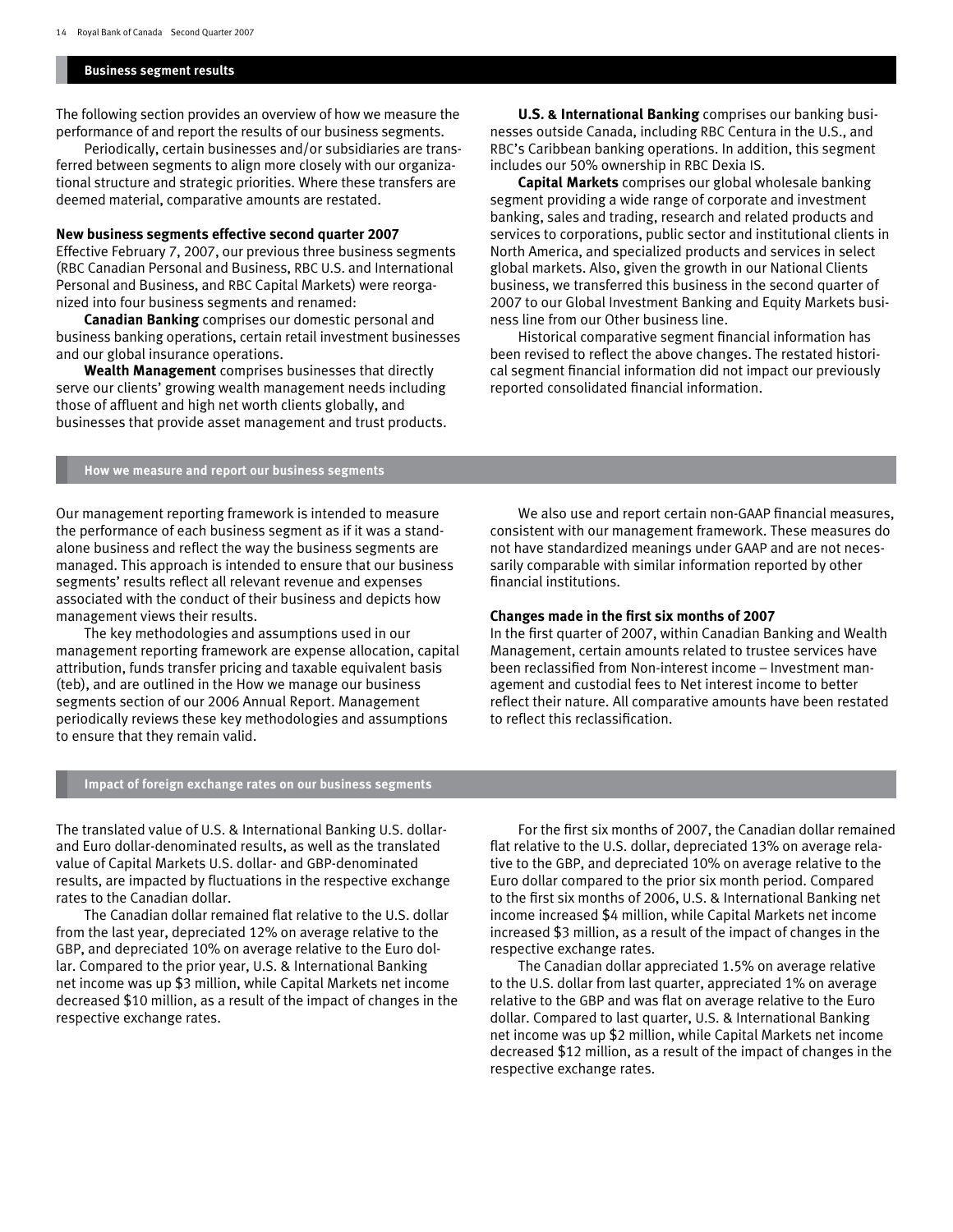For the six

We measure and evaluate the performance of our consolidated operations and each business segment using a number of financial metrics such as net income, return on average common equity (ROE) and return on average risk capital (RORC). While net income is in accordance with GAAP, the others are considered non-GAAP financial measures, which do not have standardized meanings under GAAP and may not be comparable to similar measures used by other financial institutions. For further details, refer to the How we manage our business segments and Key financial measures (non-GAAP) sections in our 2006 Annual Report.

#### **Return on equity and Return on risk capital**

We use ROE and RORC, at both the consolidated and segment levels, as a measure of return on total capital invested in our businesses.

Our quarterly consolidated ROE calculation is based on annualized quarterly net income available to common shareholders

divided by total average common equity for the period, which excludes preferred shares. Our quarterly business segment ROE calculations are based on segment net income available to common shareholders divided by average attributed capital for the period. For each segment, average attributed capital is based on attributed risk capital and amounts invested in goodwill and intangibles.

Our quarterly RORC calculations are based on net income available to common shareholders divided by attributed risk capital (which excludes goodwill and intangible capital and unattributed capital). The business segment ROE and RORC measures are viewed by management as useful measures for supporting investment and resource allocation decisions because they adjust for certain items that may affect comparability between business segments and certain competitors.

The following table provides a reconciliation of the ROE and RORC calculations.

|                                                                                          |    |                                 |    |                      |    | For the three months ended                  |                  |                           |    |                      |    |                            | For the three months ended |                            |
|------------------------------------------------------------------------------------------|----|---------------------------------|----|----------------------|----|---------------------------------------------|------------------|---------------------------|----|----------------------|----|----------------------------|----------------------------|----------------------------|
|                                                                                          |    |                                 |    |                      |    |                                             | April 30<br>2007 |                           |    |                      |    |                            | January 31<br>2007         | April 30<br>2006           |
| (C\$ millions, except percentage amounts) (1), (2)                                       |    | Canadian<br><b>Banking</b>      |    | Wealth<br>Management |    | $U.S.$ &<br>International<br><b>Banking</b> |                  | Capital<br><b>Markets</b> |    | Corporate<br>Support |    | <b>Total</b>               | Total                      | Total                      |
| Net income from continuing<br>operations<br>Net loss from discontinued<br>operations     |    | 618<br>$\overline{\phantom{0}}$ | S. | 194                  | \$ | 67                                          | \$               | 350                       | Ś  | 50                   | \$ | 1,279                      | \$<br>1,494                | \$<br>1,128<br>(10)        |
| Net income<br>less: Preferred dividends                                                  |    | 618<br>(9)                      | Ś. | 194<br>(2)           | \$ | 67<br>(4)                                   | \$               | 350<br>(5)                | Ś  | 50<br>(2)            | Ś. | 1,279<br>(22)              | \$<br>1,494<br>(16)        | \$<br>1,118<br>(11)        |
| Net income available to common<br>shareholders                                           |    | 609                             | Ś. | 192                  | \$ | 63                                          | Ś.               | 345                       | Ŝ. | 48                   | \$ | 1,257                      | \$<br>1,478                | \$<br>1,107                |
| Average equity<br>less: Unattributed capital<br>less: Goodwill and intangible<br>capital | S. | 8,600<br>2,200                  | S. | 2,300<br>1,100       |    | \$3,500<br>1,450                            |                  | \$4,950<br>850            | Ŝ. | 2,600<br>1,700       |    | \$21,950<br>1,700<br>5,600 | \$21,450<br>1,950<br>5,400 | \$19,700<br>2,100<br>4,900 |
| Average risk capital (2)                                                                 |    | 6,400                           | S. | 1,200                | Ś. | 2,050                                       | S.               | 4,100                     | \$ | 900                  |    | \$14,650                   | \$14,100                   | \$12,700                   |
| Return on equity (ROE)<br>Return on risk capital (RORC)                                  |    | 29.0%<br>39.0%                  |    | 34.3%<br>66.4%       |    | 7.4%<br>12.7%                               |                  | 28.5%<br>34.4%            |    | 7.6%<br>n.m.         |    | 23.5%<br>35.2%             | 27.3%<br>41.6%             | 23.0%<br>35.7%             |

|                                                                                      |   |                            |            |                |    | For the six months ended                    |                  |     |                           |    |                      |    |                   | <b>FULLIESIA</b><br>months ended |
|--------------------------------------------------------------------------------------|---|----------------------------|------------|----------------|----|---------------------------------------------|------------------|-----|---------------------------|----|----------------------|----|-------------------|----------------------------------|
|                                                                                      |   |                            |            |                |    |                                             | April 30<br>2007 |     |                           |    |                      |    |                   | April 30<br>2006                 |
| (C\$ millions, except percentage amounts) (1), (2)                                   |   | Canadian<br><b>Banking</b> | Management | Wealth         |    | $U.S.$ &<br>International<br><b>Banking</b> |                  |     | Capital<br><b>Markets</b> |    | Corporate<br>Support |    | <b>Total</b>      | Total                            |
| Net income from continuing<br>operations<br>Net loss from discontinued<br>operations | Ś | 1,389                      | \$         | 405            | \$ | 134                                         |                  | \$  | 746                       | \$ | 99                   | \$ | 2,773             | \$<br>2,300<br>(11)              |
| Net income<br>less: Preferred dividends                                              | ς | 1,389<br>(15)              | Ś          | 405<br>(4)     | \$ | 134<br>(6)                                  |                  | Ŝ   | 746<br>(9)                | Ś  | 99<br>(4)            | Ś. | 2,773<br>(38)     | \$<br>2,289<br>(21)              |
| Net income available to common<br>shareholders                                       | S | 1,374                      | \$         | 401            | \$ | 128                                         |                  | \$  | 737                       | \$ | 95                   | \$ | 2,735             | \$<br>2,268                      |
| Average equity<br>less: Unattributed capital<br>less: Goodwill and intangible        | S | 8,550                      | \$         | 2,350          |    | \$3,200                                     |                  | \$. | 4,850                     | S. | 2,700<br>1,800       |    | \$21,650<br>1,800 | \$19,500<br>2,450                |
| capital<br>Average risk capital (2)                                                  |   | 2,150<br>6,400             | S.         | 1,200<br>1,150 | S  | 1,300<br>1,900                              |                  | \$  | 850<br>4,000              | \$ | 900                  |    | 5,500<br>\$14,350 | 4,650<br>\$12,400                |
| Return on equity (ROE)<br>Return on risk capital (RORC)                              |   | 32.4%<br>43.4%             |            | 34.4%<br>69.7% |    | 8.0%<br>13.4%                               |                  |     | 30.7%<br>37.1%            |    | 7.0%<br>n.m.         |    | 25.5%<br>38.4%    | 23.5%<br>36.8%                   |

(1) The average risk capital, goodwill and intangible capital, average attributed capital and average capital figures shown above and throughout this document represent rounded figures. These amounts are calculated using month-end balances for the period. The ROE and RORC measures shown above and throughout this document are based on actual balances before rounding.

(2) Average risk capital includes Credit, Market (trading and non-trading), Insurance, Operational and Business and fixed asset risk capital. For further details refer to Economic Capital in the Capital management section.

n.m. not meaningful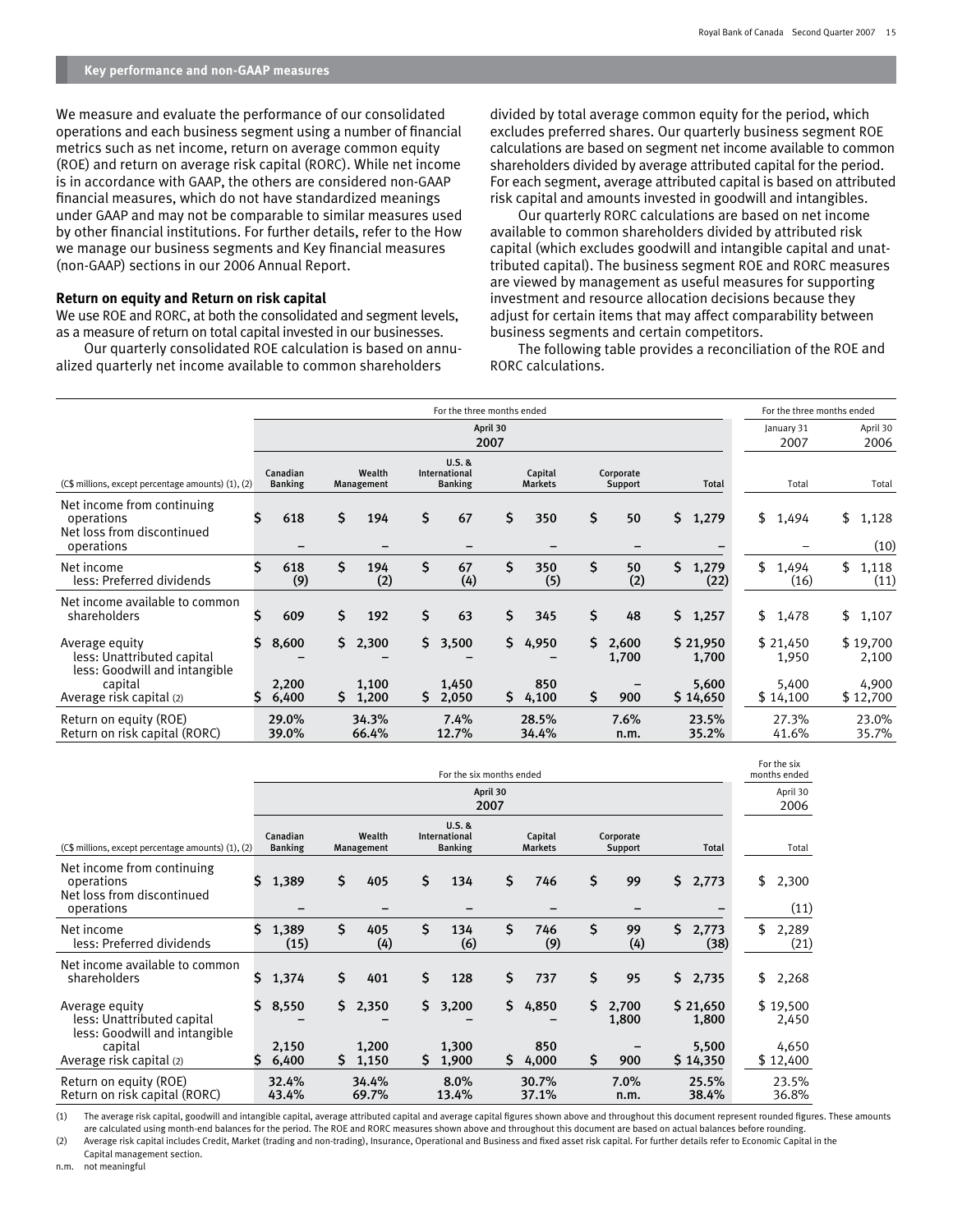## **Capital Markets total revenue (teb) excluding revenue related to Consolidated Variable Interest Entities (VIEs)**

We consolidate certain entities in accordance with CICA AcG-15, *Consolidation of Variable Interest Entities (VIEs)*. Consolidation of a VIE is based on our exposure to variability in the VIE's assets and not on whether we have voting control. Revenue and expenses from certain of these VIEs have been included in Capital Markets results. However, the amounts that have been consolidated, which are attributable to other equity investors in these VIEs, are offset in Non-controlling interest in net income of subsidiaries and have no impact on our reported net income.

As the amounts attributable to other equity investors do not have an impact on our reported net income, management believes that adjusting for these items enhances the comparability of Capital Markets results and related ratios and enables a more meaningful comparison of our financial performance with certain other financial institutions. As the expenses are not viewed as material, we have only adjusted for the revenue attributed to other equity investors.

The following table provides a reconciliation of total revenue (teb) excluding VIEs for Capital Markets.

|                                                                |          | For the three months ended |          | For the six months ended |          |
|----------------------------------------------------------------|----------|----------------------------|----------|--------------------------|----------|
|                                                                | April 30 | January 31                 | April 30 | April 30                 | April 30 |
| (C\$ millions)                                                 | 2007     | 2007                       | 2006     | 2007                     | 2006     |
| Total revenue (teb) (1)                                        | 1.182    | 1.230                      | 1,177    | 2.412                    | 2,106    |
| Revenue related to VIEs offset in Non-controlling interest (2) |          |                            | (35)     | 19                       | (43)     |
| Total revenue (teb) excluding VIEs                             | 1.174    | 1,219                      | 1.212    | 2.393                    | 2,149    |

(1) Taxable equivalent basis. For further discussion, refer to the How we manage our business segments section of our 2006 Annual Report.

(2) Represents revenue attributed to other equity investors of consolidated VIEs.

## **Operating leverage**

Our operating leverage is defined as the difference between our revenue growth rate (as adjusted) and non-interest expense growth rate (as adjusted). Revenue is based on a taxable equivalent basis, while the impact of consolidated VIEs is excluded as they have no material impact on our earnings. Global Insurance revenue and certain accounting adjustments related to the new financial instruments accounting standards are also excluded from revenue. Non-interest expense excludes Global Insurance expense. Global Insurance results are excluded as certain changes in revenue can be largely offset in Insurance policyholder benefits, claims and acquisition expense, which is not captured in our adjusted operating leverage calculation. The impact of the new financial instruments accounting standards is excluded as it gives rise to accounting volatility, primarily relating to unrealized gains and losses arising from fair valuing of the instruments and is not viewed as a measure of economic performance.

The following table shows the Q2 2007 adjusted operating leverage ratio calculation.

|                                                                                                                                                                                   | For the six months ended           |    |                                |          |
|-----------------------------------------------------------------------------------------------------------------------------------------------------------------------------------|------------------------------------|----|--------------------------------|----------|
| (C\$ millions, except percentage amounts)                                                                                                                                         | April 30<br>2007                   |    | April 30<br>2006               | % change |
| Total revenue<br>add: teb adjustment<br>less: Revenue related to VIEs<br>less: Global Insurance revenue<br>less: Impact of the new financial instruments accounting standards (1) | 11,367<br>136<br>19<br>1,715<br>65 | S  | 10,082<br>117<br>(43)<br>1,664 |          |
| Total revenue (adjusted)                                                                                                                                                          | 9,704                              |    | 8,578                          | 13.1%    |
| Non-interest expense<br>less: Global Insurance-related non-interest expense                                                                                                       | 6,215<br>263                       | \$ | 5,679<br>244                   |          |
| Non-interest expense (adjusted)                                                                                                                                                   | 5,952                              |    | 5,435                          | 9.5%     |
| Operating leverage for the six months ended April 30, 2007                                                                                                                        |                                    |    |                                | 3.6%     |

(1) Excludes the impact of the new financial instruments accounting standards related to Global Insurance.

## **Canadian Banking revenue and Insurance-related results excluding the impact of the new financial instruments accounting standards and certain other items**

In the first six months of 2007 and 2006, there were certain items that impacted the Insurance premiums, investment and fee income, the Insurance policyholder benefits, claims and acquisition expense income statement lines, and the associated business line and segment results under which they are also reported. Management believes that adjusting for these items which are not characteristic of ongoing operations enhances the comparability of our results, and enables a more meaningful comparison of our financial performance with certain other financial institutions. The following provides the details of these adjustments and a reconciliation.

*Impact of the new financial instruments accounting standards*  For the three and six months ended April 30, 2007, we recorded a net gain of \$55 million and a net loss of \$15 million, respectively, related to the impact of changes in interest rates on the fair valuation of the securities backing our life and health insurance liabilities. These amounts were recorded in insurance-related revenue and were largely offset by corresponding changes in the underlying liabilities that were recorded in Insurance policyholder benefits, claims and acquisition expense. The new financial instruments accounting standards have been implemented prospectively, and the net amount had no significant impact on our reported net income.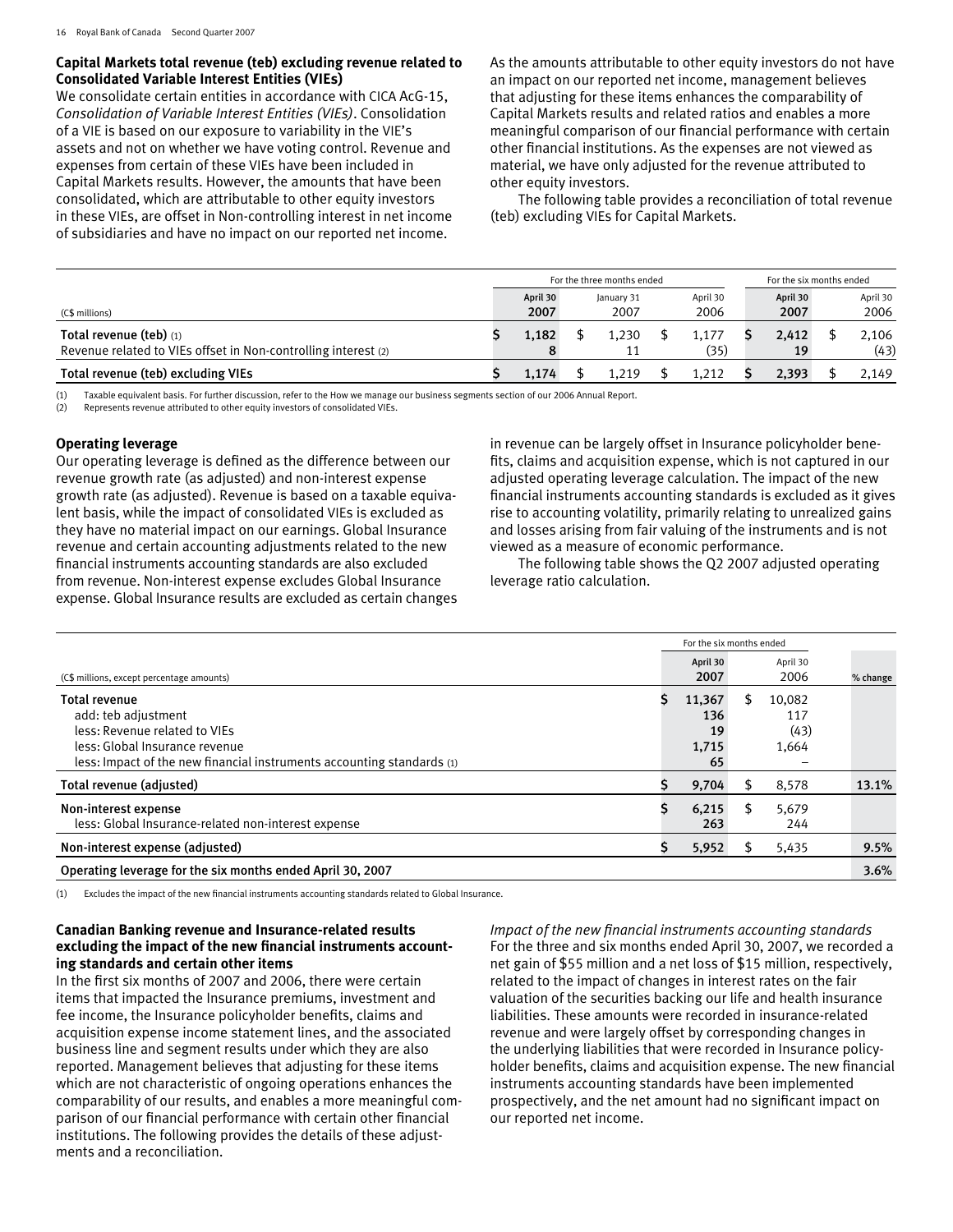## *Results excluding the impact of foreign currency translation adjustment*

During the first quarter of 2007, we reallocated certain foreign investment capital from our international insurance operations, which had supported our property catastrophe reinsurance business, as we have strategically exited this line of business. We recognized a favourable foreign currency translation adjustment of \$40 million (before- and after-tax) associated with this capital. This amount was previously recorded in Shareholders' equity and was reclassified to income in the first quarter of 2007.

*Results excluding hurricane-related charges* We recorded a \$61 million (before- and after-tax charge) in our insurance business in the first quarter of 2006 for additional estimated net claims for damages predominantly related to Hurricane Wilma, which occurred in late October 2005.

The following table provides a reconciliation of Canadian Banking revenue, Global Insurance and Insurance-related results excluding the impacts of the new financial instruments accounting standards and the items noted above.

|                                                                                     |   |                                             |   |                                      |                  |                                                              |   | For the three months ended                                                        |                                           |                                    |                    |                                                            |                                                                                 |
|-------------------------------------------------------------------------------------|---|---------------------------------------------|---|--------------------------------------|------------------|--------------------------------------------------------------|---|-----------------------------------------------------------------------------------|-------------------------------------------|------------------------------------|--------------------|------------------------------------------------------------|---------------------------------------------------------------------------------|
|                                                                                     |   |                                             |   |                                      | April 30<br>2007 |                                                              |   |                                                                                   |                                           |                                    | January 31<br>2007 |                                                            |                                                                                 |
| (C\$ millions)                                                                      |   | Canadian<br><b>Banking</b><br>revenue $(1)$ |   | Global<br>Insurance<br>revenue $(1)$ |                  | Insurance<br>premiums,<br>investment and<br>fee income $(2)$ |   | Insurance<br>policyholder<br>benefits, claims<br>and acquisition<br>expense $(2)$ | Canadian<br><b>Banking</b><br>revenue (1) | Global<br>Insurance<br>revenue (1) |                    | Insurance<br>premiums,<br>investment and<br>fee income (2) | Insurance<br>policyholder<br>benefits, claims<br>and acquisition<br>expense (2) |
| <b>GAAP</b> reported amounts<br>Exclude: Impact of the new<br>financial instruments | S | 3,080                                       | S | 855                                  | S                | 855                                                          | S | 677                                                                               | \$<br>3,081                               | \$<br>860                          | \$                 | 820                                                        | \$<br>516                                                                       |
| accounting standards<br>Impact of foreign currency<br>translation adjustment        |   | (73)                                        |   | (55)                                 |                  | (55)                                                         |   | (58)                                                                              | 70<br>(40)                                | 70<br>(40)                         |                    | 70                                                         | 69                                                                              |
|                                                                                     |   |                                             |   |                                      |                  |                                                              |   |                                                                                   |                                           |                                    |                    |                                                            |                                                                                 |
| Amounts excluding the items<br>noted above                                          | s | 3,007                                       |   | 800                                  | S                | 800                                                          | S | 619                                                                               | \$3,111                                   | 890                                | S                  | 890                                                        | \$<br>585                                                                       |

|                                                                                     |    |                                             |    |                                      |                  |                                                              |    | For the six months ended                                                       |     |                                           |                                    |                  |                                                            |                                                                                 |
|-------------------------------------------------------------------------------------|----|---------------------------------------------|----|--------------------------------------|------------------|--------------------------------------------------------------|----|--------------------------------------------------------------------------------|-----|-------------------------------------------|------------------------------------|------------------|------------------------------------------------------------|---------------------------------------------------------------------------------|
|                                                                                     |    |                                             |    |                                      | April 30<br>2007 |                                                              |    |                                                                                |     |                                           |                                    | April 30<br>2006 |                                                            |                                                                                 |
| (C\$ millions)                                                                      |    | Canadian<br><b>Banking</b><br>revenue $(1)$ |    | Global<br>Insurance<br>revenue $(1)$ |                  | Insurance<br>premiums,<br>investment and<br>fee income $(2)$ |    | Insurance<br>policyholder<br>benefits, claims<br>and acquisition<br>expense(2) |     | Canadian<br><b>Banking</b><br>revenue (1) | Global<br>Insurance<br>revenue (1) |                  | Insurance<br>premiums,<br>investment and<br>fee income (2) | Insurance<br>policyholder<br>benefits, claims<br>and acquisition<br>expense (2) |
| <b>GAAP</b> reported amounts<br>Exclude: Impact of the new<br>financial instruments | S. | 6,161                                       |    | $5 \t1,715$                          |                  | \$1,675                                                      |    | \$1,193                                                                        | \$. | 5,673                                     | \$<br>1,664                        |                  | \$1,664                                                    | \$1,271                                                                         |
| accounting standards<br>Impact of foreign currency                                  |    | (3)                                         |    | 15                                   |                  | 15                                                           |    | 11                                                                             |     |                                           |                                    |                  |                                                            |                                                                                 |
| translation adjustment<br>Hurricane-related charges                                 |    | (40)                                        |    | (40)                                 |                  |                                                              |    | $\overline{\phantom{0}}$                                                       |     |                                           |                                    |                  |                                                            | (61)                                                                            |
| Amounts excluding the items<br>noted above                                          |    | 6,118                                       | S. | 1.690                                | S.               | 1,690                                                        | S. | 1,204                                                                          | \$  | 5,673                                     | \$<br>1,664                        | \$               | 1,664                                                      | \$1,210                                                                         |

(1) For further details, refer to the Canadian Banking section.

(2) For further details, refer to the Financial performance section.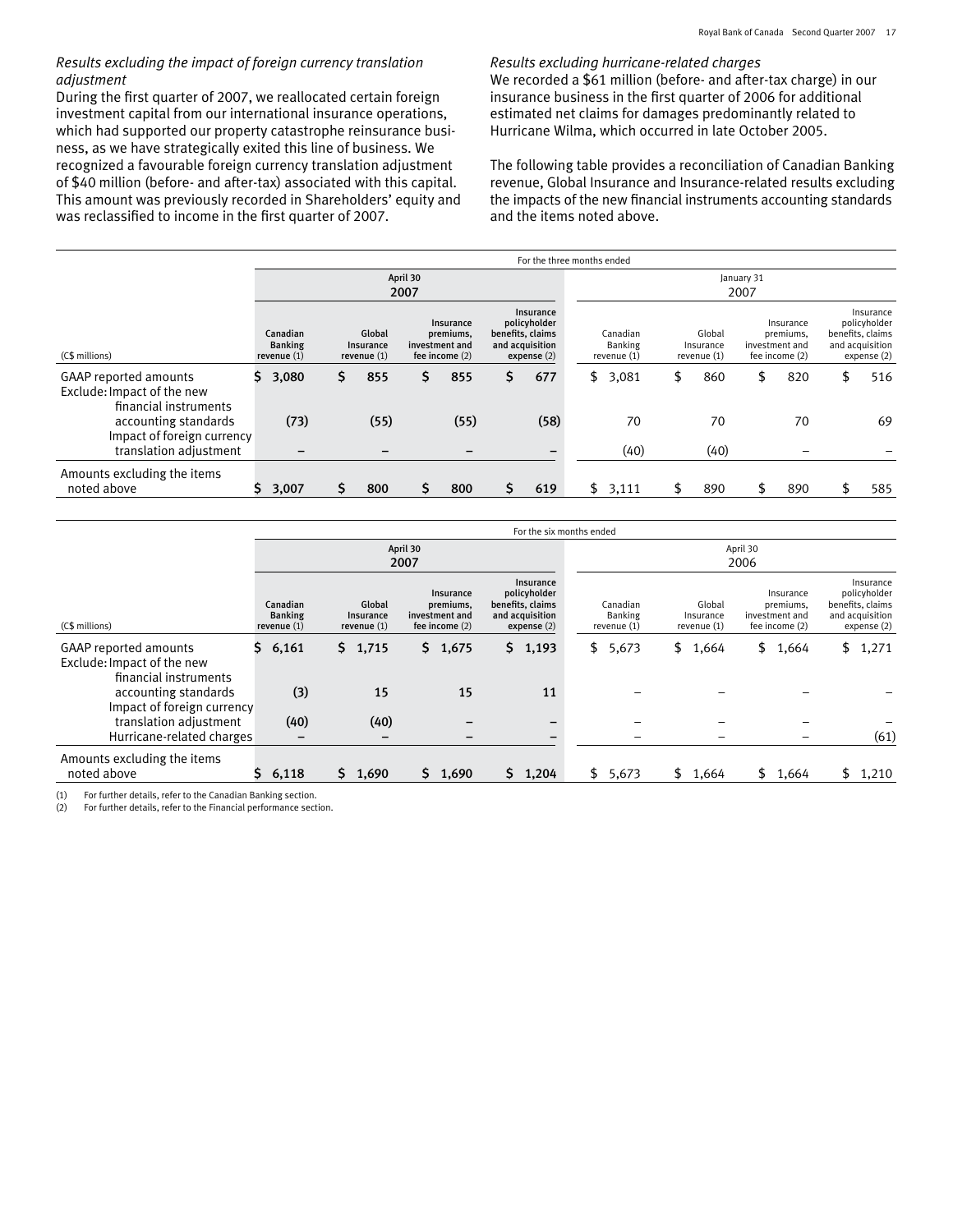#### **Canadian Banking**

|                                                                             |     |          |              | As at or for the three months ended |             |    | As at or for the six months ended |               |
|-----------------------------------------------------------------------------|-----|----------|--------------|-------------------------------------|-------------|----|-----------------------------------|---------------|
|                                                                             |     | April 30 |              | January 31                          | April 30    |    | April 30                          | April 30      |
| (C\$ millions, except percentage amounts)                                   |     | 2007     |              | 2007                                | 2006        |    | 2007                              | 2006          |
| Net interest income                                                         | \$. | 1,559    | \$           | 1,547                               | \$<br>1,386 | \$ | 3,106                             | \$<br>2,788   |
| Non-interest income                                                         |     | 1,521    |              | 1,534                               | 1,394       |    | 3,055                             | 2,885         |
| <b>Total revenue</b>                                                        |     | 3,080    | \$           | 3,081                               | \$<br>2,780 | \$ | 6,161                             | \$<br>5,673   |
| Non-interest expense                                                        |     | 1,295    | \$           | 1,275                               | \$<br>1,253 | Ś. | 2,570                             | \$<br>2,487   |
| Provision for credit losses                                                 |     | 204      |              | 182                                 | 168         |    | 386                               | 310           |
| Insurance policyholder benefits, claims and acquisition expense             |     | 677      |              | 516                                 | 619         |    | 1,193                             | 1,271         |
| Net income before income taxes and non-controlling interest in subsidiaries |     | 904      | \$           | 1,108                               | \$<br>740   | s  | 2,012                             | \$<br>1,605   |
| Net income                                                                  |     | 618      | \$           | 771                                 | \$<br>511   | Ś  | 1,389                             | \$<br>1,091   |
| Revenue by business line                                                    |     |          |              |                                     |             |    |                                   |               |
| <b>Personal Financial Services</b>                                          |     | 1,262    | \$           | 1,237                               | \$<br>1,118 | S. | 2,499                             | \$<br>2,223   |
| <b>Business Financial Services</b>                                          |     | 552      |              | 555                                 | 515         |    | 1,107                             | 1,041         |
| <b>Cards and Payment Solutions</b>                                          |     | 411      |              | 429                                 | 341         |    | 840                               | 745           |
| Global Insurance                                                            |     | 855      |              | 860                                 | 806         |    | 1,715                             | 1,664         |
| Selected average balances and other information (1)                         |     |          |              |                                     |             |    |                                   |               |
| Return on equity (2)                                                        |     | 29.0%    |              | 35.7%                               | 26.3%       |    | 32.4%                             | 27.6%         |
| Net interest margin (3)                                                     |     | 3.25%    |              | 3.19%                               | 3.20%       |    | 3.22%                             | 3.19%         |
| Operating leverage (excluding Global Insurance) (4)                         |     | 9.6%     |              | 6.5%                                | 7.1%        |    | 8.0%                              | 4.8%          |
| Total earning assets (5)                                                    | s   | 196,800  | $\mathbf{f}$ | 192,600                             | \$177,400   | S  | 194,700                           | \$<br>176,200 |
| Loans and acceptances (5)                                                   |     | 195,900  |              | 191,500                             | 176,600     |    | 193,700                           | 174,500       |
| Deposits                                                                    |     | 145,100  |              | 146,100                             | 136,900     |    | 145,600                           | 136,500       |
| Assets under administration                                                 |     | 49,700   |              | 47,500                              | 41,700      |    | 49,700                            | 41,700        |
| Assets under management                                                     |     | 300      |              | 300                                 | 300         |    | 300                               | 300           |
| Insurance premiums and deposits                                             |     | 816      |              | 895                                 | 822         |    | 1,711                             | 1,682         |

(1) Average amounts are calculated using methods intended to approximate the average of the daily balances for the period.

(2) Business segment Return on equity is a non-GAAP financial measure and is calculated using methods intended to approximate the average of the daily balances for the period. For further discussion and reconciliation, refer to the Key performance and non-GAAP measures section.

(3) Net interest margin (NIM) is calculated as Net interest income divided by Average earning assets. Average earning assets are calculated using methods intended to approximate the average of the daily balances for the period.

(4) Defined as the difference between revenue growth rate and non-interest expense growth rate for the segment, excluding Global Insurance due to the nature of its business.

(5) Total assets, total earning assets, and loans and acceptances include average securitized residential mortgages and credit cards for the three months ended April 30, 2007, of \$18.5 billion and \$3.7 billion, respectively. (January 31, 2007 – \$18.2 billion and \$3.7 billion; April 30, 2006 – \$14.5 billion and \$4.0 billion.)

#### **Q2 2007 vs. Q2 2006**

Net income increased \$107 million, or 21%, from a year ago, largely driven by strong results across most business lines. The increase was primarily attributable to strong loan and deposit growth reflecting the ongoing successful execution of our growth initiatives including branch expansion and upgrades, as well as generally favourable Canadian economic conditions. This was partially offset by higher staffing levels and costs in support of our growth initiatives, while other support costs were relatively flat due to effective cost-containment efforts. Provision for credit losses was higher compared to the prior year commensurate with portfolio growth.

Total revenue increased \$300 million, or 11%, over the prior year, reflecting strong growth across all business lines. Net interest margin increased by 5 bps compared to the prior year, largely due to the impacts of applying the effective interest method under the new financial instruments accounting standards. Funding adjustments made in the current quarter related to Q1 2007, which were offset in Corporate Support also contributed to the increase.

*Personal Financial Services* revenue was up \$144 million, or 13%. The increase largely reflected solid growth in home equity and secured lines of credit lending, and higher spreads. Higher mutual fund distribution fees on strong net sales and capital appreciation in our retail investment business also contributed to the growth.

*Business Financial Services* revenue increased \$37 million, or 7%, primarily as a result of solid loan and deposit growth, partially offset by lower spreads on deposits.

*Cards and Payment Solutions* revenue was up \$70 million, or 21%, largely reflecting strong balance, transaction and account growth. The prior year adjustment to increase the liability associated with our customer loyalty reward programs, which was largely offset by a fee related to the termination of an agreement, also contributed to the increase.

*Global Insurance* revenue was up \$49 million, or 6%, from the prior year. Excluding the favourable impact of the new financial instruments accounting standards, *Global Insurance* revenue decreased \$6 million, or 1%, from the prior year. The decrease was mainly attributable to lower U.S. annuity sales due to the relatively low interest rate environment, which was largely offset by growth in our reinsurance and domestic businesses. For a reconciliation of *Global Insurance* revenue excluding the impact of the new financial instruments accounting standards, refer to the Key performance and non-GAAP measures section.

Non-interest expense was up \$42 million, or 3%, primarily reflecting increased sales and service personnel and higher costs in support of our growth initiatives including *de novo* branch expansion, while other support costs were relatively flat due to effective cost-containment efforts.

Provision for credit losses increased \$36 million, or 21%. The increase was mainly attributable to higher impairment in our business loan portfolio. Higher provisions in our personal loan and credit card portfolios primarily reflecting portfolio growth also contributed to the increase.

Insurance policyholder benefits, claims and acquisition expense (PBCAE) increased \$58 million, or 9%, from the prior year. For further details, refer to the PBCAE section on page 10.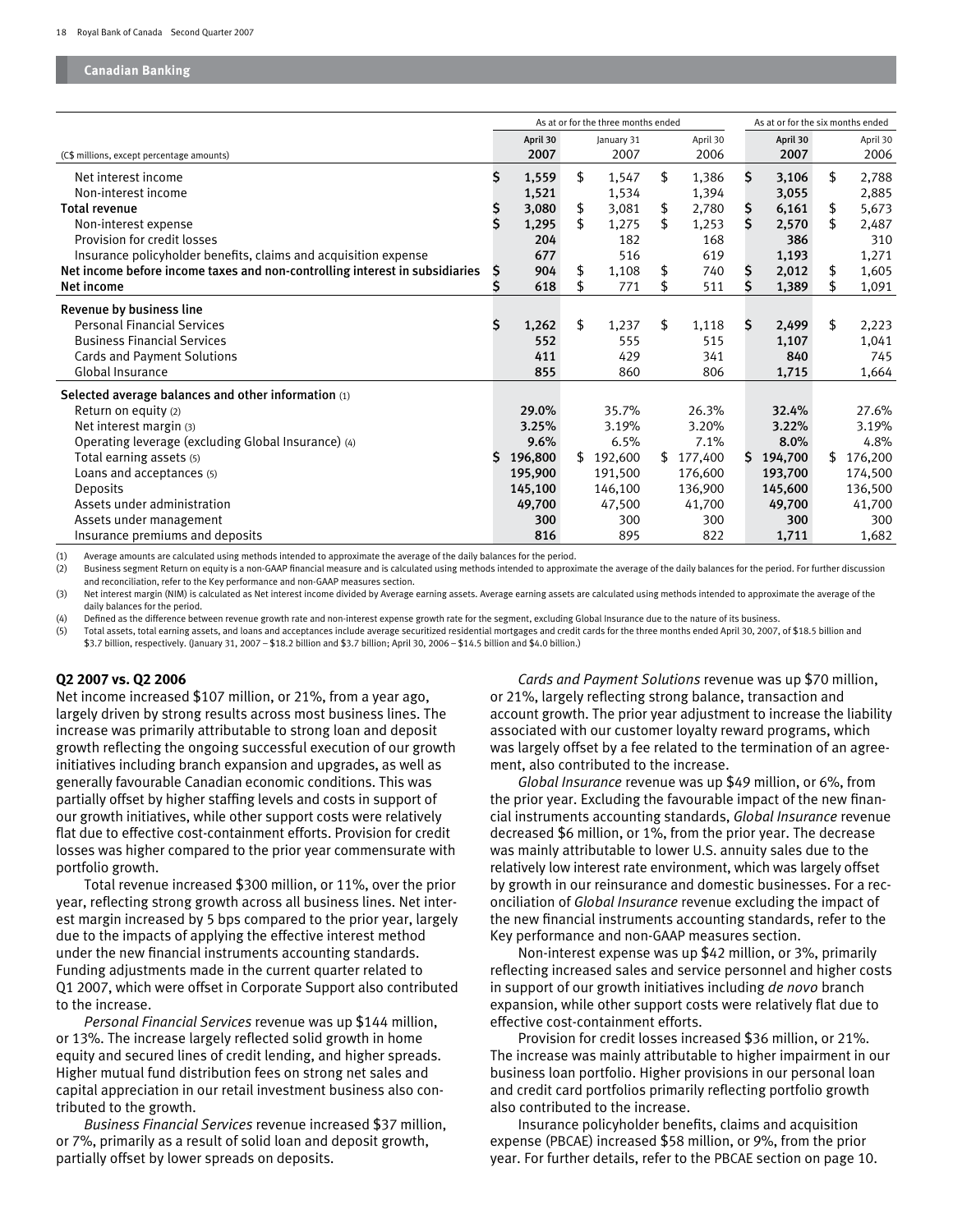#### **Q2 2007 vs. Q2 2006 (Six months ended)**

Net income increased \$298 million, or 27%, from a year ago, primarily driven by strong results across all business lines, reflecting the ongoing successful execution of our growth initiatives and effective cost-containment efforts. Our results also reflected the prior year hurricane-related charges and a favourable adjustment related to the reallocation of foreign investment capital in the current period. These factors were partially offset by higher staffing and other costs in support of business growth, as well as higher provisions for credit losses.

Total revenue increased \$488 million, or 9%, from a year ago, primarily reflecting higher home equity, credit card, and business loan and deposit balances, as well as strong business growth in our retail investment and reinsurance businesses. Net interest margin increased by 3 bps over the prior year.

Non-interest expense was up \$83 million, or 3%, mainly reflecting increased sales and service personnel, and higher costs in support of growth initiatives. Other support costs were flat from the prior period.

Provision for credit losses increased \$76 million, or 25%. The increase was mainly attributable to higher impairment in our business loan portfolio. Higher provisions in our personal loan and credit card portfolios primarily reflecting portfolio growth also contributed to the increase.

Insurance policyholder benefits, claims and acquisition expense decreased \$78 million, or 6%, from the prior year. For further details, refer to the PBCAE section on page 10.

#### **Q2 2007 vs. Q1 2007**

Net income decreased \$153 million, or 20%, compared to the prior quarter, largely due to lower *Global Insurance* results. *Global Insurance* results were down, primarily reflecting the favourable impacts of an adjustment related to the reallocation of foreign investment capital and net actuarial liability adjustments in the prior quarter, as well as poor disability claims experience this quarter. The negative impact of seasonal factors on our banking-related businesses, including fewer days, higher marketing and advertising costs, and lower customer spending this quarter, also contributed to the decrease. These factors were partially offset by growth in our home equity lending.

## **Wealth Management**

|                                                                             |          | As at or for the three months ended |           |   | As at or for the six months ended |    |          |
|-----------------------------------------------------------------------------|----------|-------------------------------------|-----------|---|-----------------------------------|----|----------|
|                                                                             | April 30 | January 31                          | April 30  |   | April 30                          |    | April 30 |
| (C\$ millions, except percentage amounts)                                   | 2007     | 2007                                | 2006      |   | 2007                              |    | 2006     |
| Net interest income                                                         | 104      | \$<br>108                           | \$<br>98  | S | 212                               | S  | 197      |
| Non-interest income                                                         | 904      | 884                                 | 791       |   | 1,788                             |    | 1,544    |
| <b>Total revenue</b>                                                        | 1,008    | 992                                 | \$<br>889 |   | 2,000                             | S  | 1,741    |
| Non-interest expense                                                        | 722      | \$<br>702                           | \$<br>655 | S | 1,424                             | S  | 1,296    |
| Provision for credit losses                                                 |          |                                     |           |   |                                   |    |          |
| Net income before income taxes and non-controlling interest in subsidiaries | 286      | 290                                 | \$<br>234 |   | 576                               |    | 444      |
| Net income                                                                  | 194      | 211                                 | 159       |   | 405                               |    | 304      |
| Revenue by business line                                                    |          |                                     |           |   |                                   |    |          |
| Canadian Wealth Management                                                  | 366      | \$<br>356                           | \$<br>331 | S | 722                               | \$ | 640      |
| U.S. & International Wealth Management                                      | 508      | 508                                 | 443       |   | 1,016                             |    | 871      |
| Global Asset Management                                                     | 134      | 128                                 | 115       |   | 262                               |    | 230      |
| Selected other information                                                  |          |                                     |           |   |                                   |    |          |
| Return on equity (1)                                                        | 34.3%    | 34.4%                               | 29.1%     |   | 34.4%                             |    | 28.9%    |
| Assets under administration                                                 | 505,800  | \$<br>508,300                       | \$452,800 |   | 505,800                           | S. | 452,800  |
| Assets under management                                                     | 158,700  | 157,400                             | 131,900   |   | 158,700                           |    | 131,900  |
|                                                                             |          |                                     |           |   |                                   |    |          |

(1) Business segment Return on equity is a non-GAAP financial measure and is calculated using methods intended to approximate the average of the daily balances for the period. For further discussion and reconciliation, refer to the Key performance and non-GAAP measures section.

#### **Q2 2007 vs. Q2 2006**

Net income increased \$35 million, or 22%, from a year ago, largely driven by strong revenue growth across all business lines. This increase reflected higher revenue in our brokerage, asset management and global private banking businesses due to the ongoing successful execution of our growth initiatives and generally favourable market conditions. These factors were partially offset by higher variable compensation on increased commissionbased revenue and higher costs in support of business growth.

Total revenue increased \$119 million, or 13%, from a year ago across all business lines.

*Canadian Wealth Management* revenue increased \$35 million, or 11%, mostly due to strong growth in fee-based client assets reflecting new sales, capital appreciation and the recruitment of experienced advisors.

*U.S. & International Wealth Management* revenue increased \$65 million, or 15%, largely reflecting continued strong growth in fee-based client assets due to new sales, the hiring of higher producing advisors and improved client transaction volumes in our U.S. brokerage business. A foreign exchange translation gain

on certain deposits resulting from the implementation of the new financial instruments accounting standards and solid loan and deposit growth in global private banking also contributed to the increase. For further details regarding the foreign exchange translation gain, refer to the Impact of the new financial instruments accounting standards section.

*Global Asset Management* revenue was up \$19 million, or 17%, largely reflecting higher mutual fund fees from net sales and capital appreciation.

Non-interest expense increased \$67 million, or 10%, from a year ago mainly due to higher variable compensation commensurate with the increase in commission-based revenue. Higher sales and service levels to support business growth also contributed to the increase.

#### **Q2 2007 vs. Q2 2006 (Six months ended)**

Net income increased \$101 million, or 33%, from a year ago largely driven by strong revenue growth across all our businesses. This was partially offset by higher variable compensation and increased costs in support of our business growth.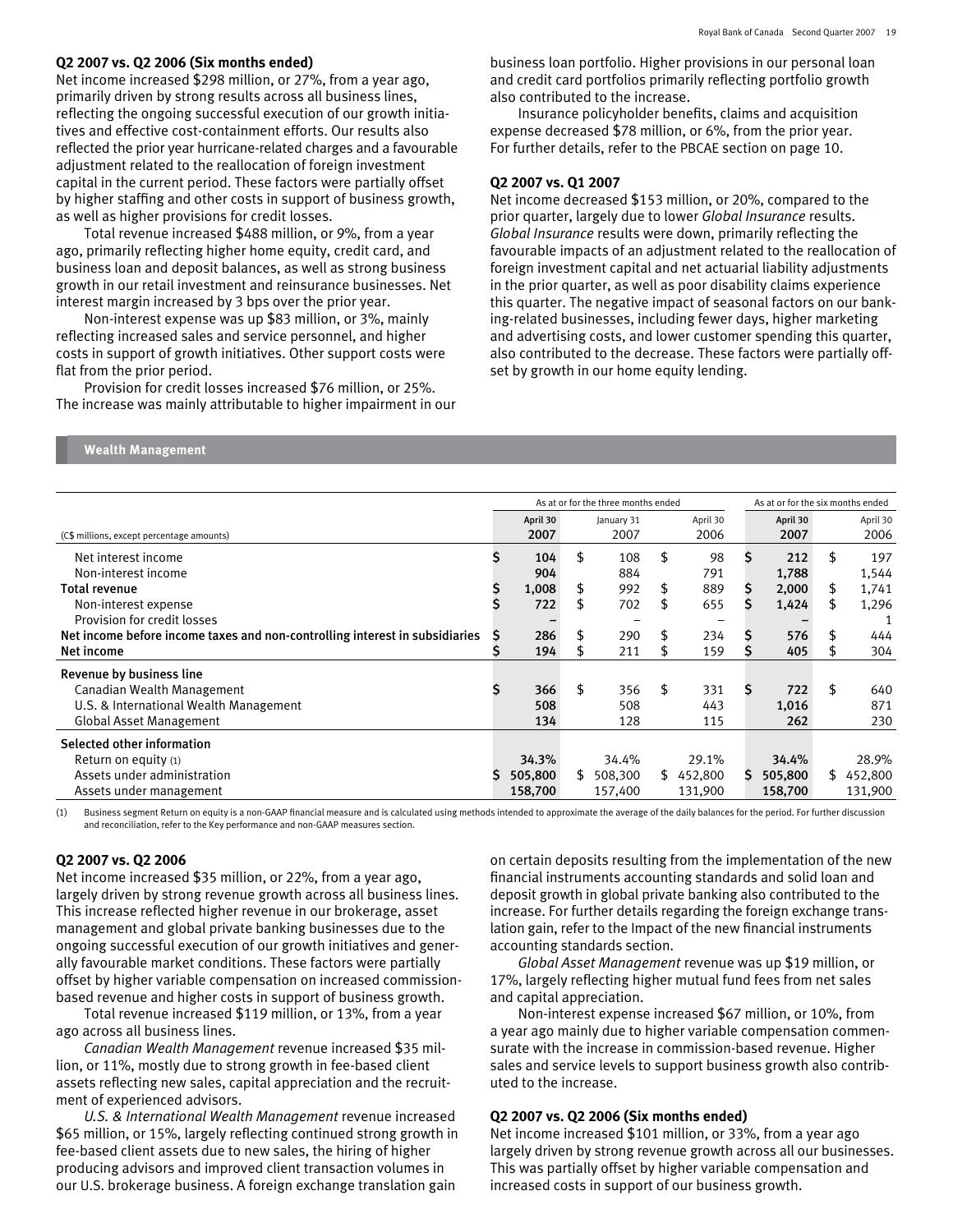Total revenue was up \$259 million, or 15%, largely due to strong growth in fee-based assets across all businesses and higher mutual fund fees from net sales and capital appreciation. A foreign exchange translation gain on certain deposits and solid loan and deposit growth also contributed to the increase.

Non-interest expense increased \$128 million, or 10%, from a year ago mainly due to higher variable compensation commensurate with the increase in commission-based revenue. Increased staffing levels and other costs in support of business growth also contributed to the increase.

## **Q2 2007 vs. Q1 2007**

Net income decreased \$17 million, or 8%, from the previous quarter largely due to a favourable reversal in the prior quarter of a previously accrued tax amount, and increased costs in support of business growth including higher staffing levels. These factors were partially offset by revenue growth across most of our businesses.

## **U.S. & International Banking**

|                                                                                           |                     |          | As at or for the three months ended |          |                     |   | As at or for the six months ended |    |                     |
|-------------------------------------------------------------------------------------------|---------------------|----------|-------------------------------------|----------|---------------------|---|-----------------------------------|----|---------------------|
| (C\$ millions, except percentage amounts) (1)                                             | April 30<br>2007    |          | January 31<br>2007                  |          | April 30<br>2006    |   | April 30<br>2007                  |    | April 30<br>2006    |
| Net interest income<br>Non-interest income                                                | 272<br>221          | \$       | 257<br>188                          | \$       | 234<br>186          | S | 529<br>409                        | \$ | 462<br>306          |
| Total revenue<br>Non-interest expense                                                     | 493<br>381          | \$<br>\$ | 445<br>348                          | \$<br>\$ | 420<br>322          |   | 938<br>729                        |    | 768<br>597          |
| Provision for credit losses                                                               | 10                  |          | 10                                  |          | 6                   |   | 20                                |    | 15                  |
| Net income before income taxes and non-controlling interest in subsidiaries<br>Net income | 102<br>67           | S        | 87<br>67                            | \$<br>\$ | 92<br>62            |   | 189<br>134                        |    | 156<br>100          |
| Revenue by business line                                                                  |                     | \$       |                                     | \$       |                     |   |                                   |    |                     |
| <b>Banking</b><br>RBC Dexia Investor Services (2)                                         | 309<br>184          |          | 276<br>169                          |          | 261<br>159          | S | 585<br>353                        | \$ | 525<br>243          |
| Selected average balances and other information (3)                                       |                     |          |                                     |          |                     |   |                                   |    |                     |
| Return on equity (4)<br>Loans and acceptances                                             | 7.4%<br>23,700      | \$       | 8.8%<br>21,100                      | \$.      | 10.1%<br>18,300     |   | $8.0\%$<br>22,400                 | S. | 8.8%<br>17,600      |
| Deposits<br>Assets under administration – RBC Dexia IS (5)                                | 31,500<br>2,119,000 |          | 28,300<br>2,050,000                 |          | 27,200<br>1,832,100 |   | 29,900<br>2,119,000               |    | 23,600<br>1,832,100 |

(1) In prior quarters, results of this segment were reported on a continuing operations basis.

(2) On January 2, 2006, we combined our *Institutional & Investor Services* (IIS) business with the institutional investor service business of Dexia forming a new company, RBC Dexia IS. As RBC Dexia IS reports on a calendar quarter there is a one-month lag in the reporting of its earnings.

(3) Average amounts are calculated using methods intended to approximate the average of the daily balances for the period.

(4) Business segment Return on equity is a non-GAAP financial measure and is calculated using methods intended to approximate the average of the daily balances for the period. For further discussion and reconciliation, refer to the Key performance and non-GAAP measures section.

(5) Assets under administration – RBC Dexia IS represents the total assets under administration (AUA) of the joint venture, of which we have a 50% ownership interest. RBC Dexia IS was created on January 2, 2006, and we contributed AUA of \$1,400 billion to the joint venture at that time. As RBC Dexia IS reports on a one-month lag, Assets under administration - RBC Dexia IS are as at March 31, 2007.

#### **Q2 2007 vs. Q2 2006**

Net income increased \$5 million, or 8%, from the prior year. The increase was largely due to higher loan and deposit volumes in the U.S., reflecting business growth and the inclusion of our recent acquisitions of Flag and the AmSouth branches. Strong business growth in *RBC Dexia IS* also contributed to the increase. These factors were partially offset by higher costs in support of growth initiatives, particularly the inclusion of recent acquisitions and related integration costs incurred this quarter, and *de novo* branch openings.

Total revenue increased \$73 million, or 17%, compared to the prior year.

*Banking* revenue was up \$48 million, or 18%, over the prior year, largely attributable to the inclusion of the acquisitions of Flag and the AmSouth branches, and higher loan and deposit volumes reflecting business growth.

*RBC Dexia IS* revenue increased \$25 million, or 16%, primarily due to growth in custodian and securities lending activities, as well as higher foreign exchange transaction fees.

Non-interest expense increased \$59 million, or 18%, over the prior year, largely reflecting higher costs in support of business growth, particularly the inclusion of our recent acquisitions of Flag and the AmSouth branches and related integration costs incurred this quarter, and *de novo* branch openings.

#### **Q2 2007 vs. Q2 2006 (Six months ended)**

Net income increased \$34 million, or 34%, from the prior year. The increase was primarily attributable to strong business growth in *RBC Dexia IS* and *RBC Centura*. An additional month of results related to *RBC Dexia IS* reported in the current period also contributed to the increase. The growth was partially offset by a loss on the sale of certain investment securities in the first quarter of 2007, done as part of the strategic restructuring of RBC Centura's investment portfolio to better take advantage of market opportunities and the growth in our balance sheet, as well as costs associated with the acquisitions of Flag and the AmSouth branches.

Total revenue increased \$170 million, or 22%, from a year ago. The increase was mainly attributable to *RBC Dexia IS*, reflecting strong business growth and an additional month of results reported in the current period. The inclusion of the acquisitions of Flag and the AmSouth branches, and higher loan and deposit volumes reflecting business growth also contributed to the increase. These factors were partially offset by a loss on the restructuring of RBC Centura's investment portfolio in the first quarter of 2007.

Non-interest expense increased \$132 million, or 22%, over the prior year. The increase largely reflected higher costs in support of business growth, particularly the inclusion of recent acquisitions and related integration costs incurred this quarter, and *de novo* branch openings.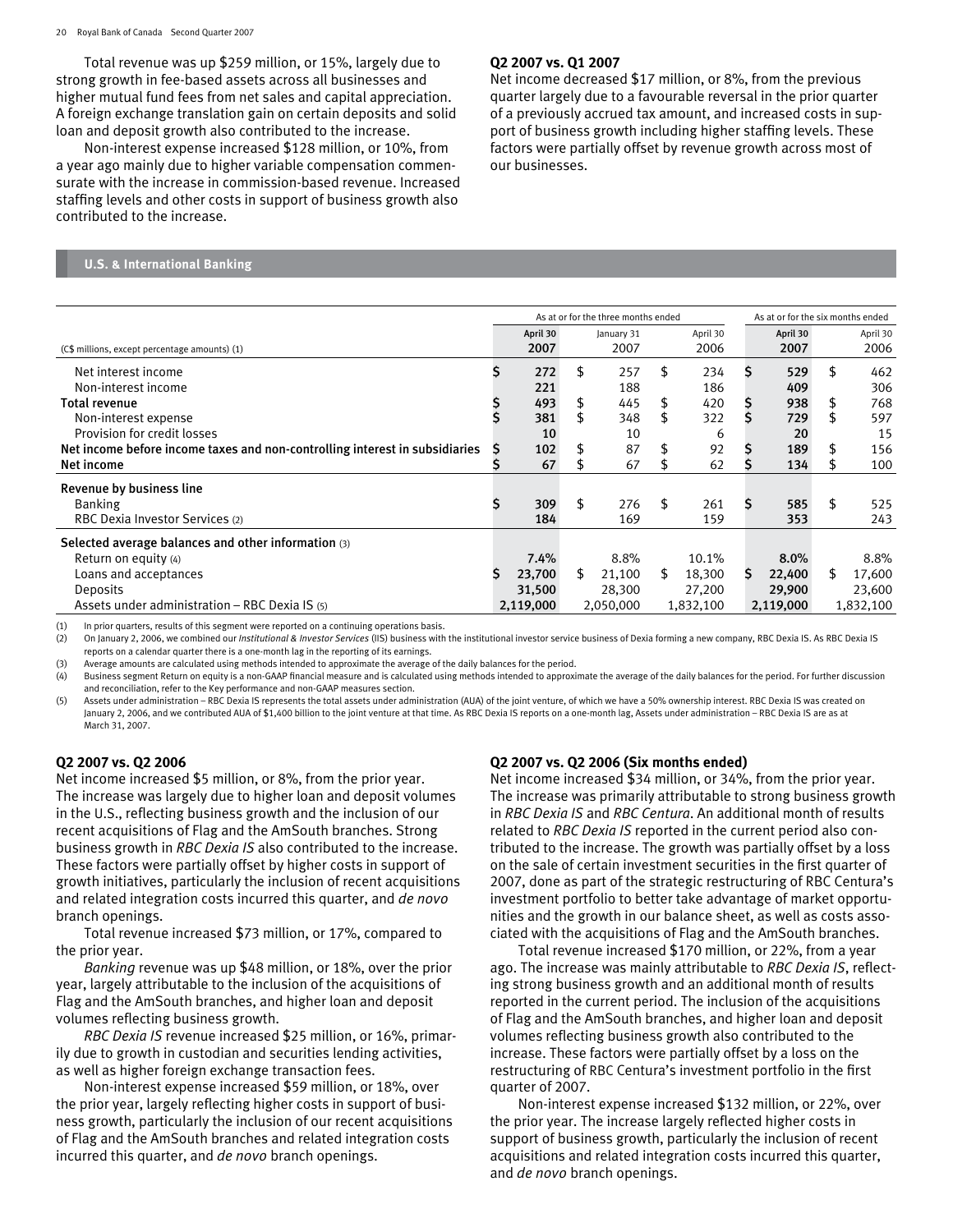#### **Q2 2007 vs. Q1 2007**

Net income of \$67 million was flat compared to the previous quarter. Revenue growth in the quarter was largely attributable to increased loan and deposit volumes, reflecting the inclusion of the AmSouth branches, a full quarter of results from Flag this period and business growth. The increase in revenue also reflected the prior quarter loss on the restructuring of RBC Centura's investment portfolio, which was not repeated this quarter.

Non-interest expense was up from the prior quarter, primarily reflecting higher costs associated with our recent acquisitions and related integration costs incurred in the current quarter. Other factors included the negative impact of fewer days this quarter, and higher income tax expense mainly due to the reversal of a previously accrued tax amount and increased earnings in jurisdictions with higher tax rates.

## **Capital Markets**

|                                                          |          |                    | For the three months ended |    |          |    | For the six months ended |    |          |
|----------------------------------------------------------|----------|--------------------|----------------------------|----|----------|----|--------------------------|----|----------|
|                                                          | April 30 |                    | January 31                 |    | April 30 |    | April 30                 |    | April 30 |
| (C\$ millions, except percentage amounts)                | 2007     |                    | 2007                       |    | 2006     |    | 2007                     |    | 2006     |
| Net interest income (teb) $(1)$                          | 169      | \$                 | 56                         | \$ | 49       | Ś. | 225                      | \$ | 110      |
| Non-interest income                                      | 1,013    |                    | 1,174                      |    | 1,128    |    | 2,187                    |    | 1,996    |
| Total revenue (teb) (1)                                  | 1,182    | \$                 | 1,230                      | S  | 1,177    | S  | 2,412                    | \$ | 2,106    |
| Non-interest expense                                     | 754      | \$                 | 738                        | \$ | 707      | S. | 1,492                    | S  | 1,311    |
| Provision for (recovery of) credit losses                | (5)      |                    | (8)                        |    | (23)     |    | (13)                     |    | (108)    |
| Net income before income taxes (teb) and non-controlling |          |                    |                            |    |          |    |                          |    |          |
| interest in subsidiaries (1)                             | 433      | S                  | 500                        | \$ | 493      | S  | 933                      | \$ | 903      |
| Net income                                               | 350      | \$                 | 396                        | \$ | 414      |    | 746                      |    | 752      |
| Revenue by business line                                 |          |                    |                            |    |          |    |                          |    |          |
| <b>Global Markets</b>                                    | 682      | $\mathbf{\hat{S}}$ | 804                        | \$ | 754      | S  | 1,486                    | \$ | 1,328    |
| Global Investment Banking and Equity Markets (2)         | 431      |                    | 386                        |    | 382      |    | 817                      |    | 688      |
| Other (2)                                                | 69       |                    | 40                         |    | 41       |    | 109                      |    | 90       |
| Selected average balances and other information (3)      |          |                    |                            |    |          |    |                          |    |          |
| Return on equity (4)                                     | 28.5%    |                    | 32.8%                      |    | 38.0%    |    | 30.7%                    |    | 35.0%    |
| <b>Trading securities</b>                                | 154,900  |                    | \$155,900                  | S. | 129,500  | S  | 155,400                  | \$ | 131,000  |
| Loans and acceptances                                    | 27,800   |                    | 27,300                     |    | 21,300   |    | 27,600                   |    | 20,900   |
| <b>Deposits</b>                                          | 134,400  |                    | 129,500                    |    | 107,200  |    | 131,900                  |    | 110,700  |
|                                                          |          |                    |                            |    |          |    |                          |    |          |

(1) Taxable equivalent basis. For further information, refer to the How we measure and report our business segments section.

(2) Effective this quarter, we have transferred our National Clients business, which was previously reflected under the Other business line, to our Global Investment Banking and Equity Markets business line. All comparative amounts have been restated to reflect this transfer.

Average amounts are calculated using methods intended to approximate the average of the daily balances for the period.

(4) Business segment Return on equity is a non-GAAP financial measure and is calculated using methods intended to approximate the average of the daily balances for the period. For further discussion and reconciliation, refer to the Key performance and non-GAAP measures section.

#### **Q2 2007 vs. Q2 2006**

Net income decreased \$64 million, or 15%, from the record results a year ago. Revenue (teb) was up \$5 million compared to the prior year largely due to stronger equity trading and U.S. and Canadian equity origination activity, the inclusion of our recent acquisitions of RBC Carlin and RBC Daniels, and higher loan syndication fees, which were largely offset by lower trading revenue in our fixed income businesses, which was at near record levels a year ago. Non-interest expense increased \$47 million, or 7%, compared to a year ago due to the inclusion of our recent acquisitions and higher costs in support of our growth initiatives which were partially offset by lower variable compensation. Recovery of credit losses was down \$18 million from a year ago. A stronger Canadian dollar had a negative impact on the translated value of U.S. dollar- and GBP-denominated earnings.

Total revenue (teb) was up \$5 million compared to the prior year. Total revenue (teb) excluding VIEs was \$1,174 million, down \$38 million, or 3%, from the prior year. For a reconciliation of Total revenue (teb) excluding VIEs refer to the Key performance and non-GAAP measures section.

*Global Markets* revenue was down \$72 million, or 10%, largely due to lower trading revenue in our fixed income businesses, which was partially offset by higher equity trading revenue. Lower gains from private equity investments also contributed to the decrease. The decrease in revenue was partially offset by higher loan syndication activity in our Infrastructure Finance group.

*Global Investment Banking and Equity Markets* revenue increased \$49 million, or 13%, mostly due to stronger U.S. and Canadian equity origination activity, the addition of revenue associated with our recent acquisitions and increased loan syndication activity. These factors were partially offset by lower distributions on private equity investments.

*Other* revenue increased \$28 million, or 68%, from a year ago largely due to higher interest recoveries on previously impaired loans in our Global Credit business and gains associated with credit derivative contracts used to economically hedge our core lending portfolio.

Non-interest expense increased \$47 million, or 7%, from a year ago mainly due to the inclusion of our recent acquisitions, and higher costs in support of our growth initiatives including higher staffing levels. These factors were partially offset by lower variable compensation commensurate with lower business results.

Recovery of credit losses was \$5 million reflecting the resolution of previously impaired corporate loans, compared to a recovery of \$23 million a year ago.

Income taxes (teb) were down \$43 million, or 36%, largely due to lower earnings before income taxes and a higher level of income from subsidiaries operating in jurisdictions with lower tax rates.

#### **Q2 2007 vs. Q2 2006 (Six months ended)**

Net income decreased \$6 million, or 1%, from a year ago. Broadbased revenue growth and a lower effective income tax rate were offset by higher expenses, lower recoveries of credit losses and the reversal of the general allowance in the prior year.

Total revenue (teb) was up \$306 million, or 15%, from the prior year largely due to higher equity trading revenue, increased U.S.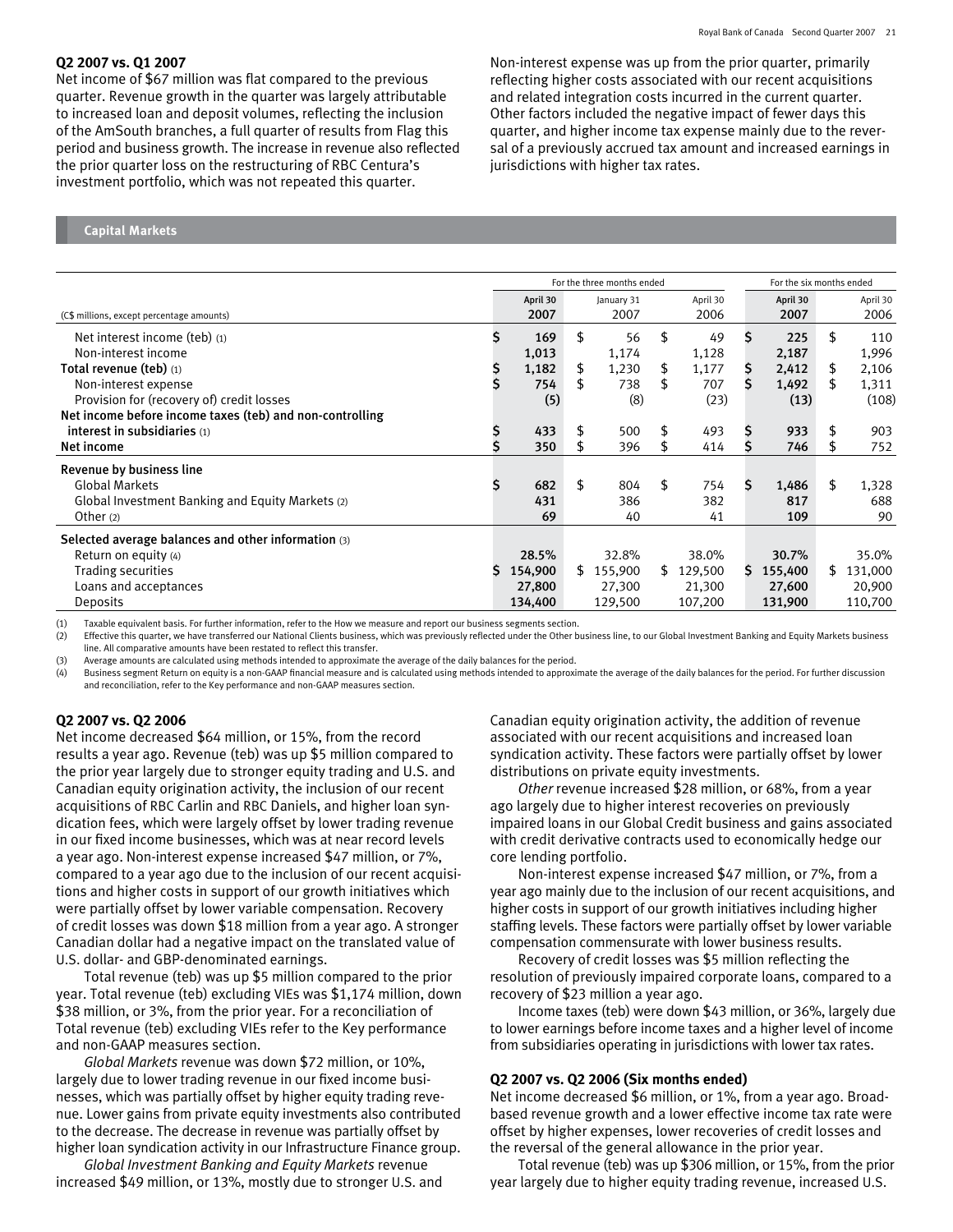and Canadian equity origination activity, the inclusion of recent acquisitions and higher loan syndication activity. These factors were partially offset by lower M&A fees and lower trading revenue in our fixed income businesses. Total revenue (teb) excluding VIEs was \$2,393 million, up \$244 million, or 11%, from the prior year.

Non-interest expense increased \$181 million, or 14%, from a year ago mainly due to higher variable compensation on improved business growth and costs associated with the inclusion of our recent acquisitions. Higher costs in support of our growth initiatives including higher staffing levels also contributed to the increase.

The recovery of credit losses of \$13 million in the current period compared to a recovery of \$108 million in the prior period, which included a higher level of recoveries of previously impaired

## **Corporate Support**

The reported results for the Corporate Support segment mainly reflect activities that are undertaken for the benefit of the organization that are not allocated to the business segments such as certain elements of enterprise funding, securitization and the net earnings associated with unattributed capital. The results also include consolidation adjustments such as the elimination of the teb adjustments recorded in Capital Markets related to the grossup of income from Canadian taxable corporate dividends to their

corporate loans and a \$50 million general allowance reversal.

Income taxes (teb) were down \$29 million, or 14%, largely due to an increase in earnings from subsidiaries operating in jurisdictions with lower tax rates.

#### **Q2 2007 vs. Q1 2007**

Net income decreased \$46 million, or 12%, compared to the prior quarter primarily due to lower trading revenue in our fixed income businesses, which was down from the record level in the prior quarter and the negative impact of a stronger Canadian dollar on the translated value of U.S. dollar- and GBP-denominated earnings. Integration-related costs in the current quarter also contributed to the decrease. These factors were partially offset by higher M&A fees and the inclusion of our recent acquisitions.

tax equivalent value. The teb adjustments are recorded in net interest income and offset in the provision for income taxes.

Due to the nature of the corporate level activities and consolidation adjustments reported in this segment, we believe that a period over period trend analysis is not relevant. The following identifies the significant items affecting the reported results in each respective period.

|                                                          |          |    | As at or for the three months ended |     |          |   | As at or for the six months ended |    |          |
|----------------------------------------------------------|----------|----|-------------------------------------|-----|----------|---|-----------------------------------|----|----------|
|                                                          | April 30 |    | January 31                          |     | April 30 |   | April 30                          |    | April 30 |
| (C\$ millions)                                           | 2007     |    | 2007                                |     | 2006     |   | 2007                              |    | 2006     |
| Net interest income (teb) (1)                            | (203)    | \$ | (101)                               | S   | (150)    | S | (304)                             | S. | (258)    |
| Non-interest income                                      | 109      |    | 51                                  |     | 6        |   | 160                               |    | 52       |
| Total revenue (teb) (1)                                  | (94)     | S  | (50)                                | \$  | (144)    | S | (144)                             | \$ | (206)    |
| Non-interest expense                                     | (4)      |    | 4                                   |     | (9)      |   |                                   |    | (12)     |
| Recovery of credit losses                                | (21)     |    | (22)                                |     | (27)     |   | (43)                              |    | (47)     |
| Net loss before income taxes and non-controlling         |          |    |                                     |     |          |   |                                   |    |          |
| <b>interest in subsidiaries (teb)</b> (1)                | (69)     |    | (32)                                | \$  | (108)    |   | (101)                             | ъ  | (147)    |
| Net income                                               | 50       |    | 49                                  | \$. | (18)     |   | 99                                |    | 53       |
| Selected average balance sheet and other information (2) |          |    |                                     |     |          |   |                                   |    |          |
| Total assets                                             | (5,800)  | \$ | (5,500)                             | \$  | (5,600)  | S | (5,600)                           | S. | (5,000)  |
| Attributed capital (3)                                   | 2,600    |    | 2,850                               |     | 2,650    |   | 2,700                             |    | 2,950    |
| Securitization                                           |          |    |                                     |     |          |   |                                   |    |          |
| Total securitizations sold and outstanding (4)           | 19,664   |    | 18,732                              |     | 15,863   |   | 19,664                            |    | 15,863   |
| New securitization activity in the period (5)            | 1,583    |    | 1,438                               |     | 1,295    |   | 3,021                             |    | 4,028    |

(1) Taxable equivalent basis. For further information, refer to the How we measure and report our business segments section. These amounts included the elimination of the adjustments recorded in Capital Markets related to the gross-up of certain tax-advantaged income (Canadian taxable corporate dividends). The amount for the three months ended April 30, 2007, was \$66 million (January 31, 2007 – \$70 million; April 30, 2006 – \$80 million). The amount for the six months ended April 30, 2007, was \$136 million (April 30, 2006 – \$117 million).

(2) Average amounts are calculated using methods intended to approximate the average of the daily balances for the period.

(3) Average attributed capital is a non-GAAP financial measure. For further discussion and reconciliation, refer to the Key performance and non-GAAP measures section.

(4) Total securitizations sold and outstanding are comprised of Residential mortgages and Credit card loans.

(5) New securitization activity comprises Residential mortgages and Credit card loans securitized and sold in the period. For further details, refer to Note 4 to our unaudited Interim Consolidated Financial Statements. This amount does not include commercial mortgage securitization activity of Capital Markets.

#### **Q2 2007**

Net income of \$50 million for the quarter largely reflected the impact of the favourable resolution of an income tax audit related to prior years and income tax amounts largely related to enterprise funding activities that were not allocated to the business segments. Gains related to securitization activity were also recorded in the quarter. These factors were partially offset by funding adjustments made in the current quarter related to the previous quarter, which was offset in Canadian Banking.

## **Q1 2007**

Net income of \$49 million in the quarter mainly reflected income tax amounts largely related to enterprise funding activities and not allocated to the business segments, and gains related to securitization activity. Interest received on tax overpayments and net favourable impact attributable to the ineffective portion of certain cash flow hedges, were also recorded in the period. These factors were partially offset by a \$20 million after-tax cumulative adjustment recorded in the period for losses resulting from the fair valuing of certain derivatives that did not qualify for hedge accounting.

#### **Q2 2006**

Net loss for the quarter of \$18 million largely reflected the timing of securitization activities and the mark-to-market loss on derivatives relating to certain economic hedges.

## **Q2 2007 (Six months ended)**

Net income of \$99 million for the period included the favourable resolution of an income tax audit related to prior years, income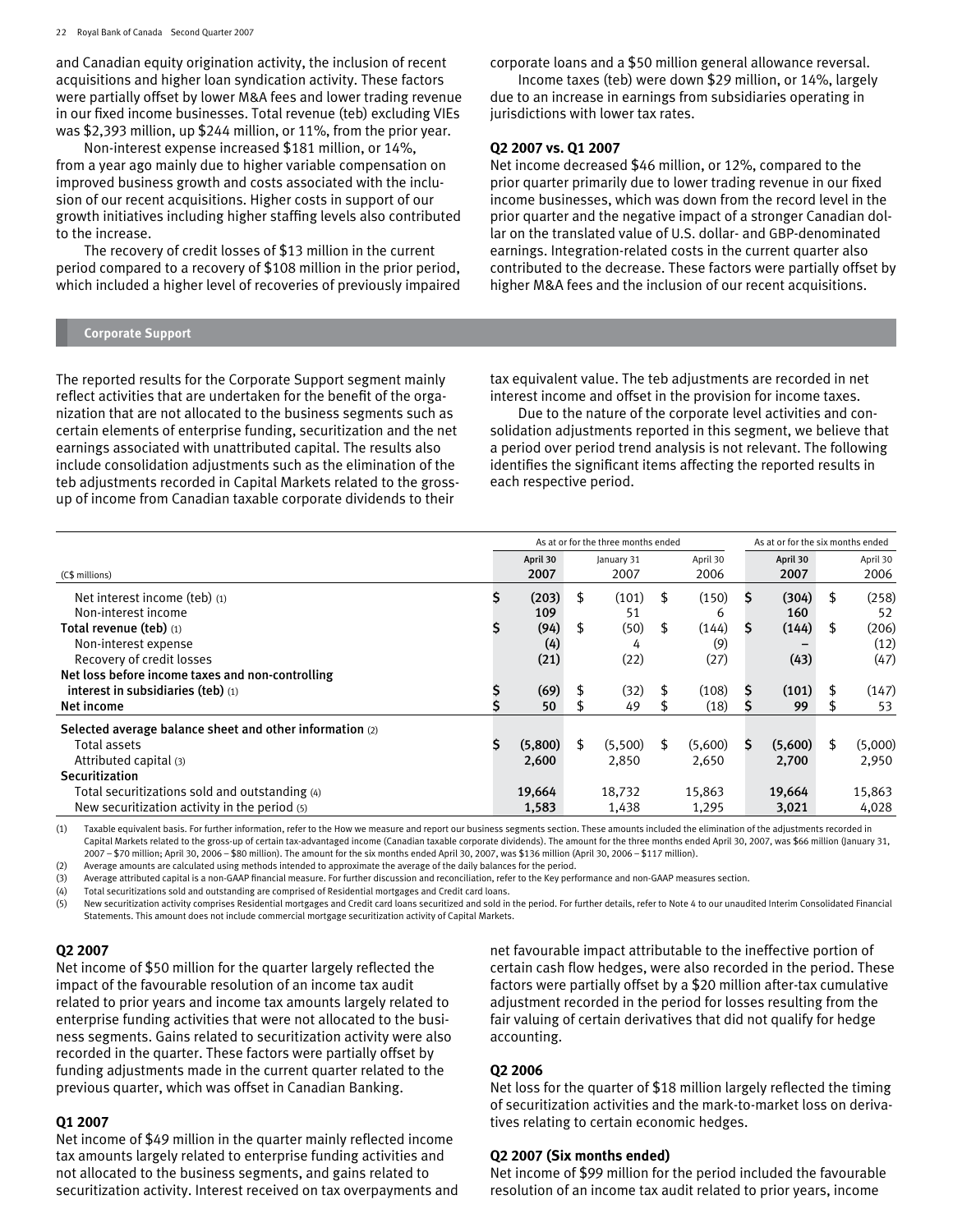tax amounts largely related to enterprise funding activities that were not allocated to the business segments, gains related to securitization activity and interest received on tax overpayments. These factors were partially offset by a \$20 million after-tax cumulative adjustment for losses resulting from the fair valuing of certain derivatives that did not qualify for hedge accounting.

# **Q2 2006 (Six months ended)**

Net income for the period of \$53 million largely reflected the favourable resolution of an income tax audit related to prior years recorded in the first quarter of 2006. This was partially offset by the timing of securitization activities and the mark-to-market loss on derivatives relating to certain economic hedges.

## **Financial condition**

## **Balance sheet**

|                                                                              |          | As at      |          |
|------------------------------------------------------------------------------|----------|------------|----------|
|                                                                              | April 30 | January 31 | April 30 |
| (C\$ millions)                                                               | 2007     | 2007       | 2006     |
| Interest-bearing deposits with banks                                         | 8,512    | 7,637<br>S | 8,878    |
| <b>Securities</b>                                                            | 198,509  | 196.851    | 163.991  |
| Assets purchased under reverse repurchase agreements and securities borrowed | 72.142   | 67.744     | 56.301   |
| Loans                                                                        | 225,649  | 219,718    | 198,581  |
| Other assets                                                                 | 81,440   | 77,242     | 71,355   |
| <b>Total assets</b>                                                          | 589,076  | 571.615    | 502,893  |
| <b>Deposits</b>                                                              | 372,728  | 365,606    | 322,787  |
| <b>Other liabilities</b>                                                     | 182,274  | 172.261    | 147,879  |
| Non-controlling interest in subsidiaries                                     | 1,508    | 1.799      | 1,947    |
| Shareholders' equity                                                         | 24,081   | 23,458     | 20,751   |
|                                                                              |          |            |          |

## **Q2 2007 vs. Q2 2006**

*Total assets* increased \$86 billion, or 17%, from a year ago. The increase was across most asset categories, with the majority attributable to growth in our trading and lending activities.

*Interest-bearing deposits with banks* declined \$.4 billion, or 4%, from the prior year, largely reflecting a shift in our portfolio mix to higher yielding assets.

*Securities* were up \$35 billion, or 21%, from a year ago, primarily reflecting an increase in trading securities in support of growth in our fixed income trading activities.

*Assets purchased under reverse repurchase agreements and securities borrowed* increased \$16 billion, or 28%, from a year ago. The increase primarily reflected higher balances in support of our equity and debt trading strategies and business growth.

*Loans* increased \$27 billion, or 14%, from a year ago, reflecting increases across all categories. The largest growth was attributable to business and government loans, which increased \$12 billion, or 20%, mainly reflecting increased investment banking activities, business growth and the inclusion of our recent U.S. acquisitions. Growth in residential mortgages including Homeline products (despite the offsetting effect of \$12 billion of securitizations over the past 12 months), largely driven by continued strong domestic housing market activities, also contributed to the increase.

*Other assets* were up \$10 billion, or 14%. The increase was mainly attributable to increased business activities in receivables from brokers and dealers and customers' liability under acceptances, as well as higher derivative-related amounts largely reflecting changes in foreign exchange rates.

*Deposits* increased \$50 billion, or 15%, from a year ago. The increase was largely due to higher business and government deposits in support of increased business activities, business growth and the inclusion of our recent U.S. acquisitions. Growth in personal deposits primarily reflecting the inclusion of our recent U.S. acquisitions also contributed to the increase.

*Other liabilities* rose \$34 billion, or 23%, from last year, primarily due to increased business activities related to repurchase agreements, and securities lending and sold short.

*Shareholders' equity* increased \$3 billion, or 16%, over the prior year, largely reflecting strong earnings growth, net of dividends, and a \$1 billion net issuance of preferred shares over the period.

## **Q2 2007 vs. Q1 2007**

*Total assets* increased \$17 billion, or 3%, from the prior quarter. The increase reflected growth across all asset categories, with the majority attributable to lending and trading activities.

*Interest-bearing deposits with banks* increased \$1 billion, or 11%, from the prior quarter, mainly reflecting business growth.

*Securities* were up \$2 billion, or 1%, from the prior quarter, primarily due to a higher level of trading securities in support of our trading businesses.

*Assets purchased under reverse repurchase agreements and securities borrowed* increased \$4 billion, or 6%, from the prior quarter, mainly in support of our equity and debt trading strategies.

*Loans* rose \$6 billion, or 3%, from the prior quarter. The increase was a result of growth across all categories, with the majority attributable to domestic residential mortgages including Homeline products.

*Other assets* were up \$4 billion, or 5%, from the prior quarter, mainly attributable to higher derivative-related amounts largely reflecting changes in foreign exchange rates.

*Deposits* increased \$7 billion, or 2%, from the prior quarter. The increase was primarily driven by higher business and government deposits in support of funding requirements for our lending and trading activities, the inclusion of our recent U.S. acquisitions, and business growth. Higher personal deposits reflecting business growth on our new initiatives and recent U.S. acquisitions also contributed to the increase.

*Other liabilities* increased \$10 billion, or 6%, from the prior quarter, largely reflecting increased business activities related to derivatives due to changes in foreign exchange rates and securities lending and sold short, and higher client balances.

*Shareholders' equity* was up \$.6 billion, or 3%, over the prior quarter on earnings growth, net of dividends.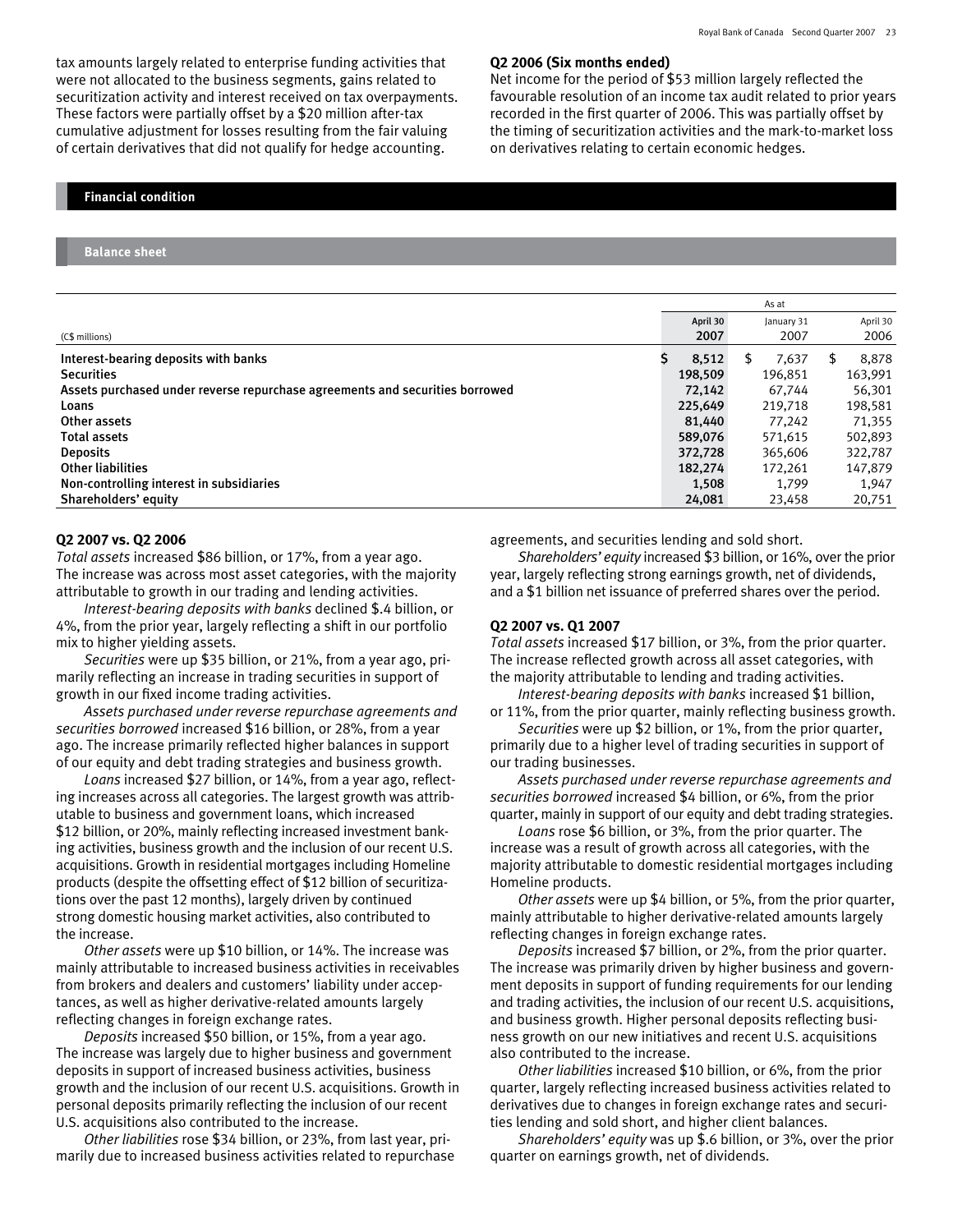**Capital management**

We actively manage our capital to balance the desire to maintain strong capital ratios and high debt ratings with the objective of providing strong returns to our shareholders. For further details, refer to pages 64 to 68 of our 2006 Annual Report.

## **Regulatory capital and capital ratios**

Capital levels for Canadian banks are regulated pursuant to guidelines issued by the OSFI, based on standards issued by the Bank of International Settlements.

The following table presents our regulatory capital and our regulatory capital ratios.

|                                                                                                  |                             |                                   | As at                             |                                   |
|--------------------------------------------------------------------------------------------------|-----------------------------|-----------------------------------|-----------------------------------|-----------------------------------|
| (C\$ millions, except<br>percentage amounts) (1)                                                 | April 30<br>2007            | January 31<br>2007                | October 31<br>2006                | April 30<br>2006                  |
| Tier 1 capital<br><b>Total capital</b><br>Total risk-adjusted<br>assets<br><b>Capital ratios</b> | 22,716<br>28,506<br>243,765 | 22,263<br>\$<br>27,035<br>242,290 | 21,478<br>\$<br>26.664<br>223,709 | 19.990<br>\$<br>26,280<br>210,965 |
| Tier 1 capital ratio<br>Total capital ratio                                                      | 9.3%<br>11.7%               | 9.2%<br>11.2%                     | 9.6%<br>11.9%                     | 9.5%<br>12.5%                     |

(1) Calculated using guidelines issued by the OSFI.

## **Q2 2007 vs. Q2 2006**

As at April 30, 2007, the Tier 1 capital ratio was 9.3% and the Total capital ratio was 11.7%. The Tier 1 capital ratio was down 20 bps from the same period a year ago as business growth, including acquisitions, which resulted in an increase in riskadjusted assets and a higher goodwill deduction from capital, exceeded our strong internal capital generation and issuance of preferred shares.

The Total capital ratio was down 80 bps from the same period a year ago due to growth in risk-adjusted assets and the redemption of subordinated debentures. These factors were partially offset by the issuance of trust subordinated notes.

Risk-adjusted assets increased \$33 billion. The increase was largely due to business growth including acquisitions, which resulted in broad-based growth across most asset classes including growth in loans, trading activities, mortgages and securities.

## **Q2 2007 vs. Q4 2006**

The Tier 1 capital ratio was down 30 bps and the Total capital ratio down 20 bps from the end of fiscal 2006, as an increase in risk-adjusted assets and a higher goodwill deduction from capital exceeded our strong internal capital generation and net capital issuance.

The increase in risk-adjusted assets of \$20 billion compared to the end of fiscal 2006 largely reflected business growth including acquisitions.

## **Q2 2007 vs. Q1 2007**

The Tier 1 capital ratio was up 10 bps compared to the previous quarter due to strong internal capital generation, the issuance of preferred shares and active balance sheet management this quarter.

The Total capital ratio was up 50 bps mainly due to the issuance of trust subordinated notes this quarter.

Risk-adjusted assets increased \$1.5 billion largely due to business growth including acquisitions partially offset by the impact of a stronger Canadian dollar on the translated value of U.S. dollar-denominated balances in the current quarter.

## **Share data and dividends**

|                                                                  | As at                      |   |            |     |                                           |  |  |  |  |  |
|------------------------------------------------------------------|----------------------------|---|------------|-----|-------------------------------------------|--|--|--|--|--|
|                                                                  |                            |   | April 30   |     |                                           |  |  |  |  |  |
|                                                                  |                            |   | 2007       |     |                                           |  |  |  |  |  |
| (C\$ millions, except number of<br>shares and per share amounts) | Number of<br>shares (000s) |   | Amount     |     | <b>Dividends</b><br>declared<br>per share |  |  |  |  |  |
| <b>First Preferred</b>                                           |                            |   |            |     |                                           |  |  |  |  |  |
| Non-cumulative Series N (1)                                      | 12,000                     | S | 300        | - S | .29                                       |  |  |  |  |  |
| Non-cumulative Series W (1)                                      | 12,000                     |   | 300        |     | .31                                       |  |  |  |  |  |
| Non-cumulative Series AA (2)                                     | 12,000                     |   | 300        |     | .28                                       |  |  |  |  |  |
| Non-cumulative Series AB (2)                                     | 12,000                     |   | 300        |     | .29                                       |  |  |  |  |  |
| Non-cumulative Series AC (2)                                     | 8,000                      |   | 200        |     | .29                                       |  |  |  |  |  |
| Non-cumulative Series AD (2)                                     | 10,000                     |   | 250        |     | .50                                       |  |  |  |  |  |
| Non-cumulative Series AE (2)                                     | 10,000                     |   | 250        |     | .39                                       |  |  |  |  |  |
| Non-cumulative Series AF (2)                                     | 8,000                      |   | 200        |     |                                           |  |  |  |  |  |
| Non-cumulative Series AG (2)                                     | 10,000                     |   | 250        |     |                                           |  |  |  |  |  |
| <b>Total First Preferred</b>                                     |                            | Ś | 2,350      |     |                                           |  |  |  |  |  |
| Common shares outstanding                                        | 1,275,327                  | Ś | $7,250$ \$ |     | .46                                       |  |  |  |  |  |
| Treasury shares - preferred                                      | (851)                      |   | (21)       |     |                                           |  |  |  |  |  |
| Treasury shares - common                                         | (2,648)                    |   | (99)       |     |                                           |  |  |  |  |  |
| <b>Stock options</b>                                             |                            |   |            |     |                                           |  |  |  |  |  |
| Outstanding                                                      | 28,969                     |   |            |     |                                           |  |  |  |  |  |
| Exercisable                                                      | 24,210                     |   |            |     |                                           |  |  |  |  |  |

(1) As at April 30, 2007, the aggregate number of common shares issuable on the conversion of the First Preferred Shares Series N was approximately 5,432,000. As at April 30, 2007, the First Preferred Shares Series W was not yet convertible.

(2) These preferred shares do not have conversion options. For further details, refer to the Selected capital management activity section.

As at May 18, 2007, the number of outstanding common shares and stock options were 1,275,482,000 and 28,777,000, respectively. The number of treasury shares – preferred and treasury shares – common outstanding as at May 18, 2007 were 874,000 and 2,646,000, respectively.

## **Selected capital management activity**

|                                         |   | For the three<br>months ended |     | For the six<br>months ended |
|-----------------------------------------|---|-------------------------------|-----|-----------------------------|
| (C\$ millions)                          |   | April 30<br>2007              |     | April 30<br>2007            |
| Dividends declared                      |   |                               |     |                             |
| Common                                  | S | 586                           | - 5 | 1,097                       |
| Preferred                               |   | 22                            |     | 38                          |
| Preferred shares issued                 |   | 450                           |     | 1,150                       |
| Preferred shares redeemed               |   |                               |     | (150)                       |
| Repurchase of common shares – normal    |   |                               |     |                             |
| course issuer bid                       |   | (159)                         |     | (573)                       |
| Repurchase and redemption of debentures |   |                               |     | (485)                       |

## **Q2 2007**

Tier 1

Effective November 1, 2006, we renewed our normal course issuer bid (NCIB) for one year, to purchase, for cancellation, up to 40 million common shares. We purchased 2.9 million common shares this quarter for \$159 million; for the six months ended April 30, 2007, we purchased 10.5 million common shares for \$573 million.

On March 14, 2007, we issued \$200 million of Non-cumulative First Preferred Shares Series AF at \$25 per share.

On March 2, 2007, we announced our intention to redeem all of our outstanding \$500 million subordinated debentures due June 4, 2012, at par value plus accrued interest. The redemption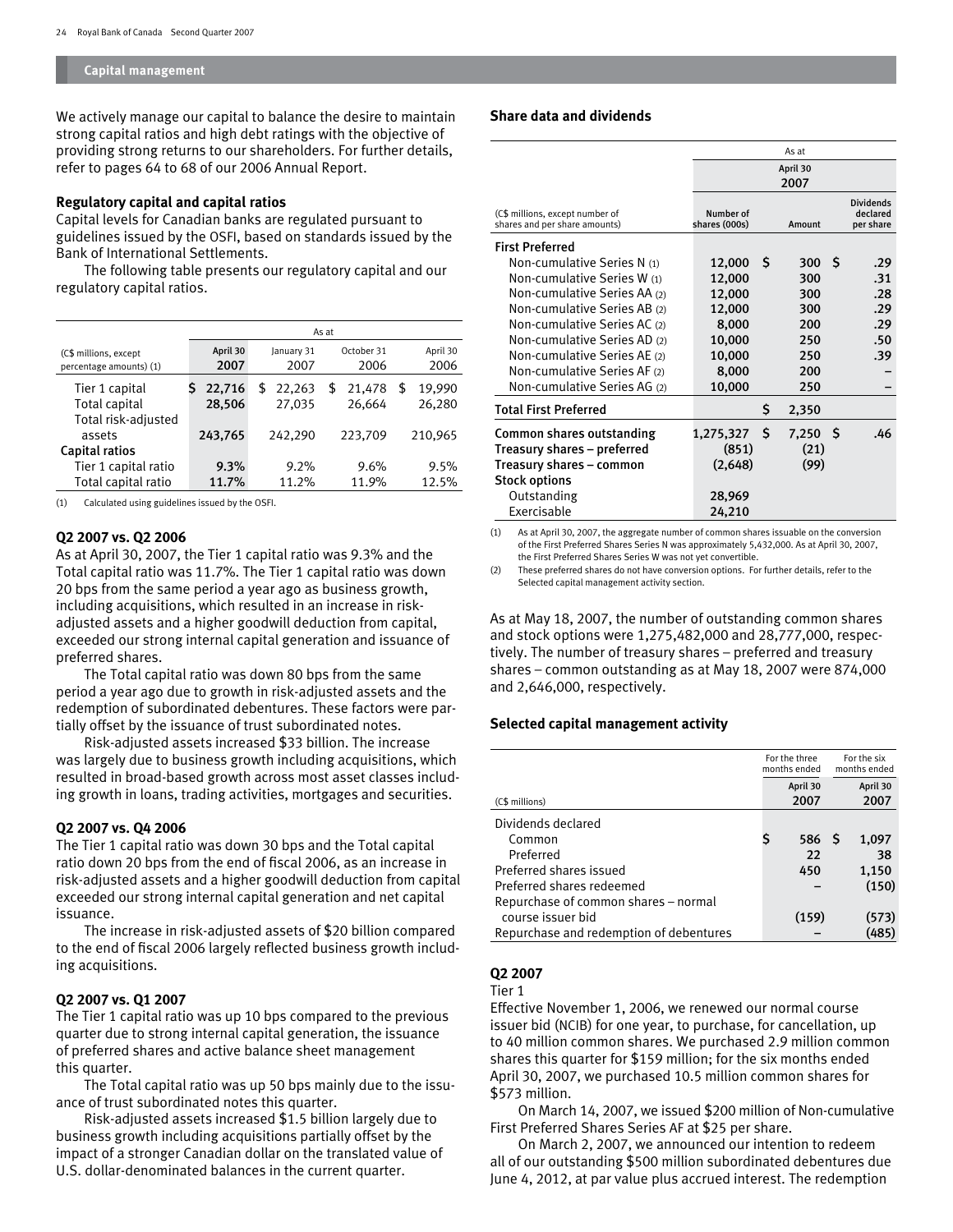is expected to be completed on June 4, 2007, and will be financed out of our general corporate funds.

On April 26, 2007, we issued \$250 million of Non-cumulative First Preferred Shares Series AG at \$25 per share.

#### Tier 2

On April 30, 2007, we issued \$1 billion of subordinated debentures through RBC Subordinated Notes Trust, a closed-end trust wholly owned by us. These debentures qualify as Tier 2B capital for regulatory purposes.

For further information (details) about our capital management activity, refer to Note 6 to our unaudited Interim Consolidated Financial Statements.

#### **Economic Capital**

Economic Capital is our own quantification of risk associated with business activities. Economic Capital is attributed to each business segment in proportion to the risks inherent in the respective business segment and drives the optimization of returns in terms of risk and reward. For further details, refer to page 68 of our 2006 Annual Report.

|                                       |   | For the three months ended |                    |    |                  |
|---------------------------------------|---|----------------------------|--------------------|----|------------------|
| (C\$ millions average balances)       |   | April 30<br>2007           | January 31<br>2007 |    | April 30<br>2006 |
| Credit risk                           | S | 6,800                      | \$<br>6,550        |    | 5,700            |
| Market risk (trading and non-trading) |   | 2,850                      | 2,650              |    | 2,400            |
| Operational risk                      |   | 2,850                      | 2,750              |    | 2,500            |
| Business and fixed asset risk         |   | 2,000                      | 2,000              |    | 1,850            |
| Insurance risk                        |   | 150                        | 150                |    | 250              |
| Risk capital                          |   | 14,650                     | \$<br>14,100       | S. | 12,700           |
| Goodwill and intangibles              |   | 5,600                      | 5,400              |    | 4,900            |
| Attributed capital (Economic Capital) |   | 20,250                     | \$<br>19,500       |    | 17,600           |
| Unattributed capital (1)              |   | 1,700                      | 1,950              |    | 2,100            |
| Common equity                         |   | 21,950                     | 21,450             |    | 19,700           |

(1) Unattributed capital is reported in the Corporate Support segment.

#### **Q2 2007 vs. Q2 2006**

Attributed Economic Capital increased \$2.7 billion from the same period a year ago driven by business growth across all business segments, predominantly impacting Credit and Market risk. The increase in Goodwill and intangibles was mainly due to the acquisitions we completed over the last year, including Flag, the AmSouth branches and American Guaranty & Trust.

## **Q2 2007 vs. Q1 2007**

Attributed Economic Capital increased \$.8 billion from the previous quarter largely due to business growth across all business segments, predominantly impacting Credit and Market risk. The increase in Goodwill and intangibles was mainly due to the acquisition of the AmSouth Bank branches which was partially offset by the impact of a stronger Canadian dollar on the translated value of U.S. dollar-denominated balances.

## **Off-balance sheet arrangements**

In the normal course of business, we engage in a variety of financial transactions that, under GAAP, are not recorded on our Consolidated Balance Sheets. For a complete discussion of these types of arrangements, including their nature, business purpose and importance, see pages 69 to 71 of our 2006 Annual Report.

#### **Derivative financial instruments**

On November 1, 2006, we adopted three new accounting standards that were issued by the CICA relating to financial instruments. These standards and the impact on our financial position and results of operations are discussed in the Impact of the new financial instruments accounting standards section and in Note 1 to our unaudited Interim Consolidated Financial Statements.

With the adoption of these standards, all derivatives, including certain derivatives that are used to manage our risks and are specifically designated and qualify for hedge accounting, are recorded on the Consolidated Balance Sheets at fair value. Prior to November 1, 2006, derivatives that qualified for hedge accounting were not carried at fair value on the Consolidated Balance Sheets and were disclosed as off-balance sheet items.

#### **Securitizations**

We periodically securitize some of our credit card loans and residential and commercial mortgages primarily to diversify our funding sources and enhance our liquidity position. The following highlights the notional value of securitization activities that impacted our unaudited Interim Consolidated Balance Sheets. For further details, refer to Note 4 to our unaudited Interim Consolidated Financial Statements.

#### **Q2 2007 (Three months ended)**

During the second quarter of 2007, we securitized \$2.6 billion of residential mortgages, of which \$1.6 billion were sold and the remaining \$1 billion were retained. We also securitized and sold \$.6 billion of commercial mortgages.

#### **Q2 2007 (Six months ended)**

For the six months ended April 30, 2007, we securitized \$5.1 billion of residential mortgages, of which \$3.0 billion were sold and the remaining \$2.1 billion were retained. We also securitized and sold \$.9 billion of commercial mortgages.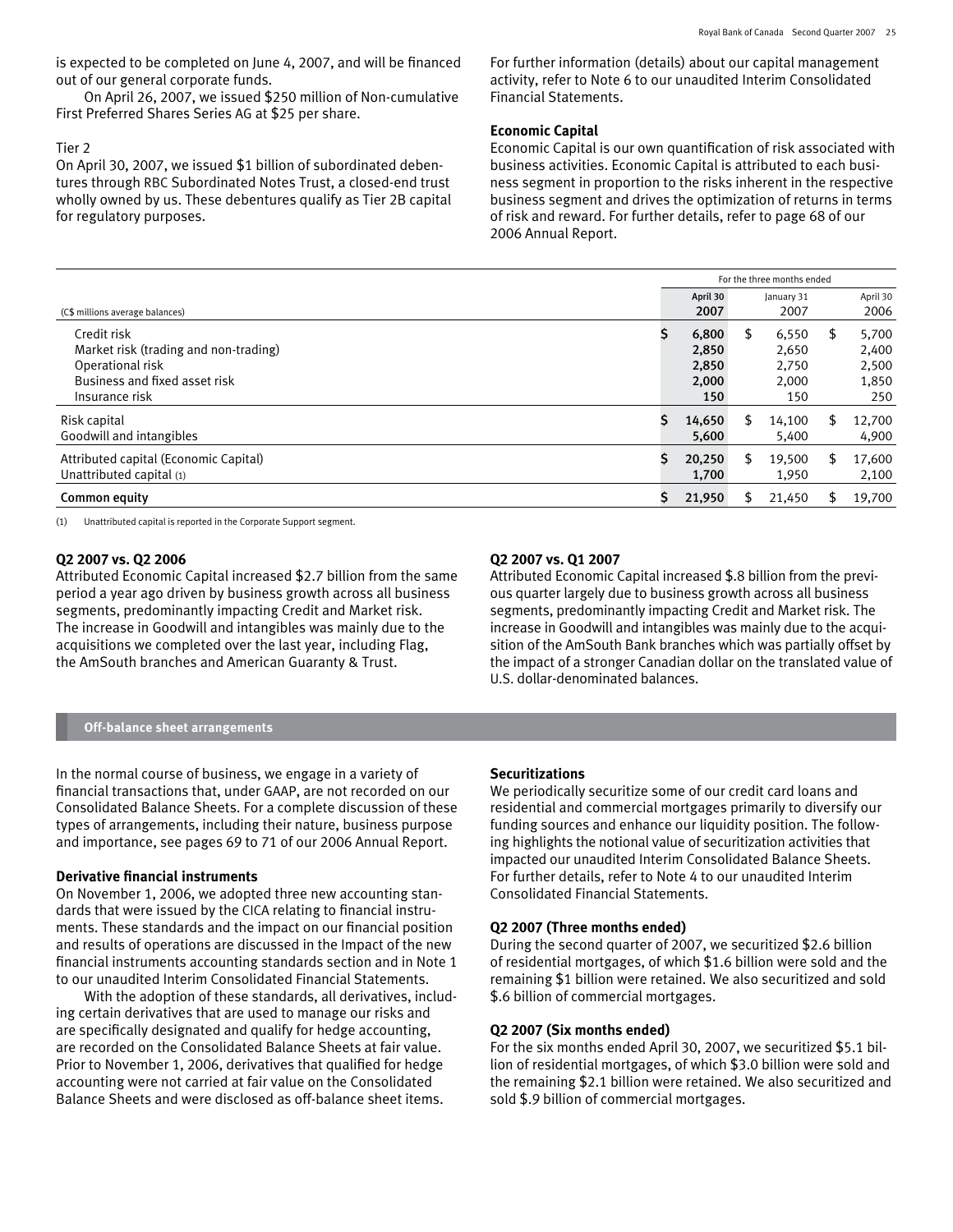## **Q2 2007 (Twelve months ended)**

For the twelve months ended April 30, 2007, we securitized \$12.3 billion of residential mortgages, of which \$6.5 billion were sold and the remaining \$5.8 billion were retained. We also securitized and sold \$1.2 billion of commercial mortgages. In the third quarter of 2006, \$650 million of previously securitized credit card loans matured.

## **Guarantees**

In the normal course of business, we enter into numerous agreements with third parties that may contain features defined as

## **Related party transactions**

Our policies and procedures for related party transactions have not changed materially from October 31, 2006. For further information, refer to Note 29 of our 2006 Annual Report.

#### **Risk management**

Our business activities expose us to a wide variety of risks, which are inherent in virtually all aspects of our operations. Our goal in managing these risks is to protect the enterprise from an unacceptable level of earnings volatility while supporting and enabling business opportunities.

## For further details, refer to pages 72 to 90 of our 2006 Annual Report. Our approach to the management of risk has not changed significantly from that described in our 2006 Annual Report.

# **Credit risk**

Credit risk is the risk of loss associated with a counterparty's inability to fulfill its payment obligations. We incur credit risk in our business segments through the extension of credit and other transactions with various counterparties, including on- and off-balance sheet items such as loans, acceptances, letters of credit and guarantees. For further details related to how we manage credit risk, refer to pages 75 to 80 of our 2006 Annual Report.

## **Credit quality performance**

|                                                              |   |          | As at or for the three months ended |            |   |          |
|--------------------------------------------------------------|---|----------|-------------------------------------|------------|---|----------|
|                                                              |   | April 30 |                                     | January 31 |   | April 30 |
| (C\$ millions, except percentage amounts)                    |   | 2007     |                                     | 2007       |   | 2006     |
| Gross impaired loans (GIL)                                   |   |          |                                     |            |   |          |
| Consumer                                                     | э | 346      | \$                                  | 356        | S | 355      |
| Business and government                                      |   | 533      |                                     | 520        |   | 438      |
| Total gross impaired loans                                   | ∍ | 879      | S                                   | 876        | Ъ | 793      |
| Allowance for credit losses (ACL)                            |   |          |                                     |            |   |          |
| Consumer                                                     | S | 103      | \$                                  | 105        | S | 117      |
| Business and government                                      |   | 189      |                                     | 176        |   | 169      |
| Specific allowance                                           | S | 292      | \$                                  | 281        | S | 286      |
| General allowance                                            |   | 1,234    |                                     | 1,253      |   | 1,219    |
| Total allowance for credit losses                            | s | 1,526    |                                     | 1,534      |   | 1,505    |
| Key credit quality ratios                                    |   |          |                                     |            |   |          |
| GIL as a % of gross loans and acceptances                    |   | .37%     |                                     | .38%       |   | .38%     |
| Total net write-offs as a % of average loans and acceptances |   | .33%     |                                     | .27%       |   | .25%     |

#### **Q2 2007 vs. Q2 2006**

#### *Gross impaired loans*

Gross impaired loans increased \$86 million, or 11%, from a year ago, primarily due to a higher level of impairment in our business loan portfolio. The increase was partially offset by the resolution of previously impaired corporate loans and lower impaired student loans.

## *Allowance for credit losses*

Total allowance for credit losses increased \$21 million, or 1%, from a year ago, reflecting increases in both general and specific allowances. The general allowance increased \$15 million, or 1%, largely attributable to the inclusion of recent U.S. acquisitions, partially offset by the impact on the translated value of our U.S. dollar-denominated allowance due to the stronger Canadian

a guarantee, including credit derivatives, written put options, securities lending indemnifications, backstop liquidity facilities, financial standby letters of credit, performance guarantees, stable value products, credit enhancements, mortgage loans sold with recourse and certain indemnification agreements.

Effective November 1, 2006, a liability is now recognized on the Consolidated Balance Sheets at inception of a guarantee for the fair value of the obligation undertaken in issuing the guarantee. For further details, refer to Note 1 to our unaudited Interim Consolidated Financial Statements.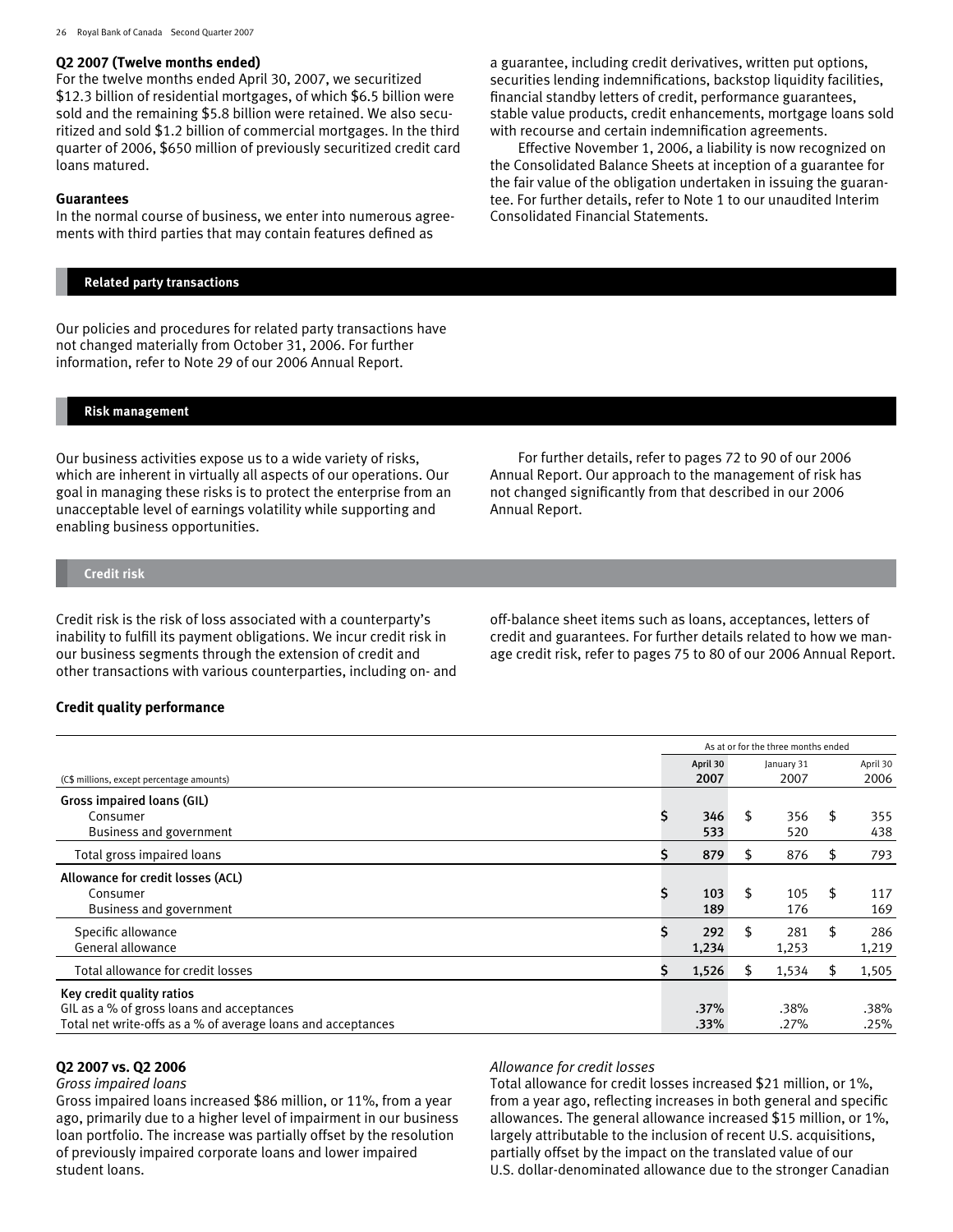dollar. The specific allowance increased \$6 million, or 2%, primarily due to a higher level of impairment in our business loan portfolio, partially offset by lower allowance in student loans as the portfolio continues to run off.

## **Q2 2007 vs. Q1 2007**

#### *Gross impaired loans*

Gross impaired loans increased \$3 million, compared to the prior quarter. The increase was mainly due to a higher level of impairment in our business loan portfolio, partially offset by the resolution of previously impaired corporate loans and lower impaired student loans.

## **Market risk**

Market risk is the risk of loss that results from changes in interest and foreign exchange rates, equity and commodity prices, and credit spreads. We are exposed to market risk in our trading activities and our asset liability management activities. The level of market risk to which we are exposed varies depending on market conditions, expectations of future price and yield movements and the composition of our trading portfolio. For further details, refer to pages 81 to 84 of our 2006 Annual Report.

## **Trading activities**

Trading market risk encompasses various risks associated with cash and related derivative products that are traded in interest rate, foreign exchange, equity, credit and commodity markets.

We use measurement tools such as Value-At-Risk (VAR) in assessing global risk-return trends. VAR is a statistical technique that measures the worst-case loss expected over the period within a 99% confidence level. The breadth of our trading activity is designed to diversify market risk to any particular strategy, and to reduce trading revenue volatility. For further details, refer to pages 81 to 83 of our 2006 Annual Report. These policies, processes and methodologies have not changed materially from those stated in the 2006 Annual Report.

Total allowance for credit losses decreased \$8 million, or 1%, from the prior quarter. The general allowance decreased \$19 million, or 2%. This decrease largely reflected the impact on the translated value of our U.S. dollar-denominated allowance due to the stronger Canadian dollar. The specific allowance increased \$11 million, or 4%, largely attributable to a higher level

of impairment in our business loan portfolio.

*Allowance for credit losses*

The following table shows our global VAR for total trading activities by major risk category and the diversification, which is calculated as the difference between the global VAR and the sum of the separate risk factor VARs.

#### **Global VAR**

|                        |                   | April 30, 2007 |      |  |                            |  |      |  | January 31, 2007    |                               | April 30, 2006 |                   |  |                               |
|------------------------|-------------------|----------------|------|--|----------------------------|--|------|--|---------------------|-------------------------------|----------------|-------------------|--|-------------------------------|
|                        |                   |                |      |  | For the three months ended |  |      |  |                     | For the three<br>months ended |                |                   |  | For the three<br>months ended |
| (C\$ millions)         | As at<br>April 30 |                | High |  | Average                    |  | Low  |  | As at<br>January 31 | Average                       |                | As at<br>April 30 |  | Average                       |
| Equity                 | Q                 |                | 11   |  |                            |  |      |  | q                   |                               |                | 8                 |  | 8                             |
| Foreign exchange       |                   |                |      |  |                            |  |      |  |                     |                               |                |                   |  |                               |
| Commodities (1)        |                   |                |      |  |                            |  |      |  |                     |                               |                |                   |  |                               |
| Interest rate          | 21                |                | 23   |  | 19                         |  | 15   |  | 16                  | 16                            |                |                   |  | 14                            |
| Credit specific        |                   |                |      |  |                            |  |      |  |                     |                               |                |                   |  |                               |
| <b>Diversification</b> | (12)              |                | n.m. |  | (11)                       |  | n.m. |  | (10)                | (10)                          |                | (5)               |  | (8)                           |
| <b>Global VAR</b>      | 25                |                | 27   |  | 22                         |  | 17   |  | 19                  | 19                            |                | 21                |  | 20                            |

|                   |                   | April 30, 2007 |   | April 30, 2006           |         |                   |  |                             |
|-------------------|-------------------|----------------|---|--------------------------|---------|-------------------|--|-----------------------------|
|                   |                   |                |   | For the six months ended |         |                   |  | For the six<br>months ended |
| (C\$ millions)    | As at<br>April 30 | High           |   | Average                  | Low     | As at<br>April 30 |  | Average                     |
| Equity            | 9                 | 14             | S | 8                        | \$<br>4 | \$<br>8           |  | 8                           |
| Foreign exchange  |                   |                |   |                          |         | ົາ                |  |                             |
| Commodities (1)   |                   |                |   |                          |         |                   |  |                             |
| Interest rate     | 21                | 23             |   | 18                       | 13      | 11                |  | 13                          |
| Credit specific   |                   | 4              |   |                          |         | 4                 |  |                             |
| Diversification   | (12)              | n.m.           |   | (12)                     | n.m.    | (5)               |  | (8)                         |
| <b>Global VAR</b> | 25                | 27             |   | 20                       | 15      | 21                |  | 19                          |

(1) Effective May 2006, market risk in commodities-trading activities has been included in both our VAR measurement and regulatory capital requirement under a models based approach. n.m. not meaningful

## **Q2 2007 vs. Q2 2006**

Average global VAR for the quarter of \$22 million was up compared to \$20 million a year ago. This increase largely reflected higher Interest rate risk due to increased trading activity, which was partly offset by an increase in overall diversification effect which rose to 33% compared to 29% a year ago.

## **Q2 2007 vs. Q2 2006 (Six months ended)**

For the six months ended April 30, 2007, average global VAR increased to \$20 million from \$19 million in the prior period. This increase was largely due to higher Interest rate risk primarily reflecting increased trading activity, which was mostly offset by an increase in the overall diversification effect.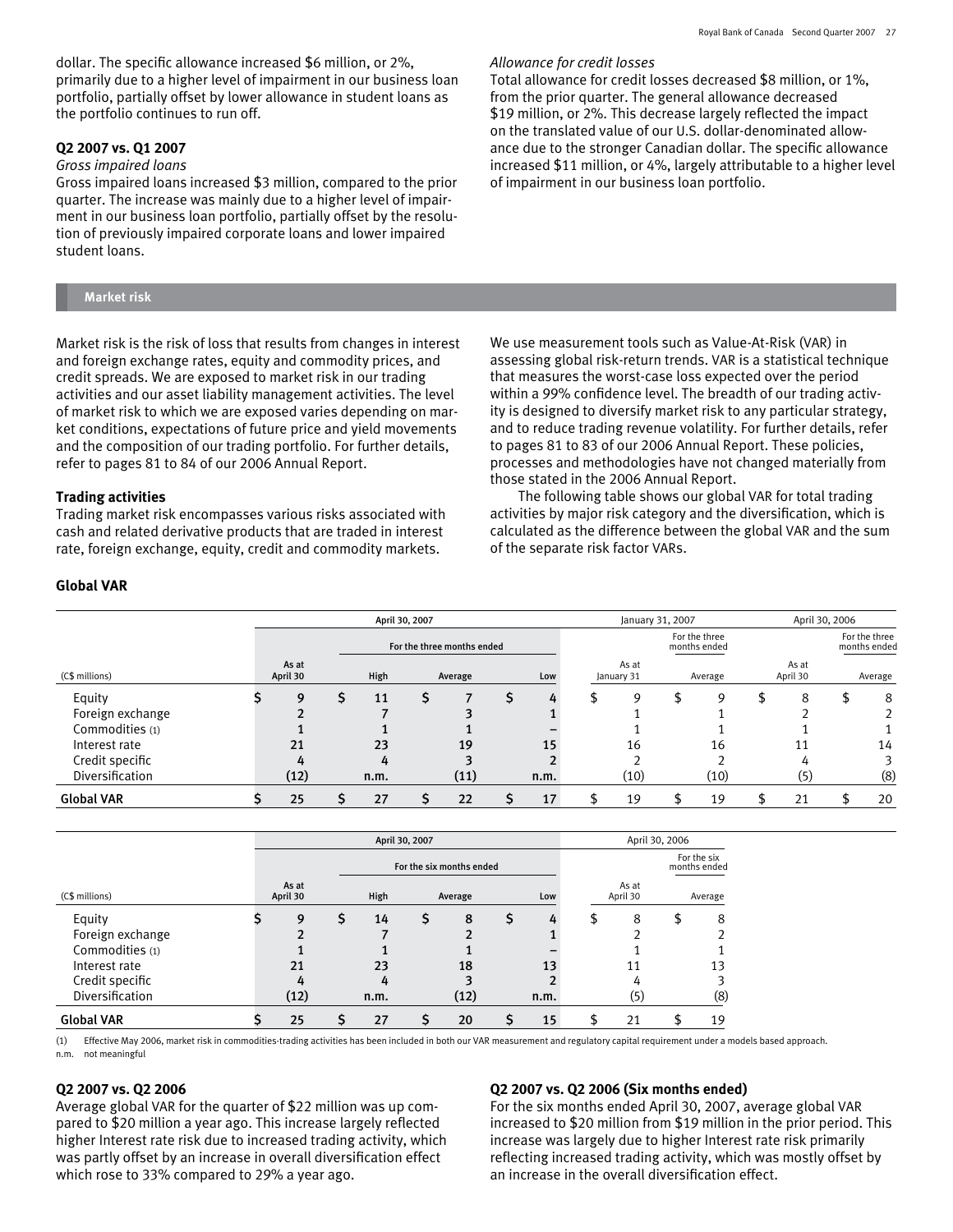## **Q2 2007 vs.** Q1 **2007 TRADING REVENUE FOR THE QUARTER ENDING REVENUE FOR THE QUARTER ENDING STATE AND REVENUE FOR THE QUARTER ENDING REVENUE OF A STATE OF A STATE OF A STATE OF A STATE OF A STATE OF A STATE OF A STA**

Average global VAR for the quarter of \$22 million was up compared to \$19 million in the previous quarter. The increase was 6 largely due to increases in Interest rate and Credit specific risk reflecting increased trading activity.

## **Trading revenue** 4

During the quarter, there were seven days with net trading losses none of which exceeded the global VAR for their respective day. There was also one day in the quarter with net trading revenue of \$57 million. Over the quarter we held certain U.S. sub-prime 2 securities in advance of a structured transaction and we recorded net trading losses related to the fair valuation of these securities due to the weakening of the U.S. sub-prime market and the absence of liquidity in related securities. A portion of these net trading losses were recovered at the completion of the structured transaction and were included in the large net trading revenue day noted above.

#### TRADING REVENUES AND GLOBAL VAR (1) (C\$ millions)



(1) Trading revenue on a taxable equivalent basis excluding revenue related to consolidated VIEs.

## **Non-trading market risk (asset and liability management)**

Traditional non-trading banking activities, such as deposit taking and lending, expose us to market risk, of which interest rate risk is the largest component.

Our goal is to manage the interest rate risk of the non-trading balance sheet to a target level. We modify the risk profile of the balance sheet through proactive hedging to achieve our target level. We continually monitor the effectiveness of our interest rate risk mitigation activity on a value and earnings basis.

More information about our market risk management policies and processes associated with our non-trading activities is detailed on page 83 of our 2006 Annual Report. These policies and procedures have not changed materially from those stated in our 2006 Annual Report.

The following table provides the potential before-tax impact of an immediate and sustained 100 and 200 bps increase or decrease in interest rates on net interest income and economic value of equity of our non-trading portfolio, assuming that no further hedging is undertaken. Over the period, our interest rate risk exposure was well within our target level.

#### **Market risk measures – Non-trading banking activities**

|                                                                          |  | April 30<br>2007                 |  | January 31<br>2007                 |                                  |                |                             |              | April 30<br>2006                 |              |  |                             |
|--------------------------------------------------------------------------|--|----------------------------------|--|------------------------------------|----------------------------------|----------------|-----------------------------|--------------|----------------------------------|--------------|--|-----------------------------|
| (C\$ millions)                                                           |  | Economic value<br>of equity risk |  | <b>Net interest</b><br>income risk | Economic value<br>of equity risk |                | Net interest<br>income risk |              | Economic value<br>of equity risk |              |  | Net interest<br>income risk |
| Before-tax impact of: 100bp increase in rates<br>100bp decrease in rates |  | $(500)$ \$<br>372                |  | 66<br>(123)                        |                                  | (508)<br>377   |                             | 83<br>(143)  |                                  | (415)<br>273 |  | 103<br>(183)                |
| Before-tax impact of: 200bp increase in rates<br>200bp decrease in rates |  | (1,061)<br>682                   |  | 119<br>(246)                       |                                  | (1,078)<br>680 |                             | 148<br>(287) |                                  | (873)<br>441 |  | 163<br>(387)                |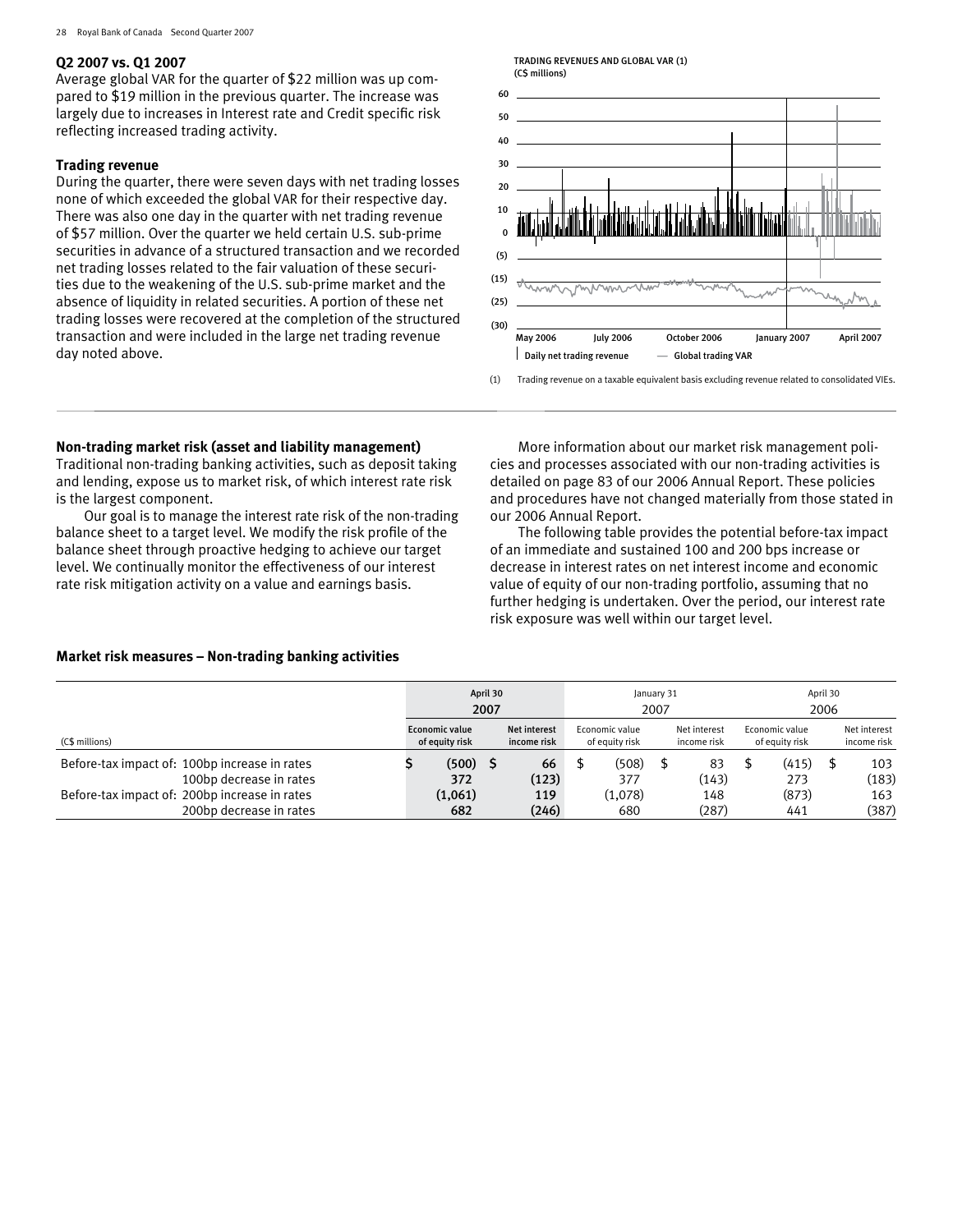Liquidity and funding risk is the risk that an institution is unable to generate sufficient cash or its equivalent in a timely and costeffective manner to meet its commitments as they come due. Our risk management framework is designed to protect us against this risk under both normal and contemplated stress conditions. These and other elements of the liquidity and funding management framework are discussed in more detail on pages 85 to 87 of our 2006 Annual Report.

During the quarter, we operated under normal conditions and were in compliance with these requirements. There have been no material changes to our liquidity and funding management framework or levels of liquidity and funding risk since October 31, 2006. We consider our liquidity and funding position to be sound and adequate to meet our strategy. There are no known trends, demands, commitments, events or uncertainties that are presently viewed as likely to materially change our current liquidity and funding position.

#### **Credit ratings**

The following table presents our major credit ratings as at May 24, 2007.

|                           |                 | As at May 24, 2007 (1)    |          |  |  |  |  |  |  |  |  |
|---------------------------|-----------------|---------------------------|----------|--|--|--|--|--|--|--|--|
|                           | Short-term debt | Senior long-<br>term debt | Outlook  |  |  |  |  |  |  |  |  |
| Moody's Investors Service | $P-1$           | Aaa                       | stable   |  |  |  |  |  |  |  |  |
| Standard & Poor's         | $A-1+$          | AA-                       | positive |  |  |  |  |  |  |  |  |
| <b>Fitch Ratings</b>      | $F1+$           | AA                        | stable   |  |  |  |  |  |  |  |  |
| <b>DBRS</b>               | $R-1$ (high)    | AA                        | stable   |  |  |  |  |  |  |  |  |

(1) Credit ratings are not recommendations to purchase, sell or hold our securities inasmuch as they do not comment on market price or suitability for a particular investor. Ratings are subject to revision or withdrawal at any time by the rating organization.

Since January 31, 2007, there were two positive developments with respect to our ratings. In the second quarter of 2007, Moody's Investors Service upgraded our senior long-term debt rating to Aaa from Aa2 as a result of refinements made to their joint default analysis, and on May 10, 2007, Standard & Poor's revised our rating outlook to positive from stable. Our Fitch and DBRS ratings and outlooks remain unchanged from January 31, 2007. As a result of these recent changes, our collective ratings continue to be the highest categories assigned by the respective agencies to a Canadian bank and these strong credit ratings support our ability to competitively access unsecured funding markets.

#### **Contractual obligations**

In the normal course of business, we enter into contracts that give rise to commitments of future minimum payments that affect our short-term and long-term liquidity. Depending on the nature

of these commitments, the obligations may be recorded on- and off-balance sheet. The following table provides a summary of our primary future contractual funding commitments.

|                                                        |                                    |               | April 30<br>2007  |                |                 | January 31<br>2007 | October 31<br>2006 |
|--------------------------------------------------------|------------------------------------|---------------|-------------------|----------------|-----------------|--------------------|--------------------|
| $(C$$ millions) $(1)$                                  | Within 1 year                      | 1 to 3 years  | Over 3 to 5 years | Over 5 years   | Total           | Total              | Total              |
| Unsecured long-term funding<br>Subordinated debentures | 12,077<br>$\overline{\phantom{0}}$ | 14,341<br>139 | 14,975<br>-       | 3,885<br>6,670 | 45,278<br>6,809 | 45,030<br>6,807    | 33,361<br>7,103    |
|                                                        | 12,077                             | 14,480        | 14,975            | 10,555         | 52,087          | 51.837             | 40,464             |

Amounts represent principal only and exclude accrued interest.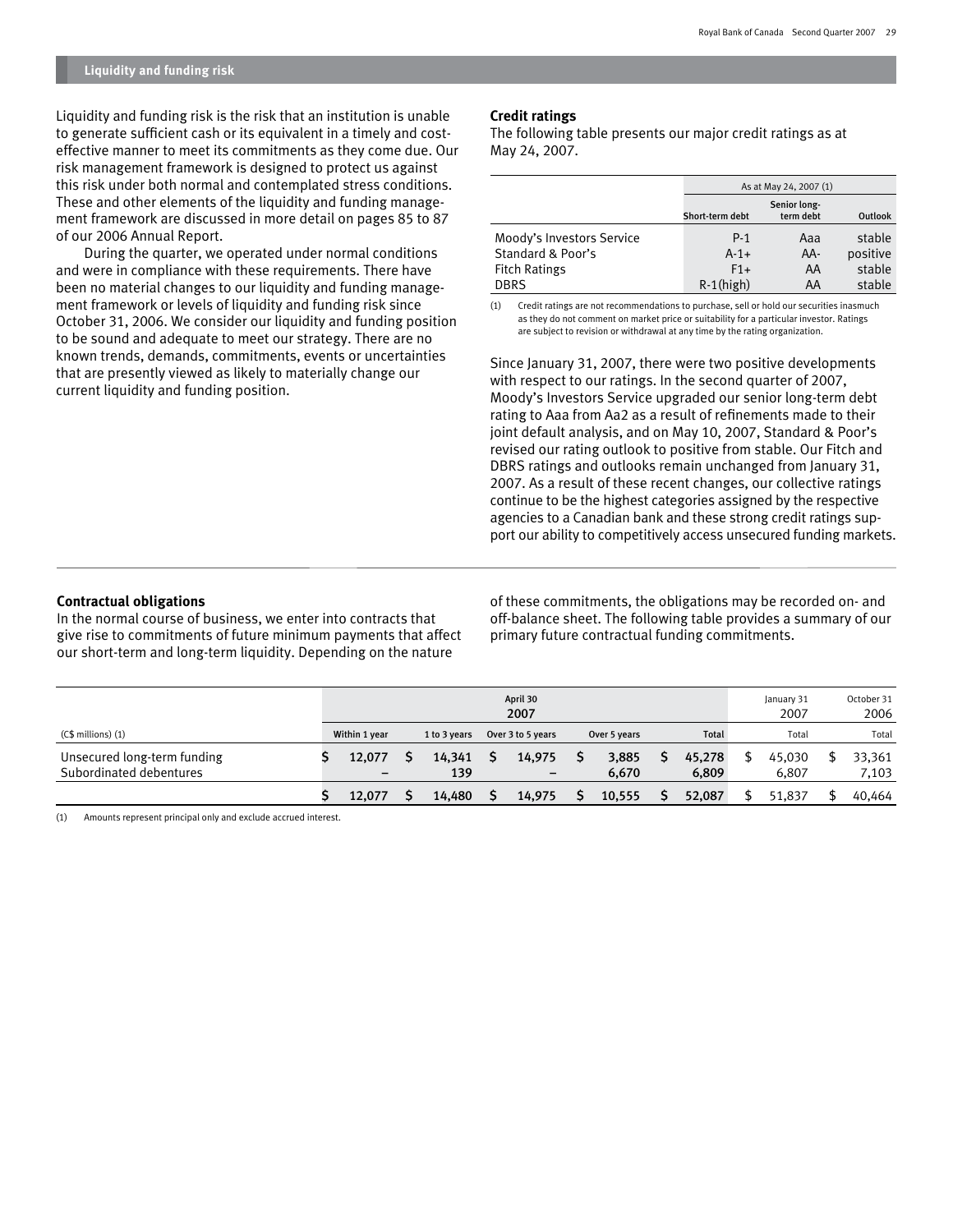# **Interim Consolidated Financial Statements** (unaudited)

| <b>Consolidated Balance Sheets (unaudited)</b>                                                                                                               |                   |                   |                   |                   |
|--------------------------------------------------------------------------------------------------------------------------------------------------------------|-------------------|-------------------|-------------------|-------------------|
|                                                                                                                                                              | April 30          | January 31        | October 31        | April 30          |
| (C\$ millions)                                                                                                                                               | 2007              | 2007              | 2006              | 2006              |
| Assets                                                                                                                                                       |                   |                   |                   |                   |
| Cash and due from banks                                                                                                                                      | \$<br>4,270       | \$<br>3,878       | \$<br>4,401       | \$<br>5,222       |
| Interest-bearing deposits with banks                                                                                                                         | 8,512             | 7,637             | 10,502            | 8,878             |
| <b>Securities</b>                                                                                                                                            |                   |                   |                   |                   |
| <b>Trading</b><br>Investment                                                                                                                                 | 170,205<br>28,304 | 169,030<br>27,821 | 147,237<br>37,632 | 127,026<br>36,965 |
|                                                                                                                                                              | 198,509           | 196,851           | 184,869           | 163,991           |
| Assets purchased under reverse repurchase agreements and securities borrowed                                                                                 | 72,142            | 67,744            | 59,378            | 56,301            |
| Loans                                                                                                                                                        |                   |                   |                   |                   |
| Residential mortgage                                                                                                                                         | 101,479           | 98,527            | 96,675            | 92,506            |
| Personal<br>Credit cards                                                                                                                                     | 47,255<br>7,622   | 45,787<br>7,553   | 44,902<br>7,155   | 42,441<br>6,051   |
| Business and government                                                                                                                                      | 69,293            | 67,851            | 61,207            | 57,583            |
|                                                                                                                                                              | 225,649           | 219,718           | 209,939           | 198,581           |
| Allowance for loan losses                                                                                                                                    | (1,446)           | (1, 455)          | (1,409)           | (1,435)           |
|                                                                                                                                                              | 224,203           | 218,263           | 208,530           | 197,146           |
| Other<br>Customers' liability under acceptances                                                                                                              | 9,944             | 10,011            | 9,108             | 8,876             |
| Derivatives                                                                                                                                                  | 45,692            | 42,226            | 37,729            | 42,192            |
| Premises and equipment, net                                                                                                                                  | 1,993             | 1,917             | 1,818             | 1,699             |
| Goodwill                                                                                                                                                     | 5,098             | 4,932             | 4,304             | 4,105             |
| Other intangibles<br>Assets of operations held for sale                                                                                                      | 727               | 699               | 642<br>82         | 686<br>172        |
| Other assets                                                                                                                                                 | 17,986            | 17,457            | 15,417            | 13,625            |
|                                                                                                                                                              | 81,440            | 77,242            | 69,100            | 71,355            |
|                                                                                                                                                              | \$589,076         | \$571,615         | \$536,780         | \$502,893         |
| Liabilities and shareholders' equity                                                                                                                         |                   |                   |                   |                   |
| <b>Deposits</b>                                                                                                                                              |                   |                   |                   |                   |
| Personal                                                                                                                                                     | \$119,692         | \$117,867         | \$114,040         | \$113,437         |
| Business and government                                                                                                                                      | 210,168           | 198,796           | 189,140           | 170,145           |
| Bank                                                                                                                                                         | 42,868            | 48,943            | 40,343            | 39,205            |
| Other                                                                                                                                                        | 372,728           | 365,606           | 343,523           | 322,787           |
| Acceptances                                                                                                                                                  | 9,944             | 10,011            | 9,108             | 8,876             |
| Obligations related to securities sold short                                                                                                                 | 48,377            | 46,361            | 38,252            | 36,014            |
| Obligations related to assets sold under repurchase agreements and securities loaned<br><b>Derivatives</b>                                                   | 41,207            | 41,117            | 41,103            | 28,315            |
| Insurance claims and policy benefit liabilities                                                                                                              | 48,660<br>7,864   | 43,971<br>7,948   | 42,094<br>7,337   | 47,072<br>7,182   |
| Liabilities of operations held for sale                                                                                                                      |                   |                   | 32                | 32                |
| Other liabilities                                                                                                                                            | 26,222            | 22,853            | 22,649            | 20,388            |
|                                                                                                                                                              | 182,274           | 172,261           | 160,575           | 147,879           |
| <b>Subordinated debentures</b>                                                                                                                               | 6,809             | 6,807             | 7,103             | 7,839             |
| <b>Trust capital securities</b>                                                                                                                              | 1,379             | 1,385             | 1,383             | 1,390             |
| <b>Preferred share liabilities</b>                                                                                                                           | 297               | 299               | 298               | 300               |
| Non-controlling interest in subsidiaries                                                                                                                     | 1,508             | 1,799             | 1,775             | 1,947             |
| Shareholders' equity<br>Preferred shares                                                                                                                     | 2,050             | 1,600             | 1,050             | 1,000             |
| Common shares (shares issued - 1,275,327,173; 1,275,949,848; 1,280,889,745; and 1,286,064,042)                                                               | 7,250             | 7,216             | 7,196             | 7,191             |
| Contributed surplus                                                                                                                                          | 241               | 255               | 292               | 278               |
| Treasury shares - preferred (shares held - 851,051; 141,300; 93,700; and 212,920)<br>- COMMON (shares held - 2,647,787; 3,108,319; 5,486,072; and 5,512,017) | (21)<br>(99)      | (3)<br>(114)      | (2)<br>(180)      | (5)<br>(178)      |
| Retained earnings                                                                                                                                            | 16,786            | 16,264            | 15,771            | 14,649            |
| Accumulated other comprehensive income (loss)                                                                                                                | (2, 126)          | (1,760)           | (2,004)           | (2, 184)          |
|                                                                                                                                                              | 24,081            | 23,458            | 22,123            | 20,751            |
|                                                                                                                                                              | \$589,076         | \$571,615         | \$536,780         | \$502,893         |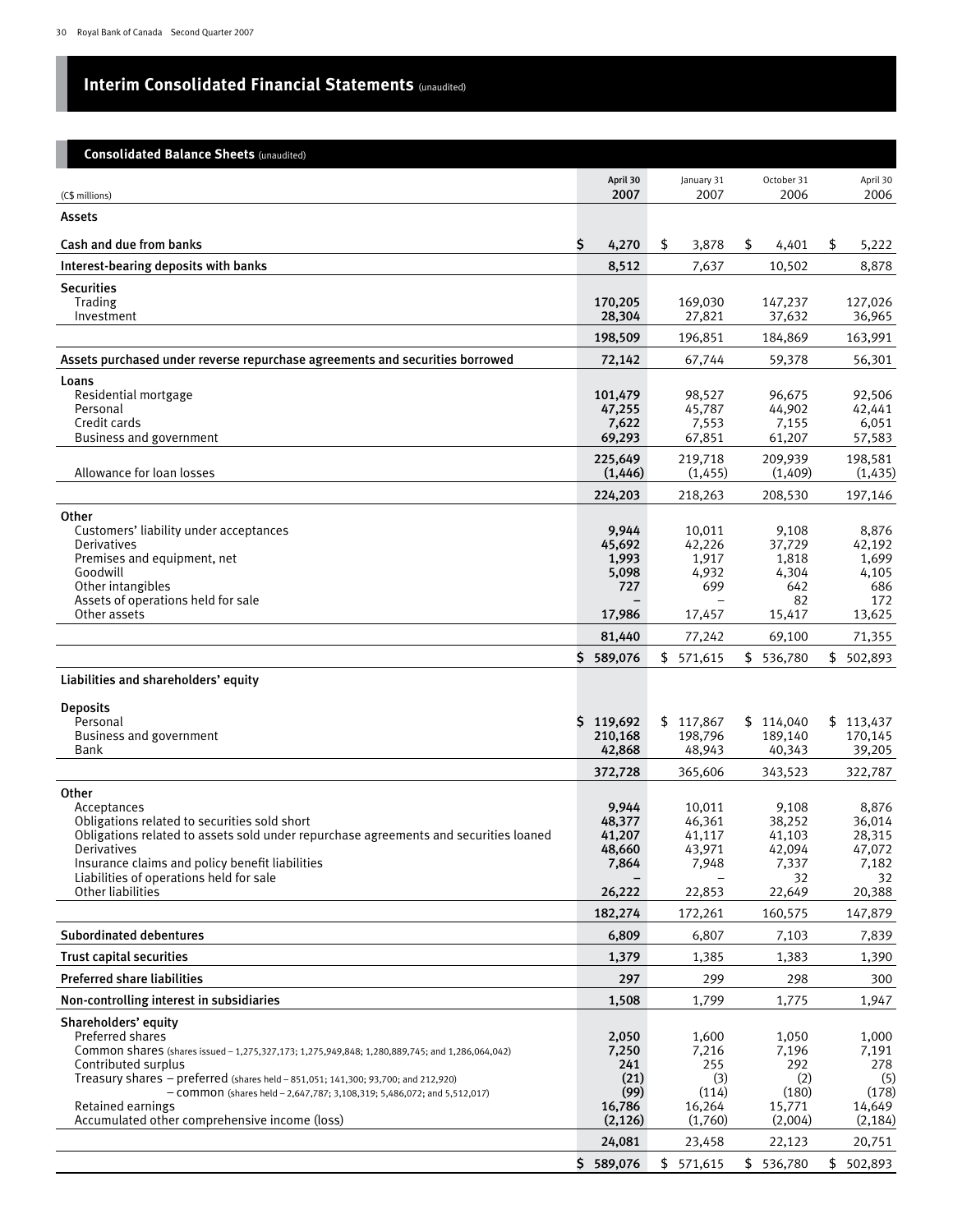| <b>Consolidated Statements of Income (unaudited)</b>                                                                                          |    |                  |          |                            |          |                  |         |                          |          |                   |
|-----------------------------------------------------------------------------------------------------------------------------------------------|----|------------------|----------|----------------------------|----------|------------------|---------|--------------------------|----------|-------------------|
|                                                                                                                                               |    |                  |          | For the three months ended |          |                  |         | For the six months ended |          |                   |
| (C\$ millions)                                                                                                                                |    | April 30<br>2007 |          | January 31<br>2007         |          | April 30<br>2006 |         | April 30<br>2007         |          | April 30<br>2006  |
| Interest income                                                                                                                               |    |                  |          |                            |          |                  |         |                          |          |                   |
| Loans                                                                                                                                         | \$ | 3,556            | \$       | 3,547                      | \$       | 3,066            | \$      | 7,103                    | \$       | 6,036             |
| Securities                                                                                                                                    |    | 2,161            |          | 1,861                      |          | 1,510            |         | 4,022                    |          | 2,961             |
| Assets purchased under reverse repurchase agreements<br>and securities borrowed                                                               |    | 911              |          | 875                        |          | 594              |         | 1,786                    |          | 1,079             |
| Deposits with banks                                                                                                                           |    | 119              |          | 161                        |          | 87               |         | 280                      |          | 159               |
|                                                                                                                                               |    | 6,747            |          | 6,444                      |          | 5,257            |         | 13,191                   |          | 10,235            |
| Interest expense                                                                                                                              |    |                  |          |                            |          |                  |         |                          |          |                   |
| Deposits                                                                                                                                      |    | 3,384            |          | 3,306                      |          | 2,488            |         | 6,690                    |          | 4,814             |
| Other liabilities<br>Subordinated debentures                                                                                                  |    | 1,377<br>85      |          | 1,184<br>87                |          | 1,046<br>106     |         | 2,561<br>172             |          | 1,908<br>214      |
|                                                                                                                                               |    | 4,846            |          | 4,577                      |          | 3,640            |         | 9,423                    |          | 6,936             |
| Net interest income                                                                                                                           |    | 1,901            |          | 1,867                      |          | 1,617            |         | 3,768                    |          | 3,299             |
| <b>Non-interest income</b>                                                                                                                    |    |                  |          |                            |          |                  |         |                          |          |                   |
| Insurance premiums, investment and fee income                                                                                                 |    | 855              |          | 820                        |          | 806              |         | 1,675                    |          | 1,664             |
| <b>Trading revenue</b>                                                                                                                        |    | 575              |          | 803                        |          | 724              |         | 1,378                    |          | 1,271             |
| Investment management and custodial fees<br>Mutual fund revenue                                                                               |    | 394<br>361       |          | 370<br>354                 |          | 326<br>316       |         | 764<br>715               |          | 634<br>577        |
| Securities brokerage commissions                                                                                                              |    | 338              |          | 323                        |          | 347              |         | 661                      |          | 656               |
| Service charges                                                                                                                               |    | 328              |          | 318                        |          | 290              |         | 646                      |          | 584               |
| Underwriting and other advisory fees<br>Card service revenue                                                                                  |    | 319<br>134       |          | 288<br>149                 |          | 259<br>46        |         | 607<br>283               |          | 478<br>191        |
| Foreign exchange revenue, other than trading                                                                                                  |    | 134              |          | 122                        |          | 118              |         | 256                      |          | 214               |
| Securitization revenue                                                                                                                        |    | 97               |          | 91                         |          | 61               |         | 188                      |          | 110               |
| Credit fees                                                                                                                                   |    | 88               |          | 60                         |          | 56               |         | 148                      |          | 112               |
| Gain on sale of investment account securities<br>Other                                                                                        |    | 5<br>140         |          | 48<br>85                   |          | 22<br>134        |         | 53<br>225                |          | 61<br>231         |
| Non-interest income                                                                                                                           |    | 3,768            |          | 3,831                      |          | 3,505            |         | 7,599                    |          | 6,783             |
| <b>Total revenue</b>                                                                                                                          |    | 5,669            |          | 5,698                      |          | 5,122            |         | 11,367                   |          | 10,082            |
| <b>Provision for credit losses</b>                                                                                                            |    | 188              |          | 162                        |          | 124              |         | 350                      |          | 171               |
| Insurance policyholder benefits, claims and acquisition expense                                                                               |    | 677              |          | 516                        |          | 619              |         | 1,193                    |          | 1,271             |
| Non-interest expense                                                                                                                          |    |                  |          |                            |          |                  |         |                          |          |                   |
| Human resources<br>Equipment                                                                                                                  |    | 2,049<br>247     |          | 2,033<br>244               |          | 1,870<br>236     |         | 4,082<br>491             |          | 3,663             |
| Occupancy                                                                                                                                     |    | 215              |          | 198                        |          | 189              |         | 413                      |          | 467<br>371        |
| Communications                                                                                                                                |    | 178              |          | 156                        |          | 173              |         | 334                      |          | 319               |
| Professional fees                                                                                                                             |    | 151              |          | 141                        |          | 156              |         | 292                      |          | 293               |
| Outsourced item processing<br>Amortization of other intangibles                                                                               |    | 82<br>25         |          | 74<br>22                   |          | 80<br>20         |         | 156<br>47                |          | 153<br>34         |
| Other                                                                                                                                         |    | 201              |          | 199                        |          | 204              |         | 400                      |          | 379               |
|                                                                                                                                               |    | 3,148            |          | 3,067                      |          | 2,928            |         | 6,215                    |          | 5,679             |
| Income from continuing operations before income taxes<br>Income taxes                                                                         |    | 1,656<br>353     |          | 1,953<br>435               |          | 1,451<br>348     |         | 3,609<br>788             |          | 2,961<br>680      |
| Net income before non-controlling interest                                                                                                    |    | 1,303            |          | 1,518                      |          | 1,103            |         | 2,821                    |          | 2,281             |
| Non-controlling interest in net income of subsidiaries                                                                                        |    | 24               |          | 24                         |          | (25)             |         | 48                       |          | (19)              |
| Net income from continuing operations<br>Net loss from discontinued operations                                                                |    | 1,279            |          | 1,494                      |          | 1,128<br>(10)    |         | 2,773                    |          | 2,300<br>(11)     |
| Net income                                                                                                                                    | \$ | 1,279            | \$       | 1,494                      | \$       | 1,118            | \$      | 2,773                    | \$       | 2,289             |
| Preferred dividends                                                                                                                           |    | (22)             |          | (16)                       |          | (11)             |         | (38)                     |          | (21)              |
| Net income available to common shareholders                                                                                                   | \$ | 1,257            | \$       | 1,478                      | \$       | 1,107            | \$      | 2,735                    | \$       | 2,268             |
| Average number of common shares (in thousands)                                                                                                |    | 1,272,212        |          | 1,274,354                  |          | 1,282,694        |         | 1,273,419                |          | 1,283,436         |
| Basic earnings per share (in dollars)                                                                                                         | S  | .99              | \$       | 1.16                       | \$       | .86              | Ş       | 2.15                     | \$       | 1.77              |
| Basic earnings per share from continuing operations (in dollars)<br>Basic earnings (loss) per share from discontinued operations (in dollars) | \$ | .99              | \$<br>\$ | 1.16                       | \$<br>\$ | .87<br>(.01)     | \$<br>Ś | 2.15                     | \$<br>\$ | 1.78<br>(.01)     |
|                                                                                                                                               |    |                  |          |                            |          |                  |         |                          |          |                   |
| Average number of diluted common shares (in thousands)<br>Diluted earnings per share (in dollars)                                             |    | 1,288,415<br>.98 | \$       | 1,293,085<br>1.14          | \$       | 1,301,645<br>.85 | Ş       | 1,290,808<br>2.12        | \$       | 1,303,106<br>1.74 |
| Diluted earnings per share from continuing operations (in dollars)                                                                            |    | .98              | \$       | 1.14                       | \$       | .86              |         | 2.12                     | \$       | 1.75              |
| Diluted earnings (loss) per share from discontinued operations (in dollars)                                                                   | \$ |                  | \$       |                            | \$       | (.01)            | \$      |                          | \$       | (.01)             |
| Dividends per share (in dollars)                                                                                                              | \$ | .46              | \$       | .40                        | \$       | .36              | \$      | .86                      | \$       | .68               |

m.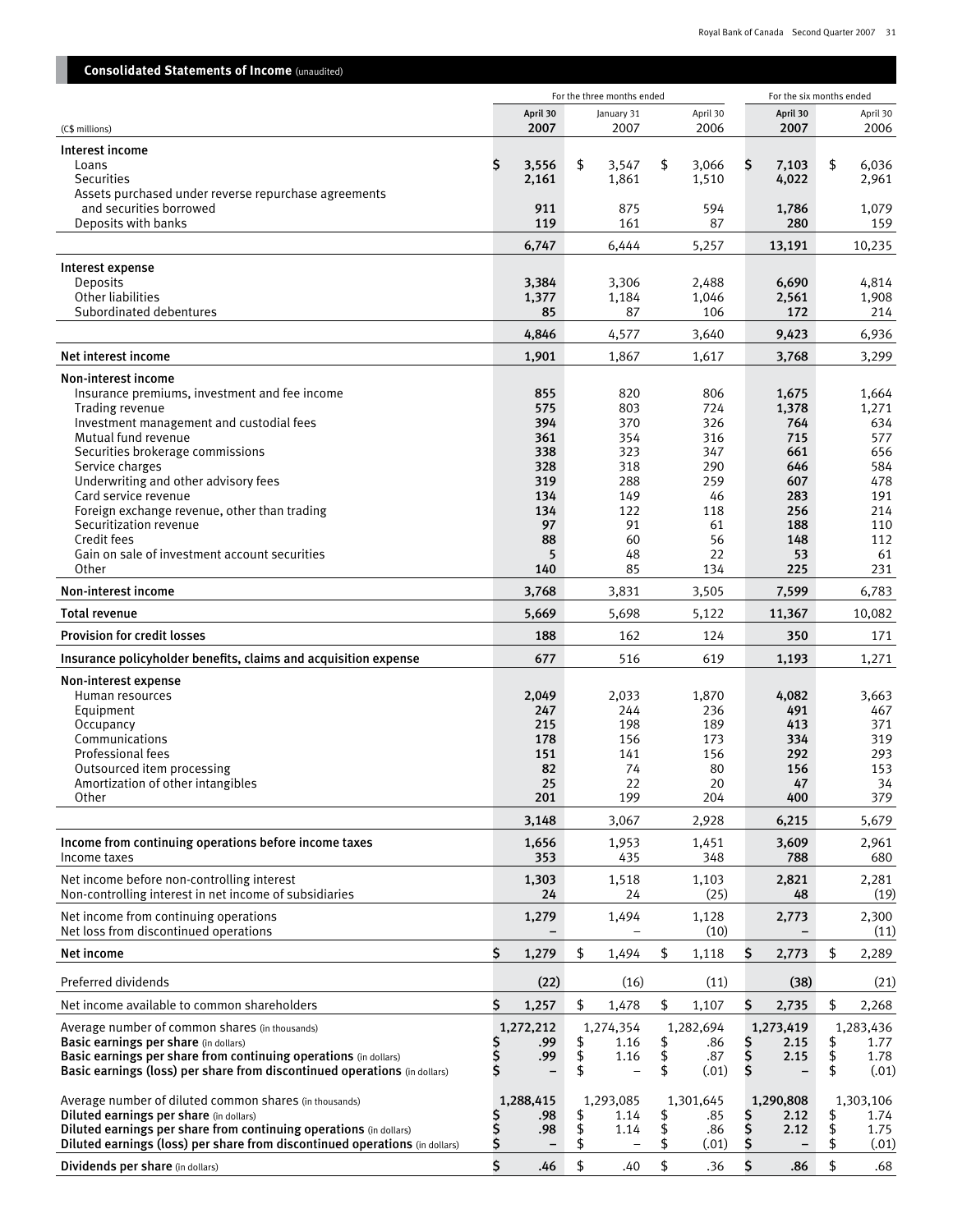ш

| Consolidated Statements of Changes in Shareholders' Equity and Comprehensive Income (unaudited)                                                 |                  |                            |    |                          |                          |                  |    |                  |  |  |
|-------------------------------------------------------------------------------------------------------------------------------------------------|------------------|----------------------------|----|--------------------------|--------------------------|------------------|----|------------------|--|--|
|                                                                                                                                                 |                  | For the three months ended |    |                          | For the six months ended |                  |    |                  |  |  |
| (C\$ millions)                                                                                                                                  | April 30<br>2007 | January 31<br>2007         |    | April 30<br>2006         |                          | April 30<br>2007 |    | April 30<br>2006 |  |  |
| <b>Preferred shares</b>                                                                                                                         |                  |                            |    |                          |                          |                  |    |                  |  |  |
| Balance at beginning of period                                                                                                                  | \$<br>1,600      | \$<br>1,050                | \$ | 700                      | \$                       | 1,050            | \$ | 700              |  |  |
| Issued<br>Redeemed for cancellation                                                                                                             | 450              | 700<br>(150)               |    | 300<br>$\equiv$          |                          | 1,150<br>(150)   |    | 300              |  |  |
| Balance at end of period                                                                                                                        | 2,050            | 1,600                      |    | 1,000                    |                          | 2,050            |    | 1,000            |  |  |
| <b>Common shares</b>                                                                                                                            |                  |                            |    |                          |                          |                  |    |                  |  |  |
| Balance at beginning of period<br>Issued                                                                                                        | 7,216<br>50      | 7,196<br>63                |    | 7,189<br>38              |                          | 7,196<br>113     |    | 7,170<br>81      |  |  |
| Purchased for cancellation                                                                                                                      | (16)             | (43)                       |    | (36)                     |                          | (59)             |    | (60)             |  |  |
| Balance at end of period                                                                                                                        | 7,250            | 7,216                      |    | 7,191                    |                          | 7,250            |    | 7,191            |  |  |
| <b>Contributed surplus</b>                                                                                                                      |                  |                            |    |                          |                          |                  |    |                  |  |  |
| Balance at beginning of period<br>Renounced stock appreciation rights                                                                           | 255<br>(2)       | 292<br>(2)                 |    | 299                      |                          | 292<br>(4)       |    | 265              |  |  |
| Stock-based compensation awards                                                                                                                 | (10)             | (39)                       |    | (19)                     |                          | (49)             |    | (30)             |  |  |
| Other                                                                                                                                           | (2)              | 4                          |    | (2)                      |                          | 2                |    | 43               |  |  |
| Balance at end of period                                                                                                                        | 241              | 255                        |    | 278                      |                          | 241              |    | 278              |  |  |
| Treasury shares - preferred<br>Balance at beginning of period                                                                                   | (3)              | (2)                        |    | (3)                      |                          | (2)              |    | (2)              |  |  |
| Sales                                                                                                                                           | 5                | 2                          |    | 3                        |                          | 7                |    | 4                |  |  |
| Purchases                                                                                                                                       | (23)             | (3)                        |    | (5)                      |                          | (26)             |    | (7)              |  |  |
| Balance at end of period                                                                                                                        | (21)             | (3)                        |    | (5)                      |                          | (21)             |    | (5)              |  |  |
| Treasury shares - common<br>Balance at beginning of period                                                                                      | (114)            | (180)                      |    | (199)                    |                          | (180)            |    | (216)            |  |  |
| Sales                                                                                                                                           | 16<br>(1)        | 102                        |    | 33                       |                          | 118              |    | 129              |  |  |
| Purchases<br>Balance at end of period                                                                                                           | (99)             | (36)<br>(114)              |    | (12)<br>(178)            |                          | (37)<br>(99)     |    | (91)<br>(178)    |  |  |
| <b>Retained earnings</b>                                                                                                                        |                  |                            |    |                          |                          |                  |    |                  |  |  |
| Balance at beginning of period                                                                                                                  | 16,264           | 15,771                     |    | 14,284                   |                          | 15,771           |    | 13,704           |  |  |
| Transition adjustment - Financial instruments (1)<br>Net income                                                                                 | 1,279            | (86)<br>1,494              |    | 1,118                    |                          | (86)<br>2,773    |    | 2,289            |  |  |
| Preferred share dividends                                                                                                                       | (22)             | (16)                       |    | (11)                     |                          | (38)             |    | (21)             |  |  |
| Common share dividends<br>Premium paid on common shares purchased for cancellation                                                              | (586)<br>(143)   | (511)<br>(371)             |    | (463)<br>(272)           |                          | (1,097)<br>(514) |    | (875)<br>(441)   |  |  |
| Issuance costs and other                                                                                                                        | (6)              | (17)                       |    | (7)                      |                          | (23)             |    | (7)              |  |  |
| Balance at end of period                                                                                                                        | 16,786           | 16,264                     |    | 14,649                   |                          | 16,786           |    | 14,649           |  |  |
| Accumulated other comprehensive income (loss)                                                                                                   |                  |                            |    |                          |                          |                  |    |                  |  |  |
| Balance at beginning of period (2)<br>Transition adjustment - Financial instruments (1)                                                         | (1,760)          | (2,004)<br>(45)            |    | (2,035)                  |                          | (2,004)<br>(45)  |    | (1,774)          |  |  |
| Other comprehensive income                                                                                                                      | (366)            | 289                        |    | (149)                    |                          | (77)             |    | (410)            |  |  |
| Balance at end of period                                                                                                                        | (2, 126)         | (1,760)                    |    | (2, 184)                 |                          | (2, 126)         |    | (2, 184)         |  |  |
| Retained earnings and Accumulated other comprehensive income                                                                                    | 14,660           | 14,504                     |    | 12,465                   |                          | 14,660           |    | 12,465           |  |  |
| Shareholders' equity at end of period                                                                                                           | \$<br>24,081     | \$<br>23,458               | \$ | 20,751                   | \$                       | 24,081           | \$ | 20,751           |  |  |
| Comprehensive income<br>Net income                                                                                                              | \$<br>1,279      | \$<br>1,494                | \$ | 1,118                    | \$                       | 2,773            | \$ | 2,289            |  |  |
| Other comprehensive income, net of taxes                                                                                                        |                  |                            |    |                          |                          |                  |    |                  |  |  |
| Net unrealized gains (losses) on available-for-sale securities<br>Reclassification of (gains) losses on available-for-sale securities to income | (10)<br>(4)      | 26<br>13                   |    | $\qquad \qquad -$        |                          | 16<br>9          |    |                  |  |  |
|                                                                                                                                                 | (14)             | 39                         |    | $\overline{\phantom{0}}$ |                          | 25               |    |                  |  |  |
| Unrealized foreign currency translation gains (losses)                                                                                          | (1,036)          | 879                        |    | (253)                    |                          | (157)            |    | (868)            |  |  |
| Reclassification of (gains) losses on foreign currency translation to income                                                                    | (1)              | (40)                       |    |                          |                          | (41)             |    | 2                |  |  |
| Net foreign currency translation gains (losses) from hedging activities                                                                         | 652              | (623)                      |    | 104                      |                          | 29               |    | 456              |  |  |
|                                                                                                                                                 | (385)            | 216                        |    | (149)                    |                          | (169)            |    | (410)            |  |  |
| Net gains (losses) on derivatives designated as cash flow hedges<br>Reclassification to income of (gains) losses on derivatives designated      | 29               | 17                         |    |                          |                          | 46               |    |                  |  |  |
| as cash flow hedges                                                                                                                             | 4                | 17                         |    | -                        |                          | 21               |    |                  |  |  |
|                                                                                                                                                 | 33               | 34                         |    | $\overline{\phantom{a}}$ |                          | 67               |    |                  |  |  |
| Other comprehensive income                                                                                                                      | (366)            | 289                        |    | (149)                    |                          | (77)             |    | (410)            |  |  |
| Total comprehensive income                                                                                                                      | \$<br>913        | \$<br>1,783                | \$ | 969                      | S                        | 2,696            | \$ | 1,879            |  |  |

(1) The transition adjustment relates to the implementation of the new financial instruments accounting standards. Refer to Note 1.

(2) The opening balances for the period ended January 31, 2007 and for all prior periods presented represent net foreign currency translation adjustments. These balances have been reclassified in accordance with the new financial instruments accounting standards. Refer to Note 1.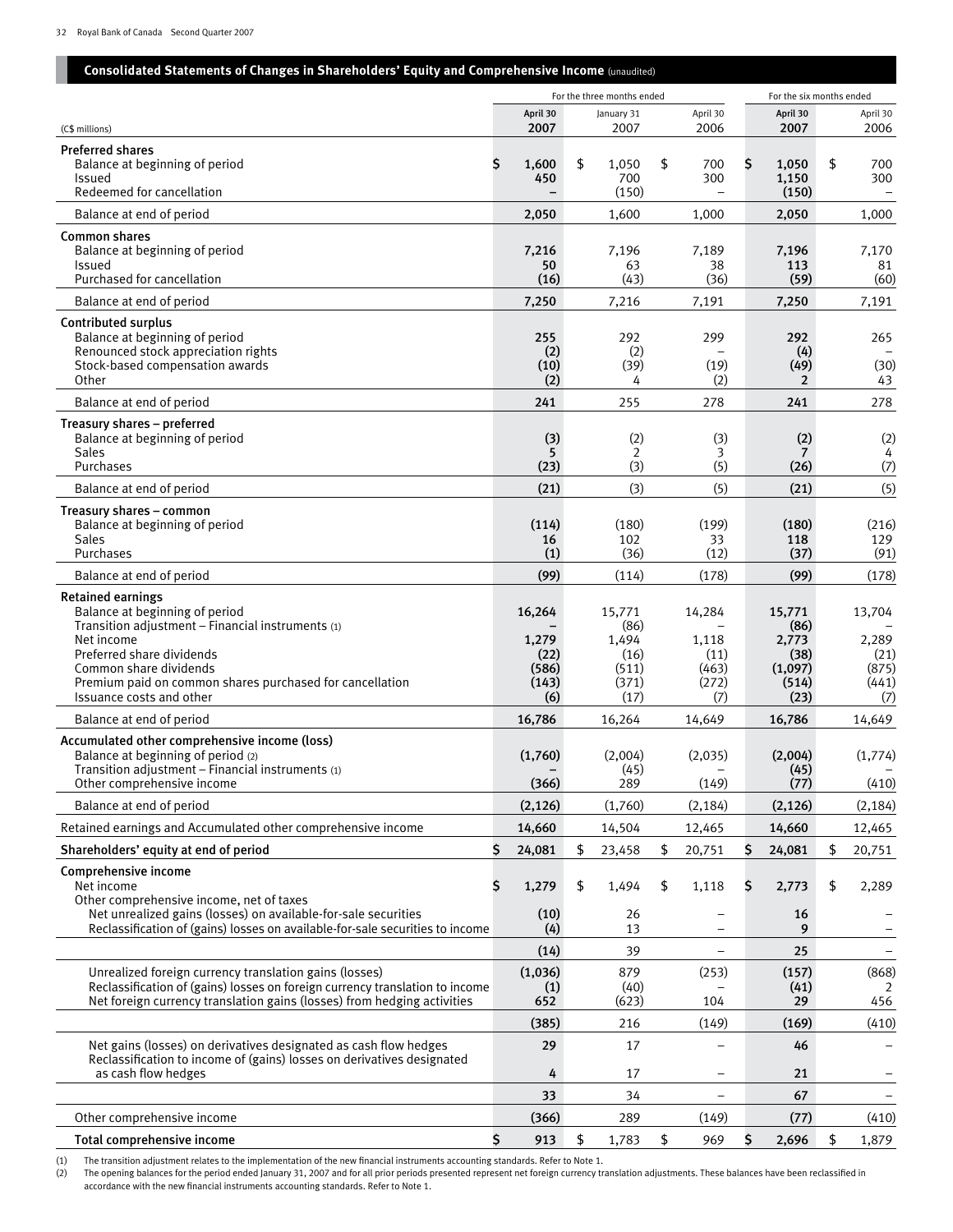| For the three months ended<br>For the six months ended<br>January 31<br>April 30<br>April 30<br>April 30<br>April 30<br>2007<br>2006<br>2007<br>2007<br>2006<br>(C\$ millions)<br>Cash flows from operating activities<br>\$<br>1,279<br>\$<br>\$<br>\$<br>\$<br>Net income from continuing operations<br>1,494<br>1,128<br>2,773<br>2,300<br>Adjustments to determine net cash from (used in) operating activities<br>Provision for credit losses<br>188<br>162<br>124<br>350<br>171<br>99<br>208<br>197<br>Depreciation<br>106<br>102<br><b>Business realignment payments</b><br>(9)<br>(17)<br>(26)<br>(43)<br>(16)<br>Future income taxes<br>(161)<br>57<br>19<br>(104)<br>40<br>Amortization of other intangibles<br>25<br>22<br>20<br>34<br>47<br>(9)<br>(Gain) loss on sale of premises and equipment<br>(4)<br>(4)<br>(4)<br>(8)<br>(Gain) loss on loan securitizations<br>(38)<br>(37)<br>(1)<br>10<br>(75)<br>(Gain) loss on sale of investment account securities<br>(5)<br>(53)<br>(65)<br>(48)<br>(22)<br>Changes in operating assets and liabilities<br>Insurance claims and policy benefit liabilities<br>(84)<br>611<br>32<br>527<br>65<br>Net change in accrued interest receivable and payable<br>(143)<br>167<br>164<br>3<br>Current income taxes<br>169<br>(41)<br>(119)<br>128<br>(154)<br>Derivative assets<br>(3,466)<br>(4, 497)<br>(3,955)<br>(7, 963)<br>Derivative liabilities<br>4,689<br>1,877<br>4,404<br>6,566<br>4,480<br>(11, 181)<br>4,525<br>Trading securities<br>(1, 175)<br>(12, 356)<br>(1,655)<br>Net change in brokers and dealers receivable and payable<br>1,796<br>(1,684)<br>112<br>(2,271)<br>496<br>3,052<br>374<br>Other<br>(122)<br>3,425<br>Net cash from (used in) operating activities from continuing operations<br>(13, 521)<br>7,488<br>(9, 333)<br>3,426<br>4,188<br>Net cash from (used in) operating activities from discontinued operations<br>(27)<br>(14)<br>Net cash from (used in) operating activities<br>4,188<br>(13, 521)<br>7.461<br>(9, 333)<br>3,412<br>Cash flows from investing activities<br>Change in interest-bearing deposits with banks<br>(875)<br>2,865<br>2,035<br>1,990<br>(3,641)<br>Change in loans, net of loan securitizations<br>(7, 438)<br>(8,002)<br>(11, 136)<br>(18, 574)<br>Proceeds from loan securitizations<br>1,753<br>1,665<br>4,364<br>2,188<br>3,941<br>Proceeds from sale of investment securities<br>2,175<br>2,301<br>2,456<br>4,476<br>6,134<br>8,979<br>Proceeds from maturity of investment securities<br>4,304<br>3,841<br>8,145<br>16,022<br>Purchases of investment securities<br>(5, 595)<br>(12, 355)<br>(6, 114)<br>(11,709)<br>Change in investment securities<br>10<br>11<br>Net acquisitions of premises and equipment<br>(195)<br>(148)<br>(63)<br>(343)<br>Change in assets purchased under reverse repurchase agreements<br>and securities borrowed<br>(4, 398)<br>(8,366)<br>(8,737)<br>(12,764)<br>(13, 328)<br>Net cash from (used in) acquisitions<br>290<br>(573)<br>(283)<br>(242)<br>$\overline{\phantom{0}}$<br>(10, 016)<br>(26, 284)<br>Net cash from (used in) investing activities from continuing operations<br>(15, 105)<br>(14, 012)<br>(25, 121)<br>Net cash from (used in) investing activities from discontinued operations<br>86<br>18<br>Net cash from (used in) investing activities<br>(10, 016)<br>(15, 105)<br>(25, 121)<br>(13,994)<br>(26, 198)<br>Cash flows from financing activities<br>7,915<br>15,927<br>Change in deposits<br>4,895<br>20,459<br>25,354<br>Repayment of subordinated debentures<br>(246)<br>(489)<br>(489)<br>Issue of preferred shares<br>700<br>300<br>450<br>1,150<br>300<br>Redemption of preferred shares for cancellation<br>(150)<br>(150)<br>(7)<br>(7)<br>Issuance costs<br>(17)<br>(7)<br>(24)<br>Issue of common shares<br>57<br>74<br>46<br>103<br>34<br>Purchase of common shares for cancellation<br>(159)<br>(414)<br>(308)<br>(573)<br>Sales of treasury shares<br>21<br>104<br>36<br>125<br>133<br>Purchase of treasury shares<br>(24)<br>(39)<br>(17)<br>(63)<br>Dividends paid<br>(527)<br>(530)<br>(1,057)<br>(422)<br>Dividends/distributions paid by subsidiaries to non-controlling interests<br>(1)<br>(31)<br>49<br>(32)<br>Change in obligations related to assets sold under repurchase agreements<br>and securities loaned<br>90<br>14<br>(526)<br>104<br>4,934<br>Change in obligations related to securities sold short<br>2,016<br>8,109<br>158<br>10,125<br>3,623<br>Change in short-term borrowings of subsidiaries<br>(478)<br>(250)<br>228<br>144<br>Net cash from (used in) financing activities from continuing operations<br>6,322<br>28,001<br>7,110<br>34,323<br>23,102<br>Net cash from (used in) financing activities<br>6,322<br>28,001<br>7,110<br>34,323<br>23,102<br>Effect of exchange rate changes on cash and due from banks<br>(102)<br>102<br>(37)<br>(95)<br>Net change in cash and due from banks<br>392<br>(523)<br>540<br>(131)<br>221<br>Cash and due from banks at beginning of period<br>3,878<br>4,682<br>4,401<br>5,001<br>4,401<br>\$<br>Cash and due from banks at end of period<br>\$<br>\$<br>\$<br>\$<br>4,270<br>3,878<br>5,222<br>4,270<br>5,222<br>Supplemental disclosure of cash flow information<br>\$<br>\$<br>Amount of interest paid in period<br>\$<br>\$<br>\$<br>\$<br>4,341<br>4,839<br>3,356<br>9,180<br>6,603<br>$\ddot{\$}$<br>$\ddot{\$}$<br>\$<br>\$<br>Amount of income taxes paid in period<br>394<br>293<br>504<br>687<br>1,079 | <b>Consolidated Statements of Cash Flows (unaudited)</b> |  |  |  |  |  |       |  |  |
|--------------------------------------------------------------------------------------------------------------------------------------------------------------------------------------------------------------------------------------------------------------------------------------------------------------------------------------------------------------------------------------------------------------------------------------------------------------------------------------------------------------------------------------------------------------------------------------------------------------------------------------------------------------------------------------------------------------------------------------------------------------------------------------------------------------------------------------------------------------------------------------------------------------------------------------------------------------------------------------------------------------------------------------------------------------------------------------------------------------------------------------------------------------------------------------------------------------------------------------------------------------------------------------------------------------------------------------------------------------------------------------------------------------------------------------------------------------------------------------------------------------------------------------------------------------------------------------------------------------------------------------------------------------------------------------------------------------------------------------------------------------------------------------------------------------------------------------------------------------------------------------------------------------------------------------------------------------------------------------------------------------------------------------------------------------------------------------------------------------------------------------------------------------------------------------------------------------------------------------------------------------------------------------------------------------------------------------------------------------------------------------------------------------------------------------------------------------------------------------------------------------------------------------------------------------------------------------------------------------------------------------------------------------------------------------------------------------------------------------------------------------------------------------------------------------------------------------------------------------------------------------------------------------------------------------------------------------------------------------------------------------------------------------------------------------------------------------------------------------------------------------------------------------------------------------------------------------------------------------------------------------------------------------------------------------------------------------------------------------------------------------------------------------------------------------------------------------------------------------------------------------------------------------------------------------------------------------------------------------------------------------------------------------------------------------------------------------------------------------------------------------------------------------------------------------------------------------------------------------------------------------------------------------------------------------------------------------------------------------------------------------------------------------------------------------------------------------------------------------------------------------------------------------------------------------------------------------------------------------------------------------------------------------------------------------------------------------------------------------------------------------------------------------------------------------------------------------------------------------------------------------------------------------------------------------------------------------------------------------------------------------------------------------------------------------------------------------------------------------------------------------------------------------------------------------------------------------------------------------------------------------------------------------------------------------------------------------------------------------------------------------------------------------------------------------------------------------------------------------------------------------------------------------------------------------------------------------------------------------------------------------------------------------------------------------------------------------------------------------------------------------------------------------------------------------------------------------------------------------------|----------------------------------------------------------|--|--|--|--|--|-------|--|--|
|                                                                                                                                                                                                                                                                                                                                                                                                                                                                                                                                                                                                                                                                                                                                                                                                                                                                                                                                                                                                                                                                                                                                                                                                                                                                                                                                                                                                                                                                                                                                                                                                                                                                                                                                                                                                                                                                                                                                                                                                                                                                                                                                                                                                                                                                                                                                                                                                                                                                                                                                                                                                                                                                                                                                                                                                                                                                                                                                                                                                                                                                                                                                                                                                                                                                                                                                                                                                                                                                                                                                                                                                                                                                                                                                                                                                                                                                                                                                                                                                                                                                                                                                                                                                                                                                                                                                                                                                                                                                                                                                                                                                                                                                                                                                                                                                                                                                                                                                                                                                                                                                                                                                                                                                                                                                                                                                                                                                                                                                                            |                                                          |  |  |  |  |  |       |  |  |
|                                                                                                                                                                                                                                                                                                                                                                                                                                                                                                                                                                                                                                                                                                                                                                                                                                                                                                                                                                                                                                                                                                                                                                                                                                                                                                                                                                                                                                                                                                                                                                                                                                                                                                                                                                                                                                                                                                                                                                                                                                                                                                                                                                                                                                                                                                                                                                                                                                                                                                                                                                                                                                                                                                                                                                                                                                                                                                                                                                                                                                                                                                                                                                                                                                                                                                                                                                                                                                                                                                                                                                                                                                                                                                                                                                                                                                                                                                                                                                                                                                                                                                                                                                                                                                                                                                                                                                                                                                                                                                                                                                                                                                                                                                                                                                                                                                                                                                                                                                                                                                                                                                                                                                                                                                                                                                                                                                                                                                                                                            |                                                          |  |  |  |  |  |       |  |  |
|                                                                                                                                                                                                                                                                                                                                                                                                                                                                                                                                                                                                                                                                                                                                                                                                                                                                                                                                                                                                                                                                                                                                                                                                                                                                                                                                                                                                                                                                                                                                                                                                                                                                                                                                                                                                                                                                                                                                                                                                                                                                                                                                                                                                                                                                                                                                                                                                                                                                                                                                                                                                                                                                                                                                                                                                                                                                                                                                                                                                                                                                                                                                                                                                                                                                                                                                                                                                                                                                                                                                                                                                                                                                                                                                                                                                                                                                                                                                                                                                                                                                                                                                                                                                                                                                                                                                                                                                                                                                                                                                                                                                                                                                                                                                                                                                                                                                                                                                                                                                                                                                                                                                                                                                                                                                                                                                                                                                                                                                                            |                                                          |  |  |  |  |  |       |  |  |
|                                                                                                                                                                                                                                                                                                                                                                                                                                                                                                                                                                                                                                                                                                                                                                                                                                                                                                                                                                                                                                                                                                                                                                                                                                                                                                                                                                                                                                                                                                                                                                                                                                                                                                                                                                                                                                                                                                                                                                                                                                                                                                                                                                                                                                                                                                                                                                                                                                                                                                                                                                                                                                                                                                                                                                                                                                                                                                                                                                                                                                                                                                                                                                                                                                                                                                                                                                                                                                                                                                                                                                                                                                                                                                                                                                                                                                                                                                                                                                                                                                                                                                                                                                                                                                                                                                                                                                                                                                                                                                                                                                                                                                                                                                                                                                                                                                                                                                                                                                                                                                                                                                                                                                                                                                                                                                                                                                                                                                                                                            |                                                          |  |  |  |  |  |       |  |  |
| (130)<br>(3,358)<br>(1,266)<br>(14, 653)<br>(20, 770)<br>(181)<br>(246)<br>(501)<br>(98)<br>(17)                                                                                                                                                                                                                                                                                                                                                                                                                                                                                                                                                                                                                                                                                                                                                                                                                                                                                                                                                                                                                                                                                                                                                                                                                                                                                                                                                                                                                                                                                                                                                                                                                                                                                                                                                                                                                                                                                                                                                                                                                                                                                                                                                                                                                                                                                                                                                                                                                                                                                                                                                                                                                                                                                                                                                                                                                                                                                                                                                                                                                                                                                                                                                                                                                                                                                                                                                                                                                                                                                                                                                                                                                                                                                                                                                                                                                                                                                                                                                                                                                                                                                                                                                                                                                                                                                                                                                                                                                                                                                                                                                                                                                                                                                                                                                                                                                                                                                                                                                                                                                                                                                                                                                                                                                                                                                                                                                                                           |                                                          |  |  |  |  |  |       |  |  |
|                                                                                                                                                                                                                                                                                                                                                                                                                                                                                                                                                                                                                                                                                                                                                                                                                                                                                                                                                                                                                                                                                                                                                                                                                                                                                                                                                                                                                                                                                                                                                                                                                                                                                                                                                                                                                                                                                                                                                                                                                                                                                                                                                                                                                                                                                                                                                                                                                                                                                                                                                                                                                                                                                                                                                                                                                                                                                                                                                                                                                                                                                                                                                                                                                                                                                                                                                                                                                                                                                                                                                                                                                                                                                                                                                                                                                                                                                                                                                                                                                                                                                                                                                                                                                                                                                                                                                                                                                                                                                                                                                                                                                                                                                                                                                                                                                                                                                                                                                                                                                                                                                                                                                                                                                                                                                                                                                                                                                                                                                            |                                                          |  |  |  |  |  |       |  |  |
|                                                                                                                                                                                                                                                                                                                                                                                                                                                                                                                                                                                                                                                                                                                                                                                                                                                                                                                                                                                                                                                                                                                                                                                                                                                                                                                                                                                                                                                                                                                                                                                                                                                                                                                                                                                                                                                                                                                                                                                                                                                                                                                                                                                                                                                                                                                                                                                                                                                                                                                                                                                                                                                                                                                                                                                                                                                                                                                                                                                                                                                                                                                                                                                                                                                                                                                                                                                                                                                                                                                                                                                                                                                                                                                                                                                                                                                                                                                                                                                                                                                                                                                                                                                                                                                                                                                                                                                                                                                                                                                                                                                                                                                                                                                                                                                                                                                                                                                                                                                                                                                                                                                                                                                                                                                                                                                                                                                                                                                                                            |                                                          |  |  |  |  |  |       |  |  |
|                                                                                                                                                                                                                                                                                                                                                                                                                                                                                                                                                                                                                                                                                                                                                                                                                                                                                                                                                                                                                                                                                                                                                                                                                                                                                                                                                                                                                                                                                                                                                                                                                                                                                                                                                                                                                                                                                                                                                                                                                                                                                                                                                                                                                                                                                                                                                                                                                                                                                                                                                                                                                                                                                                                                                                                                                                                                                                                                                                                                                                                                                                                                                                                                                                                                                                                                                                                                                                                                                                                                                                                                                                                                                                                                                                                                                                                                                                                                                                                                                                                                                                                                                                                                                                                                                                                                                                                                                                                                                                                                                                                                                                                                                                                                                                                                                                                                                                                                                                                                                                                                                                                                                                                                                                                                                                                                                                                                                                                                                            |                                                          |  |  |  |  |  |       |  |  |
|                                                                                                                                                                                                                                                                                                                                                                                                                                                                                                                                                                                                                                                                                                                                                                                                                                                                                                                                                                                                                                                                                                                                                                                                                                                                                                                                                                                                                                                                                                                                                                                                                                                                                                                                                                                                                                                                                                                                                                                                                                                                                                                                                                                                                                                                                                                                                                                                                                                                                                                                                                                                                                                                                                                                                                                                                                                                                                                                                                                                                                                                                                                                                                                                                                                                                                                                                                                                                                                                                                                                                                                                                                                                                                                                                                                                                                                                                                                                                                                                                                                                                                                                                                                                                                                                                                                                                                                                                                                                                                                                                                                                                                                                                                                                                                                                                                                                                                                                                                                                                                                                                                                                                                                                                                                                                                                                                                                                                                                                                            |                                                          |  |  |  |  |  |       |  |  |
|                                                                                                                                                                                                                                                                                                                                                                                                                                                                                                                                                                                                                                                                                                                                                                                                                                                                                                                                                                                                                                                                                                                                                                                                                                                                                                                                                                                                                                                                                                                                                                                                                                                                                                                                                                                                                                                                                                                                                                                                                                                                                                                                                                                                                                                                                                                                                                                                                                                                                                                                                                                                                                                                                                                                                                                                                                                                                                                                                                                                                                                                                                                                                                                                                                                                                                                                                                                                                                                                                                                                                                                                                                                                                                                                                                                                                                                                                                                                                                                                                                                                                                                                                                                                                                                                                                                                                                                                                                                                                                                                                                                                                                                                                                                                                                                                                                                                                                                                                                                                                                                                                                                                                                                                                                                                                                                                                                                                                                                                                            |                                                          |  |  |  |  |  |       |  |  |
|                                                                                                                                                                                                                                                                                                                                                                                                                                                                                                                                                                                                                                                                                                                                                                                                                                                                                                                                                                                                                                                                                                                                                                                                                                                                                                                                                                                                                                                                                                                                                                                                                                                                                                                                                                                                                                                                                                                                                                                                                                                                                                                                                                                                                                                                                                                                                                                                                                                                                                                                                                                                                                                                                                                                                                                                                                                                                                                                                                                                                                                                                                                                                                                                                                                                                                                                                                                                                                                                                                                                                                                                                                                                                                                                                                                                                                                                                                                                                                                                                                                                                                                                                                                                                                                                                                                                                                                                                                                                                                                                                                                                                                                                                                                                                                                                                                                                                                                                                                                                                                                                                                                                                                                                                                                                                                                                                                                                                                                                                            |                                                          |  |  |  |  |  |       |  |  |
|                                                                                                                                                                                                                                                                                                                                                                                                                                                                                                                                                                                                                                                                                                                                                                                                                                                                                                                                                                                                                                                                                                                                                                                                                                                                                                                                                                                                                                                                                                                                                                                                                                                                                                                                                                                                                                                                                                                                                                                                                                                                                                                                                                                                                                                                                                                                                                                                                                                                                                                                                                                                                                                                                                                                                                                                                                                                                                                                                                                                                                                                                                                                                                                                                                                                                                                                                                                                                                                                                                                                                                                                                                                                                                                                                                                                                                                                                                                                                                                                                                                                                                                                                                                                                                                                                                                                                                                                                                                                                                                                                                                                                                                                                                                                                                                                                                                                                                                                                                                                                                                                                                                                                                                                                                                                                                                                                                                                                                                                                            |                                                          |  |  |  |  |  |       |  |  |
|                                                                                                                                                                                                                                                                                                                                                                                                                                                                                                                                                                                                                                                                                                                                                                                                                                                                                                                                                                                                                                                                                                                                                                                                                                                                                                                                                                                                                                                                                                                                                                                                                                                                                                                                                                                                                                                                                                                                                                                                                                                                                                                                                                                                                                                                                                                                                                                                                                                                                                                                                                                                                                                                                                                                                                                                                                                                                                                                                                                                                                                                                                                                                                                                                                                                                                                                                                                                                                                                                                                                                                                                                                                                                                                                                                                                                                                                                                                                                                                                                                                                                                                                                                                                                                                                                                                                                                                                                                                                                                                                                                                                                                                                                                                                                                                                                                                                                                                                                                                                                                                                                                                                                                                                                                                                                                                                                                                                                                                                                            |                                                          |  |  |  |  |  |       |  |  |
|                                                                                                                                                                                                                                                                                                                                                                                                                                                                                                                                                                                                                                                                                                                                                                                                                                                                                                                                                                                                                                                                                                                                                                                                                                                                                                                                                                                                                                                                                                                                                                                                                                                                                                                                                                                                                                                                                                                                                                                                                                                                                                                                                                                                                                                                                                                                                                                                                                                                                                                                                                                                                                                                                                                                                                                                                                                                                                                                                                                                                                                                                                                                                                                                                                                                                                                                                                                                                                                                                                                                                                                                                                                                                                                                                                                                                                                                                                                                                                                                                                                                                                                                                                                                                                                                                                                                                                                                                                                                                                                                                                                                                                                                                                                                                                                                                                                                                                                                                                                                                                                                                                                                                                                                                                                                                                                                                                                                                                                                                            |                                                          |  |  |  |  |  |       |  |  |
|                                                                                                                                                                                                                                                                                                                                                                                                                                                                                                                                                                                                                                                                                                                                                                                                                                                                                                                                                                                                                                                                                                                                                                                                                                                                                                                                                                                                                                                                                                                                                                                                                                                                                                                                                                                                                                                                                                                                                                                                                                                                                                                                                                                                                                                                                                                                                                                                                                                                                                                                                                                                                                                                                                                                                                                                                                                                                                                                                                                                                                                                                                                                                                                                                                                                                                                                                                                                                                                                                                                                                                                                                                                                                                                                                                                                                                                                                                                                                                                                                                                                                                                                                                                                                                                                                                                                                                                                                                                                                                                                                                                                                                                                                                                                                                                                                                                                                                                                                                                                                                                                                                                                                                                                                                                                                                                                                                                                                                                                                            |                                                          |  |  |  |  |  |       |  |  |
|                                                                                                                                                                                                                                                                                                                                                                                                                                                                                                                                                                                                                                                                                                                                                                                                                                                                                                                                                                                                                                                                                                                                                                                                                                                                                                                                                                                                                                                                                                                                                                                                                                                                                                                                                                                                                                                                                                                                                                                                                                                                                                                                                                                                                                                                                                                                                                                                                                                                                                                                                                                                                                                                                                                                                                                                                                                                                                                                                                                                                                                                                                                                                                                                                                                                                                                                                                                                                                                                                                                                                                                                                                                                                                                                                                                                                                                                                                                                                                                                                                                                                                                                                                                                                                                                                                                                                                                                                                                                                                                                                                                                                                                                                                                                                                                                                                                                                                                                                                                                                                                                                                                                                                                                                                                                                                                                                                                                                                                                                            |                                                          |  |  |  |  |  |       |  |  |
|                                                                                                                                                                                                                                                                                                                                                                                                                                                                                                                                                                                                                                                                                                                                                                                                                                                                                                                                                                                                                                                                                                                                                                                                                                                                                                                                                                                                                                                                                                                                                                                                                                                                                                                                                                                                                                                                                                                                                                                                                                                                                                                                                                                                                                                                                                                                                                                                                                                                                                                                                                                                                                                                                                                                                                                                                                                                                                                                                                                                                                                                                                                                                                                                                                                                                                                                                                                                                                                                                                                                                                                                                                                                                                                                                                                                                                                                                                                                                                                                                                                                                                                                                                                                                                                                                                                                                                                                                                                                                                                                                                                                                                                                                                                                                                                                                                                                                                                                                                                                                                                                                                                                                                                                                                                                                                                                                                                                                                                                                            |                                                          |  |  |  |  |  |       |  |  |
|                                                                                                                                                                                                                                                                                                                                                                                                                                                                                                                                                                                                                                                                                                                                                                                                                                                                                                                                                                                                                                                                                                                                                                                                                                                                                                                                                                                                                                                                                                                                                                                                                                                                                                                                                                                                                                                                                                                                                                                                                                                                                                                                                                                                                                                                                                                                                                                                                                                                                                                                                                                                                                                                                                                                                                                                                                                                                                                                                                                                                                                                                                                                                                                                                                                                                                                                                                                                                                                                                                                                                                                                                                                                                                                                                                                                                                                                                                                                                                                                                                                                                                                                                                                                                                                                                                                                                                                                                                                                                                                                                                                                                                                                                                                                                                                                                                                                                                                                                                                                                                                                                                                                                                                                                                                                                                                                                                                                                                                                                            |                                                          |  |  |  |  |  |       |  |  |
|                                                                                                                                                                                                                                                                                                                                                                                                                                                                                                                                                                                                                                                                                                                                                                                                                                                                                                                                                                                                                                                                                                                                                                                                                                                                                                                                                                                                                                                                                                                                                                                                                                                                                                                                                                                                                                                                                                                                                                                                                                                                                                                                                                                                                                                                                                                                                                                                                                                                                                                                                                                                                                                                                                                                                                                                                                                                                                                                                                                                                                                                                                                                                                                                                                                                                                                                                                                                                                                                                                                                                                                                                                                                                                                                                                                                                                                                                                                                                                                                                                                                                                                                                                                                                                                                                                                                                                                                                                                                                                                                                                                                                                                                                                                                                                                                                                                                                                                                                                                                                                                                                                                                                                                                                                                                                                                                                                                                                                                                                            |                                                          |  |  |  |  |  |       |  |  |
|                                                                                                                                                                                                                                                                                                                                                                                                                                                                                                                                                                                                                                                                                                                                                                                                                                                                                                                                                                                                                                                                                                                                                                                                                                                                                                                                                                                                                                                                                                                                                                                                                                                                                                                                                                                                                                                                                                                                                                                                                                                                                                                                                                                                                                                                                                                                                                                                                                                                                                                                                                                                                                                                                                                                                                                                                                                                                                                                                                                                                                                                                                                                                                                                                                                                                                                                                                                                                                                                                                                                                                                                                                                                                                                                                                                                                                                                                                                                                                                                                                                                                                                                                                                                                                                                                                                                                                                                                                                                                                                                                                                                                                                                                                                                                                                                                                                                                                                                                                                                                                                                                                                                                                                                                                                                                                                                                                                                                                                                                            |                                                          |  |  |  |  |  |       |  |  |
|                                                                                                                                                                                                                                                                                                                                                                                                                                                                                                                                                                                                                                                                                                                                                                                                                                                                                                                                                                                                                                                                                                                                                                                                                                                                                                                                                                                                                                                                                                                                                                                                                                                                                                                                                                                                                                                                                                                                                                                                                                                                                                                                                                                                                                                                                                                                                                                                                                                                                                                                                                                                                                                                                                                                                                                                                                                                                                                                                                                                                                                                                                                                                                                                                                                                                                                                                                                                                                                                                                                                                                                                                                                                                                                                                                                                                                                                                                                                                                                                                                                                                                                                                                                                                                                                                                                                                                                                                                                                                                                                                                                                                                                                                                                                                                                                                                                                                                                                                                                                                                                                                                                                                                                                                                                                                                                                                                                                                                                                                            |                                                          |  |  |  |  |  |       |  |  |
|                                                                                                                                                                                                                                                                                                                                                                                                                                                                                                                                                                                                                                                                                                                                                                                                                                                                                                                                                                                                                                                                                                                                                                                                                                                                                                                                                                                                                                                                                                                                                                                                                                                                                                                                                                                                                                                                                                                                                                                                                                                                                                                                                                                                                                                                                                                                                                                                                                                                                                                                                                                                                                                                                                                                                                                                                                                                                                                                                                                                                                                                                                                                                                                                                                                                                                                                                                                                                                                                                                                                                                                                                                                                                                                                                                                                                                                                                                                                                                                                                                                                                                                                                                                                                                                                                                                                                                                                                                                                                                                                                                                                                                                                                                                                                                                                                                                                                                                                                                                                                                                                                                                                                                                                                                                                                                                                                                                                                                                                                            |                                                          |  |  |  |  |  |       |  |  |
|                                                                                                                                                                                                                                                                                                                                                                                                                                                                                                                                                                                                                                                                                                                                                                                                                                                                                                                                                                                                                                                                                                                                                                                                                                                                                                                                                                                                                                                                                                                                                                                                                                                                                                                                                                                                                                                                                                                                                                                                                                                                                                                                                                                                                                                                                                                                                                                                                                                                                                                                                                                                                                                                                                                                                                                                                                                                                                                                                                                                                                                                                                                                                                                                                                                                                                                                                                                                                                                                                                                                                                                                                                                                                                                                                                                                                                                                                                                                                                                                                                                                                                                                                                                                                                                                                                                                                                                                                                                                                                                                                                                                                                                                                                                                                                                                                                                                                                                                                                                                                                                                                                                                                                                                                                                                                                                                                                                                                                                                                            |                                                          |  |  |  |  |  |       |  |  |
|                                                                                                                                                                                                                                                                                                                                                                                                                                                                                                                                                                                                                                                                                                                                                                                                                                                                                                                                                                                                                                                                                                                                                                                                                                                                                                                                                                                                                                                                                                                                                                                                                                                                                                                                                                                                                                                                                                                                                                                                                                                                                                                                                                                                                                                                                                                                                                                                                                                                                                                                                                                                                                                                                                                                                                                                                                                                                                                                                                                                                                                                                                                                                                                                                                                                                                                                                                                                                                                                                                                                                                                                                                                                                                                                                                                                                                                                                                                                                                                                                                                                                                                                                                                                                                                                                                                                                                                                                                                                                                                                                                                                                                                                                                                                                                                                                                                                                                                                                                                                                                                                                                                                                                                                                                                                                                                                                                                                                                                                                            |                                                          |  |  |  |  |  |       |  |  |
|                                                                                                                                                                                                                                                                                                                                                                                                                                                                                                                                                                                                                                                                                                                                                                                                                                                                                                                                                                                                                                                                                                                                                                                                                                                                                                                                                                                                                                                                                                                                                                                                                                                                                                                                                                                                                                                                                                                                                                                                                                                                                                                                                                                                                                                                                                                                                                                                                                                                                                                                                                                                                                                                                                                                                                                                                                                                                                                                                                                                                                                                                                                                                                                                                                                                                                                                                                                                                                                                                                                                                                                                                                                                                                                                                                                                                                                                                                                                                                                                                                                                                                                                                                                                                                                                                                                                                                                                                                                                                                                                                                                                                                                                                                                                                                                                                                                                                                                                                                                                                                                                                                                                                                                                                                                                                                                                                                                                                                                                                            |                                                          |  |  |  |  |  |       |  |  |
|                                                                                                                                                                                                                                                                                                                                                                                                                                                                                                                                                                                                                                                                                                                                                                                                                                                                                                                                                                                                                                                                                                                                                                                                                                                                                                                                                                                                                                                                                                                                                                                                                                                                                                                                                                                                                                                                                                                                                                                                                                                                                                                                                                                                                                                                                                                                                                                                                                                                                                                                                                                                                                                                                                                                                                                                                                                                                                                                                                                                                                                                                                                                                                                                                                                                                                                                                                                                                                                                                                                                                                                                                                                                                                                                                                                                                                                                                                                                                                                                                                                                                                                                                                                                                                                                                                                                                                                                                                                                                                                                                                                                                                                                                                                                                                                                                                                                                                                                                                                                                                                                                                                                                                                                                                                                                                                                                                                                                                                                                            |                                                          |  |  |  |  |  |       |  |  |
|                                                                                                                                                                                                                                                                                                                                                                                                                                                                                                                                                                                                                                                                                                                                                                                                                                                                                                                                                                                                                                                                                                                                                                                                                                                                                                                                                                                                                                                                                                                                                                                                                                                                                                                                                                                                                                                                                                                                                                                                                                                                                                                                                                                                                                                                                                                                                                                                                                                                                                                                                                                                                                                                                                                                                                                                                                                                                                                                                                                                                                                                                                                                                                                                                                                                                                                                                                                                                                                                                                                                                                                                                                                                                                                                                                                                                                                                                                                                                                                                                                                                                                                                                                                                                                                                                                                                                                                                                                                                                                                                                                                                                                                                                                                                                                                                                                                                                                                                                                                                                                                                                                                                                                                                                                                                                                                                                                                                                                                                                            |                                                          |  |  |  |  |  |       |  |  |
|                                                                                                                                                                                                                                                                                                                                                                                                                                                                                                                                                                                                                                                                                                                                                                                                                                                                                                                                                                                                                                                                                                                                                                                                                                                                                                                                                                                                                                                                                                                                                                                                                                                                                                                                                                                                                                                                                                                                                                                                                                                                                                                                                                                                                                                                                                                                                                                                                                                                                                                                                                                                                                                                                                                                                                                                                                                                                                                                                                                                                                                                                                                                                                                                                                                                                                                                                                                                                                                                                                                                                                                                                                                                                                                                                                                                                                                                                                                                                                                                                                                                                                                                                                                                                                                                                                                                                                                                                                                                                                                                                                                                                                                                                                                                                                                                                                                                                                                                                                                                                                                                                                                                                                                                                                                                                                                                                                                                                                                                                            |                                                          |  |  |  |  |  |       |  |  |
|                                                                                                                                                                                                                                                                                                                                                                                                                                                                                                                                                                                                                                                                                                                                                                                                                                                                                                                                                                                                                                                                                                                                                                                                                                                                                                                                                                                                                                                                                                                                                                                                                                                                                                                                                                                                                                                                                                                                                                                                                                                                                                                                                                                                                                                                                                                                                                                                                                                                                                                                                                                                                                                                                                                                                                                                                                                                                                                                                                                                                                                                                                                                                                                                                                                                                                                                                                                                                                                                                                                                                                                                                                                                                                                                                                                                                                                                                                                                                                                                                                                                                                                                                                                                                                                                                                                                                                                                                                                                                                                                                                                                                                                                                                                                                                                                                                                                                                                                                                                                                                                                                                                                                                                                                                                                                                                                                                                                                                                                                            |                                                          |  |  |  |  |  |       |  |  |
|                                                                                                                                                                                                                                                                                                                                                                                                                                                                                                                                                                                                                                                                                                                                                                                                                                                                                                                                                                                                                                                                                                                                                                                                                                                                                                                                                                                                                                                                                                                                                                                                                                                                                                                                                                                                                                                                                                                                                                                                                                                                                                                                                                                                                                                                                                                                                                                                                                                                                                                                                                                                                                                                                                                                                                                                                                                                                                                                                                                                                                                                                                                                                                                                                                                                                                                                                                                                                                                                                                                                                                                                                                                                                                                                                                                                                                                                                                                                                                                                                                                                                                                                                                                                                                                                                                                                                                                                                                                                                                                                                                                                                                                                                                                                                                                                                                                                                                                                                                                                                                                                                                                                                                                                                                                                                                                                                                                                                                                                                            |                                                          |  |  |  |  |  |       |  |  |
|                                                                                                                                                                                                                                                                                                                                                                                                                                                                                                                                                                                                                                                                                                                                                                                                                                                                                                                                                                                                                                                                                                                                                                                                                                                                                                                                                                                                                                                                                                                                                                                                                                                                                                                                                                                                                                                                                                                                                                                                                                                                                                                                                                                                                                                                                                                                                                                                                                                                                                                                                                                                                                                                                                                                                                                                                                                                                                                                                                                                                                                                                                                                                                                                                                                                                                                                                                                                                                                                                                                                                                                                                                                                                                                                                                                                                                                                                                                                                                                                                                                                                                                                                                                                                                                                                                                                                                                                                                                                                                                                                                                                                                                                                                                                                                                                                                                                                                                                                                                                                                                                                                                                                                                                                                                                                                                                                                                                                                                                                            |                                                          |  |  |  |  |  |       |  |  |
|                                                                                                                                                                                                                                                                                                                                                                                                                                                                                                                                                                                                                                                                                                                                                                                                                                                                                                                                                                                                                                                                                                                                                                                                                                                                                                                                                                                                                                                                                                                                                                                                                                                                                                                                                                                                                                                                                                                                                                                                                                                                                                                                                                                                                                                                                                                                                                                                                                                                                                                                                                                                                                                                                                                                                                                                                                                                                                                                                                                                                                                                                                                                                                                                                                                                                                                                                                                                                                                                                                                                                                                                                                                                                                                                                                                                                                                                                                                                                                                                                                                                                                                                                                                                                                                                                                                                                                                                                                                                                                                                                                                                                                                                                                                                                                                                                                                                                                                                                                                                                                                                                                                                                                                                                                                                                                                                                                                                                                                                                            |                                                          |  |  |  |  |  |       |  |  |
|                                                                                                                                                                                                                                                                                                                                                                                                                                                                                                                                                                                                                                                                                                                                                                                                                                                                                                                                                                                                                                                                                                                                                                                                                                                                                                                                                                                                                                                                                                                                                                                                                                                                                                                                                                                                                                                                                                                                                                                                                                                                                                                                                                                                                                                                                                                                                                                                                                                                                                                                                                                                                                                                                                                                                                                                                                                                                                                                                                                                                                                                                                                                                                                                                                                                                                                                                                                                                                                                                                                                                                                                                                                                                                                                                                                                                                                                                                                                                                                                                                                                                                                                                                                                                                                                                                                                                                                                                                                                                                                                                                                                                                                                                                                                                                                                                                                                                                                                                                                                                                                                                                                                                                                                                                                                                                                                                                                                                                                                                            |                                                          |  |  |  |  |  |       |  |  |
|                                                                                                                                                                                                                                                                                                                                                                                                                                                                                                                                                                                                                                                                                                                                                                                                                                                                                                                                                                                                                                                                                                                                                                                                                                                                                                                                                                                                                                                                                                                                                                                                                                                                                                                                                                                                                                                                                                                                                                                                                                                                                                                                                                                                                                                                                                                                                                                                                                                                                                                                                                                                                                                                                                                                                                                                                                                                                                                                                                                                                                                                                                                                                                                                                                                                                                                                                                                                                                                                                                                                                                                                                                                                                                                                                                                                                                                                                                                                                                                                                                                                                                                                                                                                                                                                                                                                                                                                                                                                                                                                                                                                                                                                                                                                                                                                                                                                                                                                                                                                                                                                                                                                                                                                                                                                                                                                                                                                                                                                                            |                                                          |  |  |  |  |  |       |  |  |
|                                                                                                                                                                                                                                                                                                                                                                                                                                                                                                                                                                                                                                                                                                                                                                                                                                                                                                                                                                                                                                                                                                                                                                                                                                                                                                                                                                                                                                                                                                                                                                                                                                                                                                                                                                                                                                                                                                                                                                                                                                                                                                                                                                                                                                                                                                                                                                                                                                                                                                                                                                                                                                                                                                                                                                                                                                                                                                                                                                                                                                                                                                                                                                                                                                                                                                                                                                                                                                                                                                                                                                                                                                                                                                                                                                                                                                                                                                                                                                                                                                                                                                                                                                                                                                                                                                                                                                                                                                                                                                                                                                                                                                                                                                                                                                                                                                                                                                                                                                                                                                                                                                                                                                                                                                                                                                                                                                                                                                                                                            |                                                          |  |  |  |  |  |       |  |  |
|                                                                                                                                                                                                                                                                                                                                                                                                                                                                                                                                                                                                                                                                                                                                                                                                                                                                                                                                                                                                                                                                                                                                                                                                                                                                                                                                                                                                                                                                                                                                                                                                                                                                                                                                                                                                                                                                                                                                                                                                                                                                                                                                                                                                                                                                                                                                                                                                                                                                                                                                                                                                                                                                                                                                                                                                                                                                                                                                                                                                                                                                                                                                                                                                                                                                                                                                                                                                                                                                                                                                                                                                                                                                                                                                                                                                                                                                                                                                                                                                                                                                                                                                                                                                                                                                                                                                                                                                                                                                                                                                                                                                                                                                                                                                                                                                                                                                                                                                                                                                                                                                                                                                                                                                                                                                                                                                                                                                                                                                                            |                                                          |  |  |  |  |  |       |  |  |
|                                                                                                                                                                                                                                                                                                                                                                                                                                                                                                                                                                                                                                                                                                                                                                                                                                                                                                                                                                                                                                                                                                                                                                                                                                                                                                                                                                                                                                                                                                                                                                                                                                                                                                                                                                                                                                                                                                                                                                                                                                                                                                                                                                                                                                                                                                                                                                                                                                                                                                                                                                                                                                                                                                                                                                                                                                                                                                                                                                                                                                                                                                                                                                                                                                                                                                                                                                                                                                                                                                                                                                                                                                                                                                                                                                                                                                                                                                                                                                                                                                                                                                                                                                                                                                                                                                                                                                                                                                                                                                                                                                                                                                                                                                                                                                                                                                                                                                                                                                                                                                                                                                                                                                                                                                                                                                                                                                                                                                                                                            |                                                          |  |  |  |  |  |       |  |  |
|                                                                                                                                                                                                                                                                                                                                                                                                                                                                                                                                                                                                                                                                                                                                                                                                                                                                                                                                                                                                                                                                                                                                                                                                                                                                                                                                                                                                                                                                                                                                                                                                                                                                                                                                                                                                                                                                                                                                                                                                                                                                                                                                                                                                                                                                                                                                                                                                                                                                                                                                                                                                                                                                                                                                                                                                                                                                                                                                                                                                                                                                                                                                                                                                                                                                                                                                                                                                                                                                                                                                                                                                                                                                                                                                                                                                                                                                                                                                                                                                                                                                                                                                                                                                                                                                                                                                                                                                                                                                                                                                                                                                                                                                                                                                                                                                                                                                                                                                                                                                                                                                                                                                                                                                                                                                                                                                                                                                                                                                                            |                                                          |  |  |  |  |  |       |  |  |
|                                                                                                                                                                                                                                                                                                                                                                                                                                                                                                                                                                                                                                                                                                                                                                                                                                                                                                                                                                                                                                                                                                                                                                                                                                                                                                                                                                                                                                                                                                                                                                                                                                                                                                                                                                                                                                                                                                                                                                                                                                                                                                                                                                                                                                                                                                                                                                                                                                                                                                                                                                                                                                                                                                                                                                                                                                                                                                                                                                                                                                                                                                                                                                                                                                                                                                                                                                                                                                                                                                                                                                                                                                                                                                                                                                                                                                                                                                                                                                                                                                                                                                                                                                                                                                                                                                                                                                                                                                                                                                                                                                                                                                                                                                                                                                                                                                                                                                                                                                                                                                                                                                                                                                                                                                                                                                                                                                                                                                                                                            |                                                          |  |  |  |  |  |       |  |  |
|                                                                                                                                                                                                                                                                                                                                                                                                                                                                                                                                                                                                                                                                                                                                                                                                                                                                                                                                                                                                                                                                                                                                                                                                                                                                                                                                                                                                                                                                                                                                                                                                                                                                                                                                                                                                                                                                                                                                                                                                                                                                                                                                                                                                                                                                                                                                                                                                                                                                                                                                                                                                                                                                                                                                                                                                                                                                                                                                                                                                                                                                                                                                                                                                                                                                                                                                                                                                                                                                                                                                                                                                                                                                                                                                                                                                                                                                                                                                                                                                                                                                                                                                                                                                                                                                                                                                                                                                                                                                                                                                                                                                                                                                                                                                                                                                                                                                                                                                                                                                                                                                                                                                                                                                                                                                                                                                                                                                                                                                                            |                                                          |  |  |  |  |  |       |  |  |
|                                                                                                                                                                                                                                                                                                                                                                                                                                                                                                                                                                                                                                                                                                                                                                                                                                                                                                                                                                                                                                                                                                                                                                                                                                                                                                                                                                                                                                                                                                                                                                                                                                                                                                                                                                                                                                                                                                                                                                                                                                                                                                                                                                                                                                                                                                                                                                                                                                                                                                                                                                                                                                                                                                                                                                                                                                                                                                                                                                                                                                                                                                                                                                                                                                                                                                                                                                                                                                                                                                                                                                                                                                                                                                                                                                                                                                                                                                                                                                                                                                                                                                                                                                                                                                                                                                                                                                                                                                                                                                                                                                                                                                                                                                                                                                                                                                                                                                                                                                                                                                                                                                                                                                                                                                                                                                                                                                                                                                                                                            |                                                          |  |  |  |  |  |       |  |  |
|                                                                                                                                                                                                                                                                                                                                                                                                                                                                                                                                                                                                                                                                                                                                                                                                                                                                                                                                                                                                                                                                                                                                                                                                                                                                                                                                                                                                                                                                                                                                                                                                                                                                                                                                                                                                                                                                                                                                                                                                                                                                                                                                                                                                                                                                                                                                                                                                                                                                                                                                                                                                                                                                                                                                                                                                                                                                                                                                                                                                                                                                                                                                                                                                                                                                                                                                                                                                                                                                                                                                                                                                                                                                                                                                                                                                                                                                                                                                                                                                                                                                                                                                                                                                                                                                                                                                                                                                                                                                                                                                                                                                                                                                                                                                                                                                                                                                                                                                                                                                                                                                                                                                                                                                                                                                                                                                                                                                                                                                                            |                                                          |  |  |  |  |  | (847) |  |  |
|                                                                                                                                                                                                                                                                                                                                                                                                                                                                                                                                                                                                                                                                                                                                                                                                                                                                                                                                                                                                                                                                                                                                                                                                                                                                                                                                                                                                                                                                                                                                                                                                                                                                                                                                                                                                                                                                                                                                                                                                                                                                                                                                                                                                                                                                                                                                                                                                                                                                                                                                                                                                                                                                                                                                                                                                                                                                                                                                                                                                                                                                                                                                                                                                                                                                                                                                                                                                                                                                                                                                                                                                                                                                                                                                                                                                                                                                                                                                                                                                                                                                                                                                                                                                                                                                                                                                                                                                                                                                                                                                                                                                                                                                                                                                                                                                                                                                                                                                                                                                                                                                                                                                                                                                                                                                                                                                                                                                                                                                                            |                                                          |  |  |  |  |  |       |  |  |
|                                                                                                                                                                                                                                                                                                                                                                                                                                                                                                                                                                                                                                                                                                                                                                                                                                                                                                                                                                                                                                                                                                                                                                                                                                                                                                                                                                                                                                                                                                                                                                                                                                                                                                                                                                                                                                                                                                                                                                                                                                                                                                                                                                                                                                                                                                                                                                                                                                                                                                                                                                                                                                                                                                                                                                                                                                                                                                                                                                                                                                                                                                                                                                                                                                                                                                                                                                                                                                                                                                                                                                                                                                                                                                                                                                                                                                                                                                                                                                                                                                                                                                                                                                                                                                                                                                                                                                                                                                                                                                                                                                                                                                                                                                                                                                                                                                                                                                                                                                                                                                                                                                                                                                                                                                                                                                                                                                                                                                                                                            |                                                          |  |  |  |  |  |       |  |  |
|                                                                                                                                                                                                                                                                                                                                                                                                                                                                                                                                                                                                                                                                                                                                                                                                                                                                                                                                                                                                                                                                                                                                                                                                                                                                                                                                                                                                                                                                                                                                                                                                                                                                                                                                                                                                                                                                                                                                                                                                                                                                                                                                                                                                                                                                                                                                                                                                                                                                                                                                                                                                                                                                                                                                                                                                                                                                                                                                                                                                                                                                                                                                                                                                                                                                                                                                                                                                                                                                                                                                                                                                                                                                                                                                                                                                                                                                                                                                                                                                                                                                                                                                                                                                                                                                                                                                                                                                                                                                                                                                                                                                                                                                                                                                                                                                                                                                                                                                                                                                                                                                                                                                                                                                                                                                                                                                                                                                                                                                                            |                                                          |  |  |  |  |  |       |  |  |
|                                                                                                                                                                                                                                                                                                                                                                                                                                                                                                                                                                                                                                                                                                                                                                                                                                                                                                                                                                                                                                                                                                                                                                                                                                                                                                                                                                                                                                                                                                                                                                                                                                                                                                                                                                                                                                                                                                                                                                                                                                                                                                                                                                                                                                                                                                                                                                                                                                                                                                                                                                                                                                                                                                                                                                                                                                                                                                                                                                                                                                                                                                                                                                                                                                                                                                                                                                                                                                                                                                                                                                                                                                                                                                                                                                                                                                                                                                                                                                                                                                                                                                                                                                                                                                                                                                                                                                                                                                                                                                                                                                                                                                                                                                                                                                                                                                                                                                                                                                                                                                                                                                                                                                                                                                                                                                                                                                                                                                                                                            |                                                          |  |  |  |  |  | (173) |  |  |
|                                                                                                                                                                                                                                                                                                                                                                                                                                                                                                                                                                                                                                                                                                                                                                                                                                                                                                                                                                                                                                                                                                                                                                                                                                                                                                                                                                                                                                                                                                                                                                                                                                                                                                                                                                                                                                                                                                                                                                                                                                                                                                                                                                                                                                                                                                                                                                                                                                                                                                                                                                                                                                                                                                                                                                                                                                                                                                                                                                                                                                                                                                                                                                                                                                                                                                                                                                                                                                                                                                                                                                                                                                                                                                                                                                                                                                                                                                                                                                                                                                                                                                                                                                                                                                                                                                                                                                                                                                                                                                                                                                                                                                                                                                                                                                                                                                                                                                                                                                                                                                                                                                                                                                                                                                                                                                                                                                                                                                                                                            |                                                          |  |  |  |  |  |       |  |  |
|                                                                                                                                                                                                                                                                                                                                                                                                                                                                                                                                                                                                                                                                                                                                                                                                                                                                                                                                                                                                                                                                                                                                                                                                                                                                                                                                                                                                                                                                                                                                                                                                                                                                                                                                                                                                                                                                                                                                                                                                                                                                                                                                                                                                                                                                                                                                                                                                                                                                                                                                                                                                                                                                                                                                                                                                                                                                                                                                                                                                                                                                                                                                                                                                                                                                                                                                                                                                                                                                                                                                                                                                                                                                                                                                                                                                                                                                                                                                                                                                                                                                                                                                                                                                                                                                                                                                                                                                                                                                                                                                                                                                                                                                                                                                                                                                                                                                                                                                                                                                                                                                                                                                                                                                                                                                                                                                                                                                                                                                                            |                                                          |  |  |  |  |  |       |  |  |
|                                                                                                                                                                                                                                                                                                                                                                                                                                                                                                                                                                                                                                                                                                                                                                                                                                                                                                                                                                                                                                                                                                                                                                                                                                                                                                                                                                                                                                                                                                                                                                                                                                                                                                                                                                                                                                                                                                                                                                                                                                                                                                                                                                                                                                                                                                                                                                                                                                                                                                                                                                                                                                                                                                                                                                                                                                                                                                                                                                                                                                                                                                                                                                                                                                                                                                                                                                                                                                                                                                                                                                                                                                                                                                                                                                                                                                                                                                                                                                                                                                                                                                                                                                                                                                                                                                                                                                                                                                                                                                                                                                                                                                                                                                                                                                                                                                                                                                                                                                                                                                                                                                                                                                                                                                                                                                                                                                                                                                                                                            |                                                          |  |  |  |  |  |       |  |  |
|                                                                                                                                                                                                                                                                                                                                                                                                                                                                                                                                                                                                                                                                                                                                                                                                                                                                                                                                                                                                                                                                                                                                                                                                                                                                                                                                                                                                                                                                                                                                                                                                                                                                                                                                                                                                                                                                                                                                                                                                                                                                                                                                                                                                                                                                                                                                                                                                                                                                                                                                                                                                                                                                                                                                                                                                                                                                                                                                                                                                                                                                                                                                                                                                                                                                                                                                                                                                                                                                                                                                                                                                                                                                                                                                                                                                                                                                                                                                                                                                                                                                                                                                                                                                                                                                                                                                                                                                                                                                                                                                                                                                                                                                                                                                                                                                                                                                                                                                                                                                                                                                                                                                                                                                                                                                                                                                                                                                                                                                                            |                                                          |  |  |  |  |  |       |  |  |
|                                                                                                                                                                                                                                                                                                                                                                                                                                                                                                                                                                                                                                                                                                                                                                                                                                                                                                                                                                                                                                                                                                                                                                                                                                                                                                                                                                                                                                                                                                                                                                                                                                                                                                                                                                                                                                                                                                                                                                                                                                                                                                                                                                                                                                                                                                                                                                                                                                                                                                                                                                                                                                                                                                                                                                                                                                                                                                                                                                                                                                                                                                                                                                                                                                                                                                                                                                                                                                                                                                                                                                                                                                                                                                                                                                                                                                                                                                                                                                                                                                                                                                                                                                                                                                                                                                                                                                                                                                                                                                                                                                                                                                                                                                                                                                                                                                                                                                                                                                                                                                                                                                                                                                                                                                                                                                                                                                                                                                                                                            |                                                          |  |  |  |  |  |       |  |  |
|                                                                                                                                                                                                                                                                                                                                                                                                                                                                                                                                                                                                                                                                                                                                                                                                                                                                                                                                                                                                                                                                                                                                                                                                                                                                                                                                                                                                                                                                                                                                                                                                                                                                                                                                                                                                                                                                                                                                                                                                                                                                                                                                                                                                                                                                                                                                                                                                                                                                                                                                                                                                                                                                                                                                                                                                                                                                                                                                                                                                                                                                                                                                                                                                                                                                                                                                                                                                                                                                                                                                                                                                                                                                                                                                                                                                                                                                                                                                                                                                                                                                                                                                                                                                                                                                                                                                                                                                                                                                                                                                                                                                                                                                                                                                                                                                                                                                                                                                                                                                                                                                                                                                                                                                                                                                                                                                                                                                                                                                                            |                                                          |  |  |  |  |  |       |  |  |
|                                                                                                                                                                                                                                                                                                                                                                                                                                                                                                                                                                                                                                                                                                                                                                                                                                                                                                                                                                                                                                                                                                                                                                                                                                                                                                                                                                                                                                                                                                                                                                                                                                                                                                                                                                                                                                                                                                                                                                                                                                                                                                                                                                                                                                                                                                                                                                                                                                                                                                                                                                                                                                                                                                                                                                                                                                                                                                                                                                                                                                                                                                                                                                                                                                                                                                                                                                                                                                                                                                                                                                                                                                                                                                                                                                                                                                                                                                                                                                                                                                                                                                                                                                                                                                                                                                                                                                                                                                                                                                                                                                                                                                                                                                                                                                                                                                                                                                                                                                                                                                                                                                                                                                                                                                                                                                                                                                                                                                                                                            |                                                          |  |  |  |  |  |       |  |  |

M.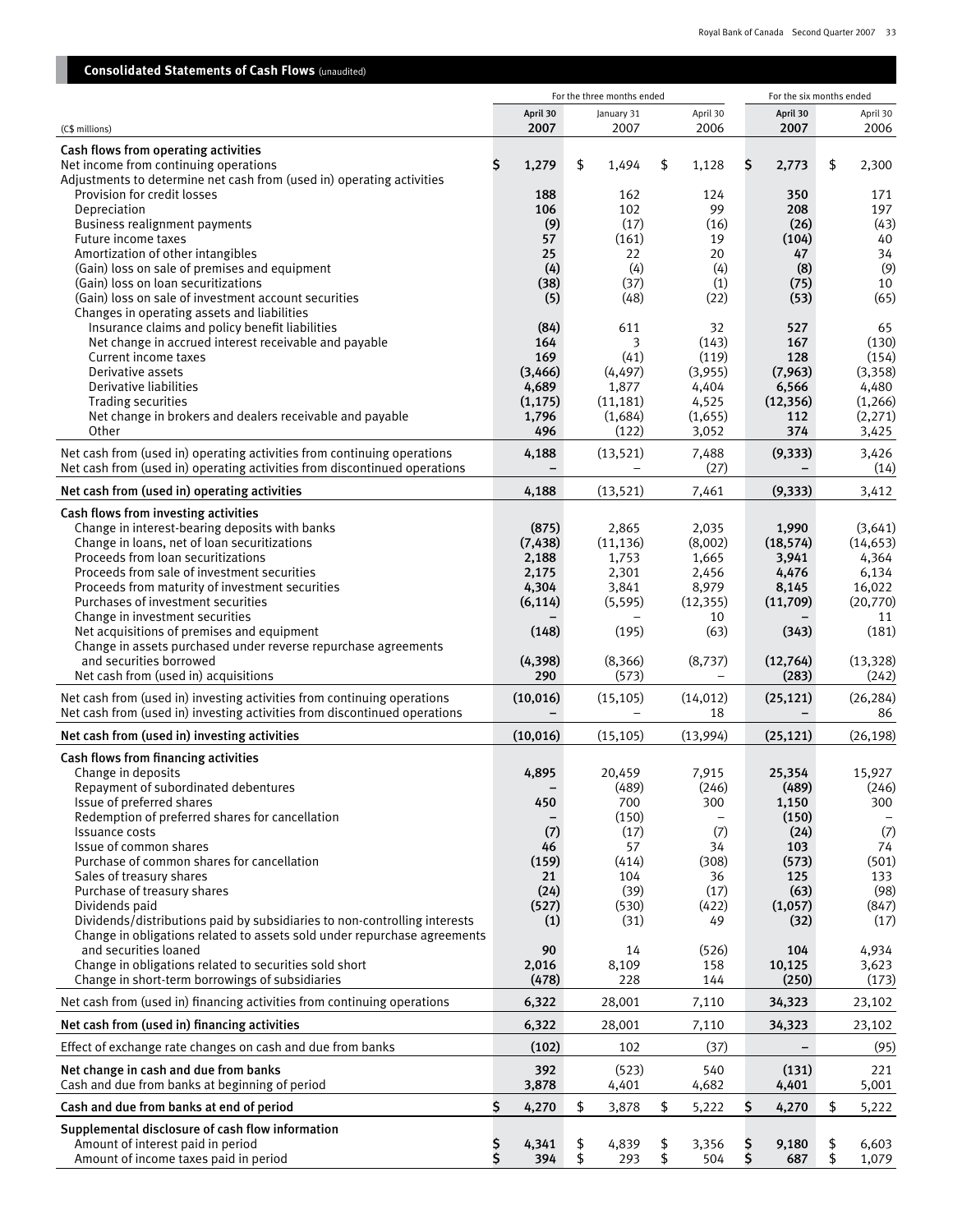# **Notes to the interim consolidated financial statements** (unaudited) (All tabular amounts are in millions of Canadian dollars, except per share amounts)

These unaudited Interim Consolidated Financial Statements have been prepared in accordance with Canadian generally accepted accounting principles (Canadian GAAP) and follow the same accounting policies and methods described in our audited Consolidated Financial Statements for the year ended October 31, 2006, except as described below. Under Canadian GAAP, additional disclosures are required in annual financial statements; therefore, these unaudited Interim Consolidated Financial Statements should be read in conjunction with the audited Consolidated Financial Statements for the year ended October 31, 2006 and the accompanying notes included on pages 106 to 156 in our 2006 Annual Report to shareholders (2006 Annual Report). In the opinion of management, all adjustments necessary for a fair presentation of results for the periods reported have been included. These adjustments consist only of normal recurring adjustments, except as otherwise disclosed. Certain comparative amounts have been reclassified to conform to the current period's presentation.

#### Note 1: Significant accounting policies

## *Significant accounting changes*

#### *Financial Instruments*

On November 1, 2006, we adopted three new accounting standards that were issued by the Canadian Institute of Chartered Accountants (CICA): Handbook Section 1530, *Comprehensive Income* (Section 1530), Handbook Section 3855, *Financial Instruments – Recognition and Measurement* (Section 3855), and Handbook Section 3865, *Hedges* (Section 3865). Comparative amounts for prior periods have not been restated.

#### *Comprehensive Income*

Section 1530 introduces Comprehensive income which consists of Net income and Other comprehensive income (OCI). OCI represents changes in Shareholders' equity during a period arising from transactions and other events with non-owner sources and includes unrealized gains and losses on financial assets classified as available-for-sale, unrealized foreign currency translation gains or losses arising from self-sustaining foreign operations, net of hedging activities, and changes in the fair value of the effective portion of cash flow hedging instruments. We have included in our Interim Consolidated Financial Statements a Consolidated Statement of Comprehensive Income for the changes in these items during 2007, while the cumulative changes in OCI are included in Accumulated other comprehensive income (AOCI), which is presented as a new category of Shareholders' equity on the Consolidated Balance Sheet.

## *Financial Instruments – Recognition and Measurement*

Section 3855 establishes standards for recognizing and measuring financial assets, financial liabilities and non-financial derivatives. It requires that financial assets and financial liabilities, including derivatives, be recognized on the Consolidated Balance Sheet when we become a party to the contractual provisions of the financial instrument or non-financial derivative contract. Under this standard, all financial instruments are required to be measured at fair value on initial recognition except for certain related party transactions. Measurement in subsequent periods depends on whether the financial instrument has been classified as held-for-trading, available-for-sale, held-to-maturity, loans and receivables, or other financial liabilities. Transaction costs are expensed as incurred for financial instruments classified or designated as held-for-trading. For other financial instruments, transaction costs are capitalized on initial recognition.

Financial assets and financial liabilities held-for-trading are measured at fair value with changes in those fair values recognized in Noninterest income. Financial assets held-to-maturity, loans and receivables, and other financial liabilities are measured at amortized cost using the effective interest method of amortization. Available-for-sale financial assets, which include loan substitute securities, are presented as Investment securities on our Consolidated Balance Sheet and measured at fair value with unrealized gains and losses, including changes in foreign exchange rates, being recognized in OCI. Investments in equity instruments classified as available-for-sale that do not have a quoted market price in an active market are measured at cost.

Derivative instruments are recorded on the Consolidated Balance Sheet at fair value, including those derivatives that are embedded in financial or non-financial contracts that are not closely related to the host contracts. Changes in the fair values of derivative instruments are recognized in Net income with the exception of derivatives designated in effective cash flow hedges or hedges of foreign currency exposure of a net investment in a self-sustaining foreign operation. Refer to the *Hedges* section.

Section 3855 also provides an entity the option to designate a financial instrument as held-for-trading (the fair value option) on its initial recognition or upon adoption of the standard, even if the financial instrument was not acquired or incurred principally for the purpose of selling or repurchasing it in the near term. An instrument that is classified as held-for-trading by way of this fair value option must have reliable fair

values and satisfy one of the following criteria established by the Office of the Superintendent of Financial Institutions Canada (OSFI): (i) when doing so eliminates or significantly reduces a measurement or recognition inconsistency that would otherwise arise from measuring assets or liabilities, or recognizing gains and losses on them on a different basis; (ii) it belongs to a group of financial assets, financial liabilities or both which are managed and evaluated on a fair value basis in accordance with our risk management or investment strategy, and are reported to senior management personnel on that basis; or (iii) it is an embedded derivative in a financial or non-financial host contract and the derivative is not closely related to the host contract.

The principal categories of our financial assets designated as heldfor-trading under the fair value option include (i) investments supporting the policy benefit liabilities on life and health insurance contracts issued by our insurance operations; (ii) investments used to offset exposures under derivative contracts in relation to our sales and trading activities; and (iii) certain loans to customers whose related derivatives are measured at fair value. Financial liabilities designated as held-for-trading are mainly deposits and structured notes with embedded derivatives that are not closely related to the host contracts. Fair value designation for these financial assets and financial liabilities significantly reduces the measurement inconsistencies.

Other significant accounting implications arising upon the adoption of Section 3855 include the use of the effective interest method of amortization for any transaction costs or fees, premiums or discounts earned or incurred for financial instruments measured at amortized cost, and the recognition of the inception fair value of the obligation undertaken in issuing a guarantee that meets the definition of a guarantee pursuant to Accounting Guideline 14, *Disclosure of Guarantees* (AcG-14). No subsequent remeasurement at fair value is required unless the financial guarantee qualifies as a derivative. If the financial guarantee meets the definition of a derivative it is remeasured at fair value at each balance sheet date and reported as a derivative in Other assets or Other liabilities, as appropriate.

#### *Hedges*

Section 3865 specifies the criteria that must be satisfied in order for hedge accounting to be applied and the accounting for each of the permitted hedging strategies. We use derivatives and non-derivative financial instruments in our hedging strategies to manage our exposures to interest, currency, credit and other market risks. When derivatives are used to manage our own exposures, we determine for each derivative whether hedge accounting can be applied. Where hedge accounting can be applied, a hedging relationship is designated as a fair value hedge, a cash flow hedge or a hedge of foreign currency exposure of a net investment in a self-sustaining foreign operation. The derivative must be highly effective in accomplishing the objective of offsetting either changes in the fair value or cash flows attributable to the hedged risk both at inception and over the life of the hedge. Hedge accounting is discontinued prospectively when it is determined that the derivative is not highly effective as a hedge, or the derivative is terminated or sold, or upon the sale or early termination of the hedged item. Refer to Note 2 for the fair values of the derivatives and non-derivative financial instruments categorized by their hedging relationships, as well as derivatives that are not designated in hedging relationships.

#### *Fair value hedges*

In a fair value hedging relationship, the carrying value of the hedged item is adjusted for unrealized gains or losses attributable to the hedged risk and recognized in Net income. Changes in the fair value of the hedged item, to the extent that the hedging relationship is effective, are offset by changes in the fair value of the hedging derivative, which is also recorded in Net income. When hedge accounting is discontinued, the carrying value of the hedged item is no longer adjusted and the cumulative fair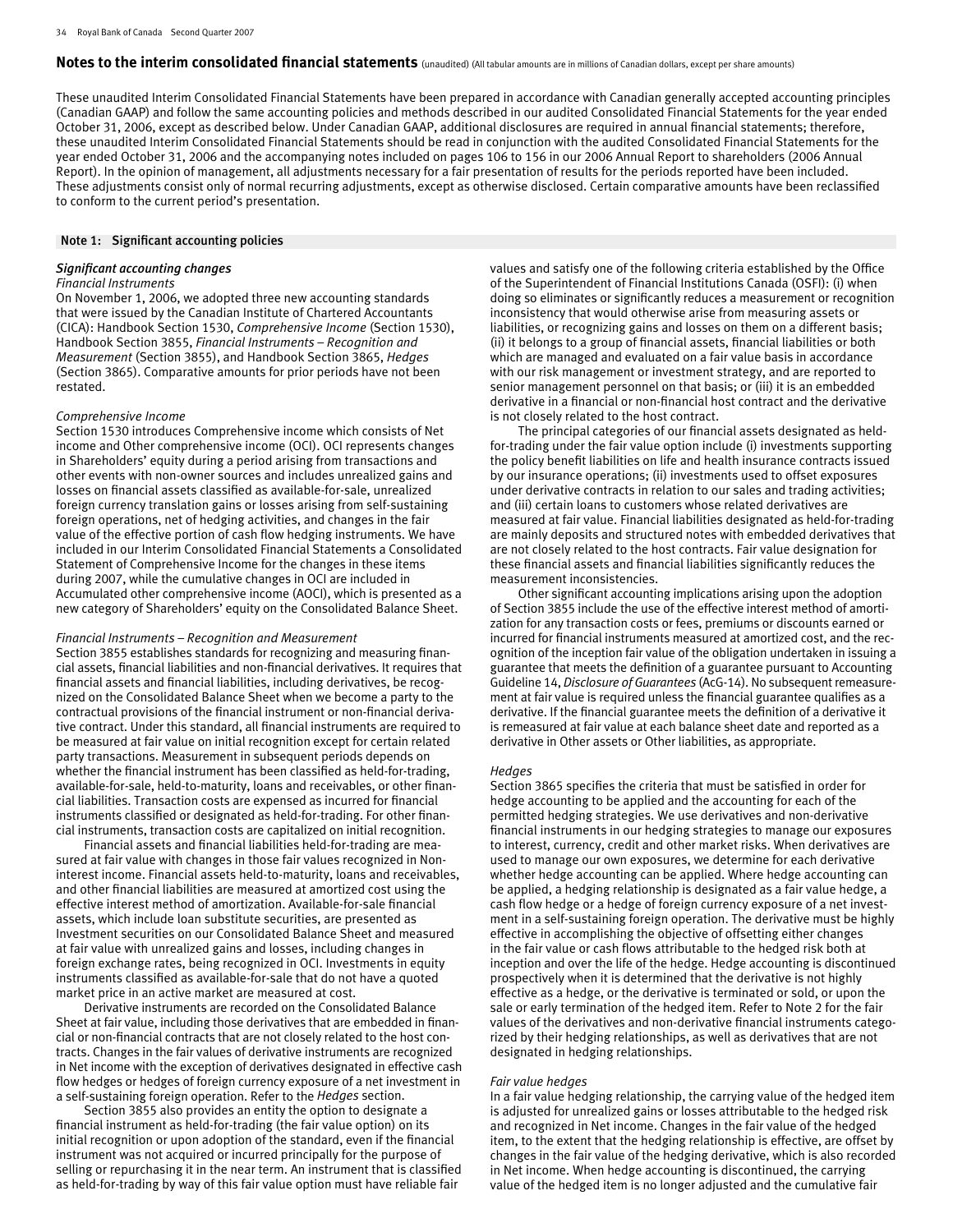value adjustments to the carrying value of the hedged item are amortized to Net income over the remaining term of the original hedging relationship.

We predominantly use interest rate swaps to hedge our exposure to the changes in a fixed interest rate instrument's fair value caused by changes in interest rates.

#### *Cash flow hedge*

In a cash flow hedging relationship, the effective portion of the change in the fair value of the hedging derivative, net of tax, is recognized in OCI while the ineffective portion is recognized in Net income. When hedge accounting is discontinued, the amounts previously recognized in AOCI are reclassified to Net income during the periods when the variability in the cash flows of the hedged item affects Net income. Gains and losses on derivatives are reclassified immediately to Net income when the hedged item is sold or early terminated.

We predominantly use interest rate swaps to hedge the variability in cash flows related to a variable rate asset or liability, and all components of each derivative's change in fair value have been included in the assessment of cash flow hedge effectiveness.

#### *Net investment hedge*

In hedging a foreign currency exposure of a net investment in a selfsustaining foreign operation, the effective portion of foreign exchange gains and losses on the hedging instruments, net of applicable tax, is recognized in OCI and the ineffective portion is recognized in Net income. The amounts previously recognized in AOCI are recognized in Net income when there is a reduction in the hedged net investment as a result of a dilution or sale of the net investment, or reduction in equity of the foreign operation as a result of dividend distributions.

We use foreign exchange contracts and foreign currency-denominated liabilities to manage our foreign currency exposures to net investments in self-sustaining foreign operations having a functional currency other than the Canadian dollar.

#### *Impact upon adoption of Sections 1530, 3855 and 3865*

The transition adjustments attributable to the remeasurement of financial assets and financial liabilities at fair value, other than financial assets classified as available-for-sale and hedging instruments designated as cash flow hedges or hedges of foreign currency exposure of net investment in self-sustaining foreign operations, were recognized in opening Retained earnings as at November 1, 2006. Adjustments arising from remeasuring financial assets classified as available-for-sale at fair value were recognized in opening AOCI as at that date.

For hedging relationships existing prior to adopting Section 3865 that continue to qualify for hedge accounting under the new standard, the transition accounting is as follows: (i) Fair value hedges – any gain or loss on the hedging instrument was recognized in opening Retained earnings and the carrying amount of the hedged item was adjusted by the cumulative change in fair value attributable to the designated hedged risk and was also included in opening Retained earnings; (ii) Cash flow hedges and hedges of net investments in self-sustaining foreign operations – the effective portion of any gain or loss on the hedging instrument was recognized in AOCI and the cumulative ineffective portion was included in opening Retained earnings.

#### Note 2: Fair values of financial instruments

The fair value of a financial instrument is the amount of consideration that would be agreed upon in an arm's-length transaction between knowledgeable, willing parties who are under no compulsion to act. Fair values are determined by reference to quoted bid or asking prices, as appropriate, in the most advantageous active market for that instrument to which we have immediate access. Where bid and ask prices are unavailable, we use the closing price of the most recent transaction of that instrument. In the absence of an active market, we determine fair values based on prevailing market rates (bid and ask prices, as appropriate) for instruments with similar characteristics and risk profiles or internal or external valuation models, such as option pricing models and discounted cash flow analysis, using observable market-based inputs.

Fair values determined using valuation models require the use of assumptions concerning the amount and timing of estimated future cash flows and discount rates. In determining those assumptions, we look primarily to external readily observable market inputs including factors such as interest rate yield curves, currency rates, and price and rate volatilities, as applicable. In limited circumstances, we use input parameters that are not based on observable market data and we believe that using possible alternative assumptions will not result in significantly different fair values.

We recorded the following transition adjustments in our Consolidated Financial Statements: (i) a reduction of \$86 million, net of taxes, to our opening Retained earnings, representing changes made to the value of certain financial instruments and the ineffective portion of qualifying hedges, in compliance with the measurement basis under the new standards including those related to the use of fair value option; and (ii) recognition in AOCI of \$45 million, net of taxes, related to the net losses for available-for-sale financial assets and cumulative losses on the effective portion of our cash flow hedges that are now required to be recognized under Sections 3855 and 3865. In addition, we have reclassified to AOCI, \$2,004 million of net foreign currency losses that were previously presented as a separate item in Shareholders' equity.

#### *Variable Interest Entities (VIEs)*

On February 1, 2007, we adopted CICA Emerging Issues Committee Abstract No. 163, *Determining the Variability to be Considered in Applying AcG-15* (EIC-163). EIC-163 provides additional clarification on how to analyze and consolidate VIEs. The implementation of EIC-163 resulted in the deconsolidation of certain investment funds; however, the impact was not material to our consolidated financial position or results of operations.

#### *Future accounting changes*

*Capital Disclosures and Financial Instruments – Disclosures and Presentation* 

On December 1, 2006, the CICA issued three new accounting standards: Handbook Section 1535, *Capital Disclosures* (Section 1535), Handbook Section 3862, *Financial Instruments – Disclosures* (Section 3862), and Handbook Section 3863, *Financial Instruments – Presentation* (Section 3863). These new standards will be effective for us on November 1, 2007.

Section 1535 specifies the disclosure of (i) an entity's objectives, policies and processes for managing capital; (ii) quantitative data about what the entity regards as capital; (iii) whether the entity has complied with any capital requirements; and (iv) if it has not complied, the consequences of such non-compliance.

Sections 3862 and 3863 replace Handbook Section 3861, *Financial Instruments – Disclosure and Presentation*, revising and enhancing its disclosure requirements, and carrying forward unchanged its presentation requirements. These new sections place increased emphasis on disclosures about the nature and extent of risks arising from financial instruments and how the entity manages those risks.

*Convertible and other debt instruments with embedded derivatives* On March 5, 2007, the Emerging Issues Committee of the CICA issued Abstract No. 164, *Convertible and Other Debt Instruments with Embedded Derivatives* (EIC-164). EIC-164 provides clarification regarding the accounting treatment for certain types of convertible debt instruments, their classification as liabilities or equity, and the implications on earnings per share. It also provides guidance on whether these instruments contain any embedded derivatives that are required to be accounted for separately. EIC-164 will be effective for us on August 1, 2007. We are currently assessing the impact that this EIC will have on our consolidated financial position and results of operations.

#### *Accounting for changes in fair value of financial instruments during the period*

As described in Note 1, financial instruments classified or designated as held-for-trading and Investment securities are carried at fair value on the Consolidated Balance Sheet except for equity instruments classified as Investment securities that do not have a quoted market price, which are carried at cost. Any changes in the fair values of financial instruments classified or designated as held-for-trading and Investment securities measured at fair value are recognized in Net income and OCI, respectively. The cumulative changes in the fair values of Investment securities previously recognized in AOCI are reclassified to Net income when they are derecognized or the decline in value is considered to be otherthan-temporary.

Investment securities measured at fair value or cost are assessed for impairment at each reporting date. As at April 30, 2007, the unrealized losses for Investment securities measured at fair value or cost amounted to \$117 million and \$nil, respectively (\$144 million and \$1 million, respectively, as at January 31, 2007). Unrealized losses for debt securities are primarily due to increasing interest rates and for equity securities, they are due to the timing of market prices, foreign exchange movements,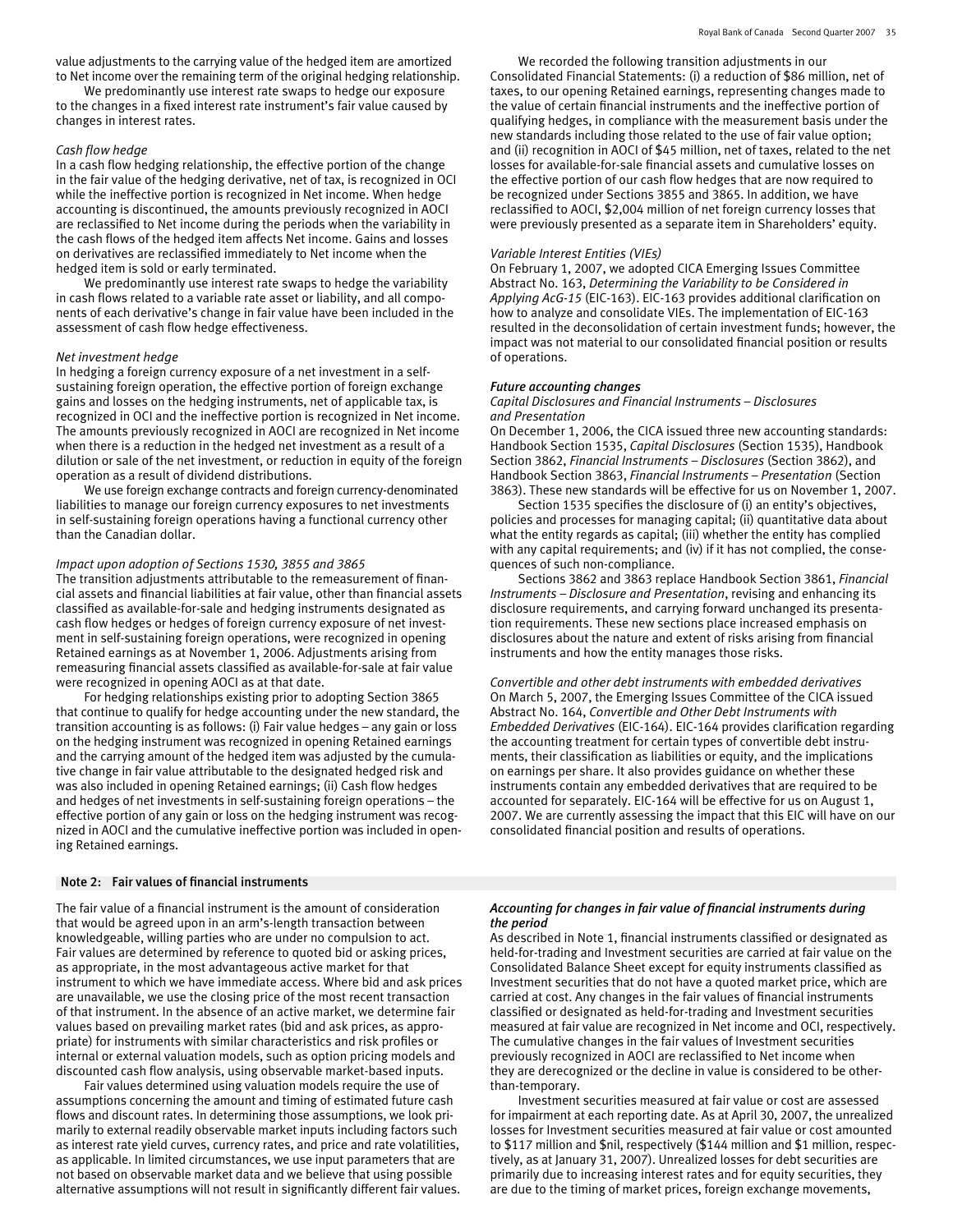or because the investee is in the early years of its business cycle. We do not consider these investment securities to be other-than-temporarily impaired as at April 30, 2007, as we have the ability and intent to hold them until the fair value recovers.

Derivatives that are not designated in hedging relationships are classified as held-for-trading and changes in the fair values of such derivative instruments are recognized in Net income.

During the second quarter of 2007, the fair value of our net financial assets classified as held-for-trading increased by \$587 million while the fair value of our net financial assets designated as held-for-trading increased by \$34 million (increased by \$792 million and decreased by \$38 million, respectively, for the first quarter of 2007). The fair value of the financial liabilities that we designated as held-for-trading decreased by \$1 million (increased by \$3 million for the first quarter of 2007) due to changes in our own credit risk.

#### *Hedging activities*

#### *Fair value hedges*

For the quarter ended April 30, 2007, the ineffective portion of fair value hedges recognized in Net income amounted to an after-tax loss of \$1 million (quarter ended January 31, 2007 – \$1 million). We did not hedge any commitments for the quarter ended April 30, 2007.

#### *Cash flow hedges*

For the quarter ended April 30, 2007, an after-tax unrealized gain of \$29 million (quarter ended January 31, 2007 – unrealized gain of \$17 million) was recorded in OCI for the effective portion of changes in fair value of derivatives in cash flow hedges and after-tax unrealized losses of \$4 million (quarter ended January 31, 2007 – unrealized loss of \$17 million) were reclassified to Net income. The after-tax net unrealized gains in AOCI were \$12 million as at April 30, 2007 (January 31, 2007 – after-tax net unrealized losses of \$22 million). After-tax unrealized losses of \$4 million included in AOCI as at April 30, 2007 (January 31, 2007 – unrealized losses of \$22 million) are expected to be reclassified to Net income in the next 12 months. We did not hedge any forecasted transactions for the quarter ended April 30, 2007.

During the quarter, an after-tax unrealized loss of \$6 million (quarter ended January 31, 2007 – unrealized loss of \$7 million) was recognized in Non-interest income for the ineffective portion.

#### *Net investment hedges*

For the quarter ended April 30, 2007, the net after-tax loss of \$385 million relating to our net investment in foreign operations was recognized in OCI (quarter ended January 31, 2007 – \$216 million gain).

#### *Carrying value and fair value of selected financial instruments*

As a result of adopting the new accounting standards, certain financial instruments are now measured at fair value which were previously reported at cost or amortized cost. This is primarily due to the reclassification of certain securities as Trading securities, which includes securities designated as held-for-trading using the fair value option. The following table provides a comparison of carrying and fair values as at April 30, 2007, January 31, 2007, and October 31, 2006, for selected financial instruments:

|                                                                                    |    |                                                     |                                       |                             |      | As at April 30                                         |               |                                               |                                |                            | As at January 31 As at October 31 |                                         |                     |  |
|------------------------------------------------------------------------------------|----|-----------------------------------------------------|---------------------------------------|-----------------------------|------|--------------------------------------------------------|---------------|-----------------------------------------------|--------------------------------|----------------------------|-----------------------------------|-----------------------------------------|---------------------|--|
|                                                                                    |    |                                                     |                                       |                             |      | 2007                                                   |               |                                               |                                |                            |                                   | 2007                                    | 2006                |  |
|                                                                                    |    |                                                     |                                       |                             |      | Carrying value and fair value of financial instruments |               |                                               |                                |                            |                                   |                                         |                     |  |
|                                                                                    |    | Required to be<br>classified as<br>held-for-trading | Designated as<br>held-for-<br>trading | Designated as<br>available- |      | Classified as<br>loans and<br>for-sale receivables (1) | Designated as | available-<br>for-sale<br>recorded<br>at cost | <b>Total carrying</b><br>value | <b>Total fair</b><br>value |                                   | Total fair<br>value                     | Total fair<br>value |  |
| <b>Securities</b><br>Trading<br>Investment $(2)$ , $(3)$                           |    | 149,517 \$                                          | 20,688 \$<br>$\overline{\phantom{0}}$ | 25,937                      | $-5$ | $-5$<br>-                                              |               | $-5$<br>2,367                                 | 170,205 S<br>28,304            | $170,205$ \$<br>28,305     |                                   | 169,030<br>27,823                       |                     |  |
| Total securities                                                                   | S. | 149,517 \$                                          | 20,688 S                              | 25,937 \$                   |      | – S                                                    |               |                                               | 2,367 \$ 198,509 \$ 198,510 \$ |                            |                                   | 196,853 \$                              | 185,239             |  |
| Assets purchased under reverse<br>repurchase agreements and<br>securities borrowed |    | – Ś                                                 | 40,458 \$                             |                             | $-5$ | 31,684 \$                                              |               | $-5$                                          | 72.142 S                       | $72,142$ \$                |                                   | 67.744 \$                               | 59,378              |  |
| Loans                                                                              |    | – S                                                 | $2,632$ \$                            |                             |      | $-$ \$ 221,571 \$                                      |               |                                               |                                |                            |                                   | $-$ \$ 224,203 \$ 224,203 \$ 218,263 \$ | 208,638             |  |

|                                                                              | As at January 31, 2007                                 |                                                     |    |                                       |  |                                         |  |                                               |                                                                |  |  |  |
|------------------------------------------------------------------------------|--------------------------------------------------------|-----------------------------------------------------|----|---------------------------------------|--|-----------------------------------------|--|-----------------------------------------------|----------------------------------------------------------------|--|--|--|
|                                                                              | Carrying value and fair value of financial instruments |                                                     |    |                                       |  |                                         |  |                                               |                                                                |  |  |  |
|                                                                              |                                                        | Required to be<br>classified as<br>held-for-trading |    | Designated as<br>held-for-<br>trading |  | Designated as<br>available-<br>for-sale |  | Classified as<br>loans and<br>receivables (1) | Designated as<br>available-<br>for-sale<br>recorded<br>at cost |  |  |  |
| Securities<br><b>Trading</b><br>Investment $(2)$ , $(3)$                     |                                                        | $$148,574$ \$                                       |    | 20,456 \$<br>-                        |  | $-5$<br>26,366                          |  | - \$                                          | 1,455                                                          |  |  |  |
| <b>Total securities</b>                                                      | \$                                                     | 148,574 \$                                          |    | 20,456 \$                             |  | 26,366 \$                               |  | - \$                                          | 1,455                                                          |  |  |  |
| Assets purchased under reverse repurchase agreements and securities borrowed | \$                                                     | $\overline{\phantom{m}}$                            | \$ | 45,288 \$                             |  | $-5$                                    |  | 22,456 \$                                     |                                                                |  |  |  |
| Loans                                                                        | \$                                                     | $-5$                                                |    | $3,071$ \$                            |  |                                         |  | $-$ \$ 215,192 \$                             |                                                                |  |  |  |

|                                                                       |                                                     | As at October 31, 2006                  |                                           |  |  |  |  |  |  |
|-----------------------------------------------------------------------|-----------------------------------------------------|-----------------------------------------|-------------------------------------------|--|--|--|--|--|--|
|                                                                       |                                                     | Carrying value of financial instruments |                                           |  |  |  |  |  |  |
|                                                                       | Required to be<br>classified as<br>held-for-trading | Designated as<br>held-for-<br>trading   | Designated as<br>available-<br>for-sale   |  |  |  |  |  |  |
| <b>Securities</b><br>Trading<br>Investment (2)<br>Loan substitute (3) | $$139,491$ \$<br>-<br>-                             | 18,412 \$<br>-<br>-                     | $\overline{\phantom{0}}$<br>26,310<br>656 |  |  |  |  |  |  |
| Total securities                                                      | $$139,491$ \$                                       | 18,412 \$                               | 26,966                                    |  |  |  |  |  |  |

(1) The fair value and the carrying value are not materially different.

(2) Includes the value of our Held-to-maturity investments which is nominal.

(3) Upon adoption of Section 3855, loan substitutes have been classified as Investment securities.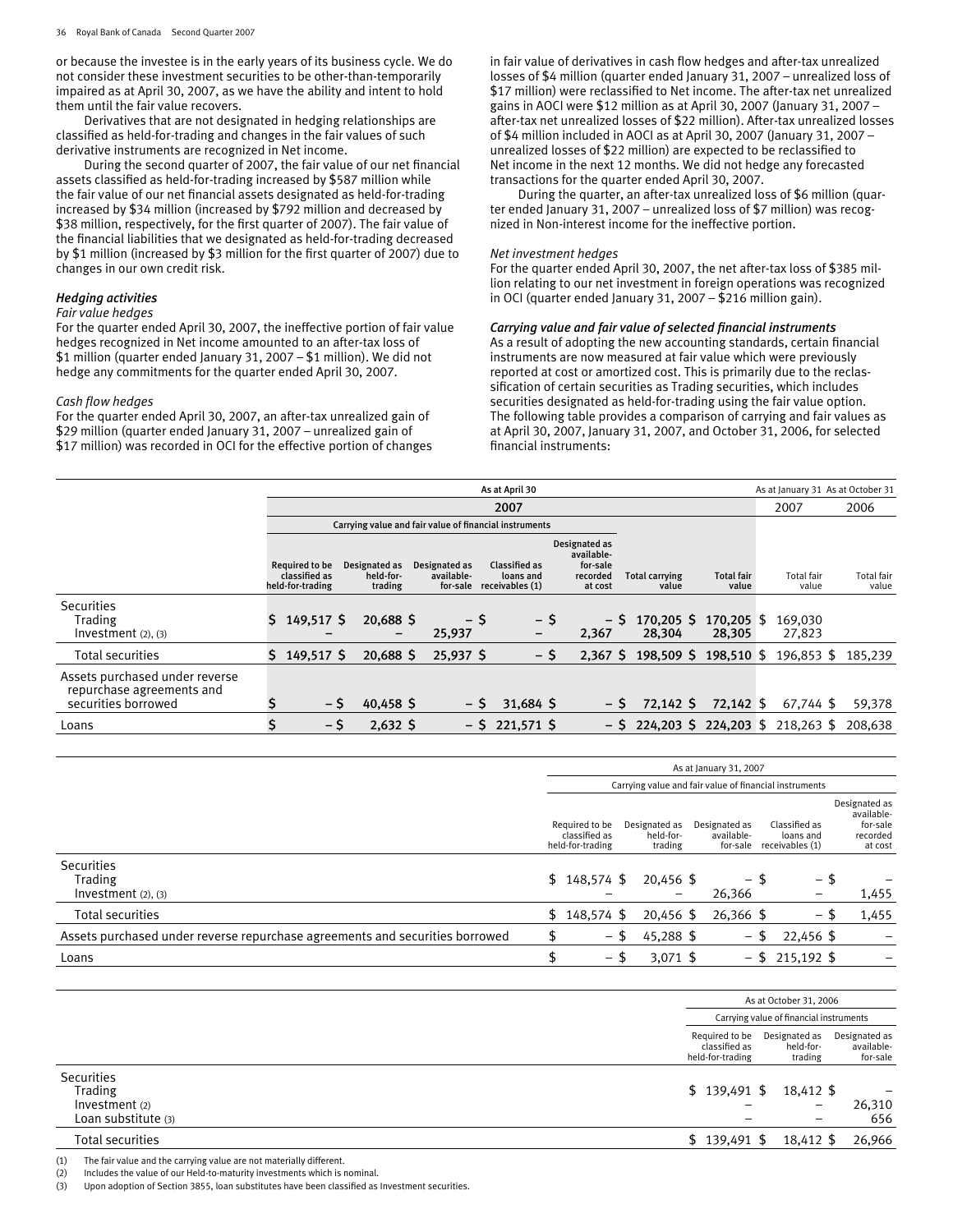The following table presents the fair values of the derivatives and non-derivative financial instruments categorized by their hedging relationships, as well as derivatives that are not designated in hedging relationships.

|                                      | Fair value of derivatives and non-derivative financial instruments<br>as at April 30, 2007 |                                      |  |                             |   |                          |  |                                                |  |  |  |  |
|--------------------------------------|--------------------------------------------------------------------------------------------|--------------------------------------|--|-----------------------------|---|--------------------------|--|------------------------------------------------|--|--|--|--|
|                                      |                                                                                            | Designated in a hedging relationship |  |                             |   |                          |  |                                                |  |  |  |  |
|                                      |                                                                                            | Cash flow<br>hedges                  |  | <b>Fair value</b><br>hedges |   | Net investment<br>hedges |  | Not designated<br>in a hedging<br>relationship |  |  |  |  |
| <b>Financial assets</b>              |                                                                                            |                                      |  |                             |   |                          |  |                                                |  |  |  |  |
| Derivative financial instruments     |                                                                                            | 99                                   |  | 239                         | S |                          |  | 45,353                                         |  |  |  |  |
| Non-derivative financial instruments |                                                                                            |                                      |  |                             |   | -                        |  | n.a.                                           |  |  |  |  |
| <b>Financial liabilities</b>         |                                                                                            |                                      |  |                             |   |                          |  |                                                |  |  |  |  |
| Derivative financial instruments     |                                                                                            | 76                                   |  | 52                          | S | 466                      |  | 48,066                                         |  |  |  |  |
| Non-derivative financial instruments |                                                                                            |                                      |  |                             |   | 5,028                    |  | n.a.                                           |  |  |  |  |

|                                      |                                      | Fair value of derivatives and non-derivative financial instruments<br>as at January 31, 2007 |                      |     |                          |                                                |
|--------------------------------------|--------------------------------------|----------------------------------------------------------------------------------------------|----------------------|-----|--------------------------|------------------------------------------------|
|                                      | Designated in a hedging relationship |                                                                                              |                      |     |                          |                                                |
|                                      | Cash flow<br>hedges                  |                                                                                              | Fair value<br>hedges |     | Net investment<br>hedges | Not designated<br>in a hedging<br>relationship |
| <b>Financial assets</b>              |                                      |                                                                                              |                      |     |                          |                                                |
| Derivative financial instruments     | \$<br>84                             | S                                                                                            | 269                  | S   | 214                      | 41,659                                         |
| Non-derivative financial instruments |                                      |                                                                                              |                      |     |                          | n.a.                                           |
| <b>Financial liabilities</b>         |                                      |                                                                                              |                      |     |                          |                                                |
| Derivative financial instruments     | \$<br>94                             | S                                                                                            | 62                   | \$. |                          | 43,808                                         |
| Non-derivative financial instruments |                                      |                                                                                              |                      |     | 5,499                    | n.a.                                           |

n.a. not applicable

## Note 3: Significant acquisitions and disposition

In March 2007, RBC Centura Bank completed the acquisition of 39 branches of AmSouth Bank in Alabama. The purchase price allocation is preliminary and has not been finalized because the valuation of certain assets and liabilities has not been completed. Details of the preliminary purchase price allocation are as follows:

|                                                                                   | <b>AmSouth branches</b>                 |
|-----------------------------------------------------------------------------------|-----------------------------------------|
| Acquisition date                                                                  | March 9, 2007                           |
| <b>Business segment</b>                                                           | <b>U.S. &amp; International Banking</b> |
| Purchase consideration in the currency of the transaction                         | Cash payment of US\$343                 |
| Purchase consideration in Canadian dollar equivalent                              | Cash payment of C\$405                  |
| Fair value of tangible assets acquired<br>Fair value of liabilities assumed       | 2,368<br>(2,369)                        |
| Fair value of net liabilities assumed<br>Core deposit intangibles (1)<br>Goodwill | (1)<br>83<br>323                        |
| Total purchase consideration                                                      | 405                                     |

(1) Core deposit intangibles of \$83 million are amortized on a straight-line basis over an estimated average useful life of seven years.

On March 13, 2007, RBC Dain Rauscher, Inc. announced that it had signed a definitive agreement to acquire New Jersey-based J.B. Hanauer & Co., a privately held financial services firm which specializes in retail fixed income and wealth management services. This transaction was completed on May 18, 2007.

On April 17, 2007, we announced the signing of a definitive joint venture agreement pursuant to which RBC will acquire a 50% interest in Fidelity Merchant Bank & Trust Limited (Fidelity Merchant), the Bahamasbased wholly owned subsidiary of Fidelity Bank & Trust International Limited.

On April 30, 2007, RBC Capital Markets announced the signing of an agreement to acquire Ohio-based Seasongood & Mayer, LLC (Seasongood & Mayer), a public finance firm and leading underwriter of municipal debt, and its wholly owned subsidiary Seasongood Asset Management, an investment advisor to public funds clients.

The acquisitions of Fidelity Merchant and Seasongood & Mayer are subject to regulatory approvals and other customary closing conditions and are expected to be completed in the third quarter of 2007.

#### *Discontinued operations*

RBC Mortgage Company (RBC Mortgage) had disposed of substantially all of its remaining assets and obligations by the end of fiscal 2006 and we no longer separately classify its results in our Interim Consolidated Financial Statements. The residual balances of RBC Mortgage are immaterial; changes in these balances are now reported in Corporate Support. For periods preceding fiscal 2007, the results of RBC Mortgage are presented separately as discontinued operations.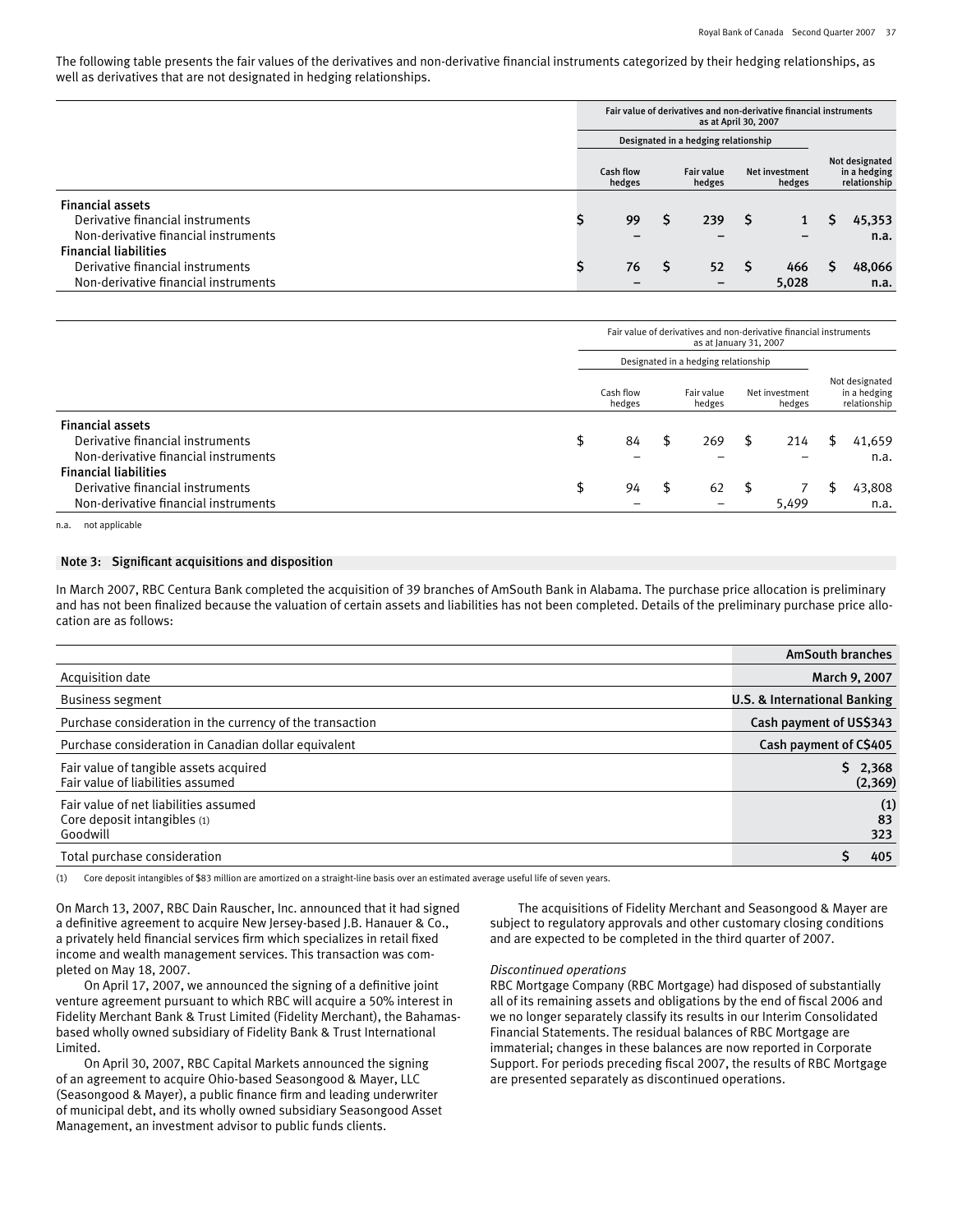#### Note 4: Securitizations

#### *Securitization activity for the three months ended* (1)

|                                           | April 30<br>2007(2)             |  |                                     |                                 | January 31<br>2007(2) |                                      |   | April 30<br>2006(2)             |                                     |
|-------------------------------------------|---------------------------------|--|-------------------------------------|---------------------------------|-----------------------|--------------------------------------|---|---------------------------------|-------------------------------------|
|                                           | Commercial<br>mortgage<br>loans |  | Residential<br>mortgage<br>loans(3) | Commercial<br>mortgage<br>loans |                       | Residential<br>mortgage<br>loans (3) |   | Commercial<br>mortgage<br>loans | Residential<br>mortgage<br>loans(3) |
| Securitized and sold                      | 602                             |  | 1,583                               | 320                             |                       | 1,438                                | S | 396                             | 1,295                               |
| Net cash proceeds received                | 606                             |  | 1,582                               | 326                             |                       | 1,427                                |   | 397                             | 1,268                               |
| Asset-backed securities purchased         |                                 |  |                                     |                                 |                       |                                      |   |                                 |                                     |
| Retained rights to future excess interest |                                 |  | 35                                  |                                 |                       | 42                                   |   | -                               | 27                                  |
| Pre-tax gain (loss) on sale               | 4                               |  | 34                                  | 6                               |                       | 31                                   |   |                                 |                                     |
| Securities created and retained (5)       |                                 |  | 843                                 |                                 |                       | 965                                  |   | $\overline{\phantom{0}}$        | 1,926                               |

#### *Securitization activity for the six months ended* (1)

|                                           | April 30 |                                 |  |                                     |  |                            | April 30                        |                                     |
|-------------------------------------------|----------|---------------------------------|--|-------------------------------------|--|----------------------------|---------------------------------|-------------------------------------|
|                                           |          | 2007(2)                         |  |                                     |  |                            | 2006                            |                                     |
|                                           |          | Commercial<br>mortgage<br>loans |  | Residential<br>mortgage<br>loans(3) |  | Credit<br>card<br>loans(4) | Commercial<br>mortgage<br>loans | Residential<br>mortgage<br>loans(3) |
| Securitized and sold                      |          | 922                             |  | 3,021                               |  | 1,200                      | 396                             | 2,828                               |
| Net cash proceeds received                |          | 932                             |  | 3,009                               |  | 400                        | 397                             | 2,767                               |
| Asset-backed securities purchased         |          |                                 |  |                                     |  | 794                        |                                 |                                     |
| Retained rights to future excess interest |          |                                 |  | 77                                  |  | q                          | -                               | 47                                  |
| Pre-tax gain (loss) on sale               |          | 10                              |  | 65                                  |  |                            |                                 | (14)                                |
| Securities created and retained (5)       |          |                                 |  | 1,445                               |  |                            |                                 | 3,562                               |

(1) We did not recognize an asset or a liability for our servicing rights with respect to the securitized loans as we received adequate compensation for our services.

(2) We did not securitize any credit card loans during the period.

(3) All residential mortgage loans securitized are government guaranteed.<br>(4) The net cash proceeds received represent gross cash proceeds of \$1,2 The net cash proceeds received represent gross cash proceeds of \$1,200 million less funds used to purchase notes issued by Golden Credit Card Trust with a principal value of \$800 million.

(5) Total securities created and retained are carried at fair value; prior to November 1, 2006, these securities were carried at amortized cost.

The key assumptions used to value the retained interests at the date of securitization for activities during the quarter ended April 30, 2007, are summarized below. All rates are annualized.

#### *Key assumptions*

|                                              | Residential<br>mortgage loans |                   |
|----------------------------------------------|-------------------------------|-------------------|
|                                              | Variable rate                 | <b>Fixed rate</b> |
| Expected weighted average life of prepavable |                               |                   |
| receivables (in years)                       | 3.75                          | 3.83              |
| Payment rate                                 | 30.00%                        | 16.22%            |
| Excess spread, net of credit losses          | .80%                          | .80%              |
| <b>Expected credit losses</b>                | n.a.                          | n.a.              |
| Discount rate                                | 4.45%                         | $4.30\%$          |

n.a. not applicable

In addition to the above securitization transactions, we sold \$128 million (US\$109 million) of participation interests in commercial mortgage mezzanine notes to third-party investors at their principal amounts during the first quarter of 2007. None were sold in the second quarter.

#### Note 5: Pension and other post-employment benefits

We offer a number of benefit plans which provide pension and other post-employment benefits to eligible employees. Expenses for these benefit plans are presented in the following table:

|                                       |          | For the three months ended |            | For the six months ended |          |  |          |  |
|---------------------------------------|----------|----------------------------|------------|--------------------------|----------|--|----------|--|
|                                       | April 30 |                            | January 31 | April 30                 | April 30 |  | April 30 |  |
|                                       | 2007     |                            | 2007       | 2006                     | 2007     |  | 2006     |  |
| Pension benefit expense               | 93       |                            | 91         | 99                       | 184      |  | 198      |  |
| Other post-employment benefit expense | 28       |                            |            | 26                       | 55       |  | 59       |  |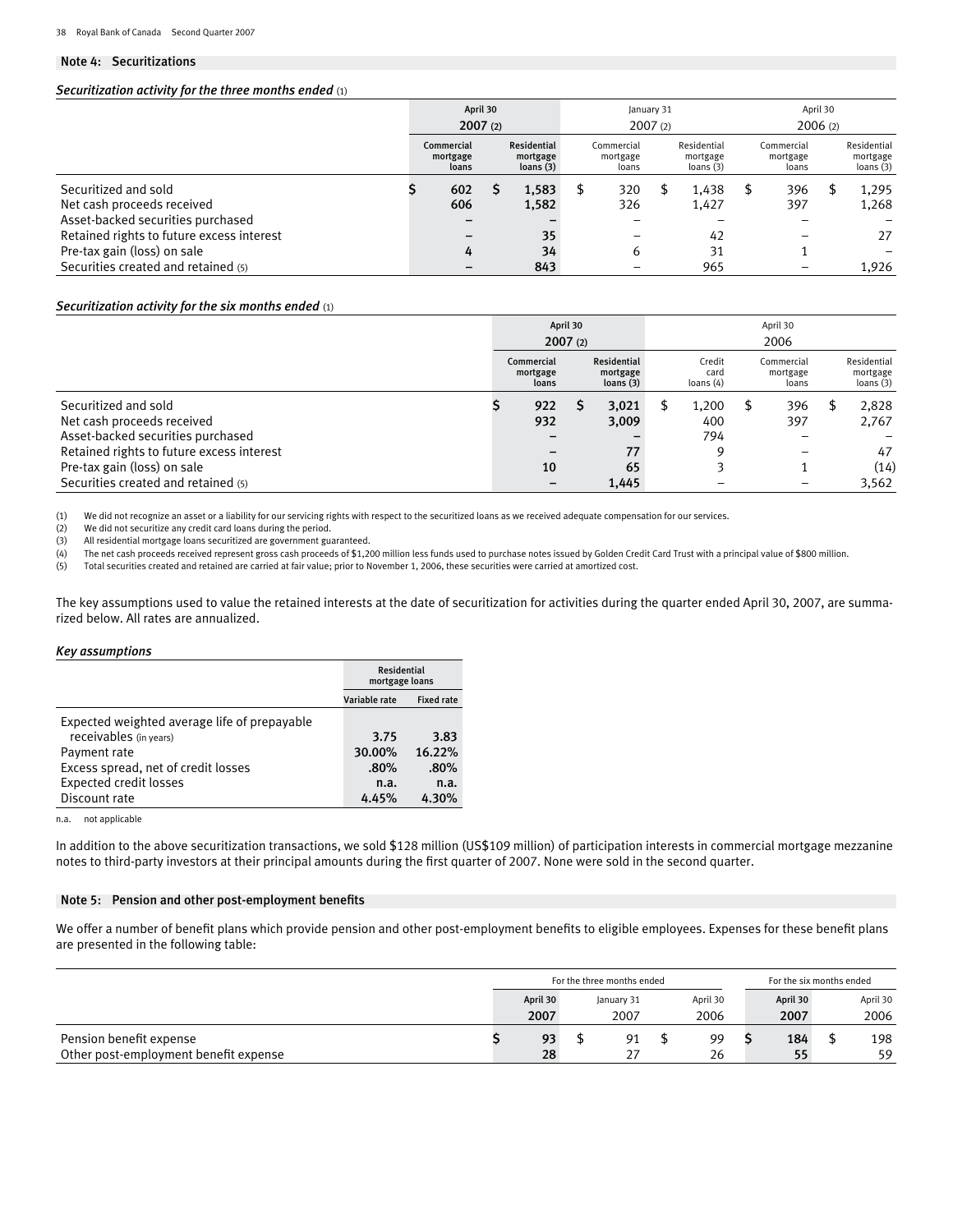#### Note 6: Significant capital transactions

#### *RBC Trust Subordinated Notes*

On April 30, 2007, we issued \$1 billion innovative subordinated debentures, RBC Trust Subordinated Notes (TSNs) – Series A, through a new special purpose entity, RBC Subordinated Notes Trust (Trust III), a closed-end trust established under the laws of the Province of Ontario. The issue was priced at \$99.982 with a yield to April 30, 2012 of 4.584%. The proceeds were used to purchase a senior deposit note from us which is reported as a Business and government deposit liability.

Trust III is a VIE under Accounting Guideline 15, *Consolidation of Variable Interest Entities* (AcG-15). We do not consolidate Trust III as we are not its Primary Beneficiary (refer to Note 11); therefore, the TSNs – Series A issued by Trust III are not reported on our Consolidated Balance Sheet. The holders of TSNs – Series A are eligible to receive semi-annual fixed distributions at 4.58% per annum until April 30, 2012, and quarterly floating distributions thereafter at 90-day Banker's acceptance rate plus 1% until their maturity on April 30, 2017.

The TSNs – Series A may be redeemed, in whole or in part, subject to the approval of the OSFI, for cash equivalent to (i) the Early Redemption Price if the notes are redeemed prior to April 30, 2012, or (ii) the Redemption Price if the notes are redeemed on or after April 30, 2012. The Redemption Price is an amount equal to \$1,000 plus the unpaid distributions to the redemption date. The Early Redemption Price is an amount equal to the greater of (i) the Redemption Price, and (ii) the price calculated to provide an annual yield, equal to the yield on a Government of Canada bond from the redemption date to April 30, 2012, plus 11 basis points.

All of the TSNs – Series A will be exchanged automatically, without the consent of the holders, into our Series 10 Subordinated Notes upon occurrence of any one of the following events: (i) proceedings are commenced for our winding-up; (ii) the OSFI takes control of us; (iii) we have a Tier 1 capital ratio of less than 5% or a Total capital ratio of less than 8%; (iv) the OSFI directs us to increase our capital or provide additional liquidity and we elect such automatic exchange or we fail to comply with such direction; or (v) we determine that as a result of the enactment or anticipated enactment of federal Canadian income tax legislation, the interest payable on the TSNs – Series A will not be deductible by Trust III for tax purposes.

We have guaranteed the payments of principal, interest, redemption price, if any, and any other amounts on the TSNs – Series A when they become due and payable. This guarantee will be our direct, unsecured obligation, and will be subordinate to our deposit liabilities and all other liabilities, except for other guarantees, obligations or liabilities that are either designated as ranking equally with or subordinate to the subordinated indebtedness.

The senior deposit note bears interest at an annual rate of 4.72% and will mature on April 30, 2017. Subject to the OSFI's approval, the note is redeemable at our option, in whole or in part, on or after April 30, 2012, at the Redemption Price and may also be redeemed earlier at our option for the greater of the Redemption Price or the Early Redemption Price.

#### *Other significant capital transactions*

On April 26, 2007, we issued \$250 million Non-cumulative First Preferred Shares Series AG at \$25 per share. Holders are entitled to receive noncumulative preferential quarterly dividends in the amount of \$.28125 per share to yield 4.5% annually. Subject to regulatory approval, we may redeem these shares on or after May 24, 2012, in whole or in part, at a declining premium.

On March 14, 2007, we issued \$200 million Non-cumulative First Preferred Shares Series AF at \$25 per share. Holders are entitled to receive non-cumulative preferential quarterly dividends in the amount of \$.278125 per share to yield 4.45% annually. Subject to regulatory approval, we may redeem these shares on or after May 24, 2012, in whole or in part, at a declining premium.

On March 2, 2007, we announced that we will redeem all \$500 million outstanding 6.75% subordinated debentures due June 4, 2012, at par plus accrued interest to the redemption date. The redemption will occur on June 4, 2007 and is subject to the OSFI's approval.

On January 19, 2007, we issued \$250 million Non-cumulative First Preferred Shares Series AE at \$25 per share. Holders are entitled to receive non-cumulative preferential quarterly dividends in the amount of \$.28125 per share to yield 4.5% annually. Subject to regulatory approval, we may redeem these shares on or after February 24, 2012, in whole or in part, at a declining premium.

On December 13, 2006, we issued \$250 million Non-cumulative First Preferred Shares Series AD at \$25 per share. Holders are entitled to receive non-cumulative preferential quarterly dividends in the amount of \$.28125 per share to yield 4.5% annually. Subject to regulatory approval, we may redeem these shares on or after February 24, 2012, in whole or in part, at a declining premium.

On November 24, 2006, we redeemed all of our outstanding six million Non-cumulative First Preferred Shares Series O at \$25.50 per share, including a \$.50 per share redemption premium.

On November 8, 2006, we redeemed all of our outstanding US\$400 million subordinated debentures due November 8, 2011, at par value plus accrued interest.

On November 1, 2006, we issued \$200 million Non-cumulative First Preferred Shares Series AC at \$25 per share. Holders are entitled to receive non-cumulative preferential quarterly dividends in the amount of \$.2875 per share to yield 4.6% annually. Subject to regulatory approval, we may redeem these shares on or after November 24, 2011, in whole or in part, at a declining premium.

Effective November 1, 2006, we renewed our normal course issuer bid for one year to purchase for cancellation up to 40 million of our common shares through the facilities of Toronto Stock Exchange. During the quarter, we purchased 2.9 million common shares at an average cost of \$54.85 per share. Since the renewal date, we have purchased a total of 10.5 million common shares at an average cost of \$54.33 per share.

On March 22, 2005, we announced that we may, from time to time, purchase for cancellation some or all of our outstanding \$250 million Floating-Rate Debentures due in 2083 and US\$300 million Floating-Rate Debentures due in 2085. The timing, price and other terms are determined at our sole discretion. During the current quarter, we did not purchase any Floating-Rate Debentures due in 2083 or the US\$ Floating-Rate Debentures due in 2085. Since the announcement date, we have purchased a total of \$26 million of Floating-Rate Debentures due in 2083 and US\$111 million (\$132 million) of Floating-Rate Debentures due in 2085.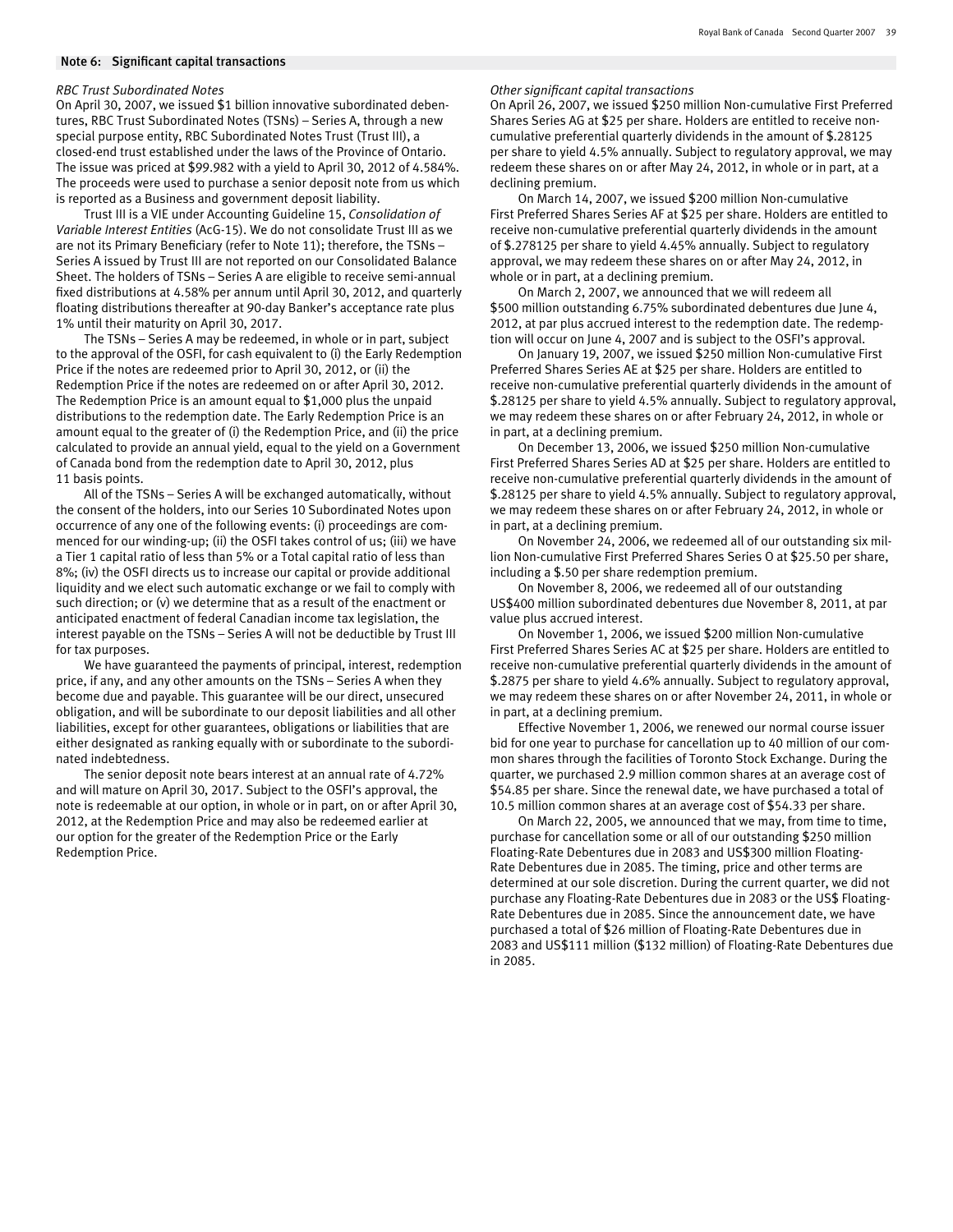#### Note 7: Earnings per share

|                                                                                                                            |   |                              | For the three months ended   |                              |   |                              | For the six months ended |                              |  |  |  |  |
|----------------------------------------------------------------------------------------------------------------------------|---|------------------------------|------------------------------|------------------------------|---|------------------------------|--------------------------|------------------------------|--|--|--|--|
|                                                                                                                            |   | April 30<br>2007             | January 31<br>2007           | April 30<br>2006             |   | April 30<br>2007             |                          | April 30<br>2006             |  |  |  |  |
| Basic earnings per share<br>Net income from continuing operations<br>Net loss from discontinued operations (1)             | S | 1,279                        | \$<br>1,494                  | \$<br>1,128<br>(10)          |   | 2,773                        | \$                       | 2,300<br>(11)                |  |  |  |  |
| Net income<br>Preferred share dividends                                                                                    |   | 1,279<br>(22)                | 1.494<br>(16)                | 1.118<br>(11)                |   | 2.773<br>(38)                |                          | 2,289<br>(21)                |  |  |  |  |
| Net income available to common shareholders                                                                                | Ś | 1,257                        | \$<br>1,478                  | \$<br>1,107                  | Ś | 2,735                        | \$                       | 2,268                        |  |  |  |  |
| Average number of common shares (in thousands)                                                                             |   | 1,272,212                    | 1,274,354                    | 1,282,694                    |   | 1,273,419                    |                          | 1,283,436                    |  |  |  |  |
| Basic earnings per share<br>Continuing operations<br>Discontinued operations (1)                                           | Ś | .99                          | \$<br>1.16                   | \$<br>.87<br>(.01)           | S | 2.15                         | \$                       | 1.78<br>(.01)                |  |  |  |  |
| Total                                                                                                                      | Ś | .99                          | \$<br>1.16                   | \$<br>.86                    | Ś | 2.15                         | \$                       | 1.77                         |  |  |  |  |
| Diluted earnings per share<br>Net income available to common shareholders                                                  | Ś | 1,257                        | \$<br>1,478                  | \$<br>1,107                  | S | 2,735                        | \$                       | 2,268                        |  |  |  |  |
| Average number of common shares (in thousands)<br>Stock options (2)<br>Issuable under other stock-based compensation plans |   | 1,272,212<br>13,621<br>2,582 | 1,274,354<br>14,581<br>4,150 | 1,282,694<br>14,498<br>4,453 |   | 1,273,419<br>14,130<br>3,259 |                          | 1,283,436<br>14,460<br>5,210 |  |  |  |  |
| Average number of diluted common shares (in thousands)                                                                     |   | 1,288,415                    | 1,293,085                    | 1,301,645                    |   | 1,290,808                    |                          | 1,303,106                    |  |  |  |  |
| Diluted earnings per share<br>Continuing operations<br>Discontinued operations (1)                                         |   | .98                          | \$<br>1.14                   | \$<br>.86<br>(.01)           | S | 2.12                         | \$                       | 1.75<br>(.01)                |  |  |  |  |
| Total                                                                                                                      |   | .98                          | \$<br>1.14                   | \$<br>.85                    | Ś | 2.12                         |                          | 1.74                         |  |  |  |  |

(1) Refer to Note 3.

(2) The dilutive effect of stock options was calculated using the treasury stock method. For the three months ended April 30, 2007, we excluded from the calculation of diluted earnings per share 22,179 average options outstanding with an exercise price of \$57.90 (January 31, 2007 – 994,391 average options outstanding with an exercise price of \$54.99), as the exercise price of these options was greater than the average market price of our common shares. For the six months ended April 30, 2007, we excluded from the calculation of diluted earnings per share 10,906 average options outstanding with an exercise price of \$57.90. For each of the three and six months ended April 30, 2006, there were no average options outstanding where the exercise prices were greater than the average market price of our common shares.

#### Note 8: Contingencies

#### *Enron Corp. (Enron) litigation*

A purported class of purchasers of Enron who publicly traded equity and debt securities between January 9, 1999, and November 27, 2001, has named Royal Bank of Canada and certain related entities as defendants in an action entitled *Regents of the University of California v. Royal Bank of Canada* in the United States District Court, Southern District of Texas (Houston Division). In addition, Royal Bank of Canada and certain related entities have been named as defendants in several other Enron-related cases, which are filed in various courts in the U.S., asserting similar claims filed by purchasers of Enron securities. Royal Bank of Canada is also a third-party defendant in cases in which Enron's accountants, Arthur Andersen LLP, filed third-party claims against a number of parties, seeking contribution if Arthur Andersen LLP is found liable to plaintiffs in these actions.

We review the status of these matters on an ongoing basis and will exercise our judgment in resolving them in such a manner as we believe to be in our best interests. As with any litigation, there are significant uncertainties surrounding the timing and outcome. Uncertainty is

exacerbated as a result of the large number of cases, the multiple defendants in many of them, the novel issues presented, and the current difficult litigation environment. Although it is not possible to predict the ultimate outcome of these lawsuits, the timing of their resolution or our exposure, during the fourth quarter of 2005, we established a litigation provision of \$591 million (US\$500 million) or \$326 million after-tax (US\$276 million). We believe the ultimate resolution of these lawsuits and other proceedings, while not likely to have a material adverse effect on our consolidated financial position, may be material to our operating results for the particular period in which the resolution occurs, notwithstanding the provision established in the fourth quarter of 2005. We will continue to vigorously defend ourselves in these cases.

#### *Other*

Various other legal proceedings are pending that challenge certain of our practices or actions. We consider that the aggregate liability resulting from these other proceedings will not be material to our financial position or results of operations.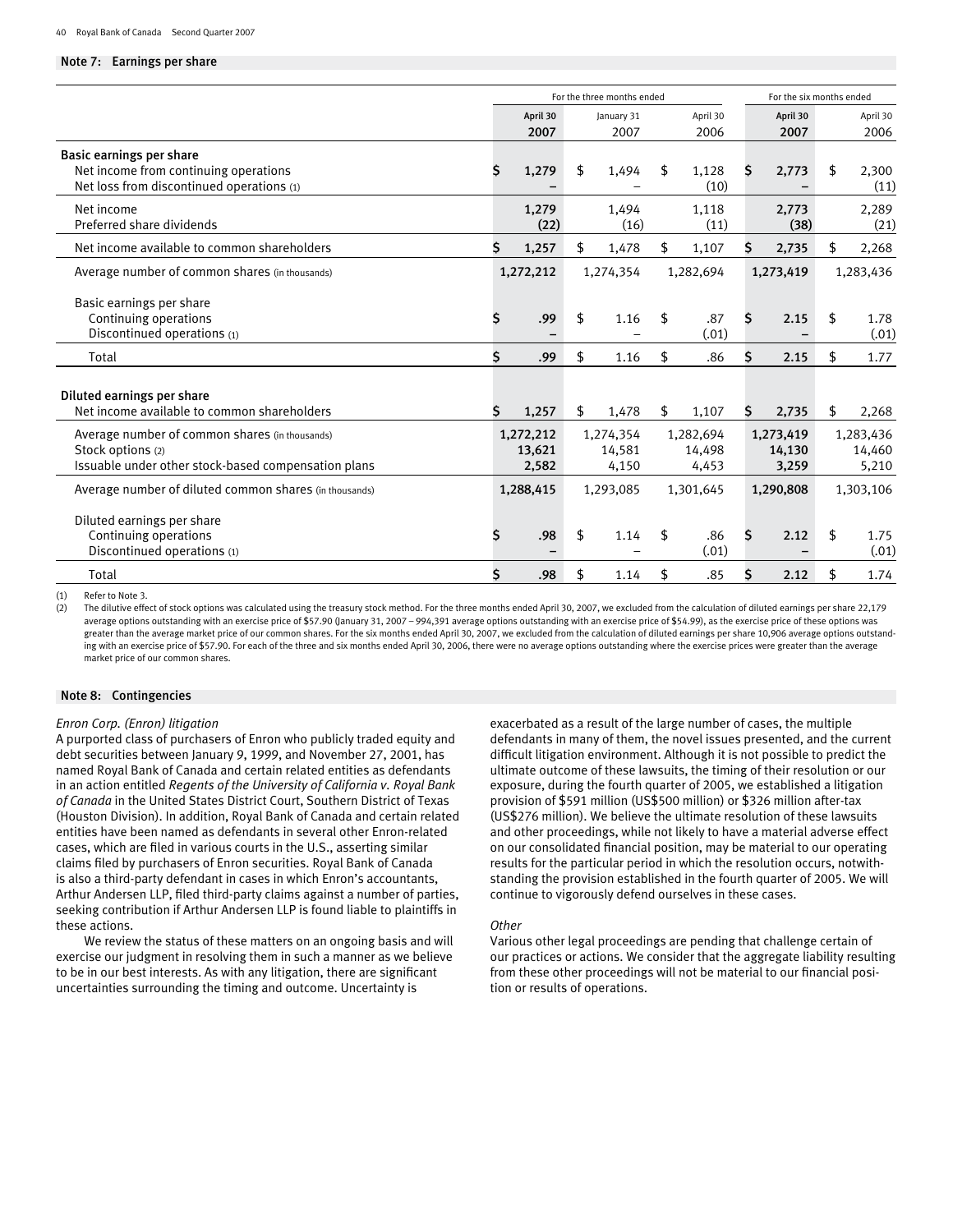#### Note 9: Total trading revenue

their acquisition or issuance. Non-interest income includes realized and unrealized gains and losses on trading securities and trading derivative financial instruments.

|                     |          | For the three months ended |  |          | For the six months ended |          |          |
|---------------------|----------|----------------------------|--|----------|--------------------------|----------|----------|
|                     | April 30 | January 31                 |  | April 30 |                          | April 30 | April 30 |
|                     | 2007     | 2007                       |  | 2006     |                          | 2007     | 2006     |
| Net interest income | (31)     | (151)                      |  | (138)    | Ð                        | (182)    | (220)    |
| Non-interest income | 575      | 803                        |  | 724      |                          | 1,378    | 1,271    |
| Total               | 544      | 652                        |  | 586      |                          | 1,196    | 1,051    |

#### Note 10: Results by business segment

*Composition of business segments* 

Effective February 7, 2007, our previous three business segments (RBC Canadian Personal and Business, RBC U.S. and International Personal and Business and RBC Capital Markets) were reorganized and renamed into the following four business segments:

Canadian Banking comprises our domestic personal and business banking operations, certain retail investment businesses and our global insurance operations.

Wealth Management comprises businesses that directly serve our clients' growing wealth management needs including those of affluent and high net worth clients globally, and businesses that provide asset management and trust products.

U.S. & International Banking comprises our banking businesses outside Canada, including RBC Centura in the U.S. and RBC's Caribbean banking operations. In addition, this segment includes our 50% ownership in RBC Dexia IS.

Capital Markets comprises our global wholesale banking segment, providing a wide range of corporate and investment banking, sales and trading, research and related products and services to corporations, public sector and institutional clients in North America and specialized products and services in select global markets.

All other enterprise level activities that are not allocated to these four business segments, such as securitization, net charges associated with unattributed capital, and consolidation adjustments, including the elimination of the taxable equivalent basis (teb) gross-up amounts, are included in Corporate Support. Teb adjustments gross up Net interest income from certain tax-advantaged sources to their effective tax equivalent value with the corresponding offset recorded in the provision for income taxes. Management believes that these adjustments are necessary for Capital Markets to reflect how it is managed. The use of the teb adjustments enhances the comparability of revenue across our taxable and tax-advantaged sources. The use of teb adjustments and

measures may not be comparable to similar GAAP measures or similarly adjusted amounts at other financial institutions.

Our management reporting framework is intended to measure the performance of each business segment as if it were a stand-alone business and reflect the way that it is managed. This approach ensures that our business segments' results reflect all relevant revenue and expenses associated with the conduct of their business and depicts how management views those results. These items do not impact our consolidated results.

The expenses in each business segment may include costs or services directly incurred or provided on their behalf at the enterprise level. For other costs not directly attributable to one of our business segments, we use a management reporting framework that uses assumptions, estimates and methodologies for allocating overhead costs and indirect expenses to our business segments and that assists in the attribution of capital and the transfer pricing of funds to our business segments in a manner that fairly and consistently measures and aligns the economic costs with the underlying benefits and risks of that specific business segment. Activities and business conducted between our business segments are generally at market rates.

Our assumptions and methodologies used in our management reporting framework are periodically reviewed by management to ensure they remain valid. The capital attribution methodologies involve a number of assumptions and estimates that are revised periodically.

The reorganization of our business segments also resulted in the realignment of certain reporting units. Accordingly, we have reallocated our goodwill to the new reporting units and tested for goodwill impairment, concluding that there was no impairment.

#### *Changes to comparatives*

The comparative results have been restated to conform to our new basis of segment presentation.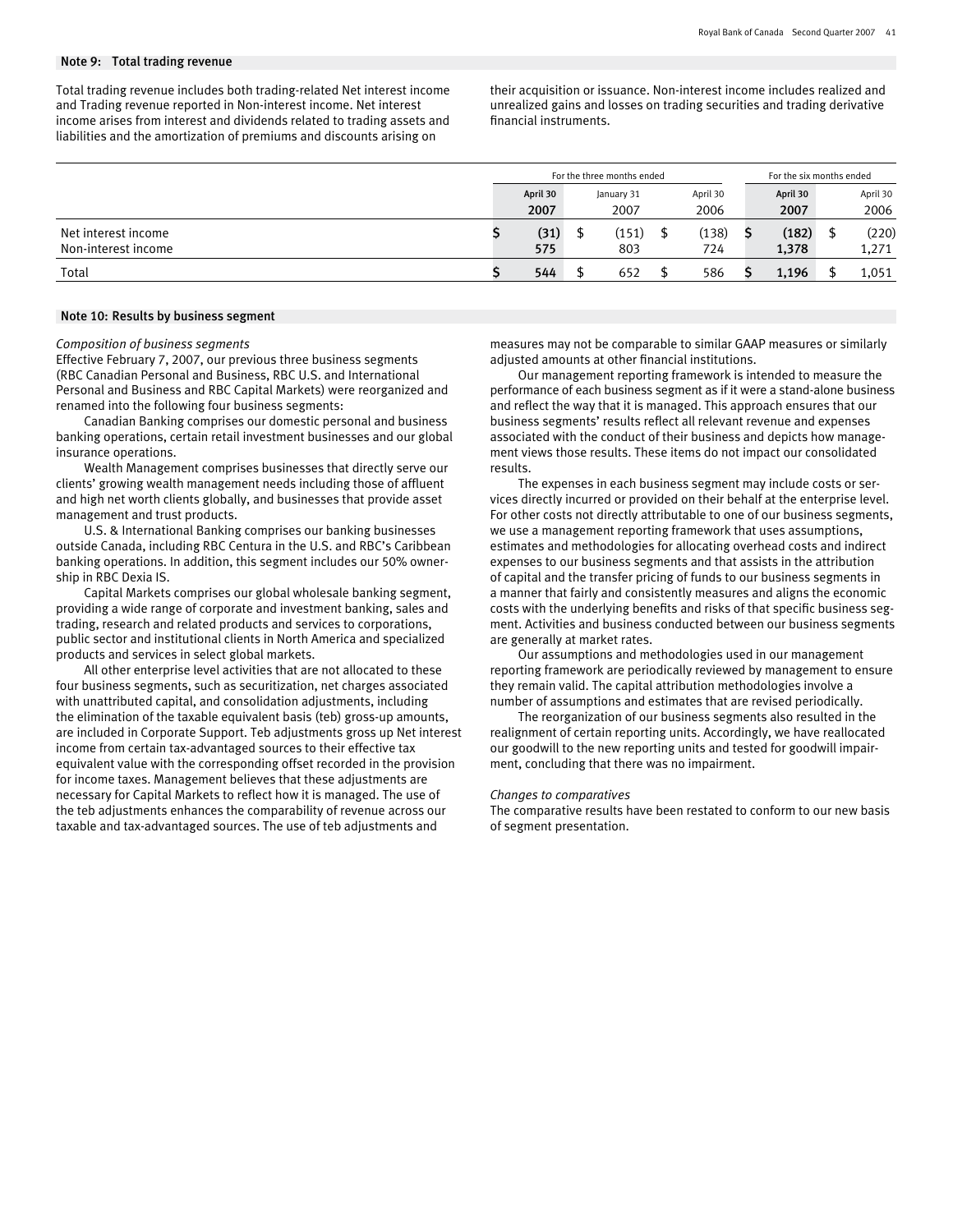#### 42 Royal Bank of Canada Second Quarter 2007

## *Quarterly earnings*

|                                                                                                                                  | Canadian<br><b>Banking</b> |            |  |                     |     |                     |   |             | Wealth<br>Management                  |                | U.S. & International<br><b>Banking</b> |                 |                                                                                     |            |  |  |
|----------------------------------------------------------------------------------------------------------------------------------|----------------------------|------------|--|---------------------|-----|---------------------|---|-------------|---------------------------------------|----------------|----------------------------------------|-----------------|-------------------------------------------------------------------------------------|------------|--|--|
|                                                                                                                                  | Q2/07                      |            |  | Q1/07               |     | Q2/06               |   | Q2/07       | Q1/07                                 | Q2/06          | Q2/07                                  |                 | Q1/07                                                                               | Q2/06      |  |  |
| Net interest income<br>Non-interest income                                                                                       | 1,521                      | $1,559$ \$ |  | $1,547$ \$<br>1,534 |     | 1,386 \$<br>1,394   |   | 104S<br>904 | $108 \text{ }$ \$<br>884              | 98<br>791      | Ŝ<br>221                               | 272S            | $257$ \$<br>188                                                                     | 234<br>186 |  |  |
| Total revenue<br>Provision for (recovery of) credit losses<br>Insurance policyholder benefits, claims and<br>acquisition expense | 3,080                      | 204<br>677 |  | 3,081<br>182<br>516 |     | 2,780<br>168<br>619 |   | 1,008       | 992                                   | 889            | 493                                    | 10              | 445<br>10                                                                           | 420<br>6   |  |  |
| Non-interest expense                                                                                                             | 1,295                      |            |  | 1,275               |     | 1,253               |   | 722         | 702                                   | 655            | 381                                    |                 | 348                                                                                 | 322        |  |  |
| Net income (loss) before income taxes<br>Income taxes<br>Non-controlling interest in net income of subsidiaries                  |                            | 904<br>286 |  | 1,108<br>337        |     | 740<br>229<br>-     |   | 286<br>92   | 290<br>79<br>$\overline{\phantom{0}}$ | 234<br>75<br>- | 102                                    | 32<br>3         | 87<br>18<br>2                                                                       | 92<br>29   |  |  |
| Net income from continuing operations<br>Net loss from discontinued operations (1)                                               |                            | 618        |  | 771                 |     | 511<br>-            |   | 194         | 211                                   | 159            |                                        | 67              | 67                                                                                  | 62<br>(10) |  |  |
| Net income                                                                                                                       | S                          | 618 \$     |  | 771                 | -\$ | 511                 | S | 194 \$      | $211$ \$                              | 159 S          |                                        | 67 <sup>5</sup> | $67$ \$                                                                             | 52         |  |  |
| <b>Total average assets (2)</b>                                                                                                  |                            |            |  |                     |     |                     |   |             |                                       |                |                                        |                 | \$216,900 \$212,300 \$195,700 \$16,400 \$16,900 \$15,500 \$41,000 \$37,500 \$35,000 |            |  |  |

## *Quarterly earnings*

|                                                            | <b>Capital Markets</b> |              |              |     |               |   | <b>Corporate Support</b> |                                                                                              | Total         |  |              |                             |              |  |
|------------------------------------------------------------|------------------------|--------------|--------------|-----|---------------|---|--------------------------|----------------------------------------------------------------------------------------------|---------------|--|--------------|-----------------------------|--------------|--|
|                                                            |                        | Q2/07        | Q1/07        |     | Q2/06         |   | Q2/07                    | Q1/07                                                                                        | Q2/06         |  | Q2/07        | Q1/07                       | Q2/06        |  |
| Net interest income                                        |                        | 169 \$       |              | 56S | 49            | S | $(203)$ \$               | $(101)$ \$                                                                                   | $(150)$ \$    |  | $1,901$ \$   | 1,867                       | 1,617<br>5   |  |
| Non-interest income                                        |                        | 1,013        | 1,174        |     | 1,128         |   | 109                      | 51                                                                                           | 6             |  | 3,768        | 3,831                       | 3,505        |  |
| Total revenue<br>Provision for (recovery of) credit losses |                        | 1,182<br>(5) | 1,230<br>(8) |     | 1,177<br>(23) |   | (94)<br>(21)             | (50)<br>(22)                                                                                 | (144)<br>(27) |  | 5,669<br>188 | 5,698<br>162                | 5,122<br>124 |  |
| Insurance policyholder benefits, claims and                |                        |              |              |     |               |   |                          |                                                                                              |               |  |              |                             |              |  |
| acquisition expense<br>Non-interest expense                |                        | 754          | 738          |     | 707           |   | (4)                      | 4                                                                                            | (9)           |  | 677<br>3,148 | 516<br>3,067                | 619<br>2,928 |  |
| Net income (loss) before income taxes                      |                        | 433          | 500          |     | 493           |   | (69)                     | (32)                                                                                         | (108)         |  | 1,656        | 1,953                       | 1,451        |  |
| Income taxes                                               |                        | 77           | 96           |     | 120           |   | (134)                    | (95)                                                                                         | (105)         |  | 353          | 435                         | 348          |  |
| Non-controlling interest in net income of subsidiaries     |                        | 6            | 8            |     | (41)          |   | 15                       | 14                                                                                           | 15            |  | 24           | 24                          | (25)         |  |
| Net income from continuing operations                      |                        | 350          | 396          |     | 414           |   | 50                       | 49                                                                                           | (18)          |  | 1,279        | 1,494                       | 1,128        |  |
| Net loss from discontinued operations (1)                  |                        | —            | -            |     | -             |   |                          |                                                                                              |               |  |              |                             | (10)         |  |
| Net income                                                 | \$.                    | 350S         | 396 \$       |     | 414S          |   | 50 <sup>5</sup>          | 49 \$                                                                                        |               |  |              | $(18)$ \$ 1,279 \$ 1,494 \$ | 1,118        |  |
| <b>Total average assets (2)</b>                            |                        |              |              |     |               |   |                          | \$310,200 \$297,700 \$253,200 \$ (5,800) \$ (5,500) \$ (5,600) \$578,700 \$558,900 \$493,800 |               |  |              |                             |              |  |

# *Six-month earnings*

|                                                                                         | Canadian<br><b>Banking</b> |                     |                   |   | Wealth<br>Management    |  | U.S. & International<br>Banking |                                                         |  |             |
|-----------------------------------------------------------------------------------------|----------------------------|---------------------|-------------------|---|-------------------------|--|---------------------------------|---------------------------------------------------------|--|-------------|
|                                                                                         |                            | 2007                | 2006              |   | 2007                    |  | 2006                            | 2007                                                    |  | 2006        |
| Net interest income<br>Non-interest income                                              | S                          | $3,106$ \$<br>3,055 | 2,788 \$<br>2,885 |   | $212 \text{ }$<br>1,788 |  | 197 $S$<br>1,544                | $529$ \$<br>409                                         |  | 462<br>306  |
| Total revenue<br>Provision for (recovery of) credit losses                              |                            | 6,161<br>386        | 5,673<br>310      |   | 2,000                   |  | 1,741                           | 938<br>20                                               |  | 768<br>15   |
| Insurance policyholder benefits, claims and acquisition expense<br>Non-interest expense |                            | 1,193<br>2,570      | 1,271<br>2,487    |   | 1,424                   |  | 1,296                           | 729                                                     |  | 597         |
| Net income (loss) before income taxes                                                   |                            | 2,012               | 1,605             |   | 576                     |  | 444                             | 189                                                     |  | 156         |
| Income taxes<br>Non-controlling interest in net income of subsidiaries                  |                            | 623                 | 514               | - | 171                     |  | 140                             | 50                                                      |  | 53<br>3     |
| Net income from continuing operations<br>Net loss from discontinued operations (1)      |                            | 1,389               | 1,091             |   | 405                     |  | 304                             | 134                                                     |  | 100<br>(11) |
| Net income                                                                              | S.                         |                     | 1,389 \$ 1,091 \$ |   | $405 \text{ }$ \$       |  | 304 S                           | $134 \text{ }$ \$                                       |  | 89          |
| <b>Total average assets (2)</b>                                                         |                            |                     |                   |   |                         |  |                                 | \$214,600 \$194,400 \$16,600 \$14,200 \$39,300 \$30,300 |  |             |

(1) Refer to Note 3.

(2) Calculated using methods intended to approximate the average of the daily balances for the period.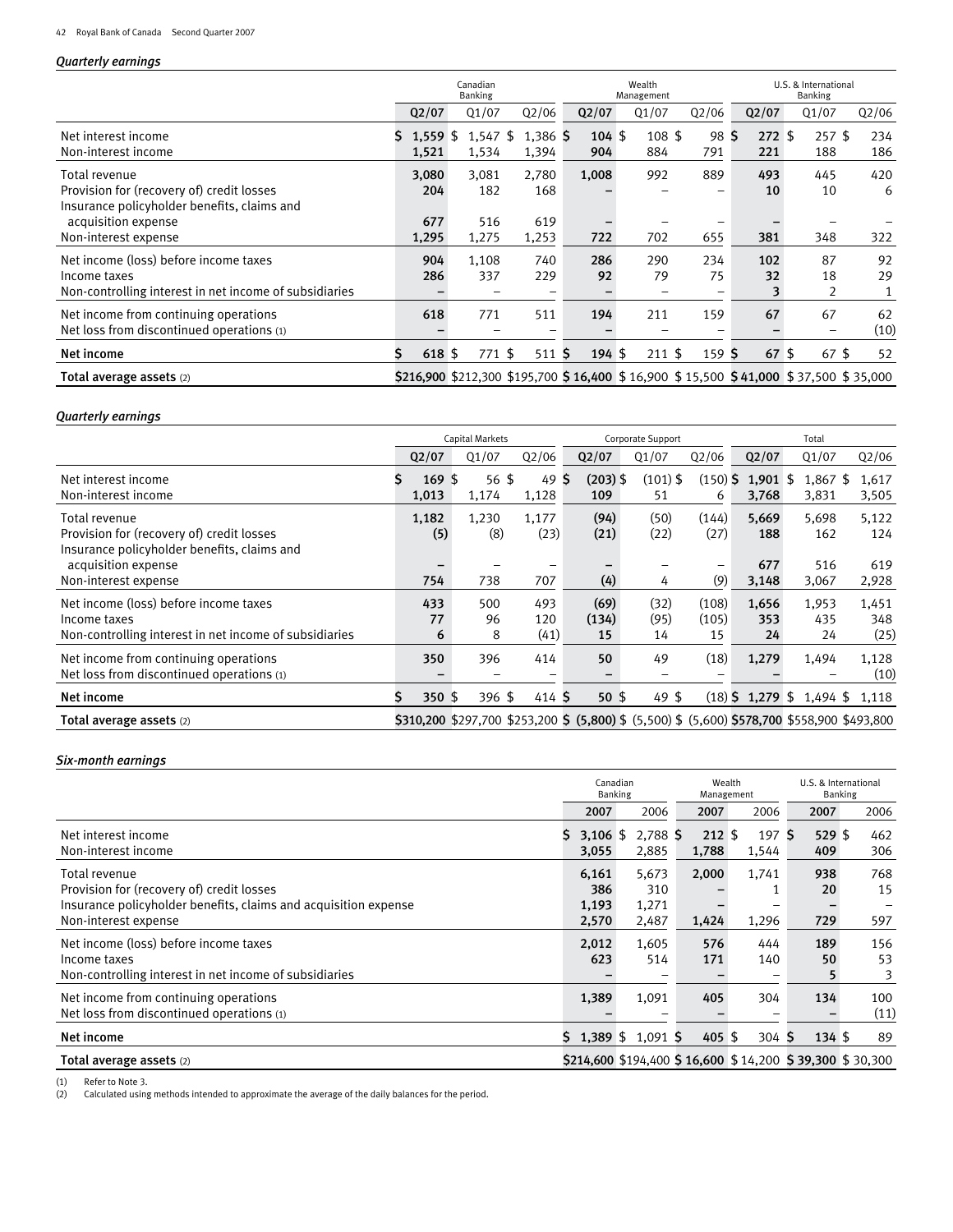|                                                                 | <b>Capital Markets</b> |        |                 |  |                 | Corporate Support            | Total                                                         |  |        |
|-----------------------------------------------------------------|------------------------|--------|-----------------|--|-----------------|------------------------------|---------------------------------------------------------------|--|--------|
|                                                                 |                        | 2007   | 2006            |  | 2007            | 2006                         | 2007                                                          |  | 2006   |
| Net interest income                                             |                        | 225    | 110 $S$<br>- \$ |  | $(304)$ \$      | $(258)$ \$                   | $3,768$ \$                                                    |  | 3,299  |
| Non-interest income                                             | 2,187                  |        | 1,996           |  | 160             | 52                           | 7,599                                                         |  | 6,783  |
| Total revenue                                                   | 2,412                  |        | 2,106           |  | (144)           | (206)                        | 11,367                                                        |  | 10,082 |
| Provision for (recovery of) credit losses                       |                        | (13)   | (108)           |  | (43)            | (47)                         | 350                                                           |  | 171    |
| Insurance policyholder benefits, claims and acquisition expense |                        |        |                 |  |                 | $\qquad \qquad \blacksquare$ | 1,193                                                         |  | 1,271  |
| Non-interest expense                                            | 1,492                  |        | 1,311           |  |                 | (12)                         | 6,215                                                         |  | 5,679  |
| Net income (loss) before income taxes                           |                        | 933    | 903             |  | (101)           | (147)                        | 3,609                                                         |  | 2,961  |
| Income taxes                                                    |                        | 173    | 202             |  | (229)           | (229)                        | 788                                                           |  | 680    |
| Non-controlling interest in net income of subsidiaries          |                        | 14     | (51)            |  | 29              | 29                           | 48                                                            |  | (19)   |
| Net income from continuing operations                           |                        | 746    | 752             |  | 99              | 53                           | 2,773                                                         |  | 2,300  |
| Net loss from discontinued operations (1)                       |                        |        | -               |  |                 | -                            |                                                               |  | (11)   |
| Net income                                                      | S                      | 746 \$ | 752 S           |  | 99 <sup>5</sup> | 53                           | $$2,773$ \$ 2,289                                             |  |        |
| <b>Total average assets (2)</b>                                 |                        |        |                 |  |                 |                              | \$303,800 \$252,900 \$ (5,600) \$ (5,000) \$568,700 \$486,800 |  |        |

(1) Refer to Note 3.

(2) Calculated using methods intended to approximate the average of the daily balances for the period.

#### Note 11: Variable interest entities

#### *Multi-seller conduits*

We administer six multi-seller asset-backed commercial paper conduit programs (multi-seller conduits). These conduits primarily purchase financial assets from clients and finance those purchases by issuing asset-backed commercial paper. Our clients primarily utilize multi-seller conduits to diversify their financing sources and to reduce funding costs. Certain of the multi-seller conduits also financed assets in the form of either securities or instruments that closely resemble securities such as credit-linked notes. In these situations, the multi-seller conduit is often one of many investors in the securities or security-like instruments.

The multi-seller conduits are not consolidated under AcG-15 as we are not the Primary Beneficiary. However, we do hold significant variable interests in these multi-seller conduits resulting from our provision of backstop liquidity facilities and partial credit enhancement.

The total assets of our multi-seller conduits as at April 30, 2007 were \$39 billion (January 31, 2007 – \$39 billion; October 31, 2006 – \$34 billion), and our maximum exposure to loss was \$40 billion (January 31, 2007 – \$39 billion; October 31, 2006 – \$35 billion), reflecting changes in their level of activities during the quarter and changes in exchange rate.

#### *RBC Subordinated Notes Trust*

Trust III was created to issue \$1 billion Trust Subordinated Notes (refer to Note 6). Although we own the common equity and voting control of the trust, we are not the Primary Beneficiary since we are not exposed to the majority of the expected losses.

#### Note 12: Income taxes on components of Other comprehensive income

The income tax expense or benefit allocated to each component of Other comprehensive income is presented in the table below:

|                                                                                            | For the three<br>months ended |            | For the six<br>months ended |
|--------------------------------------------------------------------------------------------|-------------------------------|------------|-----------------------------|
|                                                                                            | April 30                      | January 31 | April 30                    |
|                                                                                            | 2007                          | 2007       | 2007                        |
| Net unrealized gains (losses) on available-for-sale securities                             |                               | 18         | 21                          |
| Reclassification of (gains) losses on available-for-sale securities to income              | (3)                           | 8          |                             |
| Net foreign currency translation gains (losses) from hedging activities                    | 337                           | (352)      | (15)                        |
| Net gains (losses) on derivatives designated as cash flow hedges                           | 15                            |            | 24                          |
| Reclassification to income of (gains) losses on derivatives designated as cash flow hedges |                               | 8          | 11                          |
| Total income taxes (recovery)                                                              | 355                           | (309)      | 46                          |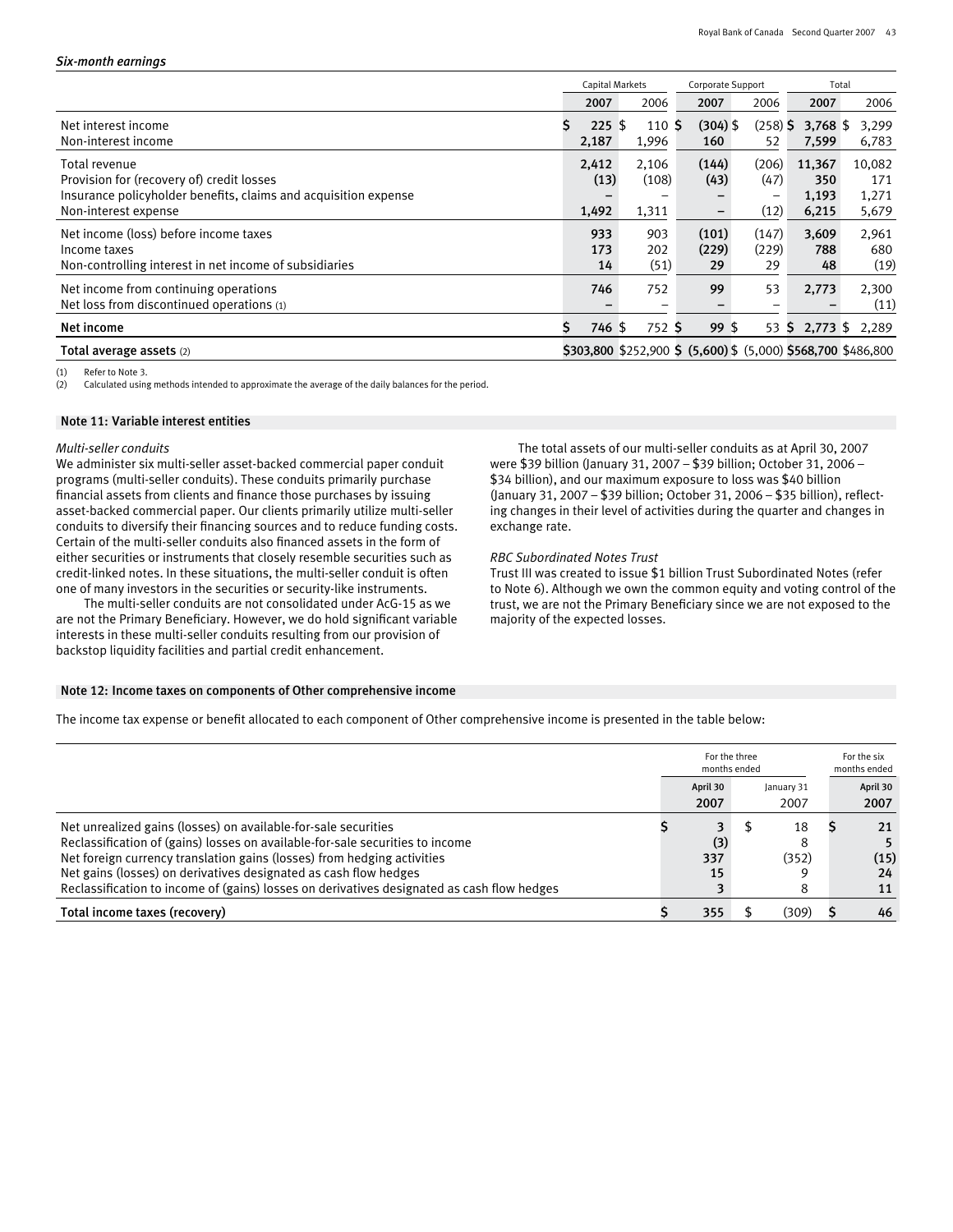The Interim Consolidated Financial Statements are prepared in accordance with Subsection 308 of the *Bank Act* (Canada), which states that except as otherwise specified by the OSFI, the Interim Consolidated Financial Statements are to be prepared in accordance with Canadian

GAAP. As required by the U.S. Securities and Exchange Commission (SEC), material differences between Canadian and United States GAAP are quantified below. For a complete discussion of Canadian and U.S. GAAP differences, refer to Note 31 in our 2006 Annual Report.

#### *Condensed Consolidated Balance Sheets*

|                                                                                         |             |              | As at April 30      |                                                  | As at October 31<br>As at April 30 |                          |  |                          |                                                                                         |          |                          |  |                    |  |              |
|-----------------------------------------------------------------------------------------|-------------|--------------|---------------------|--------------------------------------------------|------------------------------------|--------------------------|--|--------------------------|-----------------------------------------------------------------------------------------|----------|--------------------------|--|--------------------|--|--------------|
|                                                                                         |             |              | 2007                |                                                  |                                    |                          |  | 2006                     |                                                                                         |          |                          |  | 2006               |  |              |
|                                                                                         | Canadian    | GAAP         | <b>Differences</b>  | U.S.<br><b>GAAP</b>                              |                                    | Canadian<br>GAAP         |  | Differences              | U.S.<br>GAAP                                                                            | Canadian | GAAP                     |  | Differences        |  | U.S.<br>GAAP |
| Assets                                                                                  |             |              |                     |                                                  |                                    |                          |  |                          |                                                                                         |          |                          |  |                    |  |              |
| Cash and due from banks                                                                 | S           | $4,270$ \$   | $(184)$ \$          | 4,086 \$                                         |                                    | 4,401 \$                 |  | $(101)$ \$               | 4,300 $\frac{1}{9}$                                                                     |          | $5,222$ \$               |  | $(2,300)$ \$       |  | 2,922        |
| Interest-bearing deposits with banks                                                    |             | 8,512        | (4,892)             | 3,620                                            |                                    | 10,502                   |  | (4,223)                  | 6,279                                                                                   |          | 8,878                    |  | (4, 458)           |  | 4,420        |
| <b>Securities</b>                                                                       |             |              |                     |                                                  |                                    |                          |  |                          |                                                                                         |          |                          |  |                    |  |              |
| Trading                                                                                 | 170,205     |              | (11,792)            | 158,413                                          |                                    | 147,237                  |  | (282)                    | 146,955                                                                                 | 127,026  |                          |  | 282                |  | 127,308      |
| Investment<br>Available-for-sale                                                        | 28,304      |              | (28, 304)<br>38,580 | 38,580                                           |                                    | 37,632                   |  | (37, 632)<br>37,535      | 37,535                                                                                  | 36,965   |                          |  | (36,965)<br>36,650 |  | 36,650       |
|                                                                                         |             |              |                     |                                                  |                                    |                          |  |                          |                                                                                         |          |                          |  |                    |  |              |
|                                                                                         | 198,509     |              | (1, 516)            | 196,993                                          |                                    | 184,869                  |  | (379)                    | 184,490                                                                                 | 163,991  |                          |  | (33)               |  | 163,958      |
| Assets purchased under reverse repurchase agreements<br>and securities borrowed         | 72,142      |              | (2,324)             | 69,818                                           |                                    | 59,378                   |  | (2, 148)                 | 57,230                                                                                  | 56,301   |                          |  | (2, 569)           |  | 53,732       |
| Loans (net of allowance for loan losses)                                                | 224,203     |              | (840)               | 223,363                                          |                                    | 208,530                  |  | (111)                    | 208,419                                                                                 | 197,146  |                          |  | (328)              |  | 196,818      |
| Other                                                                                   |             |              |                     |                                                  |                                    |                          |  |                          |                                                                                         |          |                          |  |                    |  |              |
| Customers' liability under acceptances                                                  |             | 9,944        |                     | 9,944                                            |                                    | 9,108                    |  | $\overline{\phantom{a}}$ | 9,108                                                                                   |          | 8,876                    |  |                    |  | 8,876        |
| Derivatives                                                                             | 45,692      |              | (101)               | 45,591                                           |                                    | 37,729                   |  | 717                      | 38,446                                                                                  |          | 42,192                   |  | 892                |  | 43,084       |
| Premises and equipment, net                                                             |             | 1,993        | (49)                | 1,944                                            |                                    | 1.818                    |  | (86)                     | 1,732                                                                                   |          | 1,699                    |  | (65)               |  | 1,634        |
| Goodwill<br>Other intangibles                                                           |             | 5,098<br>727 | (63)<br>(192)       | 5,035<br>535                                     |                                    | 4,304<br>642             |  | (61)<br>(211)            | 4,243<br>431                                                                            |          | 4,105<br>686             |  | (82)<br>(208)      |  | 4,023<br>478 |
| Reinsurance recoverables                                                                |             |              | 1,199               | 1,199                                            |                                    | ÷                        |  | 1,182                    | 1,182                                                                                   |          | $\overline{\phantom{a}}$ |  | 1,160              |  | 1,160        |
| Separate account assets                                                                 |             |              | 115                 | 115                                              |                                    | $\overline{\phantom{a}}$ |  | 111                      | 111                                                                                     |          | L,                       |  | 112                |  | 112          |
| Assets of operations held for sale                                                      |             |              |                     |                                                  |                                    | 82                       |  |                          | 82                                                                                      |          | 172                      |  |                    |  | 172          |
| Other assets                                                                            | 17,986      |              | 24,210              | 42,196                                           |                                    | 15,417                   |  | 24,893                   | 40,310                                                                                  | 13,625   |                          |  | 35,910             |  | 49,535       |
|                                                                                         | 81,440      |              | 25,119              | 106,559                                          |                                    | 69,100                   |  | 26,545                   | 95,645                                                                                  | 71,355   |                          |  | 37,719             |  | 109,074      |
|                                                                                         | \$589,076\$ |              |                     | 15,363 \$ 604,439 \$ 536,780 \$                  |                                    |                          |  |                          | 19,583 \$ 556,363 \$ 502,893 \$                                                         |          |                          |  | 28,031 \$ 530,924  |  |              |
| Liabilities and shareholders' equity                                                    |             |              |                     |                                                  |                                    |                          |  |                          |                                                                                         |          |                          |  |                    |  |              |
| <b>Deposits</b>                                                                         |             |              |                     | $$372,728$ $$(10,906)$ $$361,822$ $$343,523$ $$$ |                                    |                          |  |                          | $(9,466)$ \$ 334,057   \$ 322,787 \$ $(10,863)$ \$ 311,924                              |          |                          |  |                    |  |              |
| Other                                                                                   |             |              |                     |                                                  |                                    |                          |  |                          |                                                                                         |          |                          |  |                    |  |              |
| Acceptances                                                                             |             | 9,944        |                     | 9,944                                            |                                    | 9,108                    |  |                          | 9,108                                                                                   |          | 8,876                    |  | ۰                  |  | 8,876        |
| Obligations related to securities sold short                                            | 48,377      |              | 1,213               | 49,590                                           |                                    | 38,252                   |  | (1, 188)                 | 37,064                                                                                  |          | 36,014                   |  | 334                |  | 36,348       |
| Obligations related to assets sold under repurchase agreements<br>and securities loaned | 41,207      |              | (1, 263)            | 39,944                                           |                                    | 41,103                   |  | (1, 141)                 | 39,962                                                                                  |          | 28,315                   |  | (962)              |  | 27,353       |
| <b>Derivatives</b>                                                                      | 48,660      |              | (126)               | 48,534                                           |                                    | 42,094                   |  | 312                      | 42,406                                                                                  |          | 47,072                   |  | 533                |  | 47,605       |
| Insurance claims and policy benefit liabilities                                         |             | 7,864        | 2,427               | 10,291                                           |                                    | 7,337                    |  | 2,686                    | 10,023                                                                                  |          | 7,182                    |  | 2,682              |  | 9,864        |
| Separate account liabilities                                                            |             |              | 115                 | 115                                              |                                    |                          |  | 111                      | 111                                                                                     |          |                          |  | 112                |  | 112          |
| Liabilities of operations held for sale                                                 |             |              |                     |                                                  |                                    | 32                       |  | ÷                        | 32                                                                                      |          | 32                       |  |                    |  | 32           |
| Other liabilities                                                                       | 26,222      |              | 23,340              | 49,562                                           |                                    | 22,649                   |  | 27,877                   | 50,526                                                                                  |          | 20,388                   |  | 36,021             |  | 56,409       |
|                                                                                         | 182,274     |              | 25,706              | 207,980                                          |                                    | 160,575                  |  | 28,657                   | 189,232                                                                                 | 147,879  |                          |  | 38,720             |  | 186,599      |
| <b>Subordinated debentures</b>                                                          |             | 6,809        |                     | 6,809                                            |                                    | 7,103                    |  | 300                      | 7,403                                                                                   |          | 7,839                    |  | 257                |  | 8,096        |
| <b>Trust capital securities</b>                                                         |             | 1,379        | (1, 379)            |                                                  |                                    | 1,383                    |  | (1, 383)                 |                                                                                         |          | 1,390                    |  | (1, 390)           |  |              |
| <b>Preferred share liabilities</b>                                                      |             | 297          | (297)               | $\overline{\phantom{0}}$                         |                                    | 298                      |  | (298)                    | $\overline{\phantom{a}}$                                                                |          | 300                      |  | (300)              |  | ÷            |
| Non-controlling interest in subsidiaries                                                |             | 1,508        | 1,382               | 2,890                                            |                                    | 1,775                    |  | 1,083                    | 2,858                                                                                   |          | 1,947                    |  | 1,396              |  | 3,343        |
| Shareholders' equity                                                                    | 24,081      |              | 857                 | 24,938                                           |                                    | 22,123                   |  | 690                      | 22,813                                                                                  | 20,751   |                          |  | 211                |  | 20,962       |
|                                                                                         |             |              |                     |                                                  |                                    |                          |  |                          | \$ 589,076 \$ 15,363 \$ 604,439 \$ 536,780 \$ 19,583 \$ 556,363 \$ 502,893 \$ 28,031 \$ |          |                          |  |                    |  | 530,924      |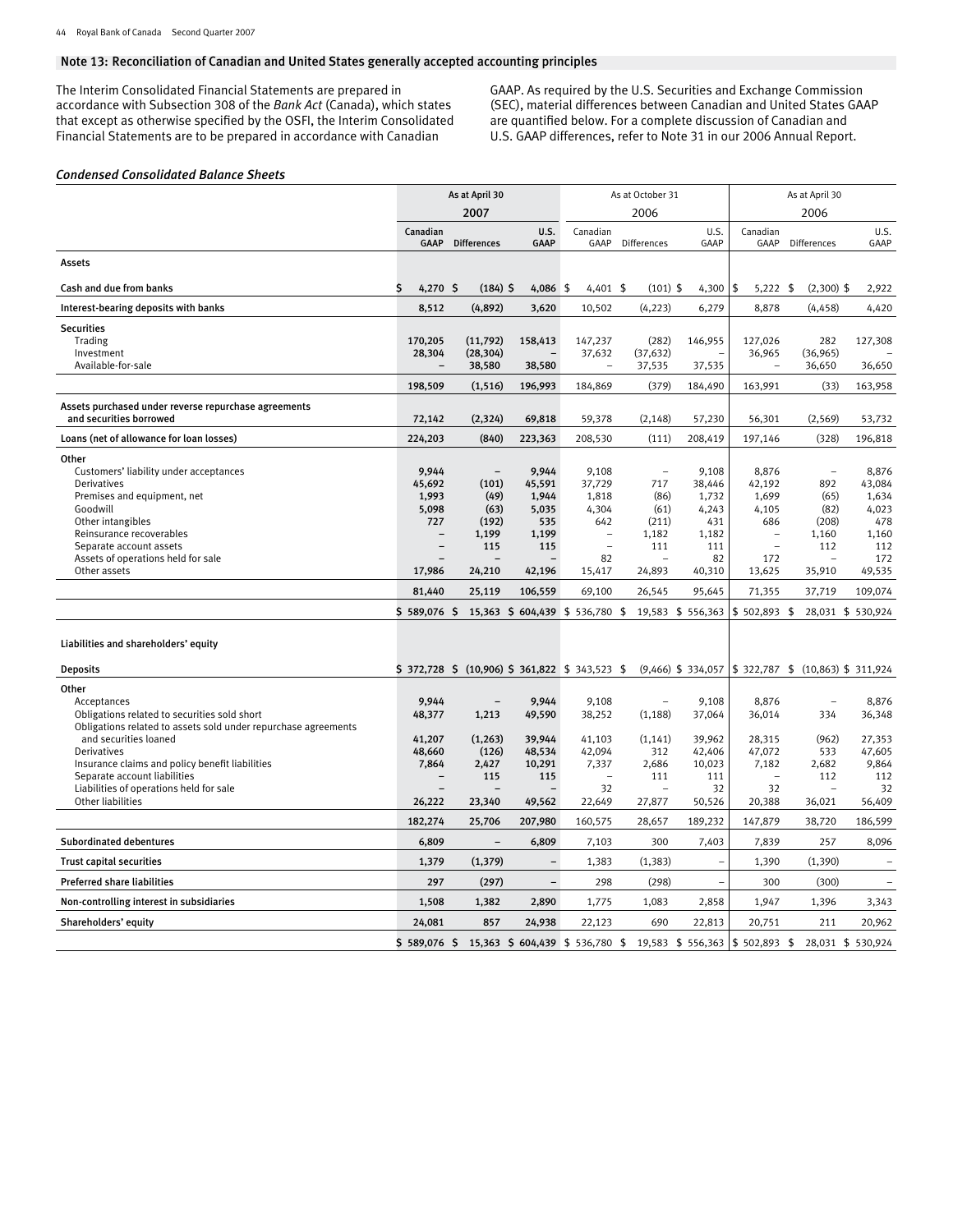#### *Condensed Consolidated Statements of Income*

|                                                                                         |          |                          |                     | For the three months ended |    |                          |    | For the six months ended |    |                  |  |
|-----------------------------------------------------------------------------------------|----------|--------------------------|---------------------|----------------------------|----|--------------------------|----|--------------------------|----|------------------|--|
|                                                                                         |          | April 30<br>2007         |                     | January 31<br>2007         |    | April 30<br>2006         |    | April 30<br>2007         |    | April 30<br>2006 |  |
| Net income from continuing operations, Canadian GAAP                                    | Ś        | 1,279                    | \$                  | 1,494                      | \$ | 1,128                    | \$ | 2,773                    | \$ | 2,300            |  |
| Differences:                                                                            |          |                          |                     |                            |    |                          |    |                          |    |                  |  |
| Net interest income                                                                     |          |                          |                     |                            |    |                          |    |                          |    |                  |  |
| Derivative instruments and hedging activities                                           |          | (4)                      |                     | (3)                        |    | 13                       |    | (7)                      |    | 20               |  |
| Joint ventures                                                                          |          | (29)                     |                     | (27)                       |    | (20)                     |    | (56)                     |    | (20)             |  |
| Liabilities and equity                                                                  |          | 28                       |                     | 29                         |    | 30                       |    | 57                       |    | 58               |  |
| Non-interest income                                                                     |          |                          |                     |                            |    |                          |    |                          |    |                  |  |
| Insurance accounting                                                                    |          | (176)                    |                     | (1)                        |    | (142)                    |    | (177)                    |    | (282)            |  |
| Derivative instruments and hedging activities                                           |          | (22)                     |                     | $\overline{\phantom{a}}$   |    | 6                        |    | (22)                     |    | (27)             |  |
| Reclassification of financial instruments (1)                                           |          | 10                       |                     | 44                         |    | 58                       |    | 54                       |    | 61               |  |
| Variable interest entities                                                              |          |                          |                     | 4                          |    | $\overline{\phantom{0}}$ |    | 4                        |    |                  |  |
| Limited partnerships                                                                    |          | 51                       |                     |                            |    | 3                        |    | 51                       |    | 2                |  |
| Joint ventures                                                                          |          | (155)                    |                     | (145)                      |    | (128)                    |    | (300)                    |    | (168)            |  |
| Reclassification of foreign currency translation                                        |          | (1)                      |                     | (40)                       |    |                          |    | (41)                     |    | (4)              |  |
| Other                                                                                   |          | (9)                      |                     | (9)                        |    | (7)                      |    | (18)                     |    | (15)             |  |
| Provision for (recovery of) credit losses<br>loint ventures                             |          |                          |                     | 1                          |    | $\mathbf{1}$             |    | $\mathbf{1}$             |    |                  |  |
|                                                                                         |          |                          |                     |                            |    |                          |    |                          |    |                  |  |
| Insurance policyholder benefits, claims and acquisition expense<br>Insurance accounting |          | 148                      |                     | (11)                       |    | 147                      |    | 137                      |    | 249              |  |
| Non-interest expense                                                                    |          |                          |                     |                            |    |                          |    |                          |    |                  |  |
| Stock appreciation rights                                                               |          | 5                        |                     | 9                          |    | 7                        |    | 14                       |    | 13               |  |
| Insurance accounting                                                                    |          | 17                       |                     | 18                         |    | 19                       |    | 35                       |    | 35               |  |
| Joint ventures                                                                          |          | 156                      |                     | 149                        |    | 127                      |    | 305                      |    | 157              |  |
| Variable interest entities                                                              |          | $\overline{\phantom{0}}$ |                     | 2                          |    | $\overline{\phantom{m}}$ |    | $\overline{2}$           |    |                  |  |
| Other                                                                                   |          | 9                        |                     | 9                          |    | $\overline{7}$           |    | 18                       |    | 15               |  |
| Income taxes and net difference in income taxes due to the above items                  |          | 20                       |                     |                            |    | (14)                     |    | 20                       |    | 8                |  |
| Non-controlling interest in net income of subsidiaries                                  |          |                          |                     |                            |    |                          |    |                          |    |                  |  |
| Variable interest entities                                                              |          | $\overline{\phantom{0}}$ |                     | (6)                        |    |                          |    | (6)                      |    |                  |  |
| Joint ventures                                                                          |          | $\overline{2}$           |                     |                            |    |                          |    | $\overline{2}$           |    |                  |  |
| Liabilities and equity                                                                  |          | (25)                     |                     | (25)                       |    | (26)                     |    | (50)                     |    | (51)             |  |
| Net income from continuing operations, U.S. GAAP                                        | \$       | 1,304                    | \$                  | 1,492                      | \$ | 1,209                    | \$ | 2,796                    | \$ | 2,351            |  |
| Net loss from discontinued operations, Canadian GAAP (2)                                | \$       | $\overline{\phantom{0}}$ | \$                  | $\qquad \qquad -$          | \$ | (10)                     | \$ | $\qquad \qquad -$        | \$ | (11)             |  |
| Difference - Other                                                                      |          | $\overline{\phantom{0}}$ |                     |                            |    |                          |    |                          |    |                  |  |
| Net loss from discontinued operations, U.S. GAAP (2)                                    | \$       |                          | \$                  |                            | \$ | (10)                     | \$ | $\overline{\phantom{0}}$ | \$ | (11)             |  |
| Net income, U.S. GAAP                                                                   | \$       | 1,304                    | \$                  | 1,492                      | \$ | 1,199                    | Ś  | 2,796                    | \$ | 2,340            |  |
| Basic earnings per share (3)                                                            |          |                          |                     |                            |    |                          |    |                          |    |                  |  |
| Canadian GAAP                                                                           | Ş        | .99                      | \$                  | 1.16                       | \$ | .86                      | \$ | 2.15                     | \$ | 1.77             |  |
| U.S. GAAP                                                                               | \$       | 1.00                     | \$                  | 1.15                       | \$ | .92                      | Ś  | 2.15                     | \$ | 1.79             |  |
| Basic earnings per share from continuing operations                                     |          |                          |                     |                            |    |                          |    |                          |    |                  |  |
| Canadian GAAP                                                                           |          | .99                      | \$                  | 1.16                       | \$ | .87                      | \$ | 2.15                     | \$ | 1.78             |  |
| U.S. GAAP                                                                               | \$<br>\$ | 1.00                     | $\frac{1}{2}$       | 1.15                       | \$ | .93                      | \$ | 2.15                     | \$ | 1.80             |  |
| Basic earnings per share from discontinued operations (2)                               |          |                          |                     |                            |    |                          |    |                          |    |                  |  |
| Canadian GAAP                                                                           | \$       |                          | \$                  |                            | \$ | (.01)                    | \$ |                          | \$ | (.01)            |  |
| U.S. GAAP                                                                               | \$       |                          | \$                  |                            | \$ | (.01)                    | \$ |                          | \$ | (.01)            |  |
| Diluted earnings per share (3)                                                          |          |                          |                     |                            |    |                          |    |                          |    |                  |  |
| Canadian GAAP                                                                           | \$       | .98                      | \$                  | 1.14                       | \$ | .85                      | \$ | 2.12                     | \$ | 1.74             |  |
| U.S. GAAP                                                                               | \$       | .99                      | $\pmb{\mathsf{\$}}$ | 1.14                       | \$ | .91                      | \$ | 2.13                     | \$ | 1.77             |  |
| Diluted earnings per share from continuing operations                                   |          |                          |                     |                            |    |                          |    |                          |    |                  |  |
| Canadian GAAP                                                                           | \$       | .98                      | \$                  | 1.14                       | \$ | .86                      | \$ | 2.12                     | \$ | 1.75             |  |
| U.S. GAAP                                                                               | \$       | .99                      | $\sqrt{2}$          | 1.14                       | \$ | .92                      | \$ | 2.13                     | \$ | 1.78             |  |
| Diluted earnings per share from discontinued operations (2)                             |          |                          |                     |                            |    |                          |    |                          |    |                  |  |
| Canadian GAAP                                                                           | \$<br>\$ |                          | \$                  |                            | \$ | (.01)                    | Ş  |                          | \$ | (.01)            |  |
| U.S. GAAP                                                                               |          |                          | \$                  |                            | \$ | (.01)                    | \$ |                          | \$ | (.01)            |  |

(1) Reclassification of financial instruments reflects differences in classification arising from the use of the fair value option. Prior to the adoption of the new financial instruments accounting standards, this item reflected the reclassification of securities only. Refer to the discussion under Changes in significant accounting policies affecting Canadian and U.S. GAAP differences.

(2) Refer to Note 3.<br>(3) Two-class metho Two-class method of calculating earnings per share: the impact of calculating earnings per share using the two-class method reduced U.S. GAAP basic and diluted earnings per share for all periods presented by less than one cent.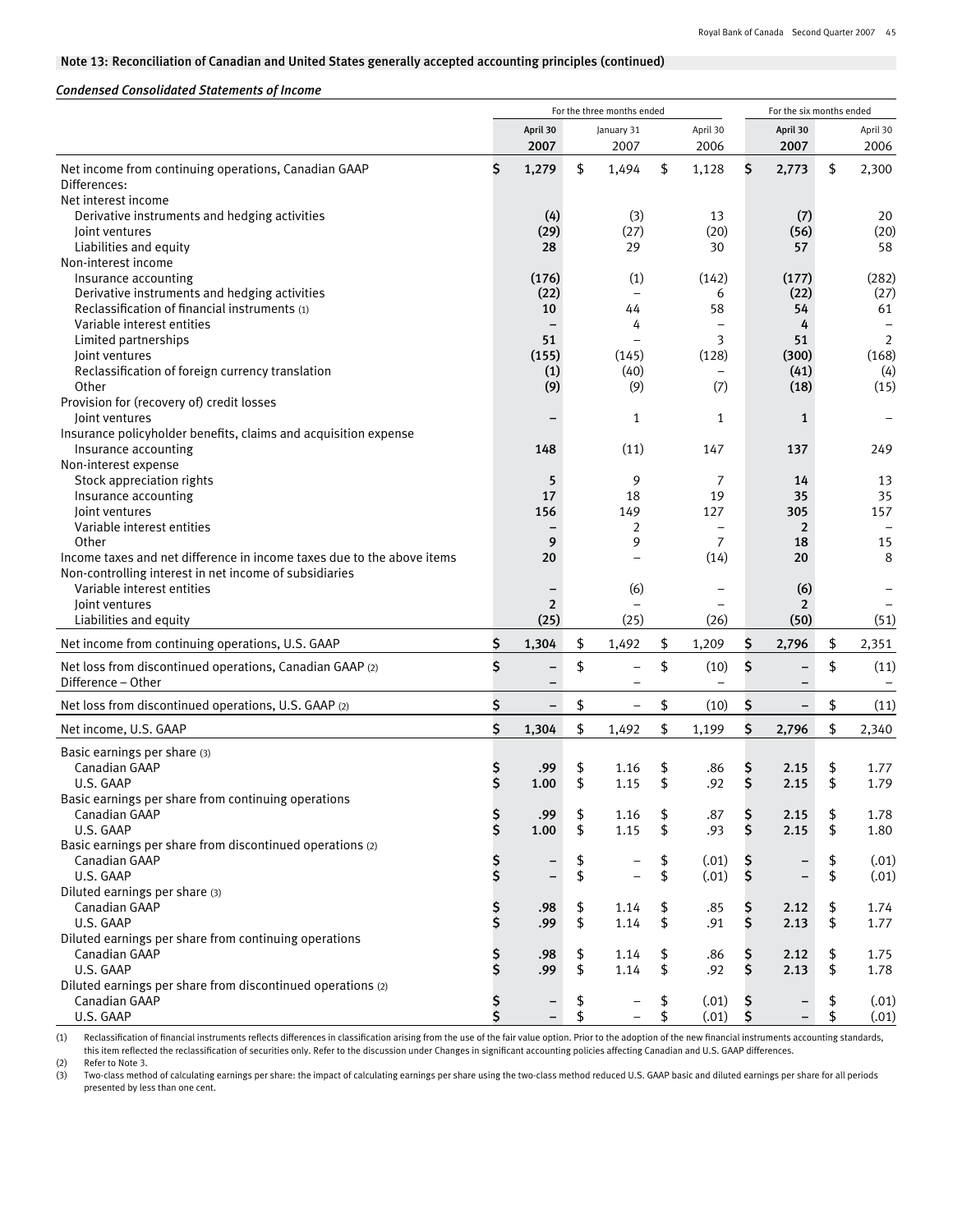#### *Condensed Consolidated Statements of Cash Flows* (1)

|                                                                                                                                                                                                                                                                                                                                                                                                                                                                                                                                                                                                                                                                                                                  | For the three months ended |                                                                                                                   |    |                                                                                                             |    |                                                                                                                                                    |    |                                                                                                                      | For the six months ended |                                                                                                                                      |  |  |
|------------------------------------------------------------------------------------------------------------------------------------------------------------------------------------------------------------------------------------------------------------------------------------------------------------------------------------------------------------------------------------------------------------------------------------------------------------------------------------------------------------------------------------------------------------------------------------------------------------------------------------------------------------------------------------------------------------------|----------------------------|-------------------------------------------------------------------------------------------------------------------|----|-------------------------------------------------------------------------------------------------------------|----|----------------------------------------------------------------------------------------------------------------------------------------------------|----|----------------------------------------------------------------------------------------------------------------------|--------------------------|--------------------------------------------------------------------------------------------------------------------------------------|--|--|
|                                                                                                                                                                                                                                                                                                                                                                                                                                                                                                                                                                                                                                                                                                                  |                            | April 30<br>2007                                                                                                  |    | January 31<br>2007                                                                                          |    | April 30<br>2006                                                                                                                                   |    | April 30<br>2007                                                                                                     |                          | April 30<br>2006                                                                                                                     |  |  |
| Cash flows from (used in) operating activities, Canadian GAAP<br>U.S. GAAP adjustment for net income<br>Adjustments to determine net cash from (used in) operating activities                                                                                                                                                                                                                                                                                                                                                                                                                                                                                                                                    | \$                         | 4,188<br>25                                                                                                       | \$ | (13, 521)<br>(2)                                                                                            | \$ | 7,461<br>81                                                                                                                                        | \$ | (9,333)<br>23                                                                                                        | \$                       | 3,412<br>51                                                                                                                          |  |  |
| Provision for credit losses<br>Depreciation<br>Future income taxes<br>Amortization of other intangibles                                                                                                                                                                                                                                                                                                                                                                                                                                                                                                                                                                                                          |                            | (6)<br>(33)<br>(6)                                                                                                |    | (1)<br>(5)<br>(2)<br>(6)                                                                                    |    | (5)<br>(44)<br>(6)                                                                                                                                 |    | (1)<br>(11)<br>(35)<br>(12)                                                                                          |                          | (9)<br>7<br>(6)                                                                                                                      |  |  |
| Changes in operating assets and liabilities<br>Insurance claims and policy benefit liabilities<br>Net change in accrued interest receivable and payable<br>Derivative assets<br>Derivative liabilities<br><b>Trading securities</b><br>Reinsurance recoverable<br>Net change in brokers and dealers receivable and payable                                                                                                                                                                                                                                                                                                                                                                                       |                            | (58)<br>40<br>(132)<br>284<br>(2, 595)<br>(11)<br>1,262                                                           |    | (201)<br>253<br>950<br>(722)<br>3,493<br>28<br>(4, 563)                                                     |    | 13<br>(133)<br>163<br>(8)<br>(2,004)<br>(21)<br>228                                                                                                |    | (259)<br>293<br>818<br>(438)<br>898<br>17<br>(3,301)                                                                 |                          | 39<br>(53)<br>265<br>(46)<br>(1, 259)<br>(30)<br>2,242                                                                               |  |  |
| Other<br>Net cash from (used in) operating activities, U.S. GAAP                                                                                                                                                                                                                                                                                                                                                                                                                                                                                                                                                                                                                                                 |                            | 106<br>3,064                                                                                                      |    | (691)<br>(14,990)                                                                                           |    | (1,757)<br>3,968                                                                                                                                   |    | (585)<br>(11, 926)                                                                                                   |                          | 1,060<br>5,673                                                                                                                       |  |  |
| Cash flows from (used in) investing activities, Canadian GAAP<br>Change in interest-bearing deposits with banks<br>Change in loans, net of loan securitizations<br>Proceeds from sale of investment securities<br>Proceeds from maturity of investment securities<br>Purchases of investment securities<br>Proceeds from sale of available-for-sale securities<br>Proceeds from maturity of available-for-sale securities<br>Purchases of available-for-sale securities<br>Change in investment securities<br>Net acquisitions of premises and equipment<br>Change in assets purchased under reverse repurchase agreements<br>and securities borrowed<br>Net cash from (used in) investing activities, U.S. GAAP |                            | (10, 016)<br>667<br>99<br>(2, 175)<br>(4, 304)<br>6,114<br>2,175<br>4,304<br>(6,061)<br>(41)<br>(317)<br>(9, 555) |    | (15, 105)<br>2<br>630<br>(2,301)<br>(3,841)<br>5,595<br>2,301<br>3,841<br>(5,465)<br>15<br>493<br>(13, 835) |    | (13,994)<br>(176)<br>(540)<br>(2,456)<br>(8,979)<br>12,355<br>2,466<br>8,979<br>(12, 270)<br>(10)<br>$\overline{\phantom{0}}$<br>1,643<br>(12,982) |    | (25, 121)<br>669<br>729<br>(4, 476)<br>(8, 145)<br>11,709<br>4,476<br>8,145<br>(11, 526)<br>(26)<br>176<br>(23, 390) |                          | (26, 198)<br>4,426<br>1,267<br>(6, 134)<br>(16, 022)<br>20,770<br>6,144<br>16,023<br>(20, 343)<br>(11)<br>(77)<br>2,569<br>(17, 586) |  |  |
| Cash flows from financing activities, Canadian GAAP<br>Change in deposits<br>Change in deposits - Canada<br>Change in deposits - International<br>Sales of treasury shares<br>Purchase of treasury shares<br>Dividends paid<br>Change in obligations related to assets sold under repurchase agreements<br>and securities loaned<br>Dividends/distributions paid by subsidiaries to non-controlling interests<br>Change in obligations related to securities sold short                                                                                                                                                                                                                                          |                            | 6,322<br>(4,895)<br>3,548<br>673<br>(1)<br>(1)<br>(4)<br>256<br>1,055                                             |    | 28,001<br>(20, 459)<br>129<br>19,564<br>1<br>(4)<br>(378)<br>(51)<br>1,346                                  |    | 7,110<br>(7, 915)<br>287<br>6,428<br>(3)<br>(40)<br>1,428                                                                                          |    | 34,323<br>(25, 354)<br>3,677<br>20,237<br>(1)<br>(8)<br>(122)<br>(51)<br>2,401                                       |                          | 23,102<br>(15, 927)<br>(5,980)<br>11,016<br>(7)<br>(962)<br>(1, 313)                                                                 |  |  |
| Net cash from financing activities, U.S. GAAP                                                                                                                                                                                                                                                                                                                                                                                                                                                                                                                                                                                                                                                                    | \$                         | 6,953                                                                                                             | \$ | 28,149                                                                                                      | \$ | 7,295                                                                                                                                              | \$ | 35,102                                                                                                               | \$                       | 9,929                                                                                                                                |  |  |
| Effect of exchange rate changes on cash and due from banks                                                                                                                                                                                                                                                                                                                                                                                                                                                                                                                                                                                                                                                       | \$                         | (102)                                                                                                             | \$ | 102                                                                                                         | \$ | (37)                                                                                                                                               | \$ | $\qquad \qquad -$                                                                                                    | \$                       | (95)                                                                                                                                 |  |  |
| Net change in cash and due from banks<br>Cash and due from banks at beginning of period                                                                                                                                                                                                                                                                                                                                                                                                                                                                                                                                                                                                                          | Ś                          | 360<br>3,726                                                                                                      | \$ | (574)<br>4,300                                                                                              | \$ | (1,756)<br>4,678                                                                                                                                   | S  | (214)<br>4,300                                                                                                       | \$                       | (2,079)<br>5,001                                                                                                                     |  |  |
| Cash and due from banks at end of period, U.S. GAAP                                                                                                                                                                                                                                                                                                                                                                                                                                                                                                                                                                                                                                                              | \$                         | 4,086                                                                                                             | \$ | 3,726                                                                                                       | \$ | 2,922                                                                                                                                              | \$ | 4,086                                                                                                                | \$                       | 2,922                                                                                                                                |  |  |

(1) We did not have discontinued operations during 2007. For the three and six months ended April 30, 2006, Canadian and U.S. GAAP cash flow reconciling items relating to discontinued operations were not material. Refer to Note 3.

## *Accumulated other comprehensive income (loss), net of income taxes*

|                                                                                                                                                                                                                                                  |                         |                    | As at                         |                                |                                    |
|--------------------------------------------------------------------------------------------------------------------------------------------------------------------------------------------------------------------------------------------------|-------------------------|--------------------|-------------------------------|--------------------------------|------------------------------------|
|                                                                                                                                                                                                                                                  |                         | April 30<br>2007   |                               | October 31<br>2006(1)          | April 30<br>2006(1)                |
|                                                                                                                                                                                                                                                  | Canadian<br><b>GAAP</b> | <b>Differences</b> | U.S.<br><b>GAAP</b>           |                                |                                    |
| Unrealized gains (losses) on available-for-sale securities<br>Unrealized foreign currency translation gains (losses), net of hedging activities<br>Gains (losses) on derivatives designated as cash flow hedges<br>Additional pension obligation | 36<br>(2, 173)<br>11    | 188<br>45<br>(62)  | 224<br>(2, 128)<br>16<br>(62) | 191<br>(2,000)<br>(52)<br>(62) | (156)<br>(2, 163)<br>(17)<br>(313) |
| Accumulated other comprehensive income (loss), net of income taxes                                                                                                                                                                               | (2, 126)                | 176                | (1,950)                       | (1,923)                        | (2,649)                            |

(1) The concept of AOCI was introduced under Canadian GAAP upon the adoption of Section 1530 on November 1, 2006 (refer to Note 1). Accordingly, there is no reconciliation for the prior periods presented.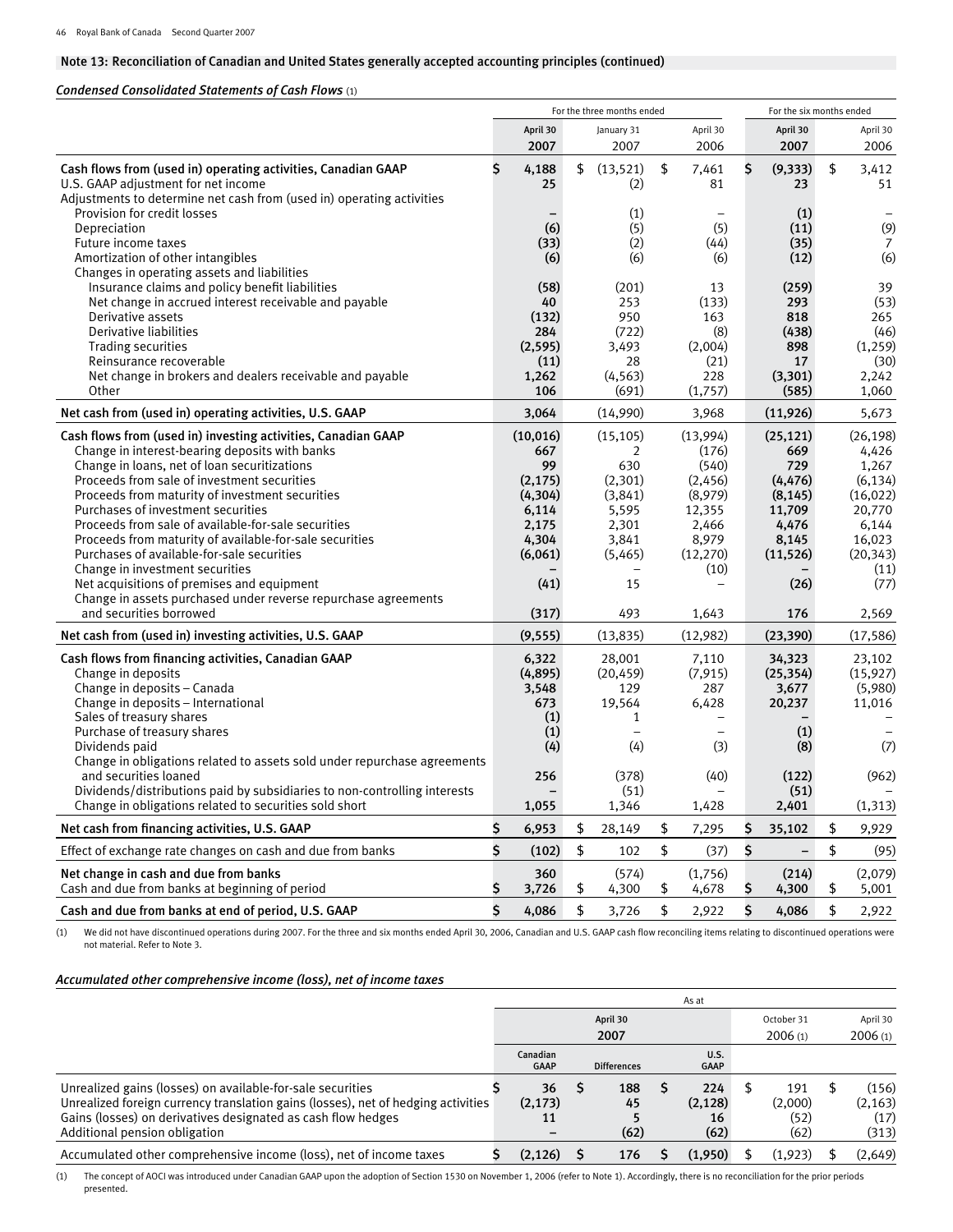## *Consolidated Statements of Comprehensive Income*

|                                                                     | For the three months ended |    |                    |   |                     |    |                  |    |                          |    |              |    |                     |
|---------------------------------------------------------------------|----------------------------|----|--------------------|---|---------------------|----|------------------|----|--------------------------|----|--------------|----|---------------------|
|                                                                     |                            |    | April 30<br>2007   |   |                     |    |                  |    | January 31<br>2007       |    |              |    | April 30<br>2006(1) |
|                                                                     | Canadian<br><b>GAAP</b>    |    | <b>Differences</b> |   | U.S.<br><b>GAAP</b> |    | Canadian<br>GAAP |    | <b>Differences</b>       |    | U.S.<br>GAAP |    |                     |
| Net income                                                          | S<br>1,279                 | Ś  | 25                 |   | \$1,304             |    | \$1,494          | \$ | (2)                      | \$ | 1,492        | \$ | 1,199               |
| Other comprehensive income, net of taxes                            |                            |    |                    |   |                     |    |                  |    |                          |    |              |    |                     |
| Net unrealized gains (losses) on available-for-sale securities      | (14)                       |    | 33                 |   | 19                  |    | 39               |    | (25)                     |    | 14           |    | (206)               |
| Unrealized foreign currency translation gains (losses)              | (1,036)                    |    |                    |   | (1,036)             |    | 879              |    |                          |    | 879          |    | (243)               |
| Reclassification of (gains) losses on foreign currency              |                            |    |                    |   |                     |    |                  |    |                          |    |              |    |                     |
| translation to income                                               | (1)                        |    | 1                  |   |                     |    | (40)             |    | 40                       |    |              |    |                     |
| Net foreign currency translation gains (losses) from                |                            |    |                    |   |                     |    |                  |    |                          |    |              |    |                     |
| hedging activities                                                  | 652                        |    |                    |   | 652                 |    | (623)            |    | $\overline{\phantom{0}}$ |    | (623)        |    | 105                 |
| Net gains (losses) on derivatives designated as<br>cash flow hedges | 29                         |    |                    |   | 29                  |    | 17               |    | 1                        |    | 18           |    | 36                  |
| Reclassification to income of (gains) losses on derivatives         |                            |    |                    |   |                     |    |                  |    |                          |    |              |    |                     |
| designated as cash flow hedges                                      | 4                          |    |                    |   | 4                   |    | 17               |    |                          |    | 17           |    | 29                  |
| Additional pension obligation                                       |                            |    |                    |   |                     |    |                  |    |                          |    |              |    |                     |
|                                                                     |                            |    |                    |   |                     |    |                  |    |                          |    |              |    |                     |
| Total comprehensive income                                          | Ś.<br>913                  | Ś  | 59                 | Ś | 972                 | \$ | 1,783            | \$ | 14                       | \$ | 1,797        | \$ | 920                 |
| Income taxes (recovery) deducted from the above items:              |                            |    |                    |   |                     |    |                  |    |                          |    |              |    |                     |
| Net unrealized gains (losses) on available-for-sale securities      | S                          | \$ | 10                 | Ś | 10                  | \$ | 26               | \$ | (19)                     | \$ |              | \$ | (109)               |
| Net foreign currency translation gains (losses) from                |                            |    |                    |   |                     |    |                  |    |                          |    |              |    |                     |
| hedging activities                                                  | 337                        |    |                    |   | 337                 |    | (352)            |    |                          |    | (352)        |    | 49                  |
| Net gains (losses) on derivatives designated as                     |                            |    |                    |   |                     |    |                  |    |                          |    |              |    |                     |
| cash flow hedges                                                    | 15                         |    |                    |   | 15                  |    | 9                |    |                          |    | 9            |    | 20                  |
| Reclassification to income of (gains) losses on derivatives         |                            |    |                    |   |                     |    |                  |    |                          |    |              |    |                     |
| designated as cash flow hedges                                      | 3                          |    |                    |   | 3                   |    | 8                |    |                          |    | 8            |    | 15                  |
| Additional pension obligation                                       |                            |    |                    |   |                     |    |                  |    |                          |    |              |    |                     |
| Total income taxes (recovery)                                       | \$<br>355                  | S  | 10                 | S | 365                 | \$ | (309)            | \$ | (19)                     | \$ | (328)        | \$ | (25)                |

|                                                                                            |   |                  |    | For the six months ended |    |                     |    |                     |
|--------------------------------------------------------------------------------------------|---|------------------|----|--------------------------|----|---------------------|----|---------------------|
|                                                                                            |   |                  |    | April 30<br>2007         |    |                     |    | April 30<br>2006(1) |
|                                                                                            |   | Canadian<br>GAAP |    | <b>Differences</b>       |    | U.S.<br><b>GAAP</b> |    |                     |
| Net income                                                                                 | S | 2,773            | Ś  | 23                       | Ś  | 2,796               | Б  | 2,340               |
| Other comprehensive income, net of taxes                                                   |   |                  |    |                          |    |                     |    |                     |
| Net unrealized gains (losses) on available-for-sale securities                             |   | 25               |    | 8                        |    | 33                  |    | (239)               |
| Unrealized foreign currency translation gains (losses)                                     |   | (157)            |    |                          |    | (157)               |    | (852)               |
| Reclassification of (gains) losses on foreign currency translation to income               |   | (41)             |    | 41                       |    |                     |    |                     |
| Net foreign currency translation gains (losses) from hedging activities                    |   | 29               |    |                          |    | 29                  |    | 457                 |
| Net gains (losses) on derivatives designated as cash flow hedges                           |   | 46               |    |                          |    | 47                  |    | 78                  |
| Reclassification to income of (gains) losses on derivatives designated as cash flow hedges |   | 21               |    |                          |    | 21                  |    | 70                  |
| Additional pension obligation                                                              |   |                  |    |                          |    |                     |    |                     |
| Total comprehensive income                                                                 | S | 2,696            | S  | 73                       | S  | 2,769               | S. | 1,854               |
| Income taxes (recovery) deducted from the above items:                                     |   |                  |    |                          |    |                     |    |                     |
| Net unrealized gains (losses) on available-for-sale securities                             |   | 26               | \$ | (9)                      | \$ | 17                  | S  | (127)               |
| Net foreign currency translation gains (losses) from hedging activities                    |   | (15)             |    |                          |    | (15)                |    | 222                 |
| Net gains (losses) on derivatives designated as cash flow hedges                           |   | 24               |    |                          |    | 24                  |    | 43                  |
| Reclassification to income of (gains) losses on derivatives designated as cash flow hedges |   | 11               |    |                          |    | 11                  |    | 36                  |
| Additional pension obligation                                                              |   |                  |    |                          |    |                     |    |                     |
| Total income taxes (recovery)                                                              | S | 46               | S  | (9)                      | S  | 37                  |    | 174                 |

(1) A new Consolidated Statement of Comprehensive Income was introduced under Canadian GAAP upon adoption of Section 1530 on November 1, 2006 (Refer to Note 1). Accordingly, there is no reconciliation for the prior periods presented.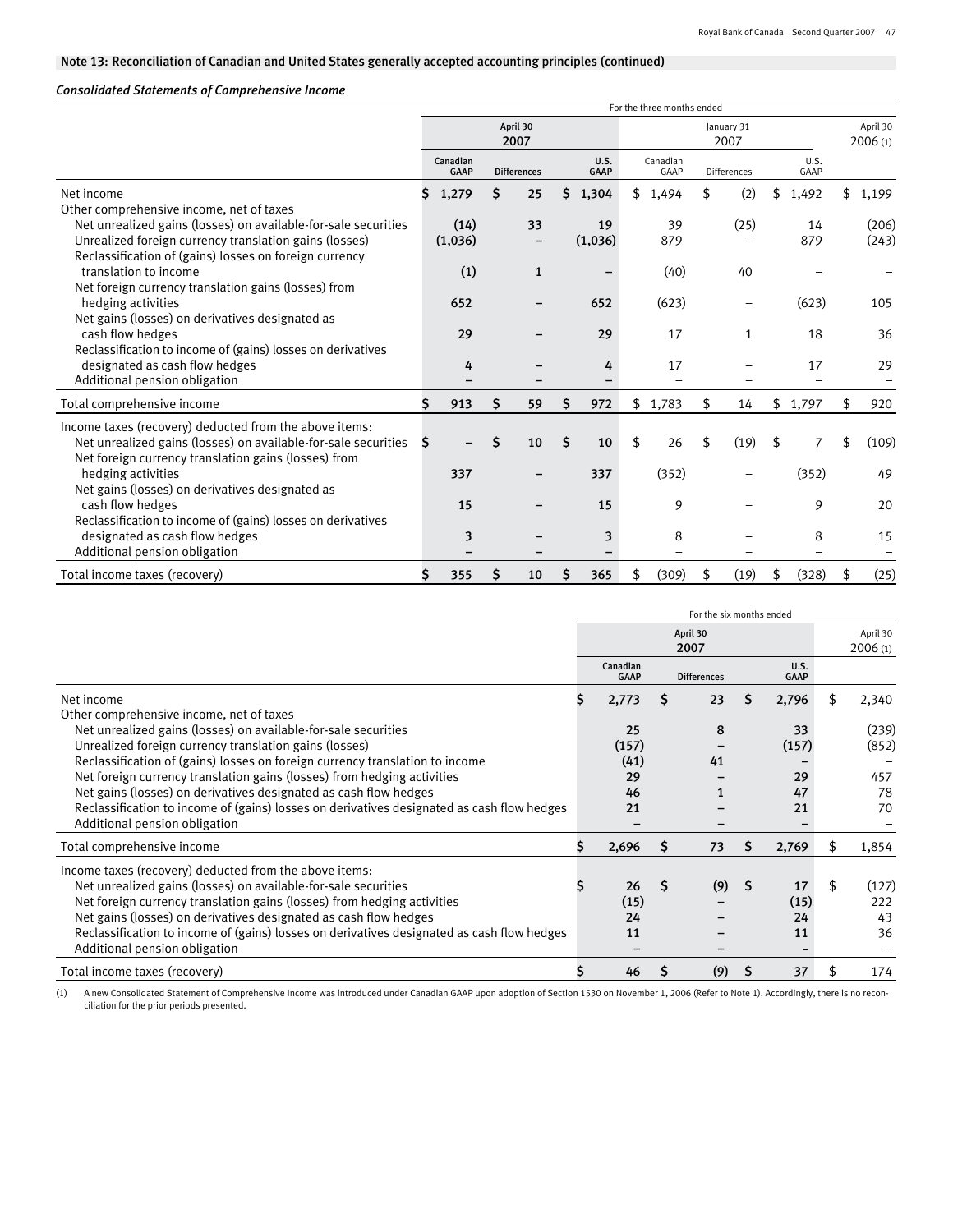#### *Material balance sheet reconciling items*

The following tables present the increases or (decreases) in assets, liabilities and shareholders' equity by material differences between Canadian and U.S. GAAP.

| As at April 30, 2007                                                                                                                                                                                                                                                                                                                        |                                        | instruments and<br>  hedging activities<br>Derivative                           | Variable interest<br>entities                                                                                           | Joint ventures                                                                           | accounting<br>Insurance                                       | Reclassification of<br>instruments (1)<br>financial              | partnerships<br>Limited                                                                                                                         | appreciation<br>rights<br>Stock                                                                                            | and equity<br>Liabilities                                             | Additional<br>pension<br>obligation                                       | accounting<br>Trade date           | Non-cash<br>collateral                                         | Right of offset                                                                                                                   | commitments and<br>other minor items<br>Guarantees, loan            | Total                                                                                               |
|---------------------------------------------------------------------------------------------------------------------------------------------------------------------------------------------------------------------------------------------------------------------------------------------------------------------------------------------|----------------------------------------|---------------------------------------------------------------------------------|-------------------------------------------------------------------------------------------------------------------------|------------------------------------------------------------------------------------------|---------------------------------------------------------------|------------------------------------------------------------------|-------------------------------------------------------------------------------------------------------------------------------------------------|----------------------------------------------------------------------------------------------------------------------------|-----------------------------------------------------------------------|---------------------------------------------------------------------------|------------------------------------|----------------------------------------------------------------|-----------------------------------------------------------------------------------------------------------------------------------|---------------------------------------------------------------------|-----------------------------------------------------------------------------------------------------|
| Assets<br>Cash and due from banks<br>Interest-bearing deposits with banks<br>Securities                                                                                                                                                                                                                                                     | Ś<br>\$<br>Ś                           | $\overline{\phantom{a}}$<br>$\overline{\phantom{0}}$                            | $\qquad \qquad -$<br>$\overline{\phantom{a}}$<br>$\overline{\phantom{0}}$                                               | (184)<br>(4, 892)<br>(458)                                                               | $\overline{\phantom{0}}$                                      | $\qquad \qquad -$<br>$\overline{\phantom{a}}$                    | $\qquad \qquad$<br>$\qquad \qquad -$<br>(219)                                                                                                   | $\overline{\phantom{0}}$                                                                                                   | $\overline{\phantom{0}}$                                              | -<br>L                                                                    | $\overline{\phantom{0}}$<br>(840)  | $\overline{\phantom{0}}$                                       | $\qquad \qquad -$                                                                                                                 | $\mathbf{1}$                                                        | (184)<br>S<br>(4, 892)<br>S<br>\$ (1, 516)                                                          |
| Assets purchased under reverse repurchase<br>agreements and securities borrowed<br>Loans<br>Other assets<br>Liabilities and shareholders' equity<br>Deposits<br>Other liabilities<br>Subordinated debentures<br>Trust capital securities<br>Preferred share liabilities<br>Non-controlling interest in subsidiaries<br>Shareholders' equity | Ś<br>۹                                 | ۳<br>8                                                                          | $\overline{\phantom{m}}$<br>$\overline{\phantom{a}}$<br>$\overline{\phantom{0}}$                                        | (2, 324)<br>(1,716)<br>(3, 524)                                                          | $\overline{\phantom{a}}$<br>$\overline{\phantom{a}}$<br>2,875 | (19)<br>4                                                        | $\overline{\phantom{a}}$<br>238                                                                                                                 | -<br>$\overline{\phantom{a}}$<br>(25)                                                                                      | $\overline{\phantom{0}}$<br>$\overline{\phantom{0}}$                  | -<br>$\overline{\phantom{0}}$<br>(25)                                     | 7,553                              | $\qquad \qquad -$<br>17,925                                    | $\overline{\phantom{0}}$<br>843<br>$\overline{\phantom{0}}$                                                                       | 52<br>90                                                            | \$ (2,324)<br>\$<br>(840)<br>\$25,119                                                               |
|                                                                                                                                                                                                                                                                                                                                             | Ś                                      | 23<br>(83)                                                                      | $\overline{\phantom{m}}$                                                                                                | (10, 942)<br>(2, 125)                                                                    | 2,542                                                         | 17<br>(25)                                                       | $\overline{\phantom{0}}$<br>$\overline{\phantom{0}}$                                                                                            | (66)                                                                                                                       | (34)                                                                  | $\overline{\phantom{0}}$<br>37                                            | 6,713                              | 17,925                                                         | 843<br>$\overline{\phantom{0}}$                                                                                                   | (4)<br>(21)                                                         | \$(10,906)<br>\$25,706<br>S                                                                         |
|                                                                                                                                                                                                                                                                                                                                             | S                                      | $\overline{\phantom{0}}$<br>۳<br>68                                             | $\overline{\phantom{0}}$<br>$\overline{\phantom{0}}$                                                                    | $\overline{\phantom{0}}$<br>(31)<br>$\overline{\phantom{0}}$                             | $\overline{\phantom{a}}$<br>333                               | ۳<br>$\overline{\phantom{0}}$<br>$\overline{\phantom{0}}$<br>(7) | $\overline{\phantom{a}}$<br>$\qquad \qquad -$<br>$\overline{\phantom{0}}$<br>19                                                                 | $\overline{\phantom{0}}$<br>$\overline{\phantom{0}}$<br>$\overline{\phantom{0}}$<br>41                                     | (1, 379)<br>(297)<br>1,413<br>297                                     | $\overline{\phantom{0}}$<br>-<br>$\overline{\phantom{m}}$<br>(62)         | $\overline{\phantom{0}}$           | $\overline{\phantom{0}}$                                       | $\overline{\phantom{0}}$<br>$\overline{\phantom{m}}$<br>$\qquad \qquad -$                                                         | 168                                                                 | (1, 379)<br>S<br>(297)<br>S<br>\$<br>1,382<br>\$<br>857                                             |
| As at October 31, 2006                                                                                                                                                                                                                                                                                                                      |                                        | instruments and<br>hedging activities<br>Derivative                             | Variable interest<br>entities                                                                                           | Joint ventures                                                                           | Insurance<br>accounting                                       | Reclassification<br>of securities (1)                            | partnerships<br>Limited                                                                                                                         | Stock<br>appreciation<br>rights                                                                                            | Liabilities<br>and equity                                             | Additional<br>pension<br>obligation                                       | Trade date<br>accounting           | Non-cash<br>collateral                                         | Right of offset                                                                                                                   | commitments and<br>other minor items<br>Guarantees, loan            | <b>Total</b>                                                                                        |
| Assets<br>Cash and due from banks<br>Interest-bearing deposits with banks<br>Securities                                                                                                                                                                                                                                                     | \$<br>\$<br>\$                         | (33)<br>$\overline{\phantom{a}}$                                                | $\overline{\phantom{a}}$<br>$\overline{\phantom{a}}$<br>(342)                                                           | (101)<br>(4, 190)<br>(288)                                                               | ٠<br>÷,<br>۰                                                  | $\equiv$<br>369                                                  | L,<br>(179)                                                                                                                                     | L.                                                                                                                         | $\overline{\phantom{a}}$                                              | $\overline{\phantom{0}}$                                                  | $\sim$<br>60                       | ÷,                                                             | $\overline{\phantom{a}}$                                                                                                          | $\mathbf{1}$                                                        | (101)<br>\$<br>\$<br>(4, 223)<br>\$<br>(379)                                                        |
| Assets purchased under reverse repurchase<br>agreements and securities borrowed<br>Loans<br>Other assets<br>Liabilities and shareholders' equity<br>Deposits<br>Other liabilities<br>Subordinated debentures<br>Trust capital securities<br>Preferred share liabilities<br>Non-controlling interest in subsidiaries<br>Shareholders' equity | \$<br>\$<br>\$                         | $\overline{\phantom{a}}$<br>41<br>321                                           | $\overline{\phantom{m}}$<br>$\sim$<br>(2)                                                                               | (2, 148)<br>(1,004)<br>(3,723)                                                           | ٠<br>÷,<br>2,890                                              | ۰<br>÷,<br>(128)                                                 | ۰<br>$\overline{\phantom{a}}$<br>164                                                                                                            | $\overline{\phantom{0}}$<br>$\overline{\phantom{a}}$<br>(22)                                                               | $\overline{\phantom{0}}$<br>$\overline{\phantom{a}}$                  | ÷,<br>(25)                                                                | 10,401                             | $\overline{\phantom{a}}$<br>16,558                             | ۰<br>852<br>٠                                                                                                                     | $\qquad \qquad -$<br>111                                            | \$<br>(2, 148)<br>\$<br>(111)<br>\$26,545                                                           |
|                                                                                                                                                                                                                                                                                                                                             | \$<br>\$<br>S<br>\$                    | 52<br>(77)<br>300<br>$\overline{\phantom{a}}$<br>$\overline{\phantom{a}}$<br>54 | $\overline{\phantom{a}}$<br>(39)<br>$\overline{\phantom{0}}$<br>(305)<br>$\overline{\phantom{0}}$                       | (9, 518)<br>(1,907)<br>۰<br>(29)<br>$\overline{\phantom{a}}$                             | ٠<br>2,777<br>۰<br>113                                        | ۰<br>۰<br>$\overline{\phantom{0}}$<br>241                        | $\overline{\phantom{a}}$<br>۰<br>۰<br>÷<br>$\qquad \qquad -$<br>(15)                                                                            | $\overline{\phantom{0}}$<br>(58)<br>$\overline{\phantom{0}}$<br>L.<br>$\qquad \qquad -$<br>36                              | $\overline{\phantom{0}}$<br>(34)<br>(1, 383)<br>(298)<br>1,417<br>298 | ۰<br>37<br>÷<br>$\overline{\phantom{a}}$<br>(62)                          | 10,461<br>$\overline{\phantom{0}}$ | 16,558<br>$\overline{\phantom{0}}$<br>$\overline{\phantom{0}}$ | $\overline{\phantom{m}}$<br>852<br>۰<br>۰<br>$\overline{\phantom{0}}$<br>$\overline{\phantom{0}}$<br>$\overline{\phantom{a}}$     | 87<br>$\qquad \qquad -$<br>25                                       | (9,466)<br>\$<br>\$28,657<br>\$<br>300<br>(1, 383)<br>\$<br>\$<br>(298)<br>\$<br>1,083<br>\$<br>690 |
| As at April 30, 2006                                                                                                                                                                                                                                                                                                                        |                                        | hedging activities<br>instruments and<br>Derivative                             | Variable interest<br>entities                                                                                           | loint ventures                                                                           | Insurance<br>accounting                                       | Reclassification<br>of securities (1)                            | partnerships<br>Limited                                                                                                                         | Stock<br>appreciation<br>rights                                                                                            | and equity<br>Liabilities                                             | Additional<br>pension<br>obligation                                       | accounting<br>Trade date           | Non-cash<br>collateral                                         | Right of offset                                                                                                                   | Guarantees, loan<br>commitments and<br>other minor items            | Total                                                                                               |
| <b>Assets</b><br>Cash and due from banks<br>Interest-bearing deposits with banks<br>Securities                                                                                                                                                                                                                                              | \$<br>\$<br>\$                         | (35)<br>(1)                                                                     | $\qquad \qquad -$                                                                                                       | (2,300)<br>(4, 423)<br>(299)                                                             | ÷,                                                            | (118)                                                            | (151)                                                                                                                                           |                                                                                                                            |                                                                       | L                                                                         | 535                                |                                                                |                                                                                                                                   | $\mathbf{1}$                                                        | \$(2,300)<br>\$(4, 458)<br>\$<br>(33)                                                               |
| Assets purchased under reverse repurchase<br>agreements and securities borrowed<br>Loans<br>Other assets<br>Liabilities and shareholders' equity                                                                                                                                                                                            | \$<br>\$<br>\$                         | $\overline{\phantom{a}}$<br>42<br>409                                           | $\overline{\phantom{a}}$<br>$\overline{\phantom{a}}$<br>$\overline{\phantom{a}}$                                        | (2, 569)<br>(1,219)<br>(1, 534)                                                          | 2,835                                                         | 41                                                               | $\overline{\phantom{a}}$<br>139                                                                                                                 | $\overline{\phantom{a}}$<br>(22)                                                                                           | $\qquad \qquad -$<br>$\overline{\phantom{0}}$                         | $\overline{a}$<br>167                                                     | 11,401                             | 24,155                                                         | $\overline{\phantom{0}}$<br>849<br>$\overline{\phantom{a}}$                                                                       | 128                                                                 | \$(2, 569)<br>\$ (328)<br>\$37,719                                                                  |
| <b>Deposits</b><br>Other liabilities<br>Subordinated debentures<br>Trust capital securities<br>Preferred share liabilities<br>Non-controlling interest in subsidiaries<br>Shareholders' equity                                                                                                                                              | \$<br>\$<br>\$<br>\$<br>\$<br>\$<br>\$ | (161)<br>198<br>257<br>121                                                      | $\overline{\phantom{a}}$<br>$\overline{\phantom{a}}$<br>$\overline{\phantom{a}}$<br>$\overline{a}$<br>$\qquad \qquad -$ | (10,702)<br>(1,619)<br>$\overline{\phantom{a}}$<br>$\overline{\phantom{a}}$<br>(28)<br>5 | $\overline{\phantom{0}}$<br>2,723<br>÷,<br>112                | $\overline{a}$<br>$\overline{\phantom{a}}$<br>(77)               | $\overline{\phantom{0}}$<br>$\overline{\phantom{a}}$<br>$\overline{\phantom{a}}$<br>÷,<br>$\overline{\phantom{a}}$<br>$\qquad \qquad -$<br>(12) | $\overline{\phantom{0}}$<br>(55)<br>$\overline{\phantom{0}}$<br>$\overline{\phantom{0}}$<br>$\overline{\phantom{0}}$<br>33 | $\overline{\phantom{a}}$<br>(34)<br>(1, 390)<br>(300)<br>1,424<br>300 | $\overline{\phantom{a}}$<br>480<br>$\overline{\phantom{0}}$<br>-<br>(313) | 11,936                             | 24,155<br>$\overline{\phantom{0}}$                             | $\overline{\phantom{a}}$<br>849<br>$\overline{\phantom{0}}$<br>$\overline{\phantom{a}}$<br>$\qquad \qquad -$<br>$\qquad \qquad -$ | 87<br>$\overline{\phantom{0}}$<br>$\qquad \qquad -$<br>$42 \quad $$ | \$(10, 863)<br>\$38,720<br>\$<br>257<br>\$(1,390)<br>\$<br>(300)<br>\$1,396<br>211                  |

(1) Reclassification of financial instruments reflects differences in classification arising from the use of the fair value option. Prior to the adoption of the new financial instruments accounting standards, this column reflected the reclassification of securities only. Refer to the discussion under Changes in significant accounting policies affecting Canadian and U.S. GAAP differences.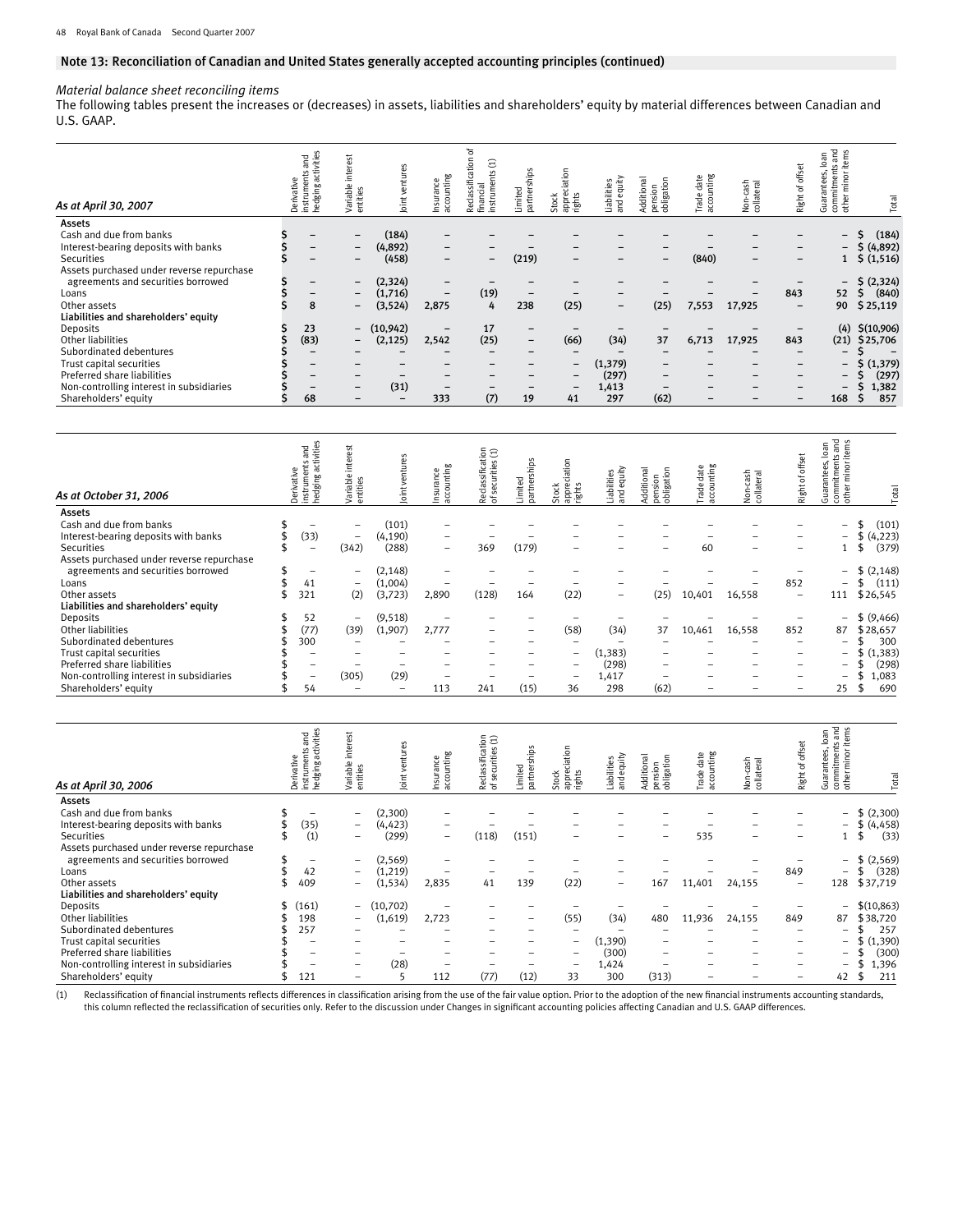## Changes in significant accounting policies affecting Canadian and U.S. GAAP differences

## *Canadian GAAP*

#### Financial instruments

With the adoption of Handbook Section 1530, *Comprehensive Income*, Handbook Section 3855, *Financial Instruments – Recognition and Measurement*, and Handbook Section 3865, *Hedges*, the accounting of securities, derivative instruments, hedging activities and guarantees are substantially harmonized with U.S. GAAP. The significant difference subsequent to the adoption of these new Canadian standards primarily relates to the use of the "fair value option". As described in Note 1, Section 3855 allows the designation of any financial instrument as held-for-trading on its initial recognition or upon adoption of the new standard. The fair value option under Canadian GAAP has a broader application as it can be elected for any financial instrument as compared to current U.S. GAAP which only allows it for servicing rights and certain hybrid financial instruments (refer to the section on U.S. GAAP below). The principal categories of financial instruments where we have applied the fair value option under Canadian GAAP are described in Note 1 and are reflected in the Reclassification of financial instruments column in the *Material balance sheet reconciling items* table as at April 30, 2007.

#### *U.S. GAAP*

Accounting for certain hybrid financial instruments On November 1, 2006, we adopted Financial Accounting Standards Board (FASB) Statement No. 155, *Accounting for Certain Hybrid Financial Instruments – an amendment of FASB Statement No. 133 and 140*  (FAS 155). FAS 155 allows an entity to measure any hybrid financial instrument that contains an embedded derivative that requires bifurcation at its fair value, with changes in fair value recognized in earnings. The adoption of this U.S. accounting standard did not materially impact

our consolidated financial position or results of operations.

## Accounting for servicing financial assets

On November 1, 2006, we adopted FASB Statement No. 156, *Accounting for Servicing of Financial Assets – an amendment of FASB Statement No. 140* (FAS 156). Under FAS 156, an entity is required to initially measure its servicing rights at fair value and can elect to subsequently amortize its initial fair value over the term of the servicing rights, or remeasure them at fair value with changes recognized in Net income. The ability to remeasure servicing rights at fair value through Net income eliminates the accounting mismatch between the servicing rights and the related derivatives that would otherwise result in the absence of hedge accounting. The adoption of this U.S. accounting standard did not materially impact our consolidated financial position or results of operations.

#### Future accounting changes

*Guidance for quantifying financial statement misstatements* On September 13, 2006, the SEC issued Staff Accounting Bulletin No. 108, *Considering the Effects of Prior Year Misstatements when Quantifying Misstatements in Current Year Financial Statements* (SAB 108). It requires that in quantifying and analyzing misstatements, both the income statement approach and the balance sheet approach should be used to evaluate the materiality of financial statement misstatements. SAB 108 will be effective for our annual 2007 financial statements.

*Accounting for defined benefit pension and other post-retirement plans* On September 29, 2006, FASB issued Statement No. 158, *Employers' Accounting for Defined Benefit Pension and Other Post-retirement Plans – an amendment of FASB Statements No. 87, 88, 106 and 132(R)* (FAS 158). FAS 158 requires an entity to (i) recognize the funded status of a benefit plan on the balance sheet; (ii) recognize in OCI the existing unrecognized net gains and losses, prior-service costs and credits, and net transition assets or obligations; and (iii) measure defined benefit plan assets and

obligations as at the fiscal year-end date. This statement is effective prospectively for us at the end of fiscal year 2007 in respect of recognition requirements mentioned in (i) and (ii) above, and at the end of the fiscal year 2009 in respect of measurement date changes mentioned in (iii) above.

#### *Guidance on accounting for income taxes*

FASB issued FASB Interpretation No. 48, *Accounting for Uncertainty in Income Taxes – an interpretation of FASB Statement No. 109* (FIN 48) on July 13, 2006, and its related Staff Position FIN 48-1, *Definition of Settlement in FASB Interpretation No. 48* (FSP FIN 48-1), on May 2, 2007. FIN 48 and FSP FIN 48-1 provide additional guidance on how to recognize, measure and disclose income tax benefits and will be effective for us on November 1, 2007.

*Accounting for deferred acquisition costs for insurance operations* On September 19, 2005, the Accounting Standards Executive Committee of the American Institute of Certified Public Accountants issued Statement of Position 05-1, *Accounting by Insurance Enterprises for Deferred Acquisition Costs in Connection with Modifications or Exchanges of Insurance Contracts* (SOP 05-1). SOP 05-1 provides guidance on accounting for deferred acquisition costs on internal replacements of insurance and investment contracts other than those specifically described in FASB Statement No. 97, *Accounting and Reporting by Insurance Enterprises for Certain Long-Duration Contracts and for Realized Gains and Losses from the Sale of Investments*. SOP 05-1 defines an internal replacement as a modification in product benefits, features, rights, or coverages that occurs by the exchange of a contract for a new contract, by amendment or endorsement, rider to a contract, or by the election of a feature or coverage within a contract. A replacement contract that is substantially different from the replaced contract is accounted for as an extinguishment of the replaced contract, resulting in the unamortized deferred acquisition costs being expensed. This SOP 05-1 will be effective for us on November 1, 2007.

#### *Framework on fair value measurement*

On September 15, 2006, FASB issued Statement No. 157, *Fair Value Measurements* (FAS 157), which establishes a framework for measuring fair value in U.S. GAAP, and is applicable to other accounting pronouncements where fair value is considered to be the relevant measurement attribute. FAS 157 also expands disclosures about fair value measurements and will be effective for us on November 1, 2008.

#### *Fair value option for financial assets and liabilities*

On February 15, 2007, FASB issued Statement No. 159, *The Fair Value Option for Financial Assets and Liabilities* (FAS 159). FAS 159 provides an entity the option to report selected financial assets and liabilities at fair value and establishes new disclosure requirements for assets and liabilities to which the fair value option is applied. FAS 159 will be effective for us on November 1, 2008.

#### *Offsetting of amounts related to certain contracts*

On April 30, 2007, FASB issued a Staff Position FIN 39-1, *Amendment of FASB Interpretation No. 39* (FSP FIN 39-1), which amends certain aspects of FIN 39, *Offsetting of Amounts Related to Certain Contracts*, to permit a reporting entity to offset fair value amounts recognized for the right to reclaim cash collateral (a receivable) or the obligation to return cash collateral (a payable) against fair value amounts recognized for derivative instruments executed with the same counterparty under the same master netting agreement. FSP FIN 39-1 will be effective for us on November 1, 2008.

We are currently assessing the impact of adopting the above standards on our consolidated financial position and results of operations.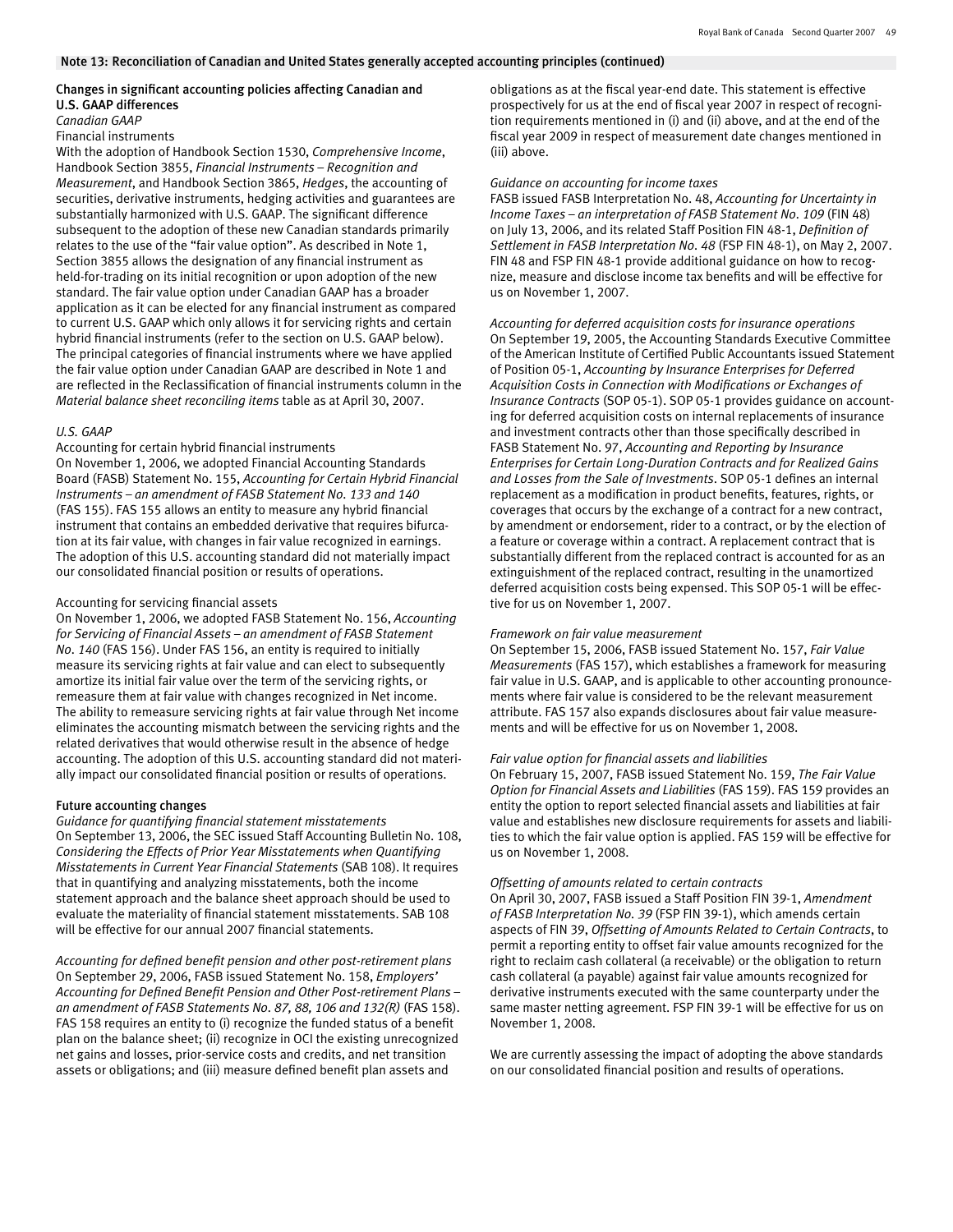50 Royal Bank of Canada Second Quarter 2007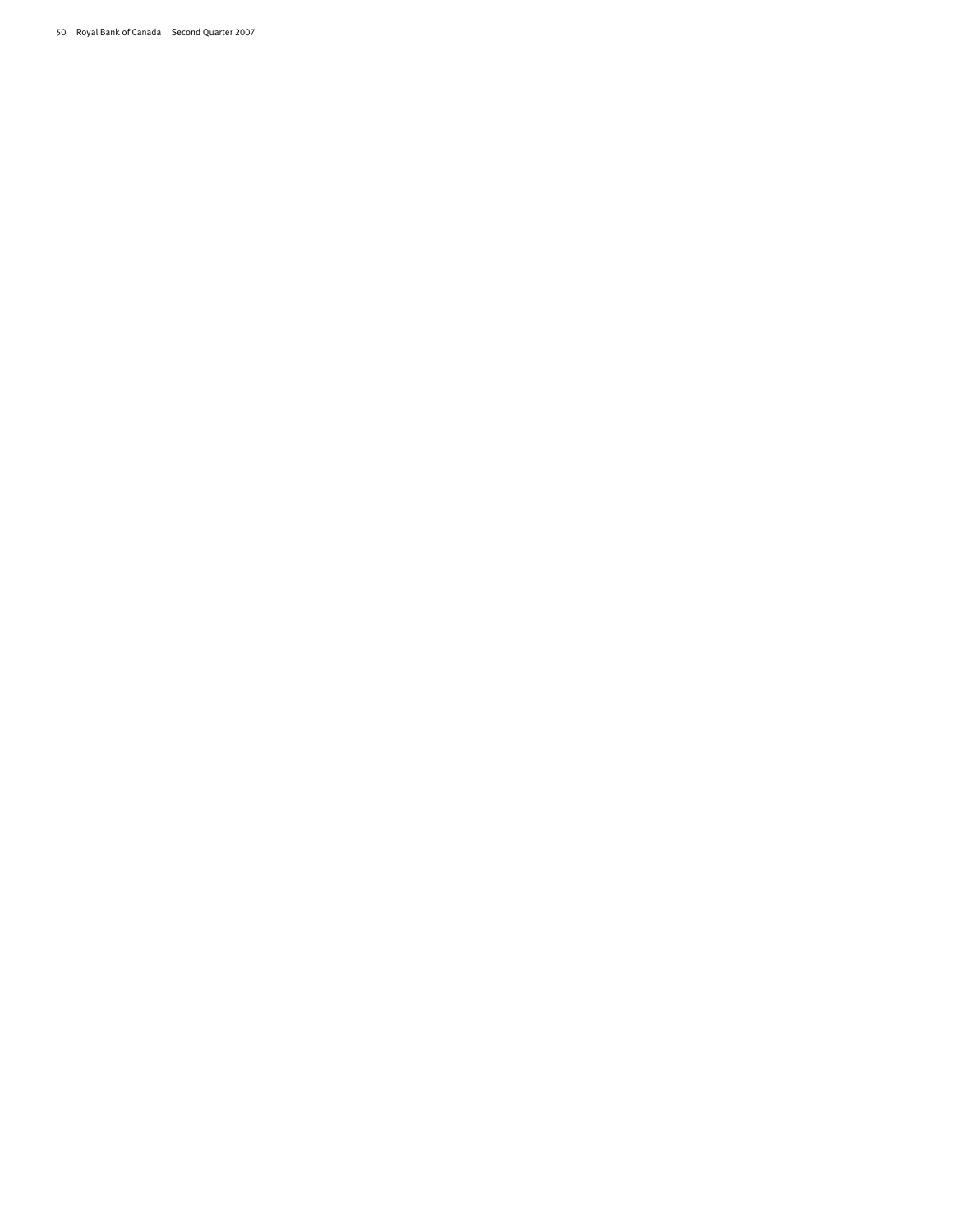# **Shareholder information**

#### **Corporate headquarters**

Street address: Royal Bank of Canada 200 Bay Street Toronto, Ontario, Canada Tel: (416) 974-5151 Fax: (416) 955-7800

Mailing address: P.O. Box 1 Royal Bank Plaza Toronto, Ontario Canada M5J 2J5

website: rbc.com

#### **Transfer Agent and Registrar**

*Main Agent* Computershare Trust Company of Canada

1500 University Street Suite 700 Montreal, Quebec Canada H3A 3S8 Tel: (514) 982-7555, or 1-866-586-7635 Fax: (514) 982-7635

website: computershare.com

*Co-Transfer Agent (U.S.)* The Bank of New York 101 Barclay Street New York, New York U.S. 10286

*Co-Transfer Agent (United Kingdom)* Computershare Services PLC Securities Services – Registrars P.O. Box No. 82, The Pavilions, Bridgwater Road, Bristol BS99 7NH England

**Stock exchange listings** (Symbol: RY)

Common shares are listed on: *Canada –* Toronto Stock Exchange (TSX) *U.S. –* New York Stock Exchange (NYSE) *Switzerland –* Swiss Exchange (SWX)

All preferred shares are listed on the Toronto Stock Exchange.

#### **Valuation Day price**

For capital gains purposes, the Valuation Day (December 22, 1971) cost base for our common shares is \$7.38 per share. This amount has been adjusted to reflect the two-for-one share split of March 1981 and the two-forone share split of February 1990. The one-for-one share dividends paid in October 2000 and April 2006 did not affect the Valuation Day value for our common shares.

#### **Shareholder contacts**

For information about stock transfers, address changes, dividends, lost stock certificates, tax forms, estate transfers, contact: Computershare Trust Company of Canada 100 University Ave., 9th Floor Toronto, Ontario M5J 2Y1 Tel: (514) 982-7555 or 1-866-586-7635

For other shareholder inquiries, contact: Investor Relations Royal Bank of Canada 200 Bay Street 9th Floor, South Tower Toronto, Ontario Canada M5J 2J5 Tel: (416) 955-7806 Fax: (416) 974-3535

For financial information inquiries, contact: Investor Relations Royal Bank of Canada 200 Bay Street 14th Floor, South Tower Toronto, Ontario Canada M5J 2J5 Tel: (416) 955-7802 Fax: (416) 955-7800 or visit our website at rbc.com/investorrelations

#### **Direct deposit service**

Shareholders in Canada and the U.S. may have their dividends deposited by electronic funds transfer. To arrange for this service, please contact Computershare Trust Company of Canada at its mailing address.

#### **Dividend Reinvestment Plan**

Our Dividend Reinvestment Plan provides our registered common shareholders residing in Canada and the U.S. with the means to purchase additional common shares of the bank through the automatic reinvestment of their cash dividends.

For more information on participation in the Dividend Reinvestment Plan, please contact our Plan Agent:

Computershare Trust Company of Canada Attn: Dividend Reinvestment Dept. 100 University Ave., 9th Floor Toronto, Ontario M5J 2Y1 Tel: 1-866-586-7635 (Canada and U.S.) or (514) 982-7555 Fax: (416) 263-9394 or 1-888-453-0330 e-mail: service@computershare.com

# **Eligible dividend designation** For purposes of the enhanced

dividend tax credit rules contained in the *Income Tax Act*  (Canada) and any corresponding provincial and territorial tax legislation, all dividends (and deemed dividends) paid by us to Canadian residents on our common and preferred shares after December 31, 2005, are designated as "eligible dividends". Unless stated otherwise, all dividends (and deemed dividends) paid by us hereafter are designated as "eligible dividends" for the purposes of such rules.

#### **Common share repurchases**

We are engaged in a normal course issuer bid through the facilities of the Toronto Stock Exchange. During the one-year period commencing November 1, 2006, we may repurchase up to 40 million common shares in the open market at market prices. We determine the amount and timing of the purchases.

A copy of our Notice of Intention to file a normal course issuer bid may be obtained, without charge, by contacting RBC's Secretary at our Toronto mailing address.

# **2007 Quarterly earnings**

| March <sub>2</sub> |
|--------------------|
| <b>May 25</b>      |
| August 24          |
| November 30        |
|                    |

#### **Dividend dates for 2007**

Subject to approval by the Board of Directors

|                                   | Record dates | Payment dates |
|-----------------------------------|--------------|---------------|
| Common and preferred              | Jan. 25      | Feb. 23       |
| shares series N, W, AA, AB and AC | Apr. 25      | May 24        |
|                                   | Jul. 26      | Aug. 24       |
|                                   | Oct. 25      | Nov. 23       |
| AD and AE                         | Apr. 25      | <b>May 24</b> |
|                                   | Jul. 26      | Aug. 24       |
|                                   | Oct. 25      | Nov. 23       |
| AF and AG                         | Jul. 26      | Aug. 24       |
|                                   | Oct. 25      | Nov. 23       |

Information contained in or otherwise accessible through the websites mentioned in this report to shareholders does not form a part of this report. All references in this report to shareholders to websites are inactive textual references and are for your information only.

Trademarks used in this report include the LION & GLOBE Symbol, ROYAL BANK OF CANADA, RBC, RBC CENTURA, RBC DAIN RAUSCHER, RBC DOMINION SECURITIES, RBC INSURANCE, RBC MORTGAGE, RBC CAPITAL MARKETS, RBC CANADIAN PERSONAL AND BUSINESS, RBC U.S. AND INTERNATIONAL PERSONAL AND BUSINESS, RBC ASSET MANAGEMENT, RBC CARLIN, RBC DANIELS, RBC HIGH INTEREST ESAVINGS and MULTIPRODUCT REBATE which are trademarks of Royal Bank of Canada used by Royal Bank of Canada and/or its subsidiaries under license. All other trademarks mentioned in this report, which are not the property of Royal Bank of Canada, are owned by their respective holders. RBC Dexia IS and affiliated RBC Dexia IS companies are licensed users of the RBC trademark.